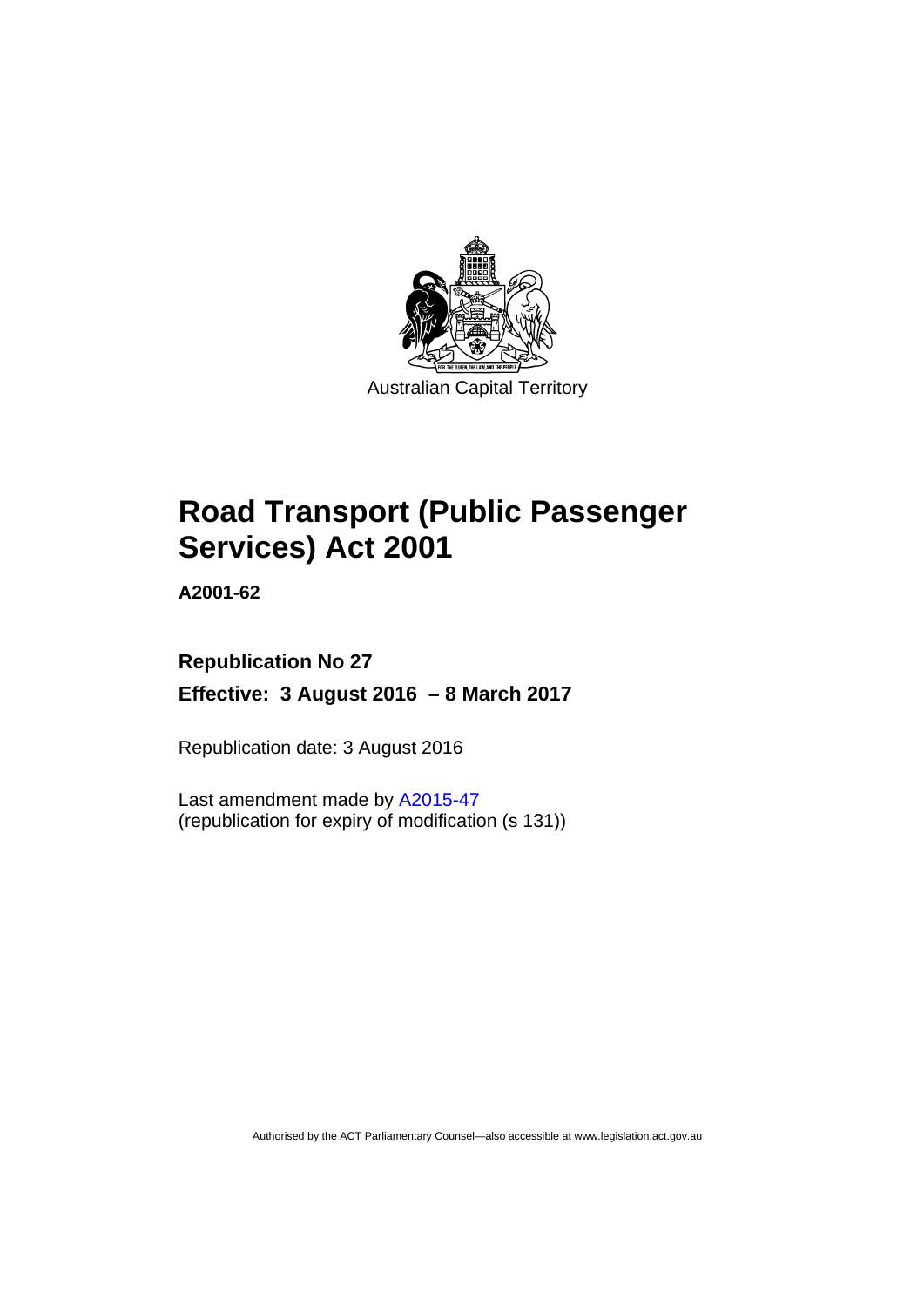### **About this republication**

#### **The republished law**

This is a republication of the *Road Transport (Public Passenger Services) Act 2001* (including any amendment made under the *[Legislation Act 2001](http://www.legislation.act.gov.au/a/2001-14)*, part 11.3 (Editorial changes)) as in force on 3 August 2016*.* It also includes any commencement, amendment, repeal or expiry affecting this republished law to 3 August 2016.

The legislation history and amendment history of the republished law are set out in endnotes 3 and 4.

#### **Kinds of republications**

The Parliamentary Counsel's Office prepares 2 kinds of republications of ACT laws (see the ACT legislation register at [www.legislation.act.gov.au](http://www.legislation.act.gov.au/)):

- authorised republications to which the *[Legislation Act 2001](http://www.legislation.act.gov.au/a/2001-14)* applies
- unauthorised republications.

The status of this republication appears on the bottom of each page.

#### **Editorial changes**

The *[Legislation Act 2001](http://www.legislation.act.gov.au/a/2001-14)*, part 11.3 authorises the Parliamentary Counsel to make editorial amendments and other changes of a formal nature when preparing a law for republication. Editorial changes do not change the effect of the law, but have effect as if they had been made by an Act commencing on the republication date (see *[Legislation Act 2001](http://www.legislation.act.gov.au/a/2001-14)*, s 115 and s 117). The changes are made if the Parliamentary Counsel considers they are desirable to bring the law into line, or more closely into line, with current legislative drafting practice.

This republication does not include amendments made under part 11.3 (see endnote 1).

#### **Uncommenced provisions and amendments**

If a provision of the republished law has not commenced, the symbol  $\mathbf{U}$  appears immediately before the provision heading. Any uncommenced amendments that affect this republished law are accessible on the ACT legislation register [\(www.legislation.act.gov.au\)](http://www.legislation.act.gov.au/). For more information, see the home page for this law on the register.

#### **Modifications**

If a provision of the republished law is affected by a current modification, the symbol  $\mathbf{M}$ appears immediately before the provision heading. The text of the modifying provision appears in the endnotes. For the legal status of modifications, see the *[Legislation Act 2001](http://www.legislation.act.gov.au/a/2001-14)*, section 95.

#### **Penalties**

At the republication date, the value of a penalty unit for an offence against this law is \$150 for an individual and \$750 for a corporation (see *[Legislation Act 2001](http://www.legislation.act.gov.au/a/2001-14)*, s 133).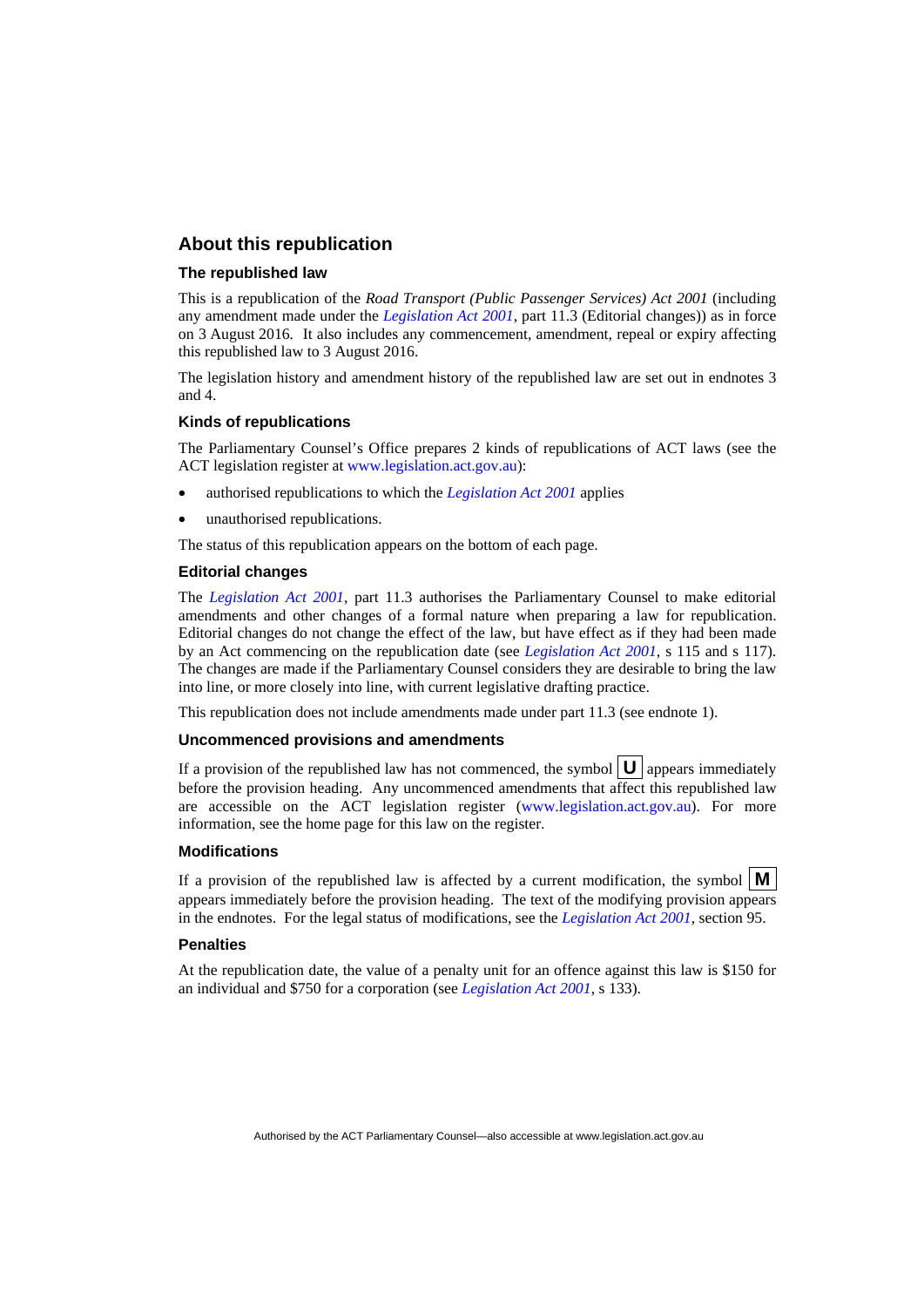

# **Road Transport (Public Passenger Services) Act 2001**

## **Contents**

| Part 1                      | <b>Preliminary</b>                                                                  |            |
|-----------------------------|-------------------------------------------------------------------------------------|------------|
| 1                           | Name of Act                                                                         | 2          |
| $\overline{2}$              | Objects of Act                                                                      | 2          |
| 3                           | Dictionary                                                                          | 3          |
| 4                           | <b>Notes</b>                                                                        | 3          |
| 4A                          | Offences against Act—application of Criminal Code etc                               | 3          |
| 5                           | Functions of road transport authority                                               | 5          |
| 6                           | Registers under this Act                                                            | 5          |
| $\overline{7}$              | Security and disclosure of information in registers                                 | 6          |
| 8                           | Competition and Consumer Act authorisation                                          | 7          |
| 9                           | Combinations of accreditations, authorisations and licences                         | 7          |
| 10                          | What is a <i>public passenger service</i> ?                                         |            |
| Part 2                      | <b>Bus services</b>                                                                 |            |
| Division 2.1                | <b>Basic concepts</b>                                                               |            |
| 10A                         | Meaning of bus and public bus                                                       | 8          |
| 11                          | Meaning of bus service                                                              | 8          |
| 12                          | What is a regular route service?                                                    | 8          |
| R <sub>27</sub><br>03/08/16 | Road Transport (Public Passenger Services) Act 2001<br>Effective: 03/08/16-08/03/17 | contents 1 |

Page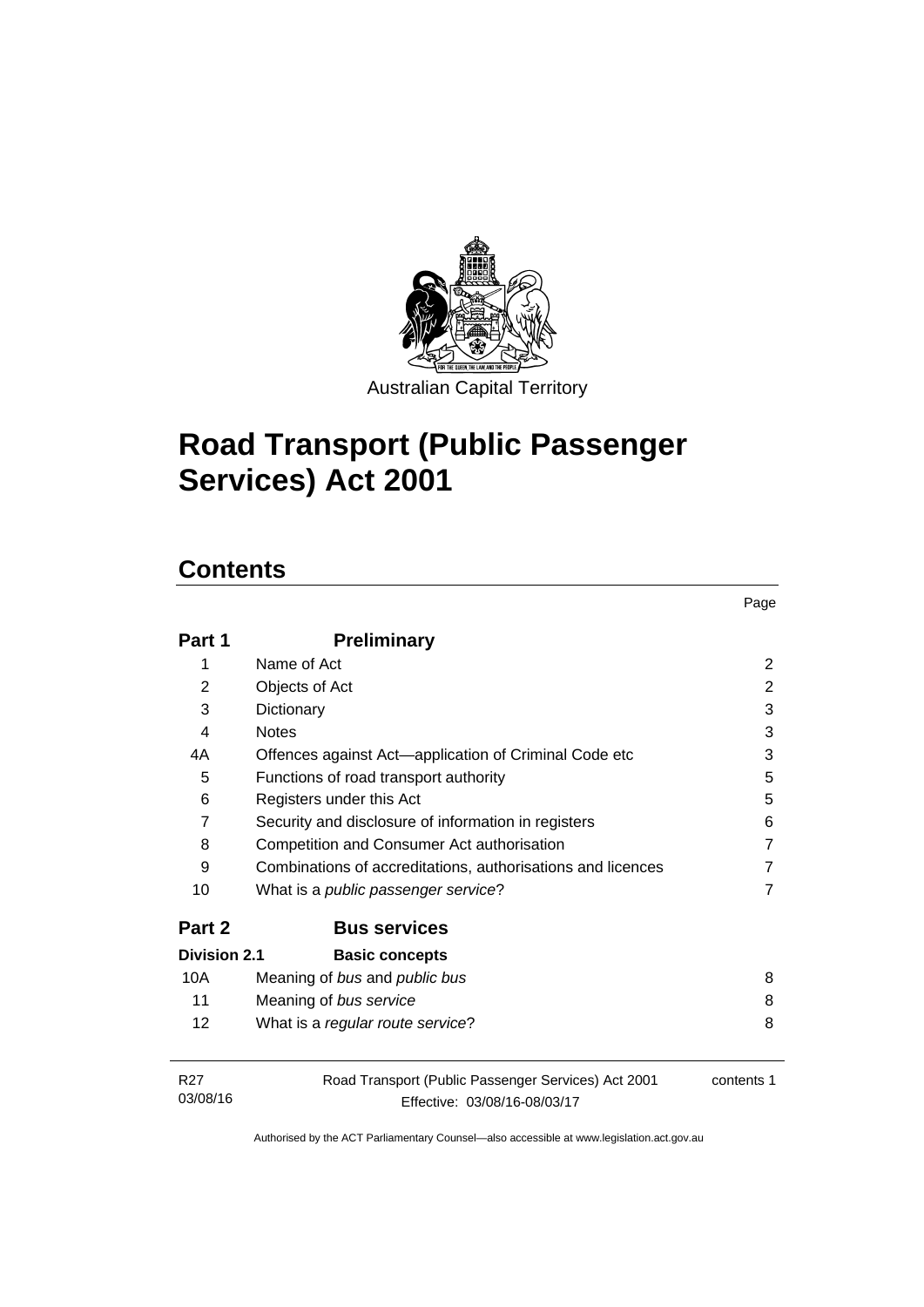| 13                  | What is a tour and charter service?                                      | Page            |
|---------------------|--------------------------------------------------------------------------|-----------------|
|                     |                                                                          | 8               |
| 14                  | What is a long-distance service?                                         | 9               |
| <b>Division 2.2</b> | <b>Accreditation of bus service operators</b>                            |                 |
| 15                  | Bus operators-purposes of accreditation                                  | 9               |
| 16                  | Regulations about accreditation system                                   | 9               |
| <b>Division 2.3</b> | Service contracts for regular route services                             |                 |
| 17                  | Service contracts-regular route services                                 | 11              |
| <b>Division 2.4</b> | Entitlement to operate certain bus services                              |                 |
| 18                  | Entitlement to operate regular route services                            | 12              |
| 19                  | Entitlement to operate tour and charter services                         | 13              |
| 19A                 | Territory's entitlement to operate bus service                           | 13              |
| 20                  | Unaccredited operators not to operate certain bus services               | 13              |
| 21                  | Pretending to be an accredited bus service operator                      | 14              |
| 22                  | Operators of regular route services to hold service contracts            | 14              |
| <b>Division 2.5</b> | <b>Regulation of bus services</b>                                        |                 |
| 23                  | Regular route services-power to determine maximum fares                  | 15              |
| 24                  | Regulations about operation of bus services by accredited people         | 15              |
| 25                  | Regulations about operation of public buses                              | 16              |
| 26                  | Regulations about bus drivers                                            | 17              |
| 27                  | Regulations about conduct of passengers                                  | 18              |
| Part 3              | <b>Transport booking services</b>                                        |                 |
| <b>Division 3.1</b> | <b>Basic concepts</b>                                                    |                 |
| 28                  | Meaning of transport booking service                                     | 19              |
| 29                  | Meaning of bookable vehicle and bookable vehicle driver                  | 19              |
| <b>Division 3.2</b> | <b>Transport booking service-accreditation</b>                           |                 |
| 30                  | Transport booking service-purpose of accreditation                       | 20              |
| 31                  | Transport booking service-regulations about accreditation                | 20              |
| 32                  | Transport booking service must be accredited                             | 21              |
| 33                  | Transport booking service must comply with accreditation conditions      | 22              |
| 34                  | Pretend to be accredited transport booking service                       | 22              |
| Division 3.3        | Transport booking service-affiliated drivers and<br>affiliated operators |                 |
| 35                  | Meaning of affiliated driver                                             | 22              |
| contents 2          | Road Transport (Public Passenger Services) Act 2001                      | R <sub>27</sub> |
|                     | Effective: 03/08/16-08/03/17                                             | 03/08/16        |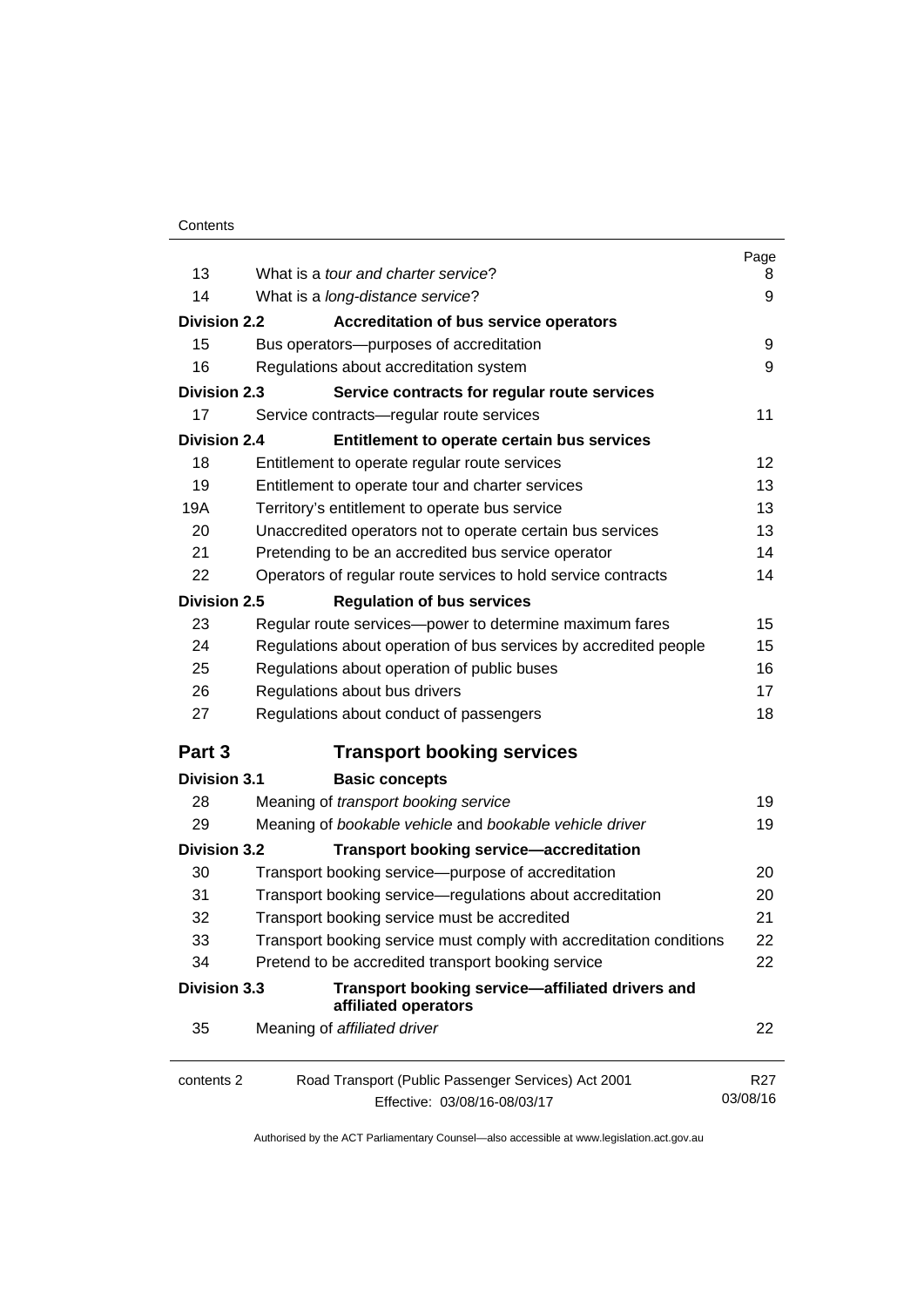| Contents |
|----------|
|----------|

| 36<br>36A                   | Meaning of affiliated driver agreement<br>Pretend to be affiliated driver                 | Page<br>22<br>23 |
|-----------------------------|-------------------------------------------------------------------------------------------|------------------|
| 36B                         | Meaning of affiliated operator                                                            | 23               |
| 36C                         | Meaning of affiliated operator agreement                                                  | 23               |
| 36D                         | Pretend to be affiliated operator                                                         | 24               |
| 36E                         | Taxi driver or taxi service operator must be affiliated with transport<br>booking service | 24               |
| 36F                         | Rideshare driver must be affiliated with transport booking service                        | 25               |
| <b>Division 3.4</b>         | <b>Transport booking service-operation</b>                                                |                  |
| 36G                         | Transport booking service-responsibilities                                                | 25               |
| 36H                         | Transport booking services-regulations about operation                                    | 26               |
| <b>361</b>                  | Court may order transport booking service to take certain actions                         | 27               |
| Part 4                      | <b>Licensing of taxi vehicles</b>                                                         |                  |
| <b>Division 4.1</b>         | <b>Basic concepts</b>                                                                     |                  |
| 37                          | Meaning of taxi licence                                                                   | 31               |
| 38                          | Meaning of restricted taxi licence                                                        | 31               |
| Division 4.2                | <b>Taxi licences</b>                                                                      |                  |
| 39                          | Maximum numbers of taxi licences                                                          | 31               |
| 40                          | Issue of taxi licences                                                                    | 31               |
| 41                          | Transferability of taxi licences                                                          | 32               |
| 42                          | Use of vehicles as taxis                                                                  | 32               |
| 43                          | Pretending vehicles are licensed taxis                                                    | 33               |
| 44                          | Regulations about taxi licences                                                           | 33               |
| Part 5                      | <b>Taxi services</b>                                                                      |                  |
| Division 5.1                | <b>Basic concepts</b>                                                                     |                  |
| 45                          | Meaning of taxi                                                                           | 35               |
| 46                          | Meaning of restricted taxi                                                                | 35               |
| 47                          | Meaning of taxi service                                                                   | 35               |
| 48                          | Meaning of restricted taxi service                                                        | 35               |
| <b>Division 5.2</b>         | <b>Accreditation of taxi service operators</b>                                            |                  |
| 49                          | Taxi service operators--purposes of accreditation                                         | 36               |
| 50                          | Taxi service operators-regulations about accreditation system                             | 36               |
| R <sub>27</sub><br>03/08/16 | Road Transport (Public Passenger Services) Act 2001                                       | contents 3       |
|                             | Effective: 03/08/16-08/03/17                                                              |                  |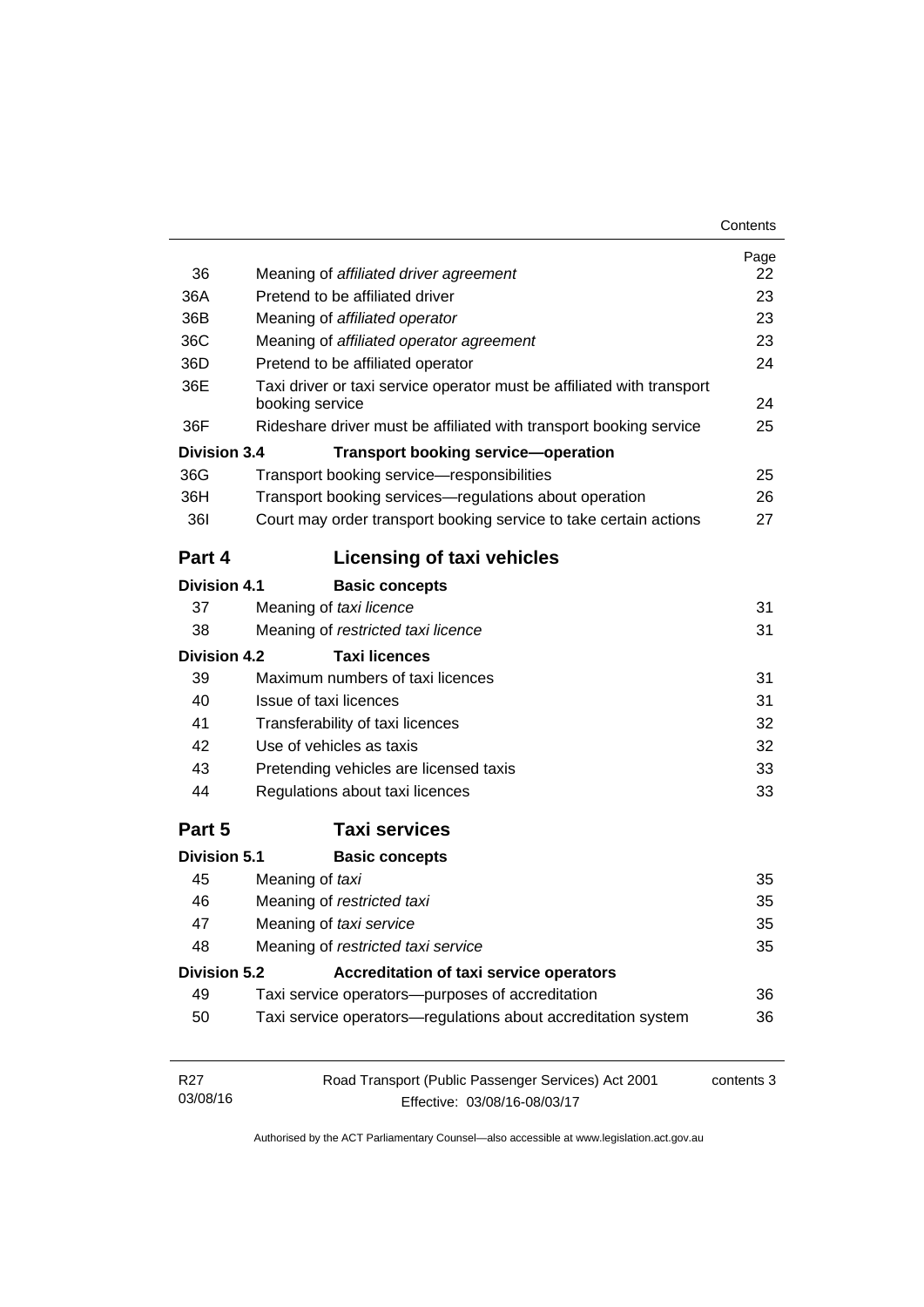#### **Contents**

|                      |                                                                                    | Page     |
|----------------------|------------------------------------------------------------------------------------|----------|
| <b>Division 5.3</b>  | Entitlement to operate taxi services                                               |          |
| 51                   | Entitlement to operate taxi services                                               | 38       |
| 52                   | Unaccredited operators not to operate taxi services                                | 38       |
| 53                   | Pretending to be an accredited taxi service operator                               | 39       |
| <b>Division 5.4</b>  | <b>Regulation of taxi services</b>                                                 |          |
| 56                   | Regulations about operation of taxi services by accredited people                  | 39       |
| 57                   | Regulations about operation of taxis                                               | 41       |
| 58                   | Regulations about taxi drivers                                                     | 41       |
| 59                   | Regulations about conduct of taxi passengers                                       | 42       |
| 60                   | Power to determine taxi fares                                                      | 42       |
| Part 5A              | Ridesharing                                                                        |          |
| <b>Division 5A.1</b> | <b>Basic concepts</b>                                                              |          |
| 60A                  | Meaning of rideshare service, rideshare driver, rideshare and<br>rideshare vehicle | 43       |
| Division 5A.2        | <b>Rideshare drivers</b>                                                           |          |
|                      | Subdivision 5A.2.1 Rideshare drivers-accreditation                                 |          |
| 60B                  | Rideshare driver--purposes of accreditation                                        | 44       |
| 60C                  | Rideshare driver-regulations about accreditation system                            | 44       |
| 60D                  | Entitlement to operate rideshare services                                          | 45       |
| 60E                  | Rideshare driver must be accredited                                                | 45       |
| 60F                  | Pretend to be accredited rideshare driver                                          | 46       |
|                      | Subdivision 5A.2.2 Rideshare drivers-regulation                                    |          |
| 60G                  | Rideshare driver must not use unlicensed rideshare vehicle                         | 46       |
| 60H                  | Regulations about operation of rideshare service                                   | 47       |
| 601                  | Regulations about rideshare drivers                                                | 48       |
| <b>Division 5A.3</b> | <b>Rideshare vehicles</b>                                                          |          |
| 60J                  | Meaning of rideshare vehicle licence                                               | 48       |
| 60K                  | Rideshare vehicle licence not transferable                                         | 49       |
| 60L                  | Pretend vehicle is licensed rideshare vehicle                                      | 49       |
| 60M                  | Licensed rideshare vehicle not to be used by unlicensed or                         |          |
|                      | unaccredited driver                                                                | 49       |
| 60N                  | Licensed rideshare vehicle not to be used unless insured                           | 50       |
| 60O                  | Regulations about rideshare vehicles                                               | 50       |
| contents 4           | Road Transport (Public Passenger Services) Act 2001                                | R27      |
|                      | Effective: 03/08/16-08/03/17                                                       | 03/08/16 |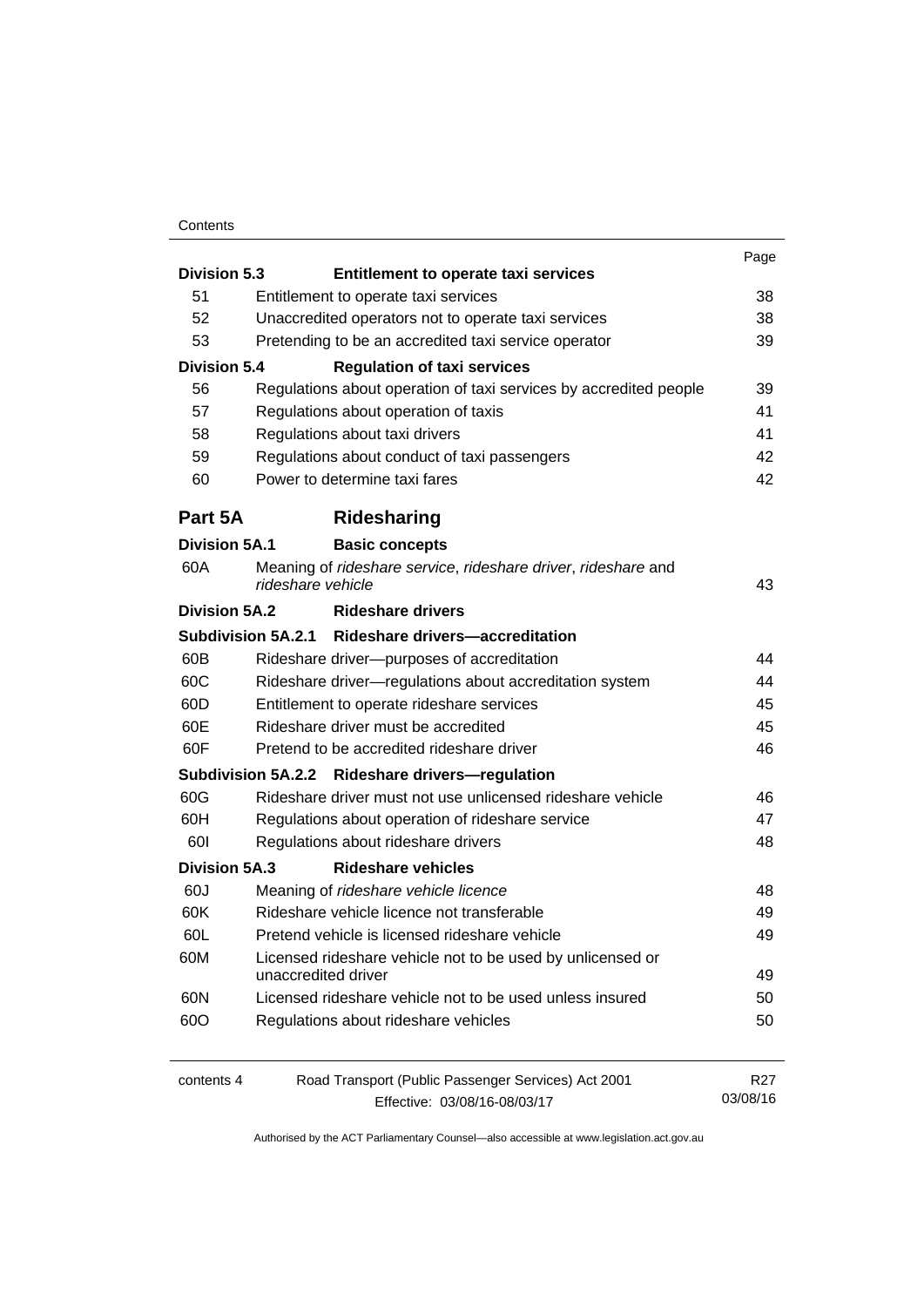|                      |                                                                       | Contents |
|----------------------|-----------------------------------------------------------------------|----------|
|                      |                                                                       | Page     |
| <b>Division 5A.4</b> | Rideshare passengers and fares                                        |          |
| 60P                  | Regulations about conduct of rideshare vehicle passengers             | 52       |
| 60Q                  | Power to determine rideshare fares                                    | 52       |
| Part 6               | Licensing of hire cars                                                |          |
| <b>Division 6.1</b>  | <b>Basic concepts</b>                                                 |          |
| 61                   | Meaning of hire car licence                                           | 53       |
| 62                   | Meaning of restricted hire car licence                                | 53       |
| <b>Division 6.2</b>  | <b>Hire car licences</b>                                              |          |
| 63                   | Transferability of hire car licences                                  | 53       |
| 64                   | Use of vehicles as hire cars                                          | 54       |
| 65                   | Pretending vehicles are licensed hire cars                            | 54       |
| 66                   | Regulations about hire car licences                                   | 55       |
| Part 7               | <b>Hire car services</b>                                              |          |
| <b>Division 7.1</b>  | <b>Basic concepts</b>                                                 |          |
| 67                   | Meaning of hire car                                                   | 57       |
| 68                   | Meaning of restricted hire car                                        | 57       |
| 69                   | Meaning of hire car service                                           | 57       |
| 70                   | Meaning of restricted hire car service                                | 58       |
| <b>Division 7.2</b>  | Accreditation of hire car service operators                           |          |
| 71                   | Hire car service operators—purposes of accreditation                  | 58       |
| 72                   | Hire car service operators-regulations about accreditation system     | 58       |
| <b>Division 7.3</b>  | Entitlement to operate hire car services                              |          |
| 73                   | Entitlement to operate hire car services                              | 60       |
| 74                   | Unaccredited operators not to operate hire car services               | 60       |
| 75                   | Pretending to be an accredited hire car service operator              | 61       |
| <b>Division 7.4</b>  | <b>Regulation of hire car services</b>                                |          |
| 76                   | Regulations about operation of hire car services by accredited people | 61       |
|                      | Regulations about operation of hire cars                              | 62       |
| 77                   | Regulations about hire car drivers                                    | 63       |
| 78                   |                                                                       |          |
| 79                   | Regulations about conduct of hire car passengers                      | 64       |

| R27      | Road Transport (Public Passenger Services) Act 2001 | contents 5 |
|----------|-----------------------------------------------------|------------|
| 03/08/16 | Effective: 03/08/16-08/03/17                        |            |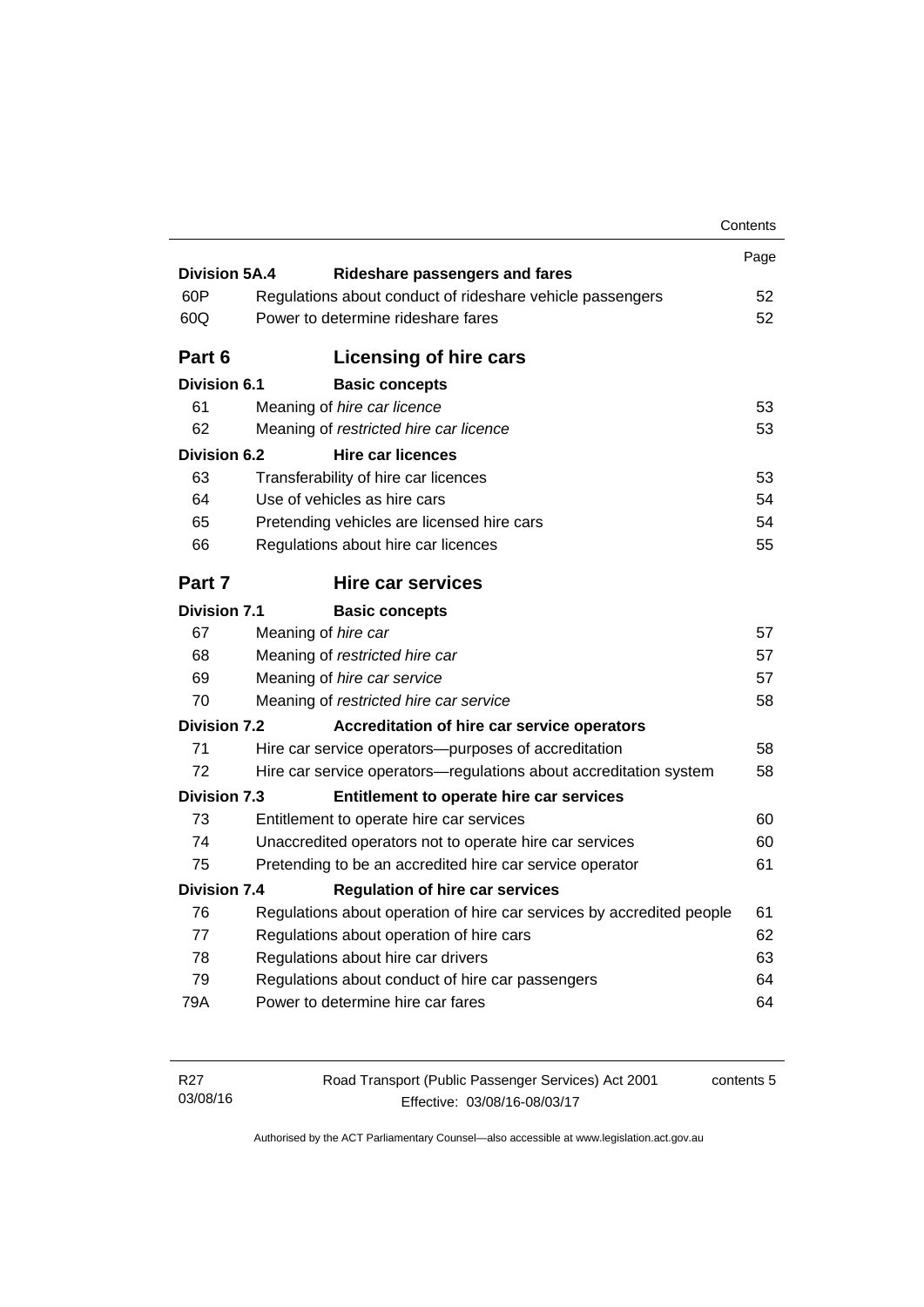#### **Contents**

|                     |                                                                    | Page            |
|---------------------|--------------------------------------------------------------------|-----------------|
| Part 8              | <b>Demand responsive services</b>                                  |                 |
| Division 8.1        | <b>Basic concepts</b>                                              |                 |
| 80                  | Meaning of demand responsive service                               | 65              |
| 81                  | Meaning of demand responsive service vehicle                       | 65              |
| <b>Division 8.2</b> | Authorisations to operate demand responsive services               |                 |
| 82                  | Demand responsive service authorisations                           | 65              |
| 82A                 | Territory's entitlement to operate demand responsive service       | 66              |
| 83                  | Demand responsive services-guidelines for giving authorisations    | 66              |
| 84                  | Demand responsive services—regulations about authorisations        | 67              |
| 85                  | Use of vehicles for demand responsive services                     | 68              |
| 86                  | Representing vehicle as demand responsive service vehicle          | 68              |
| <b>Division 8.3</b> | Accreditation of demand responsive service operators               |                 |
| 87                  | Demand responsive service operators-purposes of accreditation      | 69              |
| 88                  | Demand responsive service operators-regulations about              |                 |
|                     | accreditation system                                               | 69              |
| <b>Division 8.4</b> | Service contracts for demand responsive services                   |                 |
| 89                  | Service contracts-demand responsive services                       | 70              |
| <b>Division 8.5</b> | Entitlement to operate demand responsive services                  |                 |
| 90                  | Entitlement to operate demand responsive services                  | 72              |
| 91                  | Operating demand responsive service without entitlement            | 73              |
| 92                  | Representing entitlement to operate demand responsive service      | 74              |
| <b>Division 8.6</b> | <b>Regulation of demand responsive services</b>                    |                 |
| 93                  | Demand responsive services-minimum fares                           | 74              |
| 94                  | Regulations about operation of demand responsive services          | 75              |
| 95                  | Regulations about operation of demand responsive service vehicles  | 76              |
| 96                  | Regulations about demand responsive service vehicle drivers        | 78              |
| 97                  | Regulations about conduct of demand responsive vehicle passengers  | 78              |
| Part 8A             | <b>Additional public passenger vehicle</b>                         |                 |
|                     | insurance                                                          |                 |
| 110                 | Definitions-Act                                                    | 79              |
| 111                 | Public passenger vehicle insurance compulsory                      | 79              |
| 112                 | Police officer or authorised person may require evidence of public |                 |
|                     | passenger vehicle insurance                                        | 80              |
|                     |                                                                    |                 |
| contents 6          | Road Transport (Public Passenger Services) Act 2001                | R <sub>27</sub> |
|                     | Effective: 03/08/16-08/03/17                                       | 03/08/16        |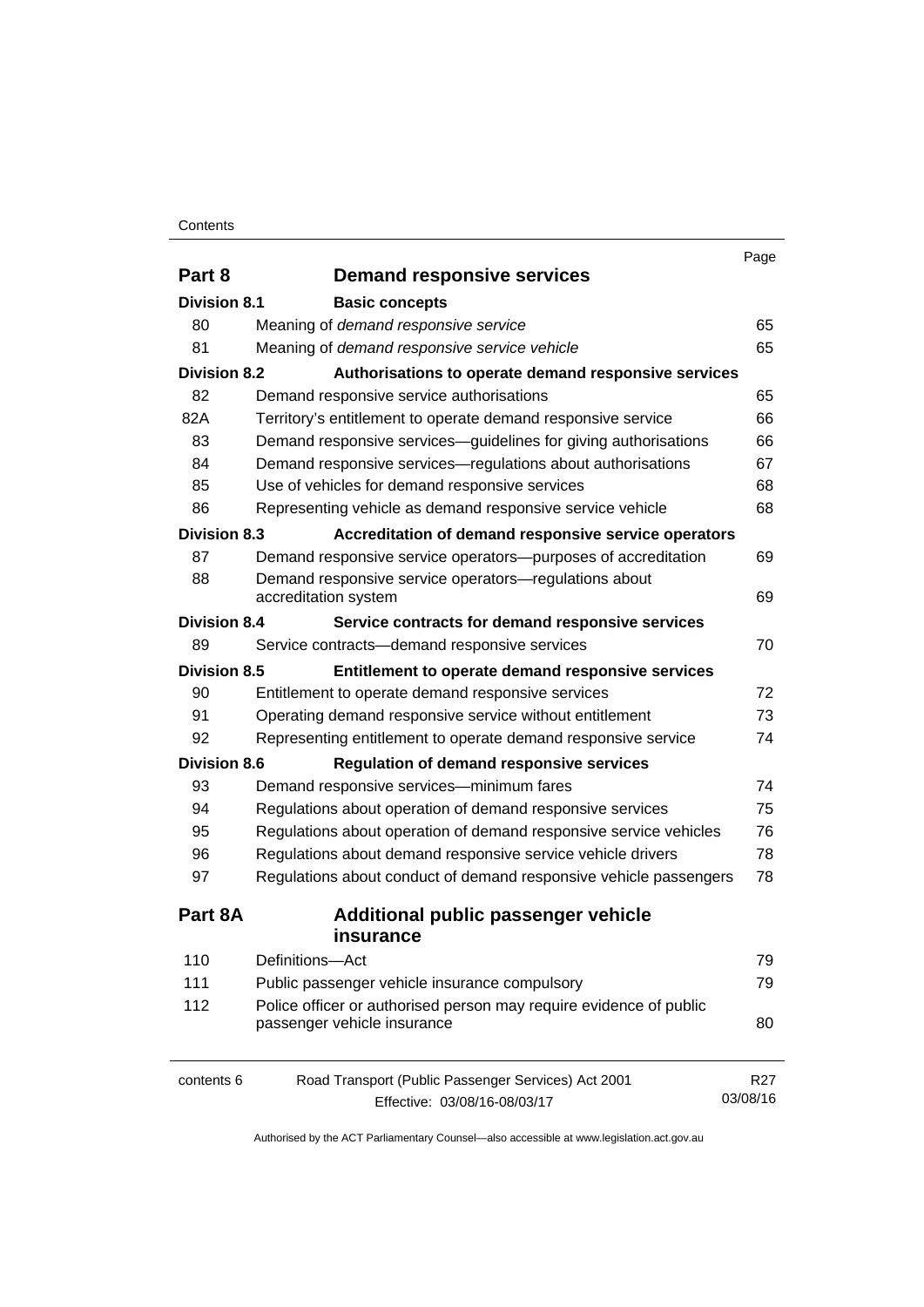|                   |                                                                              | Contents |
|-------------------|------------------------------------------------------------------------------|----------|
|                   |                                                                              | Page     |
| Part 9            | <b>Enforcement</b>                                                           |          |
| 115               | Purpose of powers under pt 9                                                 | 81       |
| 116               | Power to require records or information                                      | 81       |
| 117               | Power to inspect maintenance facilities                                      | 82       |
| 118               | Power to inspect and test vehicles                                           | 83       |
| 119               | Power to require vehicles or equipment to be inspected and tested            | 85       |
| 120               | Attachment and removal of noncompliance notices                              | 86       |
| 121               | Police officer or authorised person-power to require name and<br>address etc | 88       |
| Part 10           | <b>Miscellaneous</b>                                                         |          |
| 125               | Unauthorised public passenger services                                       | 89       |
| 126               | Regulation-making power                                                      | 90       |
| 127               | Minister may exempt vehicles and people from Act                             | 91       |
| 128               | Regulations may exempt vehicles and people from Act                          | 91       |
| 129               | References to Motor Traffic Act, Traffic Act etc                             | 91       |
| 130               | <b>Transitional regulations</b>                                              | 92       |
| <b>Dictionary</b> |                                                                              | 93       |
| <b>Endnotes</b>   |                                                                              |          |
| 1                 | About the endnotes                                                           | 98       |
| $\overline{2}$    | Abbreviation key                                                             | 98       |
| 3                 | Legislation history                                                          | 99       |
| 4                 | Amendment history                                                            | 103      |
| 5                 | Earlier republications                                                       | 128      |
| 6                 | Renumbered provisions                                                        | 131      |
| $\overline{7}$    | Expired transitional or validating provisions                                | 131      |

contents 7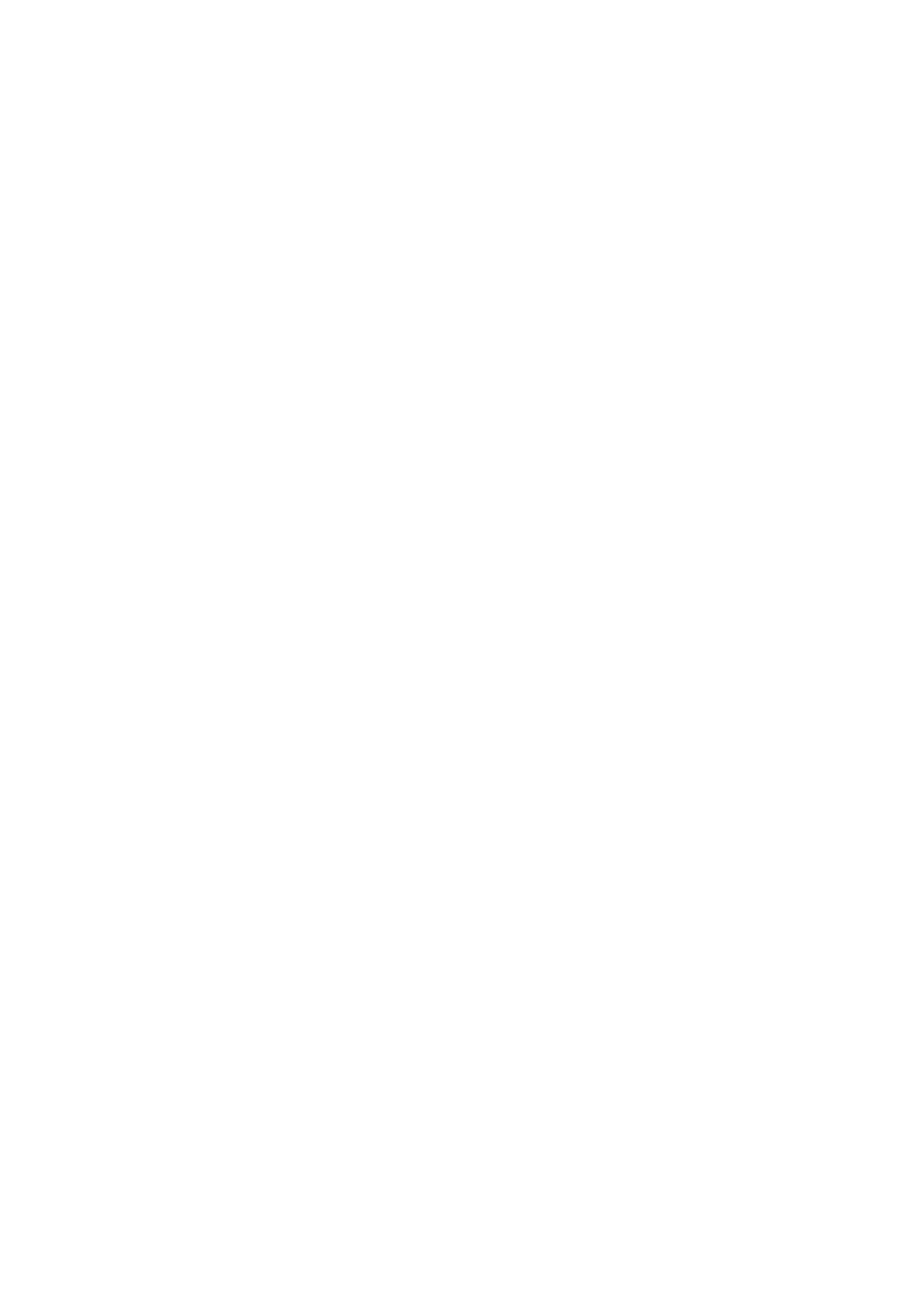

# **Road Transport (Public Passenger Services) Act 2001**

An Act to regulate public transport services, and for other purposes

R27 03/08/16

Ī

Road Transport (Public Passenger Services) Act 2001 Effective: 03/08/16-08/03/17

page 1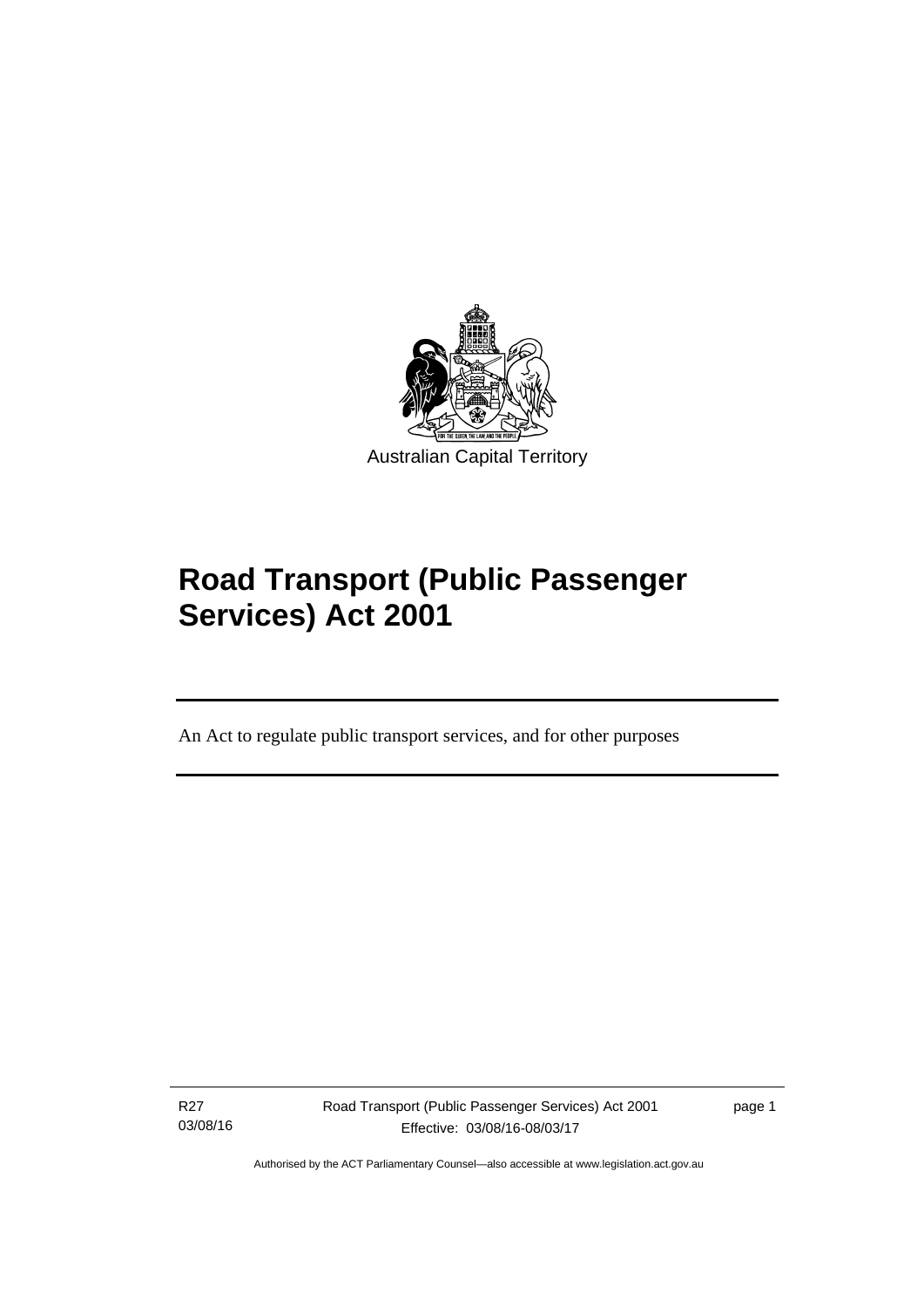#### Part 1 **Preliminary**

Section 1

### <span id="page-11-0"></span>**Part 1** Preliminary

### <span id="page-11-1"></span>**1 Name of Act**

This Act is the *Road Transport (Public Passenger Services) Act 2001.* 

- *Note 1* This Act is part of the road transport legislation. See the *[Road](http://www.legislation.act.gov.au/a/1999-77)  [Transport \(General\) Act 1999](http://www.legislation.act.gov.au/a/1999-77)* for various provisions about the administration and enforcement of the road transport legislation generally.
- *Note 2* Other road transport legislation includes the following:
	- *[Road Transport \(Alcohol and Drugs\) Act 1977](http://www.legislation.act.gov.au/a/1977-17)*
	- *[Road Transport \(Driver Licensing\) Act 1999](http://www.legislation.act.gov.au/a/1999-78)*
	- *[Road Transport \(General\) Act 1999](http://www.legislation.act.gov.au/a/1999-77)*
	- *[Road Transport \(Safety and Traffic Management\) Act 1999](http://www.legislation.act.gov.au/a/1999-80)*
	- *[Road Transport \(Third-Party Insurance\) Act 2008](http://www.legislation.act.gov.au/a/2008-1)*
	- *[Road Transport \(Vehicle Registration\) Act 1999](http://www.legislation.act.gov.au/a/1999-81)*.
- *Note 3* Other laws dealing with road transport include the *[Dangerous Goods](http://www.legislation.act.gov.au/a/2009-34)  [\(Road Transport\) Act 2009](http://www.legislation.act.gov.au/a/2009-34)* and the *[Heavy Vehicle National Law \(ACT\).](http://www.legislation.act.gov.au/a/db_49155/default.asp)*
- *Note 4* A reference to an Act includes a reference to the statutory instruments made or in force under the Act, including any regulation (see [Legislation Act,](http://www.legislation.act.gov.au/a/2001-14) s 104).

### <span id="page-11-2"></span>**2 Objects of Act**

The objects of this Act are to—

- (a) provide for the accreditation of the operators of public passenger services and transport booking services that operate in or partly in the ACT; and
- (b) provide for the licensing of vehicles used as taxis, rideshare vehicles and hire cars in or partly in the ACT; and
- (c) provide for an innovative, competitive and reliable public passenger services industry; and

R27 03/08/16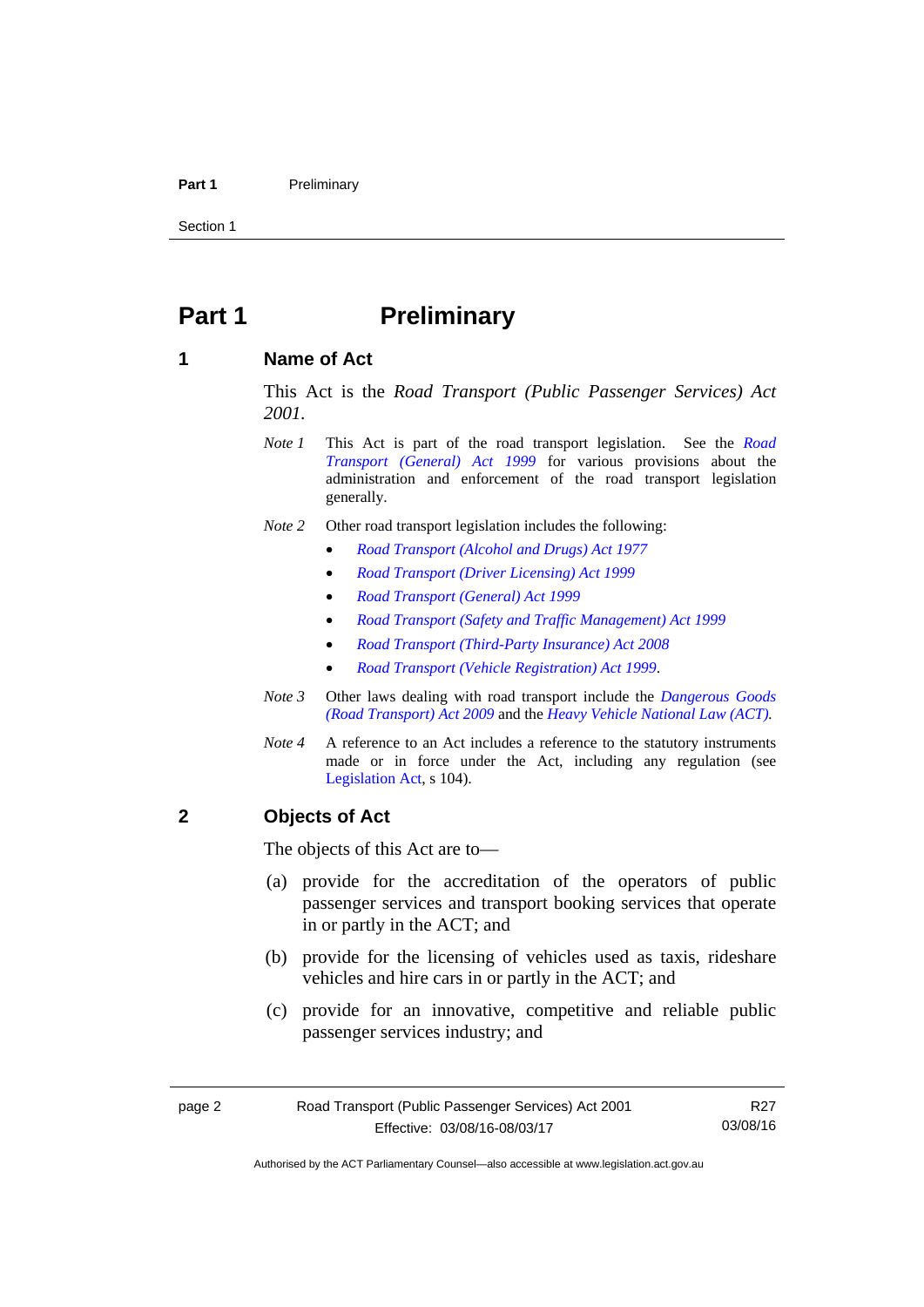- (d) provide a legislative framework that is adaptable to changes in technology and business models; and
- (e) encourage public passenger services that meet the reasonable expectations of the community for safe, responsive, reliable and efficient public passenger services.

### <span id="page-12-0"></span>**3 Dictionary**

The dictionary at the end of this Act is part of this Act.

*Note 1* The dictionary at the end of this Act defines certain terms used in this Act, and includes references (*signpost definitions*) to other terms defined elsewhere in this Act or in the road transport legislation.

> For example, the signpost definition '*bus service*—see section 11' means that the term 'bus service' is defined in section 11 of this Act.

*Note 2* A definition in the dictionary (including a signpost definition) applies to the entire Act unless the definition, or another provision of the Act, provides otherwise or the contrary intention otherwise appears (see [Legislation Act,](http://www.legislation.act.gov.au/a/2001-14) s  $155$  and s  $156$  (1)).

### <span id="page-12-1"></span>**4 Notes**

A note included in this Act is explanatory and is not part of this Act.

*Note* See the [Legislation Act](http://www.legislation.act.gov.au/a/2001-14), s 127 (1), (4) and (5) for the legal status of notes.

### <span id="page-12-2"></span>**4A Offences against Act—application of Criminal Code etc**

Other legislation applies in relation to offences against this Act.

*Note 1 Criminal Code*

The [Criminal Code](http://www.legislation.act.gov.au/a/2002-51), ch 2 applies to the following offences against this Act (see Code, pt 2.1):

- s 32 (Transport booking service must be accredited)
- s 33 (Transport booking service must comply with accreditation conditions)
- s 34 (Pretend to be accredited transport booking service)
- s 36A (Pretend to be affiliated driver)

R27 03/08/16 Road Transport (Public Passenger Services) Act 2001 Effective: 03/08/16-08/03/17

page 3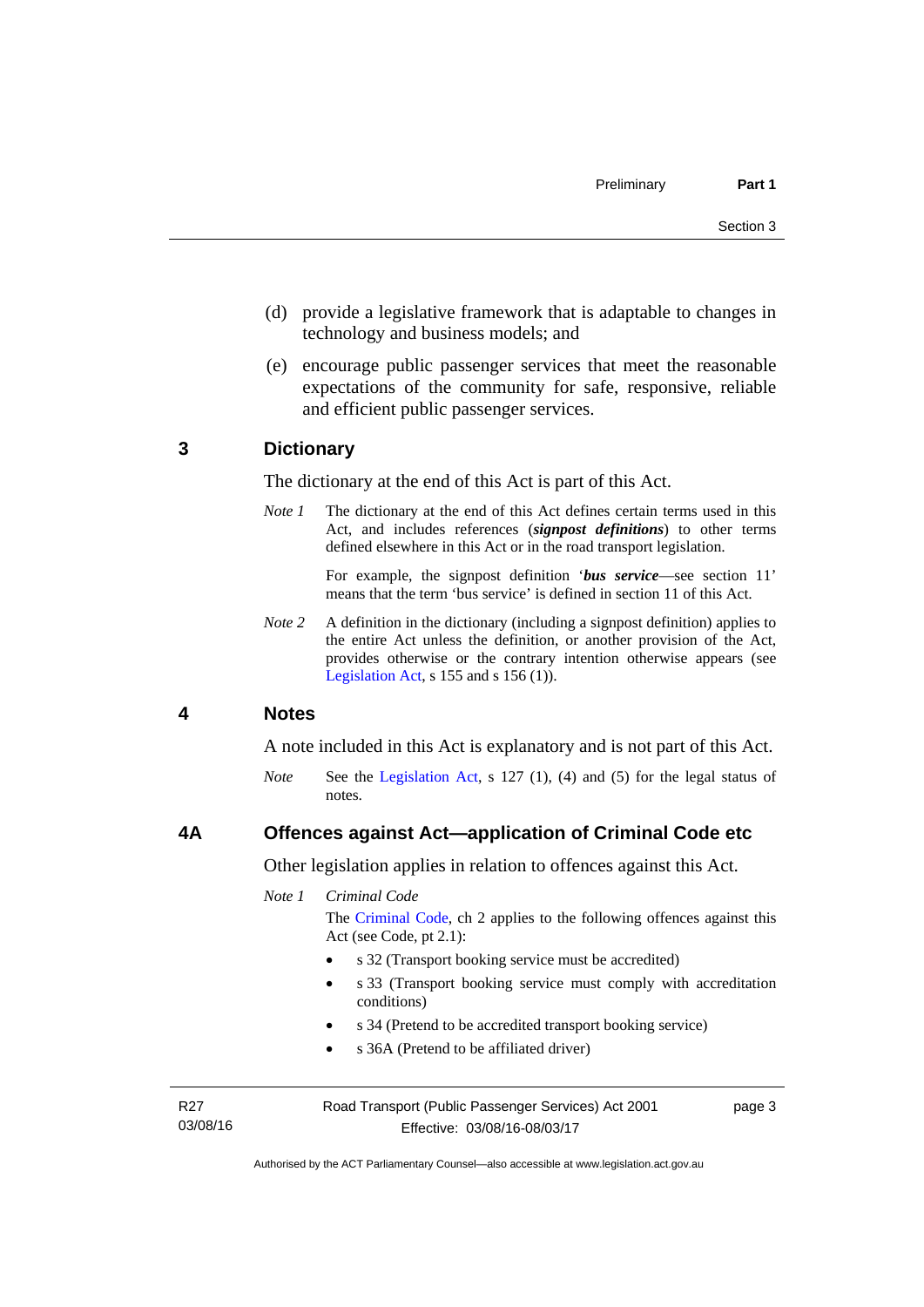#### Part 1 **Preliminary**

Section 4A

- s 36D (Pretend to be affiliated operator)
- s 36E (Taxi driver or taxi service operator must be affiliated with transport booking service)
- s 36F (Rideshare driver must be affiliated with transport booking service)
- s 36G (Transport booking service—responsibilities)
- s 60E (Rideshare driver must be accredited)
- s 60F (Pretend to be accredited rideshare driver)
- s 60G (Rideshare driver must not use unlicensed rideshare vehicle)
- s 60L (Pretend vehicle is licensed rideshare vehicle)
- s 60M (Licensed rideshare vehicle not to be used by unlicensed or unaccredited driver)
- s 60N (Licensed rideshare vehicle not to be used unless insured)
- s 64 (Use of vehicles as hire cars)
- s 65 (Pretending vehicles are licensed hire cars)
- s 74 (Unaccredited operators not to operate hire car services)
- s 75 (Pretending to be an accredited hire car service operator)
- s 85 (Use of vehicles for demand responsive services)
- s 86 (Pretending vehicle is demand responsive service vehicle)
- s 91 (Operating demand responsive service without entitlement)
- s 92 (Pretending to be entitled to operate demand responsive service)
- a provision of pt 9 (Enforcement)
- s 125 (Unauthorised public passenger services).

The chapter sets out the general principles of criminal responsibility (including burdens of proof and general defences), and defines terms used for offences to which the Code applies (eg *conduct*, *intention*, *recklessness* and *strict liability*).

*Note 2 Penalty units* 

The [Legislation Act](http://www.legislation.act.gov.au/a/2001-14), s 133 deals with the meaning of offence penalties that are expressed in penalty units.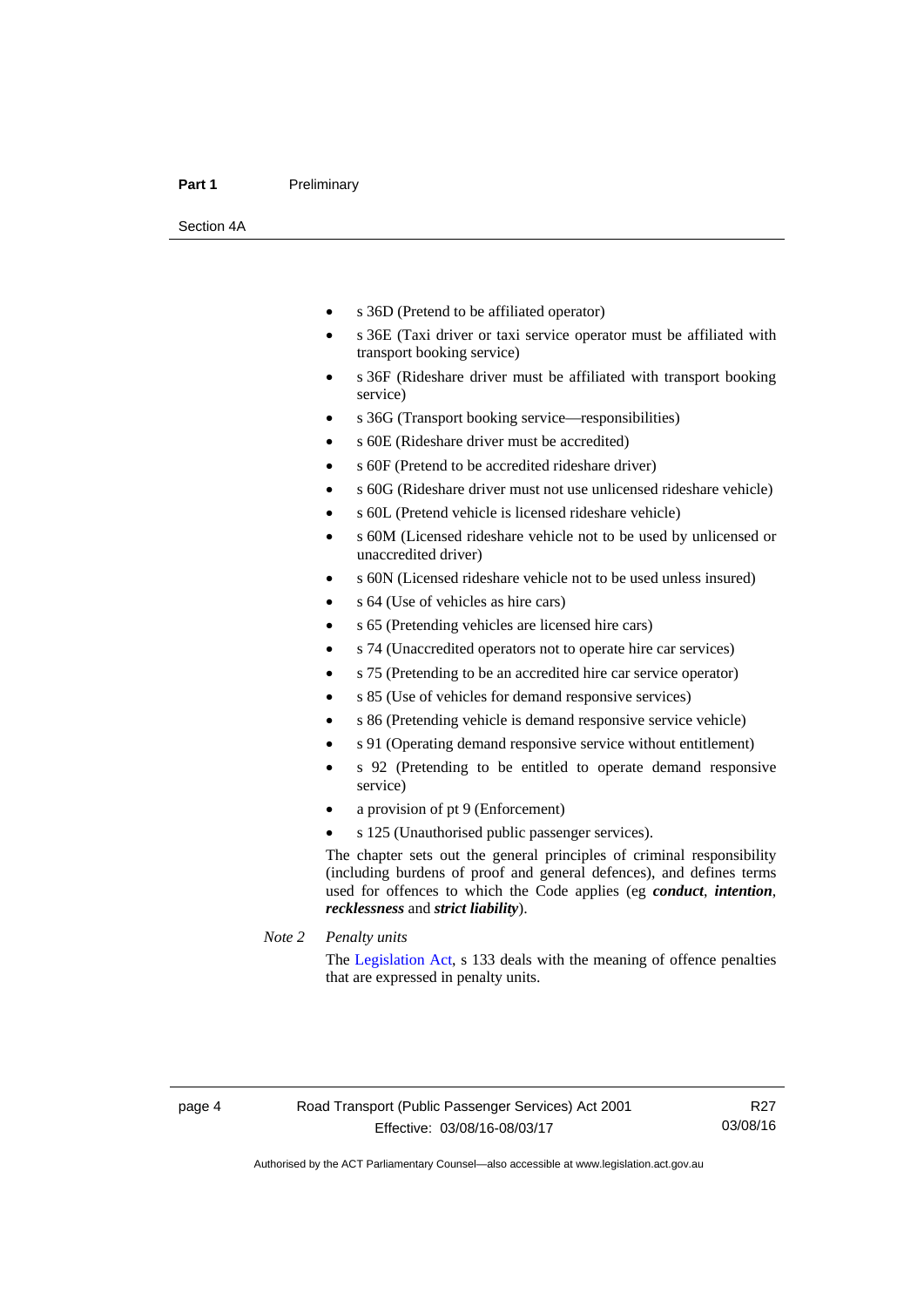### <span id="page-14-0"></span>**5 Functions of road transport authority**

The functions of the road transport authority under this Act are—

- (a) to administer the accreditation schemes established under this Act for the accreditation of—
	- (i) transport booking services; and
	- (ii) operators of public passenger services; and
- (b) to administer the licensing schemes established under this Act for the licensing of taxis, rideshare vehicles and hire cars; and
- (c) to administer demand responsive service authorisations given under this Act; and
- (d) to keep registers of accreditations given, and licences issued, under this Act; and
- (e) to keep a register of demand responsive service authorisations given under this Act; and
- (f) to provide information about accredited and licensed people, and authorised demand responsive service operators, in accordance with this Act and other laws in force in the ACT; and
- (g) to exercise any other functions given to the authority under this Act.

### <span id="page-14-1"></span>**6 Registers under this Act**

(1) A register under this Act may include information given to the road transport authority or the Minister under this Act and any other information the authority considers appropriate.

*Note 1* Section 5 (d) and (e) requires registers for the following to be kept:

- accredited bus service operators
- accredited demand responsive service operators
- accredited hire car service operators

R27 03/08/16 Road Transport (Public Passenger Services) Act 2001 Effective: 03/08/16-08/03/17

page 5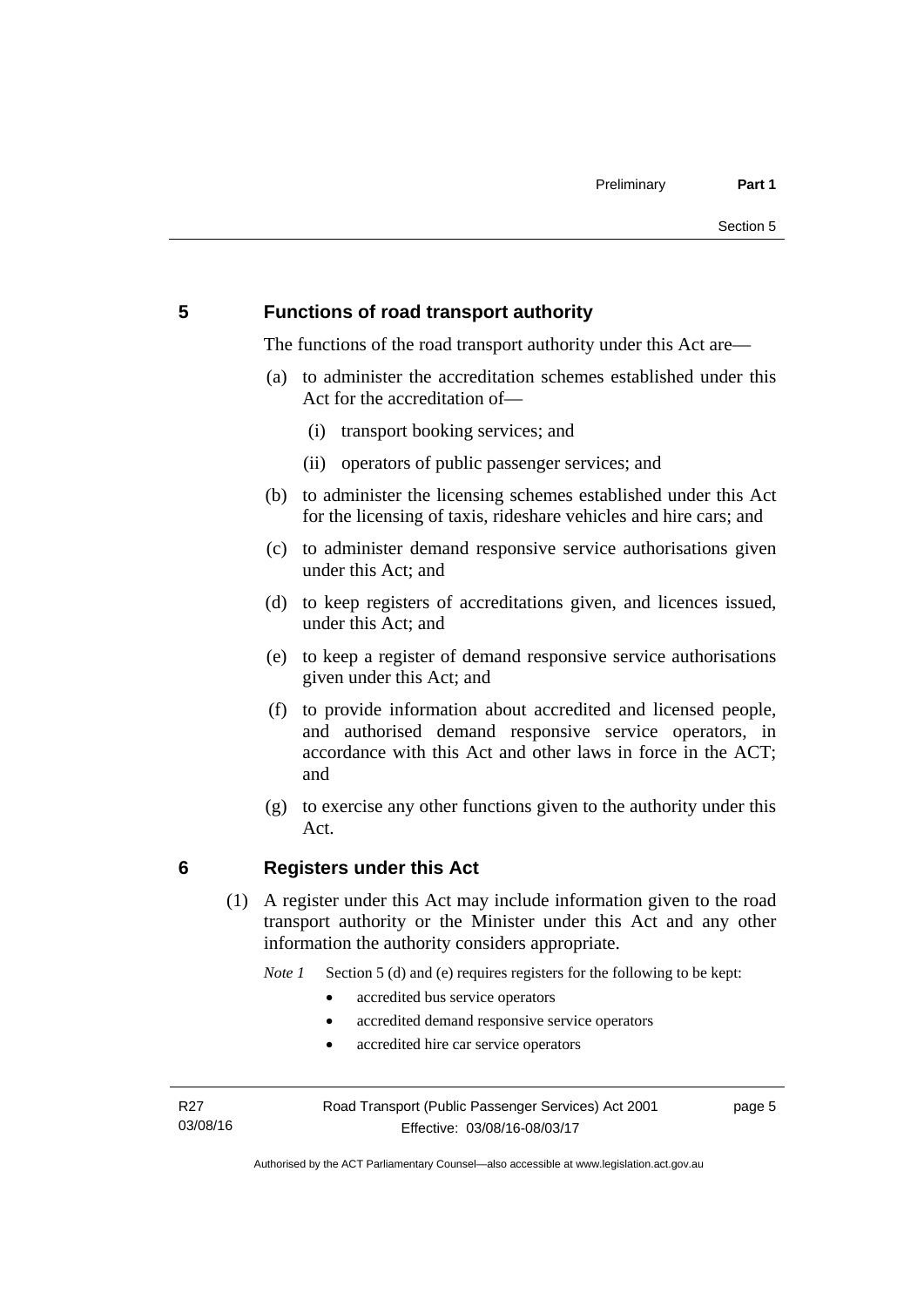#### Part 1 **Preliminary**

Section 7

- accredited rideshare drivers
- accredited taxi service operators
- accredited transport booking services
- demand responsive service authorisations
- hire car licences
- restricted hire car licences
- restricted taxi licences
- rideshare vehicle licences
- taxi licences.

Other registers may be required under the Act.

- *Note 2* A reference to an Act includes a reference to the statutory instruments made or in force under the Act, including any regulation (see [Legislation Act,](http://www.legislation.act.gov.au/a/2001-14) s 104).
- (2) A register may be kept in the form of, or as part of, 1 or more computer databases or in any other form the road transport authority considers appropriate.
- (3) The road transport authority may correct any mistake, error or omission in a register subject to the requirements (if any) prescribed by regulation.
- (4) This section does not limit the functions of the road transport authority in relation to a register.

### <span id="page-15-0"></span>**7 Security and disclosure of information in registers**

The road transport authority must ensure that information in a register under this Act is kept securely and disclosed only in accordance with this Act or another law in force in the ACT.

- *Note 1* The Territory privacy principles apply to the road transport authority (see *[Information Privacy Act 2014](http://www.legislation.act.gov.au/a/2014-24/default.asp)*, sch 1).
- *Note 2* Access to the register may be sought under the *[Freedom of Information](http://www.legislation.act.gov.au/a/alt_a1989-46co)  [Act 1989](http://www.legislation.act.gov.au/a/alt_a1989-46co)* (which also provides that certain information is exempt from disclosure).

Authorised by the ACT Parliamentary Counsel—also accessible at www.legislation.act.gov.au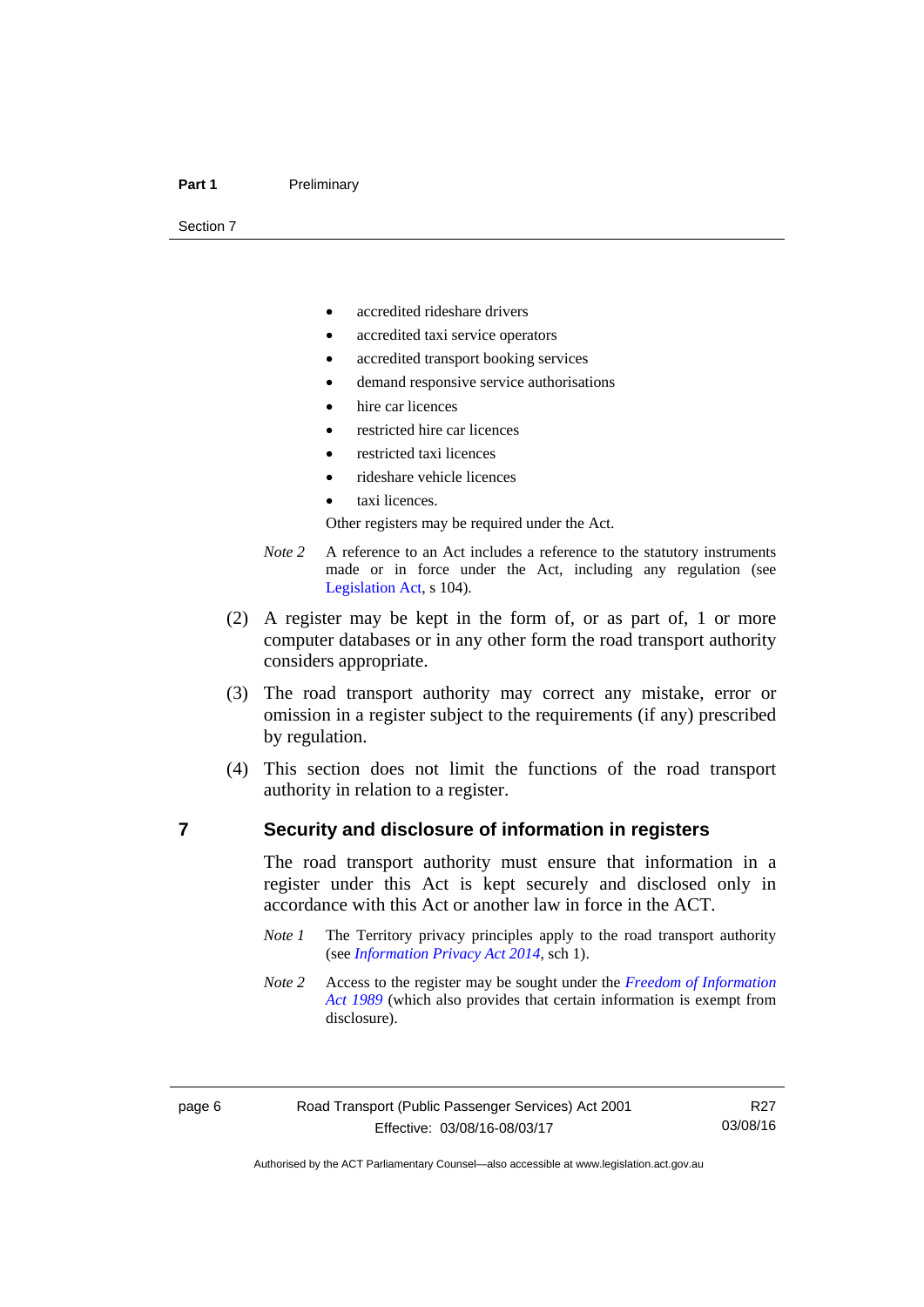### <span id="page-16-0"></span>**8 Competition and Consumer Act authorisation**

For the *[Competition and Consumer Act 2010](http://www.comlaw.gov.au/Details/C2013C00004)* (Cwlth) and the Competition Code of the Australian Capital Territory, the following are authorised by this Act:

- (a) everything done under this Act;
- (b) all service contracts made under this Act;
- (c) everything done under a service contract, or a provision of a service contract, authorised by this Act.
- *Note 1* For the Competition Code of the Australian Capital Territory, see the *[Competition Policy Reform Act 1996](http://www.legislation.act.gov.au/a/1996-21)*, s 5 and s 10.
- *Note 2* A reference to an Act includes a reference to statutory instruments made or in force under the Act, including regulations (see [Legislation Act,](http://www.legislation.act.gov.au/a/2001-14) s 104).

### <span id="page-16-1"></span>**9 Combinations of accreditations, authorisations and licences**

This Act does not prevent a person from holding any combination of accreditations, authorisations and licences under this Act.

### <span id="page-16-2"></span>**10 What is a** *public passenger service***?**

A *public passenger service* is a service for the transport of passengers for a fare or other consideration by public passenger vehicles along a road or road related area.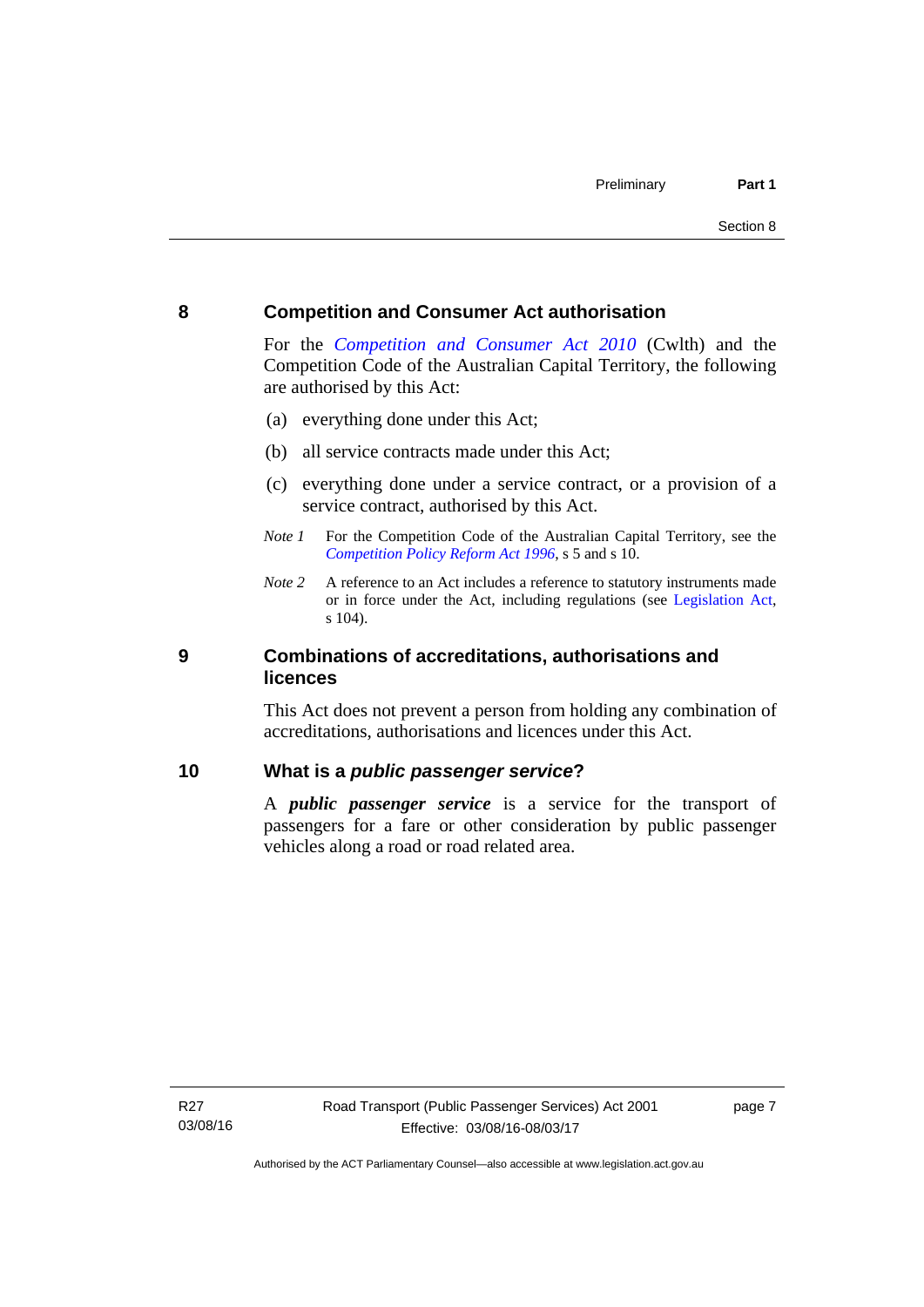**Part 2** Bus services<br> **Division 2.1** Basic concer **Division 2.1** Basic concepts Section 10A

## <span id="page-17-0"></span>**Part 2 Bus services**

### <span id="page-17-1"></span>**Division 2.1 Basic concepts**

### <span id="page-17-2"></span>**10A Meaning of** *bus* **and** *public bus*

In this Act:

*bus*—

- (a) means a motor vehicle built mainly to carry people that seats over 9 adults (including the driver); but
- (b) does not include a limousine.

*public bus* means a bus used to provide a bus service.

### <span id="page-17-3"></span>**11 Meaning of** *bus service*

A *bus service* is a public passenger service (other than a demand responsive service) operated using buses.

### <span id="page-17-4"></span>**12 What is a** *regular route service***?**

A bus service is a *regular route service* if it is conducted according to regular routes and timetables, but does not include—

- (a) a bus service designed mainly to transport tourists; or
- (b) a long-distance service.

### <span id="page-17-5"></span>**13 What is a** *tour and charter service***?**

A bus service is a *tour and charter service* if the bus service is not a regular route service or a long-distance service.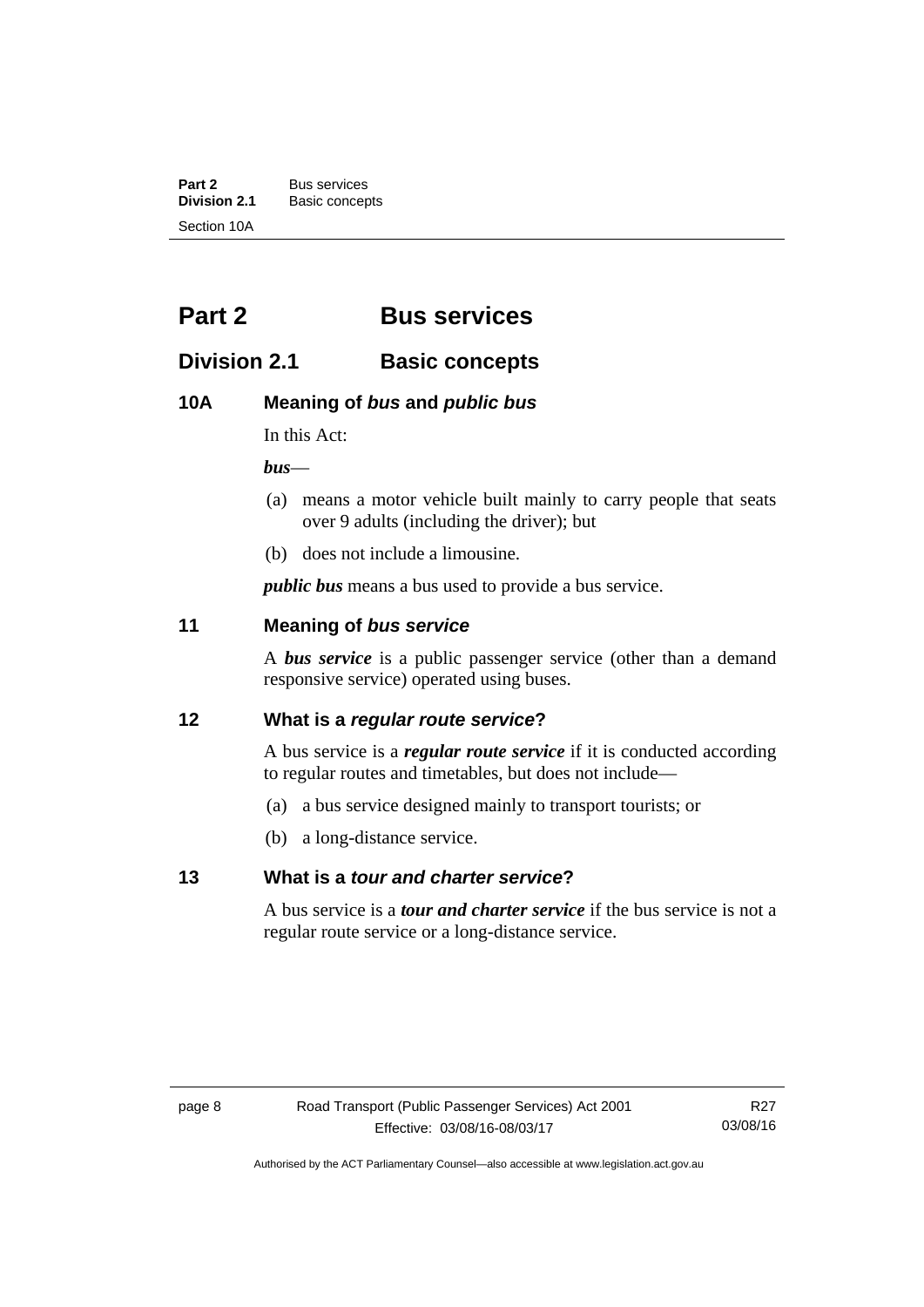### <span id="page-18-0"></span>**14 What is a** *long-distance service***?**

A bus service is a *long-distance service* if—

- (a) it is conducted according to regular routes and timetables; and
- (b) each passenger travels at least 40km.

### <span id="page-18-1"></span>**Division 2.2 Accreditation of bus service operators**

### <span id="page-18-2"></span>**15 Bus operators—purposes of accreditation**

The purpose of accreditation under the regulations to operate a bus service is to ensure that-

- (a) the accredited person has the financial capacity to meet the service standards for the service; and
- (b) the accredited person, and each person who is concerned with, or takes part in, the management of the service, are suitable people to operate the service; and
- (c) the accredited person, and each person who is concerned with, or takes part in, the management of the service, have demonstrated the capacity to comply with the relevant regulations and, in particular, the regulations about—
	- (i) the safety of passengers and the public; and
	- (ii) the maintenance of public buses.

### <span id="page-18-3"></span>**16 Regulations about accreditation system**

- (1) A regulation may provide a system for the accreditation of operators of bus services, including, for example—
	- (a) the kinds of accreditations; and
	- (b) the bus services that a person who holds a kind of accreditation is entitled to operate; and

page 9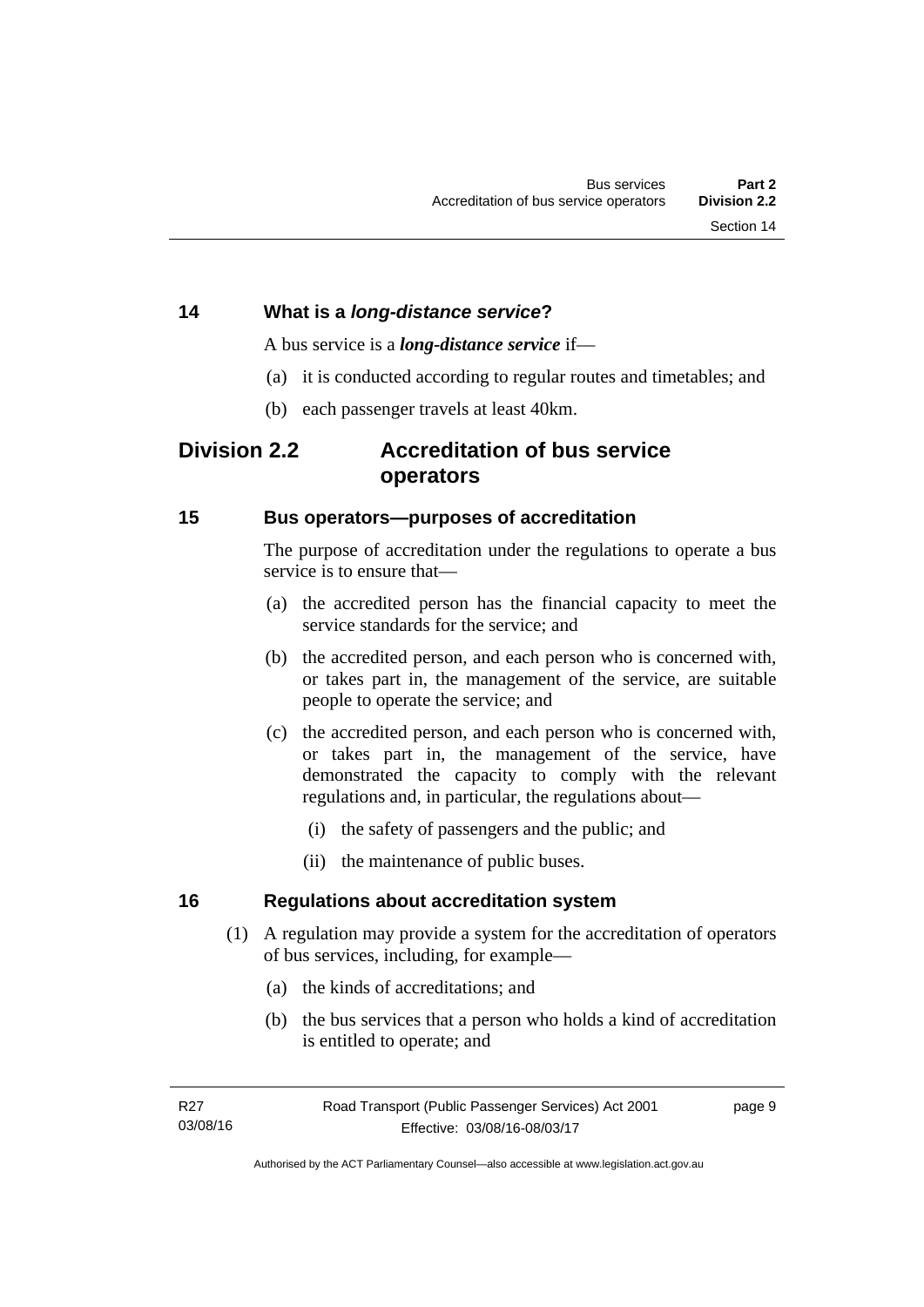- (c) the conditions of accreditations; and
- (d) matters relating to the giving, refusal or surrender of accreditations; and
- (e) the action that may be taken in relation to accreditations in circumstances prescribed by regulation, including—
	- (i) the suspension or cancellation of an accreditation; and
	- (ii) the imposition of a condition on, or the amendment of a condition of, an accreditation; and
	- (iii) an order that an accredited person pay to the Territory an amount of not more than—
		- (A) for an individual—\$5 000; or
		- (B) for a corporation—\$25 000; and
	- (iv) the reprimanding of an accredited person.
- *Note* An example is part of the Act, is not exhaustive and may extend, but does not limit, the meaning of the provision in which it appears (see [Legislation Act,](http://www.legislation.act.gov.au/a/2001-14) s 126 and s 132).
- (2) A regulation may make provision in relation to the accreditation of people to operate bus services, including, for example—
	- (a) requirements about the suitability of the applicant and each person who will be concerned with, or take part in, the management of the services; and
	- (b) capacity to meet service standards; and
	- (c) financial viability.
- (3) For subsection (1) (a), the regulations must provide for the accreditation of people to operate the following kinds of bus services:
	- (a) regular route services;
	- (b) tour and charter services.

| page 10 | Road Transport (Public Passenger Services) Act 2001 | R <sub>27</sub> |
|---------|-----------------------------------------------------|-----------------|
|         | Effective: 03/08/16-08/03/17                        | 03/08/16        |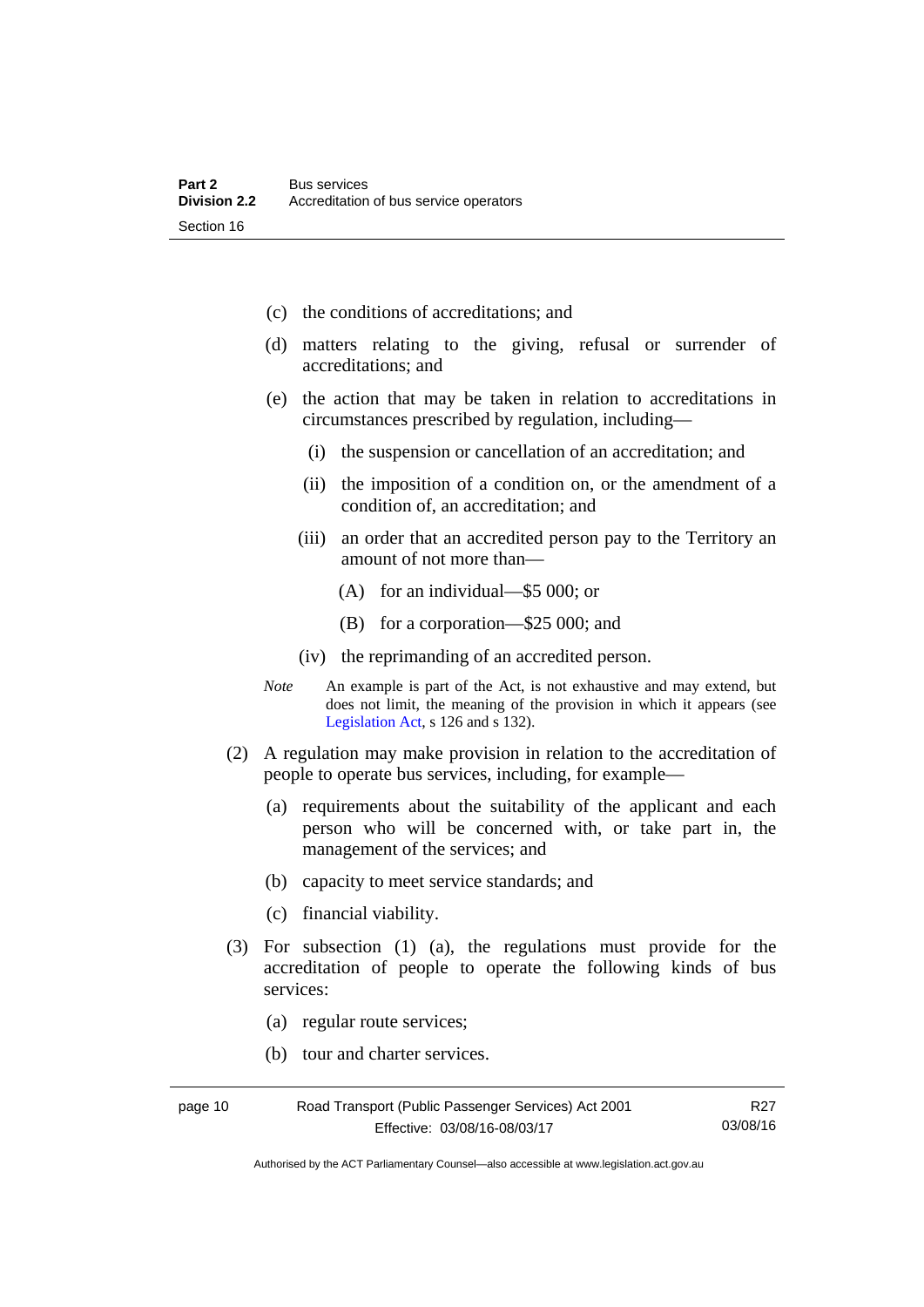(4) However, this section does not require the regulations to provide an accreditation system for all kinds of bus services.

### <span id="page-20-0"></span>**Division 2.3 Service contracts for regular route services**

### <span id="page-20-1"></span>**17 Service contracts—regular route services**

- (1) The road transport authority may, on behalf of the Territory, enter into a contract (a *service contract*) for the operation of a regular route service with a person accredited to operate regular route services.
- (2) A service contract must state whether the right given under the contract to operate a route is an exclusive right to operate the route or a stated part of the route.
- (3) A service contract may make provision in relation to the operation of a regular route service and the administration of the contract, including, for example—
	- (a) service requirements under the contract; and
	- (b) the transfer, suspension, cancellation and surrender of the contract; and
	- (c) the fees (if any) payable under the contract; and
	- (d) the adjustment of payments and refunds in relation to any contract fees; and
	- (e) financial or other penalties for breaches of the contract; and
	- (f) the records (including accounts) to be made and kept, how they are to be made and kept, and their inspection; and
	- (g) the provision of information and reports to the road transport authority about the regular route service and the verification of the information and reports; and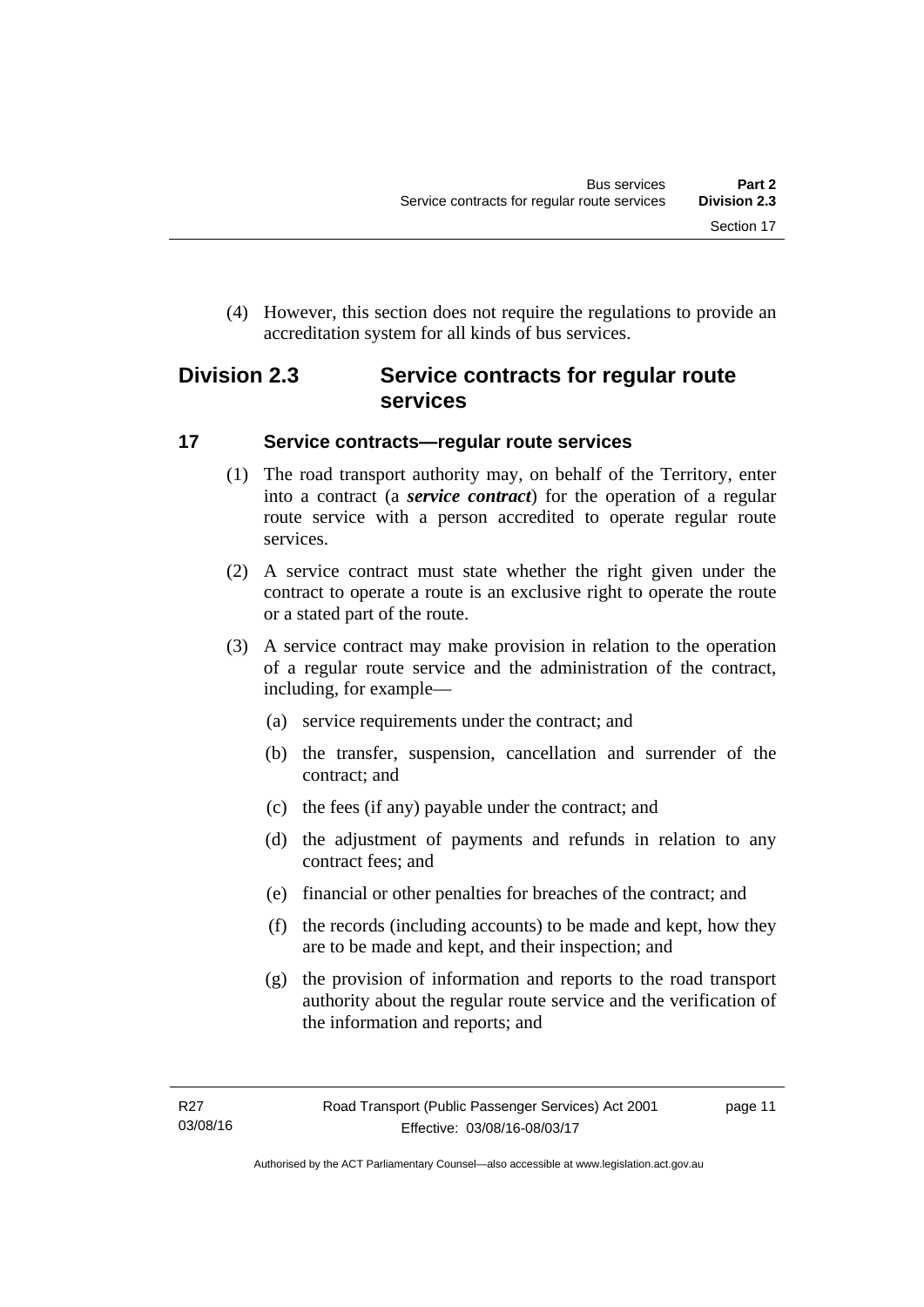- (h) the publication and the collection of fares payable by passengers; and
- (i) the sale of tickets and the conditions under which tickets must be sold; and
- (j) free or reduced fares for travel; and
- (k) the issue and acceptance of free or concession passes.
- *Note* An example is part of the Act, is not exhaustive and may extend, but does not limit, the meaning of the provision in which it appears (see [Legislation Act,](http://www.legislation.act.gov.au/a/2001-14) s 126 and s 132).
- (4) Subsection (3) does not limit the matters about which a service contract may make provision.

### <span id="page-21-0"></span>**Division 2.4 Entitlement to operate certain bus services**

### <span id="page-21-1"></span>**18 Entitlement to operate regular route services**

- (1) A person is entitled to operate a regular route service, in or partly in the ACT, if—
	- (a) the person is accredited under the regulations to operate regular route services; and
	- (b) the person holds a service contract for the service.
- (2) However, the Territory is entitled to operate a regular route service whether or not the Territory—
	- (a) is accredited under the regulations to operate regular route services; or
	- (b) holds a service contract for the service.
- (3) If the Territory operates a regular route service, part 2 (Bus services) applies in relation to the Territory's operation of the service as if—
	- (a) the Territory were accredited to operate the service; and

| page 12 | Road Transport (Public Passenger Services) Act 2001 | R27      |
|---------|-----------------------------------------------------|----------|
|         | Effective: 03/08/16-08/03/17                        | 03/08/16 |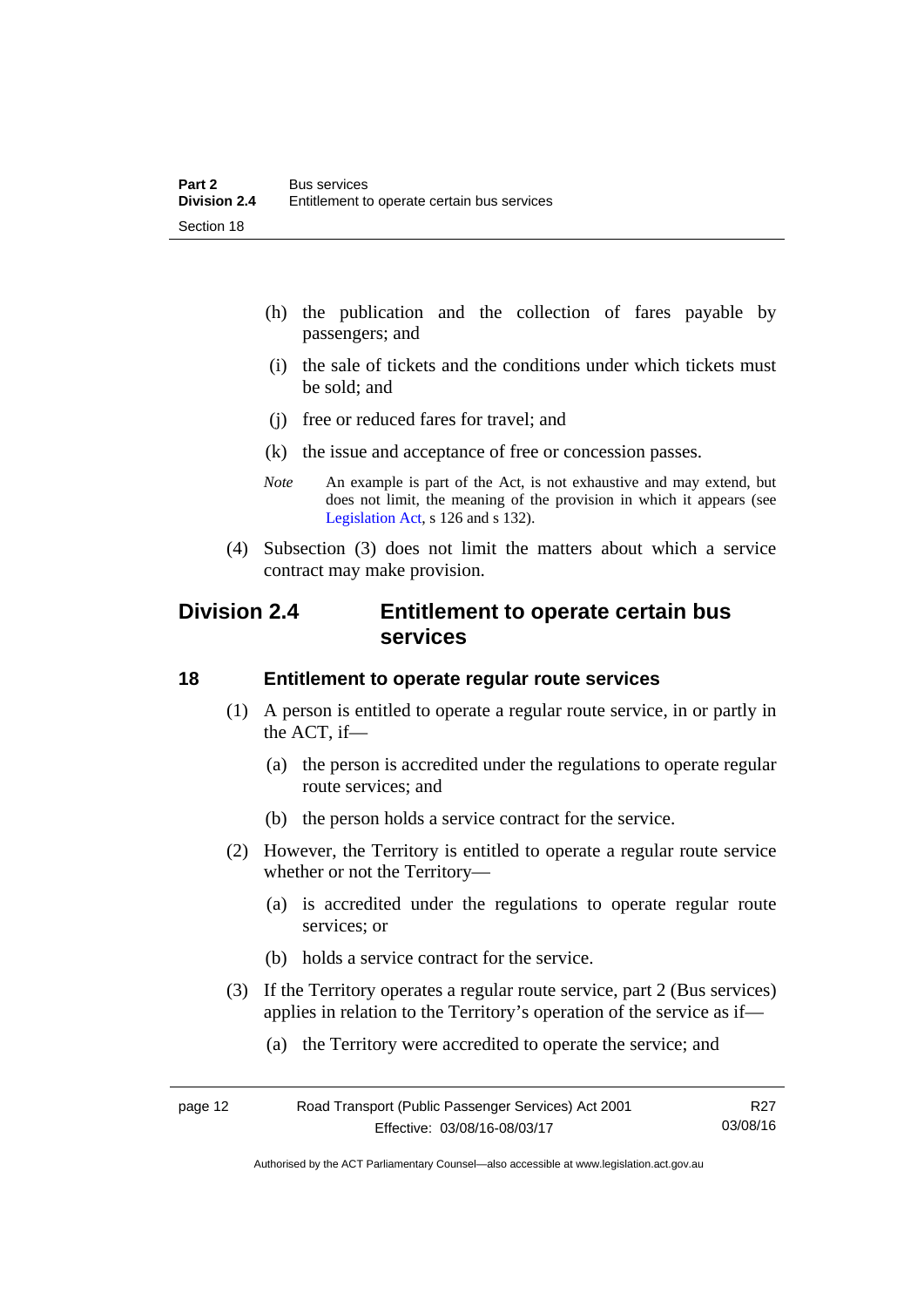- (b) the Territory held a service contract for the service; and
- (c) all necessary changes, and any changes prescribed by regulation, were made.

### <span id="page-22-0"></span>**19 Entitlement to operate tour and charter services**

- (1) A person is entitled to operate a tour and charter service, in or partly in the ACT, if the person is accredited under the regulations to operate tour and charter services.
- (2) However, the Territory is entitled to operate a tour and charter service, whether or not the Territory is accredited under the regulations to operate tour and charter services.
- (3) If the Territory operates a tour and charter service, part 2 (Bus services) applies in relation to the Territory's operation of the service as if—
	- (a) the Territory were accredited to operate the service; and
	- (b) the Territory held a service contract for the service; and
	- (c) all necessary changes, and any changes prescribed by regulation, were made.

### <span id="page-22-1"></span>**19A Territory's entitlement to operate bus service**

If the Territory operates a bus service, the territory may operate the service under a name prescribed by regulation.

### <span id="page-22-2"></span>**20 Unaccredited operators not to operate certain bus services**

(1) A person must not operate, in or partly in the ACT, a regular route service unless the person is accredited under the regulations to operate regular route services.

Maximum penalty: 50 penalty units.

page 13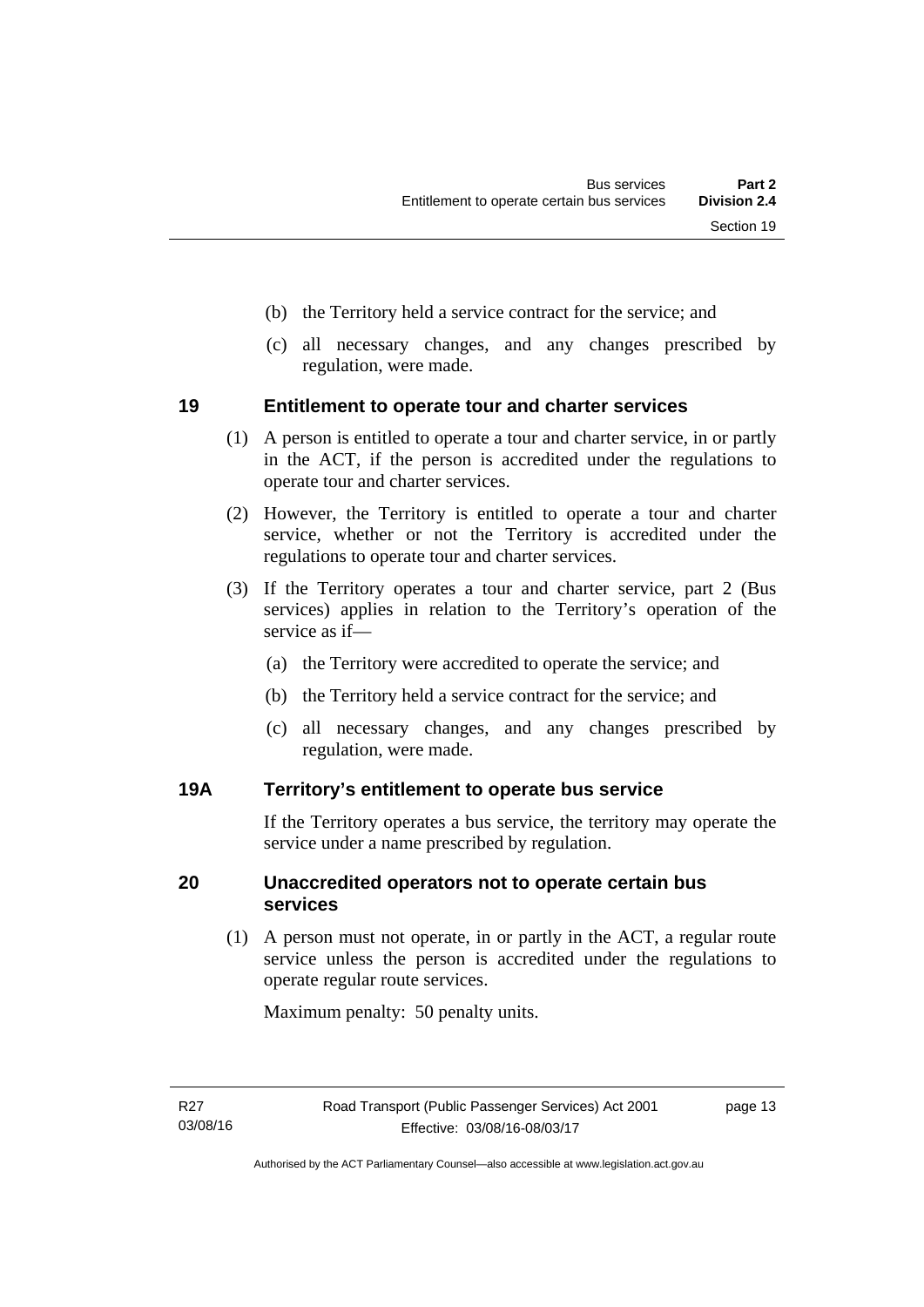(2) A person must not operate, in or partly in the ACT, a tour and charter service unless the person is accredited under the regulations to operate tour and charter services.

Maximum penalty: 50 penalty units.

 (3) This section does not apply to the operation of a bus service by the Territory.

### <span id="page-23-0"></span>**21 Pretending to be an accredited bus service operator**

A person must not pretend to be accredited under the regulations to operate a bus service.

Maximum penalty: 30 penalty units.

### <span id="page-23-1"></span>**22 Operators of regular route services to hold service contracts**

(1) A person must not operate, in or partly in the ACT, a regular route service unless the person holds a service contract for the service.

Maximum penalty: 50 penalty units.

- (2) However, if a regular route service is discontinued because of a variation or termination of a service contract, the road transport authority may make arrangements with an appropriately accredited person to operate a temporary regular route service to replace the discontinued service even though the person does not hold a service contract for the replacement service.
- (3) This section does not apply to the operation of a regular route service by the Territory.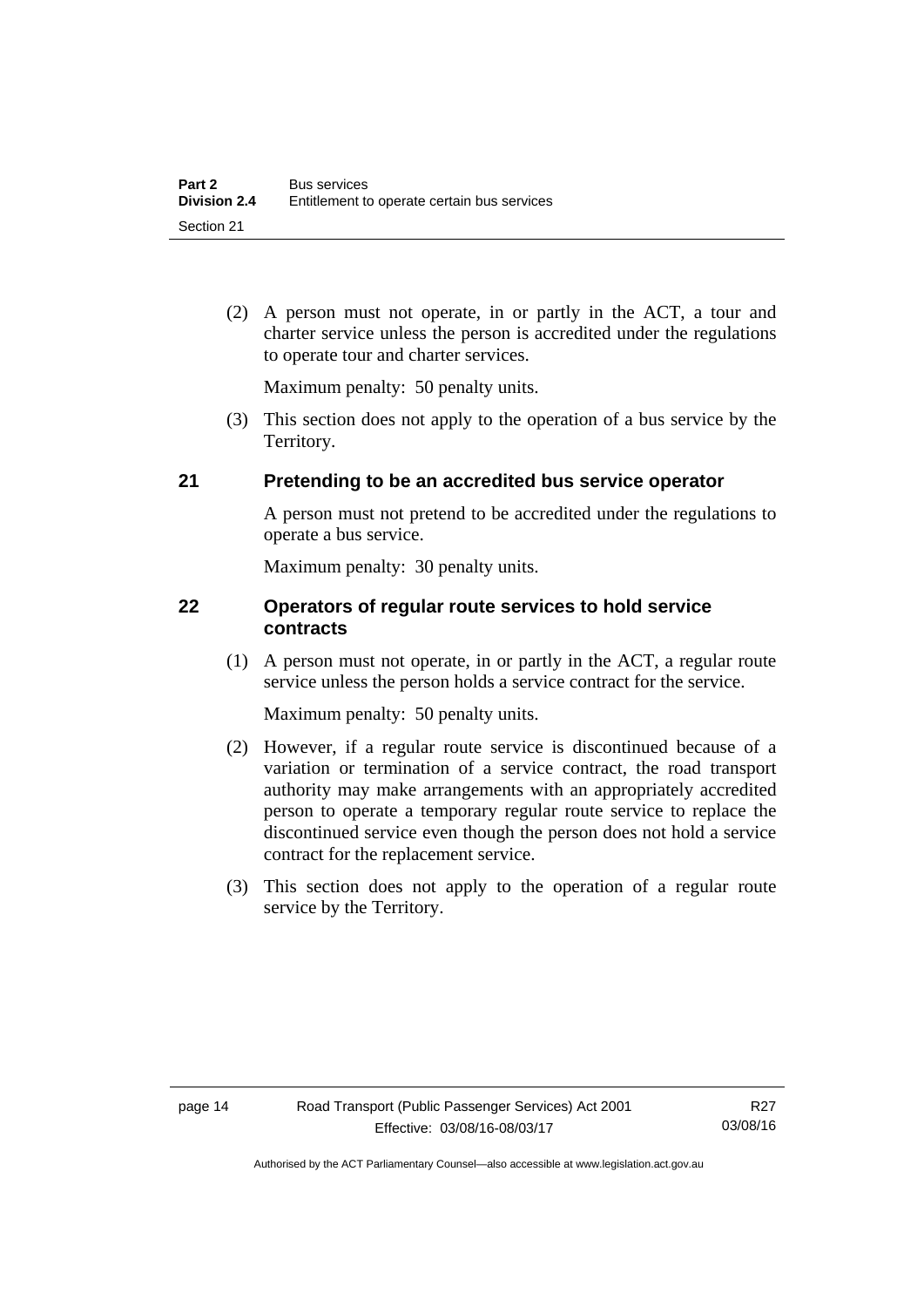### <span id="page-24-0"></span>**Division 2.5 Regulation of bus services**

### <span id="page-24-1"></span>**23 Regular route services—power to determine maximum fares**

- (1) The Minister may determine maximum fares, and ways of calculating maximum fares, payable by passengers on regular route services.
- (2) A determination is a disallowable instrument.
	- *Note* A disallowable instrument must be notified and presented to the Legislative Assembly, under the [Legislation Act.](http://www.legislation.act.gov.au/a/2001-14)

### <span id="page-24-2"></span>**24 Regulations about operation of bus services by accredited people**

A regulation may make provision in relation to the operation of bus services by accredited bus service operators, including, for example—

- (a) the conduct of bus services, including, for example—
	- (i) the safety of passengers (including, for example, by the use of particular kinds of security devices) and the public; and
	- (ii) the qualifications, training and experience of bus drivers and other people providing services on behalf of accredited bus service operators; and
	- (iii) maximum driving times and minimum rest times of bus drivers; and
	- (iv) insurance; and
	- (v) the issue of tickets; and
	- (vi) customer complaints and inquiries; and
- (b) the preparation and publication of, and compliance with, timetables for regular route services; and

R27 03/08/16 Road Transport (Public Passenger Services) Act 2001 Effective: 03/08/16-08/03/17 page 15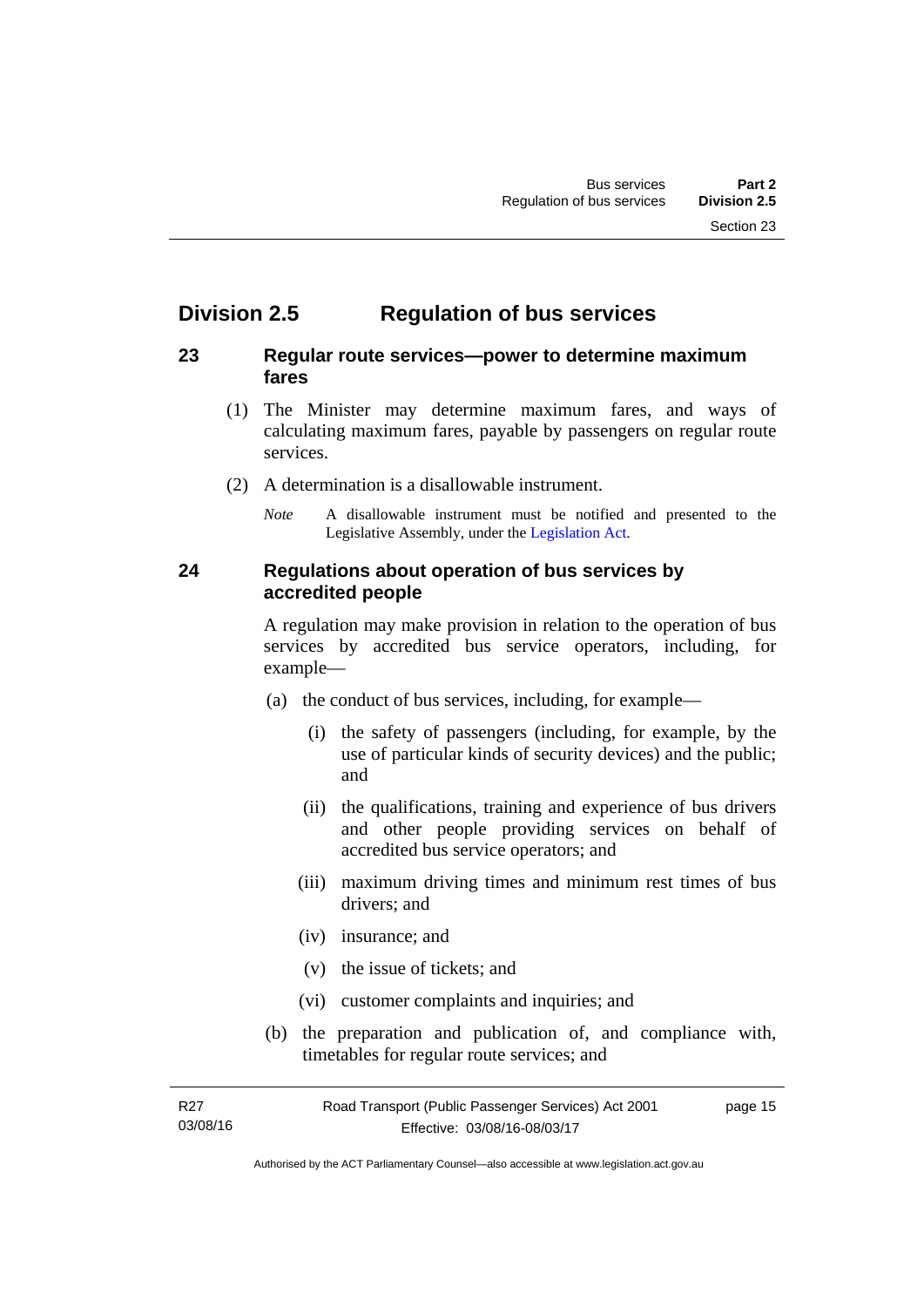- (c) the obligations of drivers of public buses and other people providing services on behalf of accredited bus service operators; and
- (d) the requirements that public buses, and their equipment and fittings (internal and external), must comply with; and
- (e) the maintenance and cleaning of public buses; and
- (f) maintenance, parking and other facilities for public buses; and
- (g) the making and keeping of records and their inspection; and
- (h) the auditing of records and systems; and
- (i) requirements for display of accreditation numbers on advertisements for the service; and
- (j) the provision of information and reports to the road transport authority.
- *Note* An example is part of the Act, is not exhaustive and may extend, but does not limit, the meaning of the provision in which it appears (see [Legislation Act,](http://www.legislation.act.gov.au/a/2001-14) s 126 and s 132).

### <span id="page-25-0"></span>**25 Regulations about operation of public buses**

A regulation may make provision in relation to the operation of public buses, including, for example—

- (a) the regulation or prohibition of the use of public buses on certain roads or road related areas; and
- (b) the picking-up and dropping-off of passengers and other matters relating to the transport of passengers; and
- (c) the records to be made and kept by, how they are to be made and kept, and their inspection; and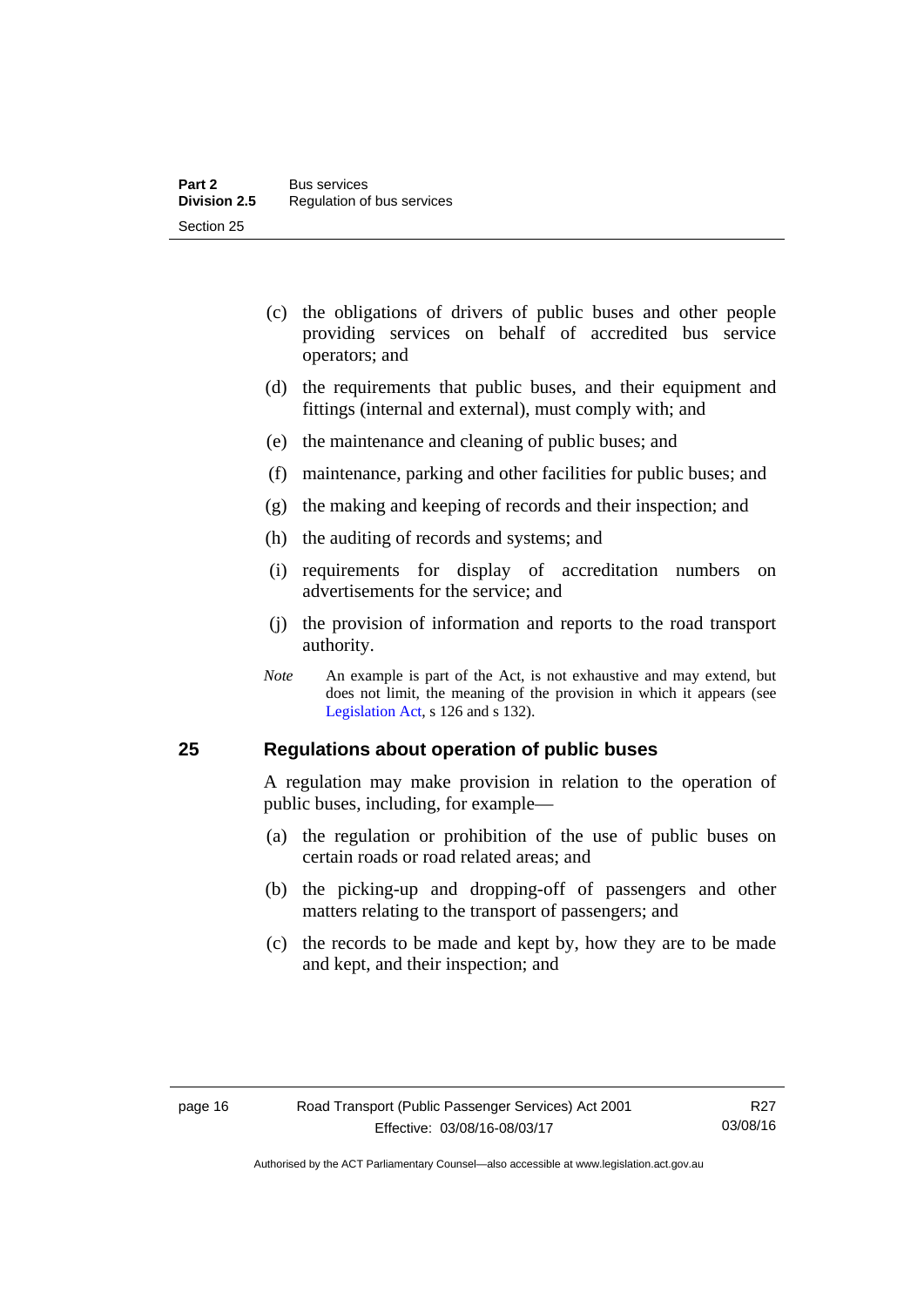- (d) the transport of passengers' luggage or other goods, and animals; and
- (e) the regulation or prohibition of the transport of passengers standing in or on any part of a public bus; and
- (f) the maximum speed of public buses; and
- (g) the prohibition of anyone from soliciting for passengers or for a hiring; and
- (h) the design, equipment and fittings (internal or external) of public buses; and
- (i) the sections, terminal points and bus stops on bus routes; and
- (j) the regulation or prohibition of notices, signs and advertisements inside or on the outside of public buses.
- *Note* An example is part of the Act, is not exhaustive and may extend, but does not limit, the meaning of the provision in which it appears (see [Legislation Act,](http://www.legislation.act.gov.au/a/2001-14) s 126 and s 132).

### <span id="page-26-0"></span>**26 Regulations about bus drivers**

A regulation may make provision in relation to drivers of public buses, including, for example—

- (a) the powers, duties and conduct of drivers; and
- (b) how drivers must dress.
- *Note* An example is part of the Act, is not exhaustive and may extend, but does not limit, the meaning of the provision in which it appears (see [Legislation Act,](http://www.legislation.act.gov.au/a/2001-14) s 126 and s 132).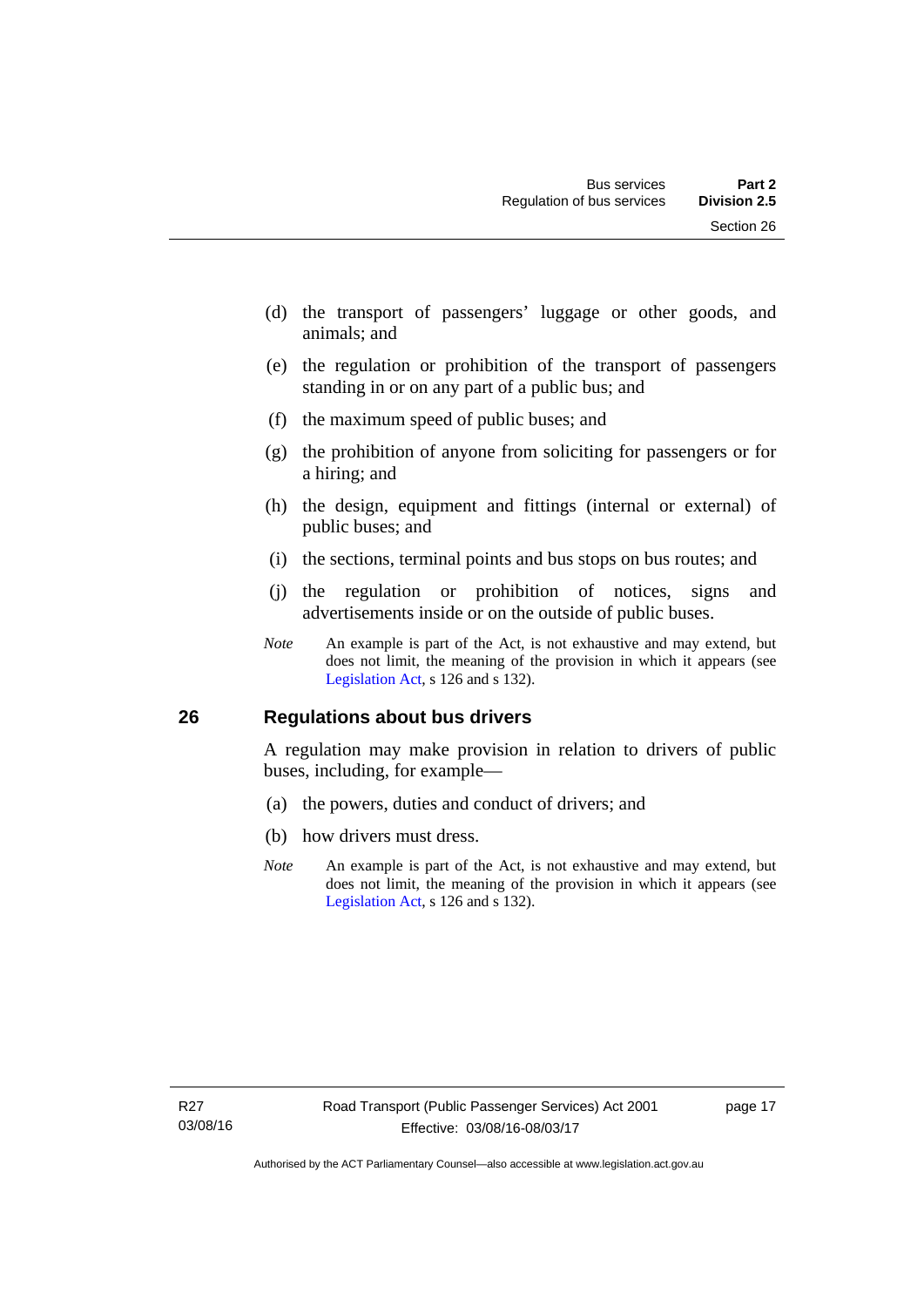### <span id="page-27-0"></span>**27 Regulations about conduct of passengers**

A regulation may make provision in relation to the conduct of passengers on public buses, including, for example—

- (a) the regulation or prohibition of eating and drinking; and
- (b) the authority of public bus drivers, police officers and authorised people to direct people contravening a regulation to leave a bus and to remove them if they fail to leave.
- *Note* An example is part of the Act, is not exhaustive and may extend, but does not limit, the meaning of the provision in which it appears (see [Legislation Act,](http://www.legislation.act.gov.au/a/2001-14) s 126 and s 132).

page 18 Road Transport (Public Passenger Services) Act 2001 Effective: 03/08/16-08/03/17

R27 03/08/16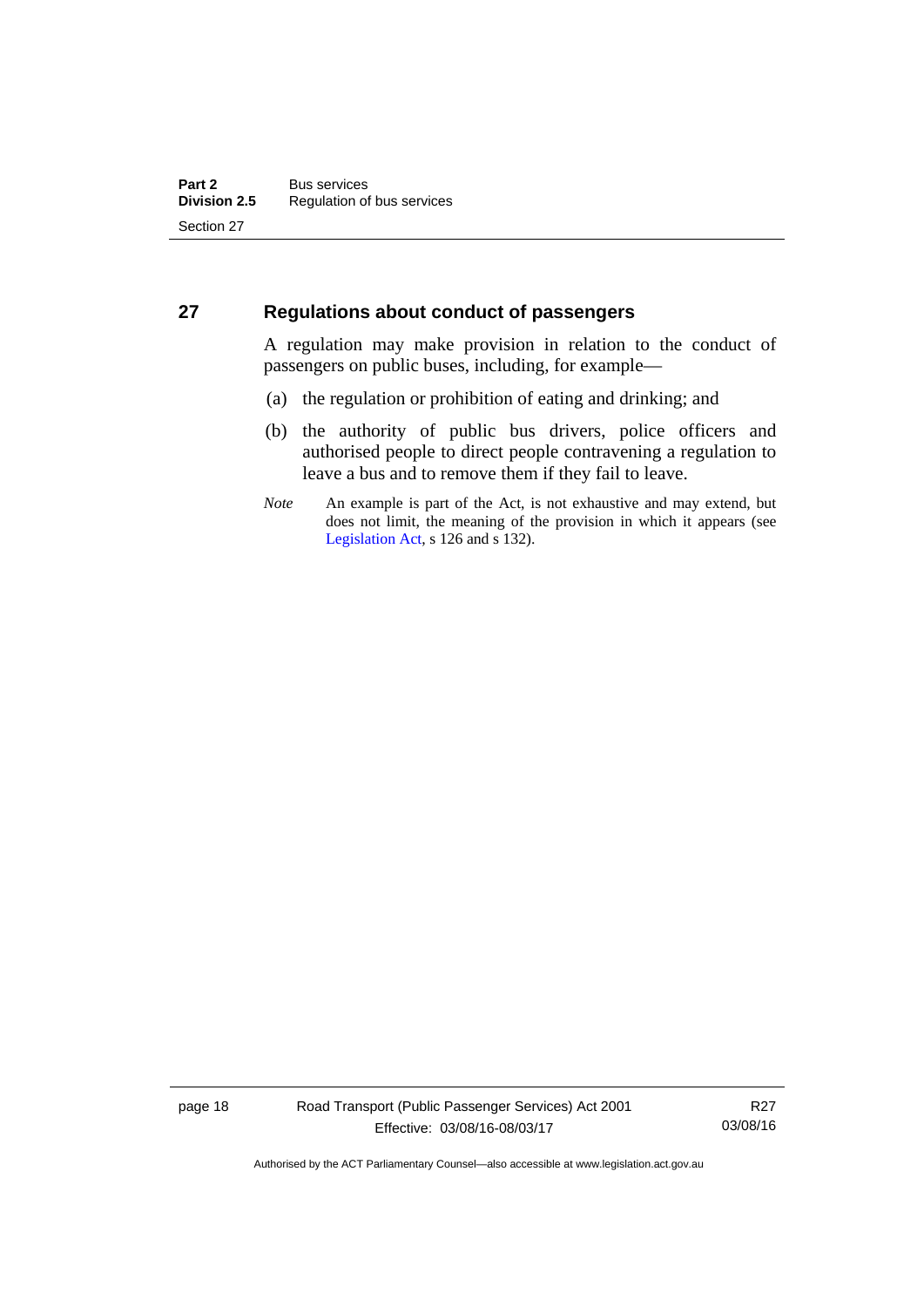<span id="page-28-0"></span>**Part 3 Transport booking services** 

### <span id="page-28-1"></span>**Division 3.1 Basic concepts**

<span id="page-28-2"></span>**28 Meaning of** *transport booking service*

In this Act:

### *transport booking service*—

- (a) means a person who—
	- (i) accepts bookings from people for bookable vehicles; and
	- (ii) communicates the bookings to bookable vehicle drivers; but
- (b) does not include—
	- (i) a person who is a bookable vehicle driver if the booking is for the driver; or
	- (ii) a person prescribed by regulation to not be a transport booking service.
- *Note Person* includes a corporation as well as an individual (see [Legislation](http://www.legislation.act.gov.au/a/2001-14)  [Act](http://www.legislation.act.gov.au/a/2001-14), s 160).

### <span id="page-28-3"></span>**29 Meaning of** *bookable vehicle* **and** *bookable vehicle driver*

In this Act:

*bookable vehicle* means—

- (a) a taxi; or
- (b) a rideshare vehicle; or
- (c) a hire car.
- *Note Taxi*—see s 45. *Rideshare vehicle*—see s 60A. *Hire car*—see s 67.

R27 03/08/16 page 19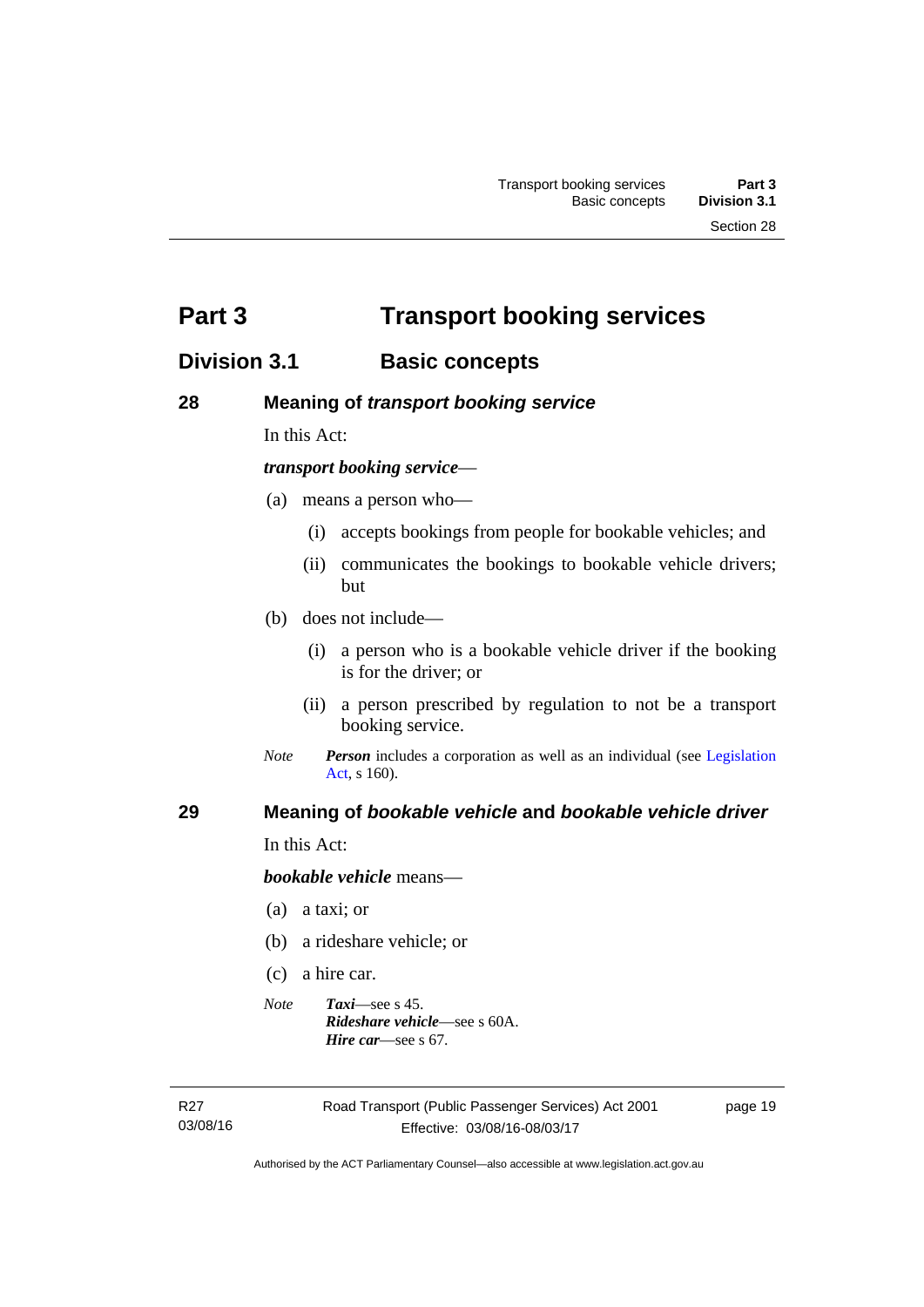### *bookable vehicle driver* means—

- (a) a taxi driver; or
- (b) a rideshare driver; or
- (c) a hire car driver.
- *Note Rideshare driver*—see s 60A. *Taxi driver*—see the dictionary.

### <span id="page-29-0"></span>**Division 3.2 Transport booking service accreditation**

### <span id="page-29-1"></span>**30 Transport booking service—purpose of accreditation**

The purpose of accrediting a transport booking service is to ensure that the transport booking service, and each person who is concerned with, or takes part in, the management of the transport booking service—

- (a) is suitable to operate the transport booking service; and
- (b) has demonstrated capacity to comply with this Act.
- *Note* A reference to an Act includes a reference to the statutory instruments made or in force under the Act, including any regulation (see [Legislation Act,](http://www.legislation.act.gov.au/a/2001-14) s 104).

### <span id="page-29-2"></span>**31 Transport booking service—regulations about accreditation**

- (1) A regulation may provide a system for the accreditation of transport booking services, including, for example—
	- (a) the conditions of an accreditation; and
	- (b) matters relating to the issuing, refusal or surrender of an accreditation; and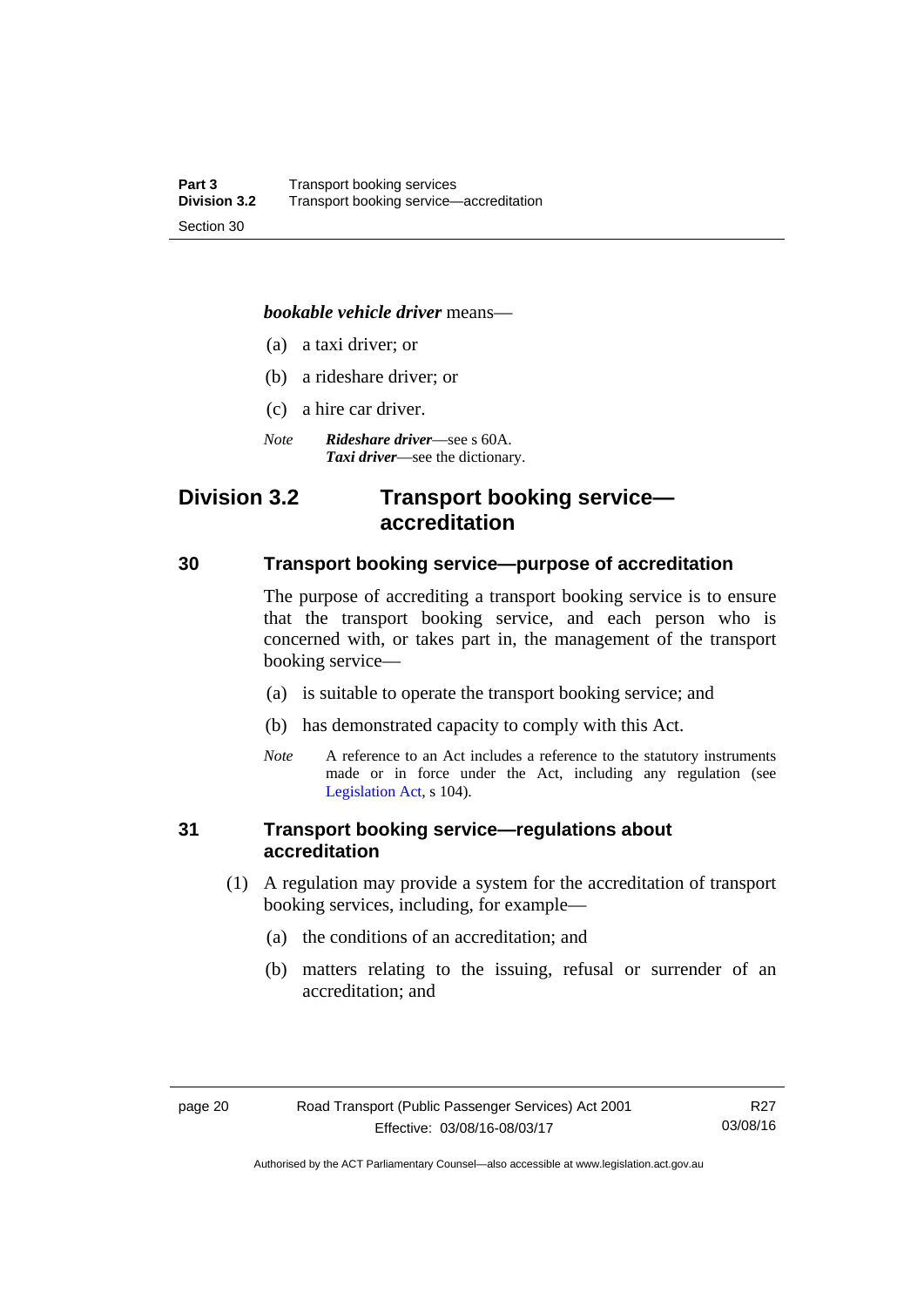- (c) the action that may be taken in relation to an accredited transport booking service in circumstances prescribed by regulation, including—
	- (i) the suspension or cancellation of an accreditation; and
	- (ii) the imposition of a condition on, or the amendment of a condition of, an accreditation; and
	- (iii) an order that an accredited transport booking service pay to the Territory an amount of not more than—
		- (A) for an individual—\$5 000; or
		- (B) for a corporation—\$25 000; and
	- (iv) the reprimanding of an accredited transport booking service.
- *Note* An example is part of the Act, is not exhaustive and may extend, but does not limit, the meaning of the provision in which it appears (see [Legislation Act,](http://www.legislation.act.gov.au/a/2001-14) s 126 and s 132).
- (2) A regulation may make provision about the accreditation of transport booking services, including, for example—
	- (a) requirements about the suitability of the applicant and each person who is to be concerned with, or take part in, the management of the transport booking service; and
	- (b) capacity to meet service standards.

### <span id="page-30-0"></span>**32 Transport booking service must be accredited**

- (1) A person commits an offence if the person—
	- (a) operates a transport booking service; and
	- (b) is not an accredited transport booking service.

Maximum penalty: 50 penalty units.

(2) An offence against this section is a strict liability offence.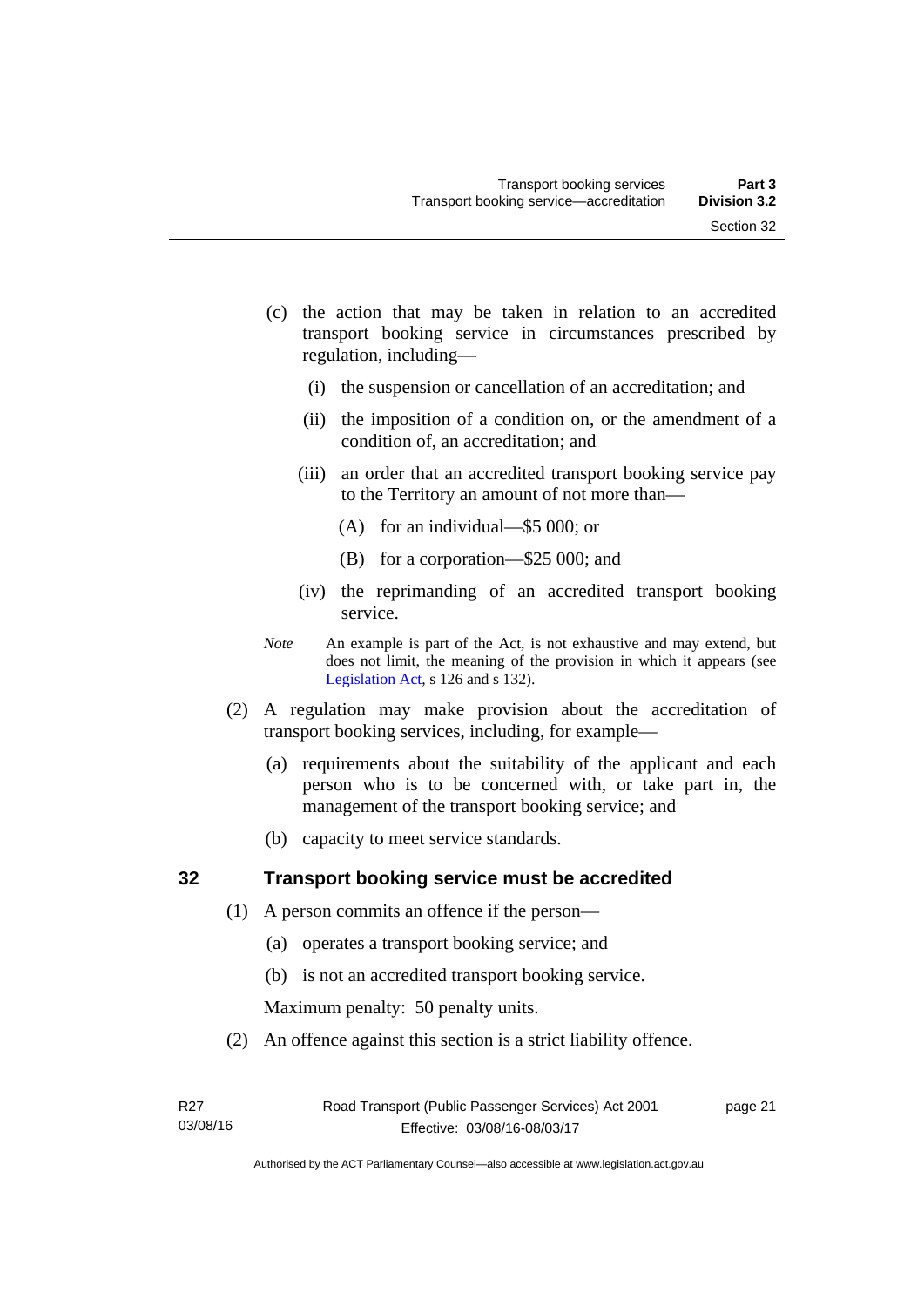### <span id="page-31-0"></span>**33 Transport booking service must comply with accreditation conditions**

- (1) A person commits an offence if the person—
	- (a) is an accredited transport booking service; and
	- (b) fails to comply with a condition of the accreditation.

Maximum penalty: 50 penalty units.

(2) An offence against this section is a strict liability offence.

### <span id="page-31-1"></span>**34 Pretend to be accredited transport booking service**

A person commits an offence if the person pretends to be an accredited transport booking service.

Maximum penalty: 30 penalty units.

### <span id="page-31-2"></span>**Division 3.3 Transport booking service—affiliated drivers and affiliated operators**

### <span id="page-31-3"></span>**35 Meaning of** *affiliated driver*

In this Act:

*affiliated driver*, for a transport booking service, means a bookable vehicle driver who has an affiliated driver agreement with the booking service.

*Note* A rideshare driver must be an affiliated driver (see s 36F).

### <span id="page-31-4"></span>**36 Meaning of** *affiliated driver agreement*

In this Act:

*affiliated driver agreement* means an agreement between a bookable vehicle driver and a transport booking service for—

 (a) the transport booking service to provide a booking service for the driver; and

| page 22 | Road Transport (Public Passenger Services) Act 2001 | R <sub>27</sub> |
|---------|-----------------------------------------------------|-----------------|
|         | Effective: 03/08/16-08/03/17                        | 03/08/16        |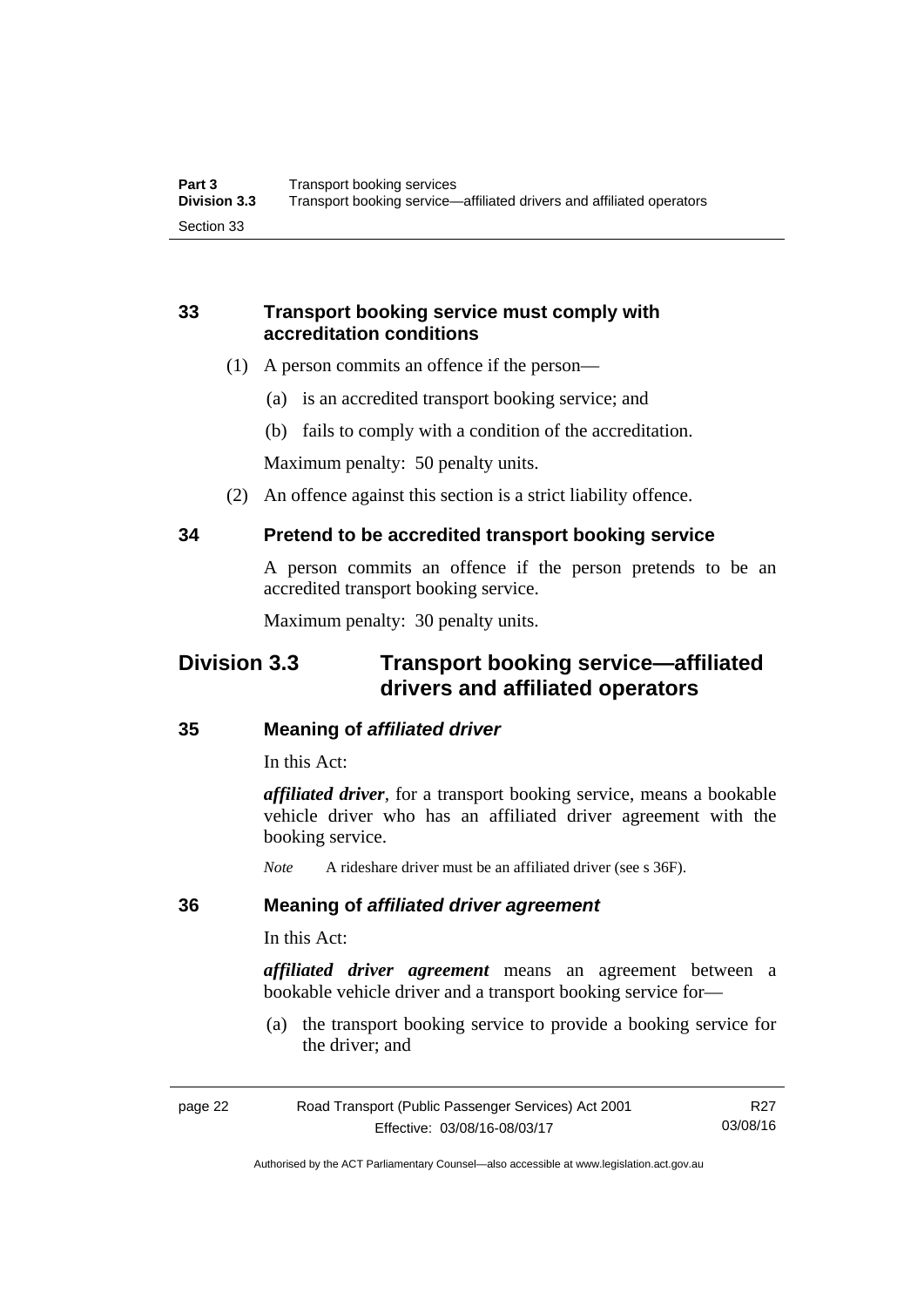(b) the driver to provide a taxi service, rideshare service or hire car service using a stated bookable vehicle via the booking service.

### <span id="page-32-0"></span>**36A Pretend to be affiliated driver**

(1) A person commits an offence if the person pretends to be an affiliated driver for a transport booking service.

Maximum penalty: 30 penalty units.

(2) An offence against this section is a strict liability offence.

### <span id="page-32-1"></span>**36B Meaning of** *affiliated operator*

In this Act:

*affiliated operator*, for a transport booking service, means a taxi service operator, or hire care service operator, who has an affiliated operator agreement with the booking service.

### <span id="page-32-2"></span>**36C Meaning of** *affiliated operator agreement*

In this Act:

*affiliated operator agreement* means an agreement between a taxi service operator, or hire care service operator, and a transport booking service for—

- (a) the transport booking service to provide a booking service for drivers for the operator's service; and
- (b) the taxi service operator, or hire care service operator, to operate the taxi service, or hire car service, using stated drivers and stated vehicles, via the booking service.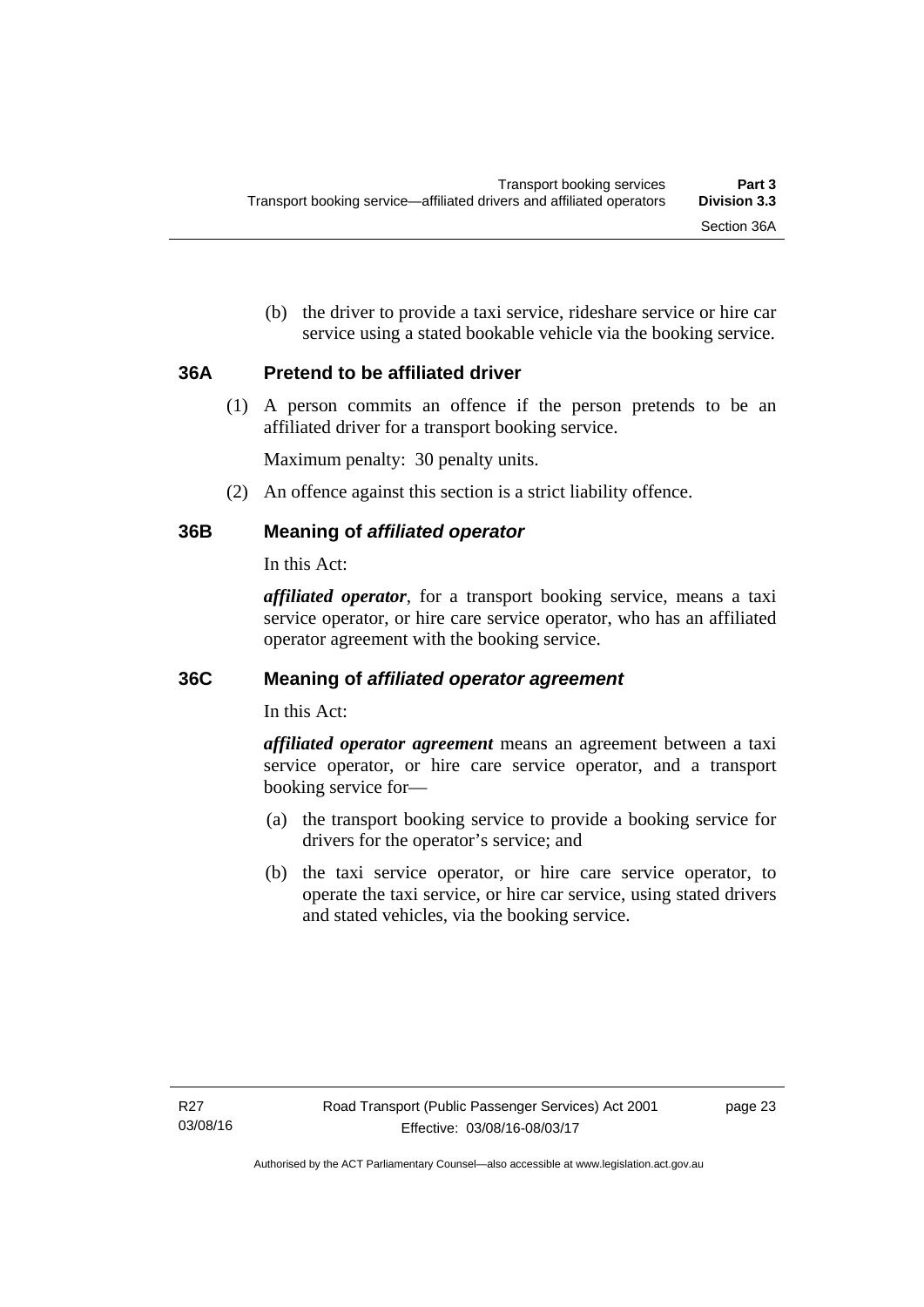### <span id="page-33-0"></span>**36D Pretend to be affiliated operator**

 (1) A person commits an offence if the person pretends to be an affiliated operator for a transport booking service.

Maximum penalty: 30 penalty units.

(2) An offence against this section is a strict liability offence.

### <span id="page-33-1"></span>**36E Taxi driver or taxi service operator must be affiliated with transport booking service**

- (1) A person commits an offence if—
	- (a) the person is a taxi driver for a taxi service; and
	- (b) the person is not an affiliated driver for a transport booking service; and
	- (c) the taxi service operator is not—
		- (i) an affiliated operator for a transport booking service; or
		- (ii) an independent taxi service operator.

Maximum penalty: 50 penalty units.

- (2) A person commits an offence if the person—
	- (a) operates a taxi service; and
	- (b) is not either—
		- (i) an affiliated operator for a transport booking service; or
		- (ii) an independent taxi service operator.

Maximum penalty: 50 penalty units.

(3) An offence against this section is a strict liability offence.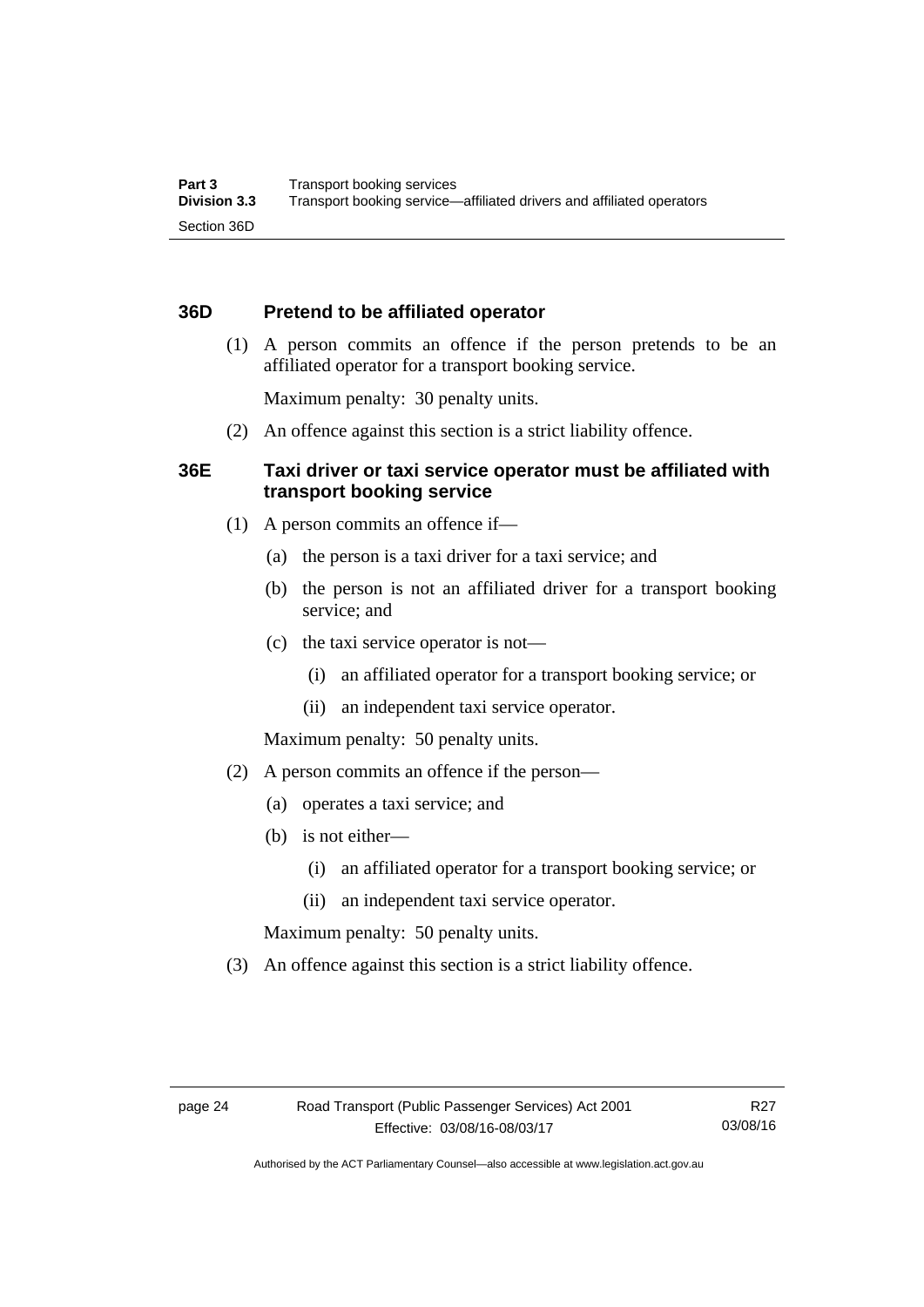### <span id="page-34-0"></span>**36F Rideshare driver must be affiliated with transport booking service**

- (1) A person commits an offence if the person—
	- (a) is a rideshare driver, and
	- (b) is not an affiliated driver for a transport booking service.

Maximum penalty: 50 penalty units.

(2) An offence against this section is a strict liability offence.

### <span id="page-34-1"></span>**Division 3.4 Transport booking service—operation**

### <span id="page-34-2"></span>**36G Transport booking service—responsibilities**

- (1) A person commits an offence if the person—
	- (a) is a transport booking service; and
	- (b) does not take reasonable steps to ensure that an affiliated driver either—
		- (i) holds a public vehicle licence that authorises the driver to drive the bookable vehicle; or
		- (ii) is exempted by the *[Road Transport \(Driver Licensing\)](http://www.legislation.act.gov.au/sl/2000-14)  [Regulation 2000](http://www.legislation.act.gov.au/sl/2000-14)* from holding an Australian driver licence.

Maximum penalty: 20 penalty units.

- (2) A person commits an offence if the person—
	- (a) is a transport booking service; and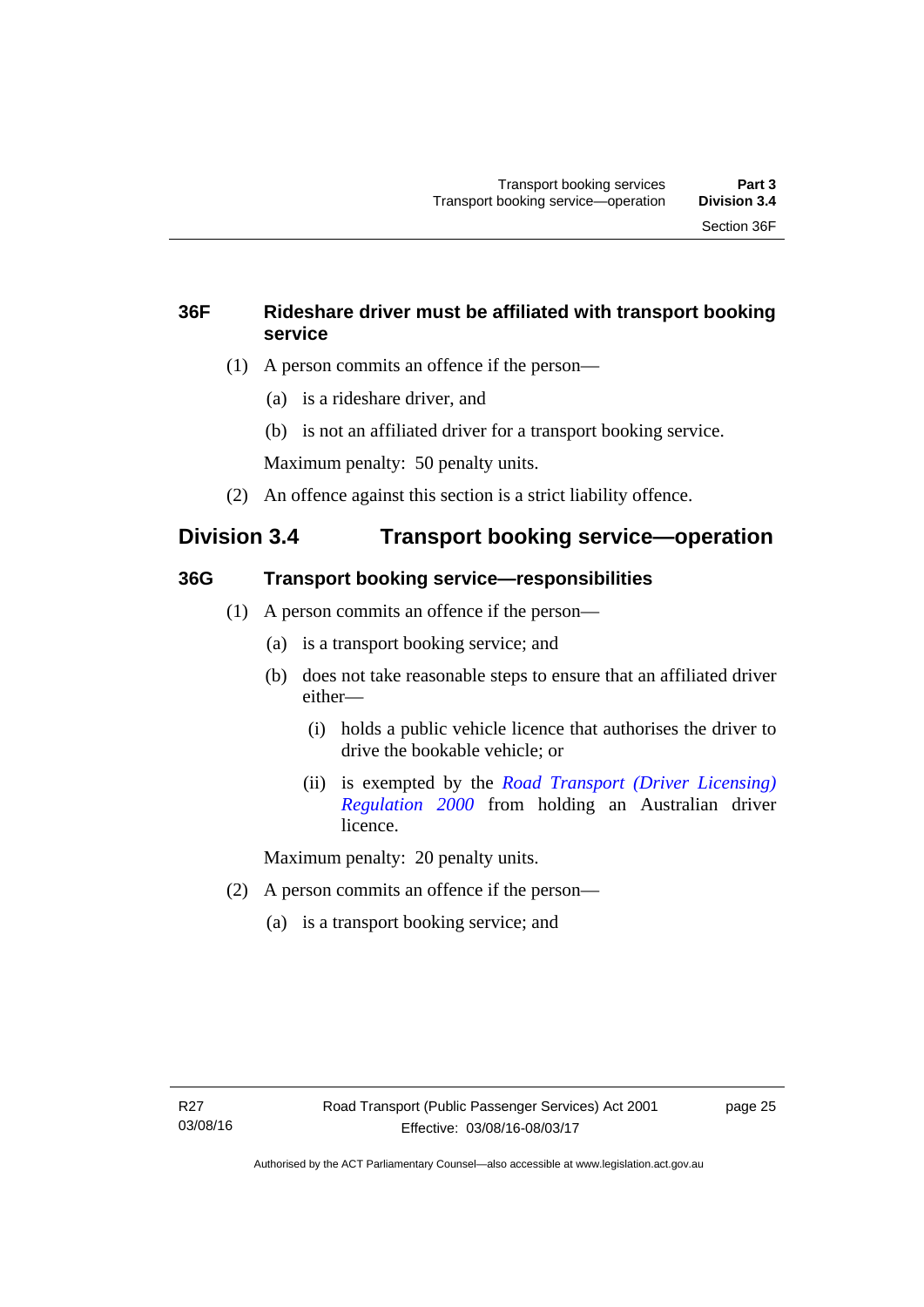- (b) does not take reasonable steps to ensure that—
	- (i) each affiliated taxi service operator is an accredited taxi service operator; and
	- (ii) each affiliated hire car service operator is an accredited hire car service operator.

Maximum penalty: 20 penalty units.

- (3) A person commits an offence if the person—
	- (a) is a transport booking service; and
	- (b) does not take reasonable steps to ensure that—
		- (i) each affiliated rideshare driver is an accredited rideshare driver; and
		- (ii) each vehicle to be used by a rideshare driver for a rideshare is—
			- (A) a licensed rideshare vehicle; and
			- (B) insured in the way prescribed by regulation under section 60N (d) (Licensed rideshare vehicle not to be used unless insured).

Maximum penalty: 20 penalty units.

(4) An offence against this section is a strict liability offence.

### <span id="page-35-0"></span>**36H Transport booking services—regulations about operation**

A regulation may make provision about the operation of transport booking services, including, for example—

 (a) the agreements and other arrangements that transport booking services may make with bookable vehicle drivers, taxi service operators and hire car service operators; and

> R27 03/08/16

(b) service standards for transport booking services; and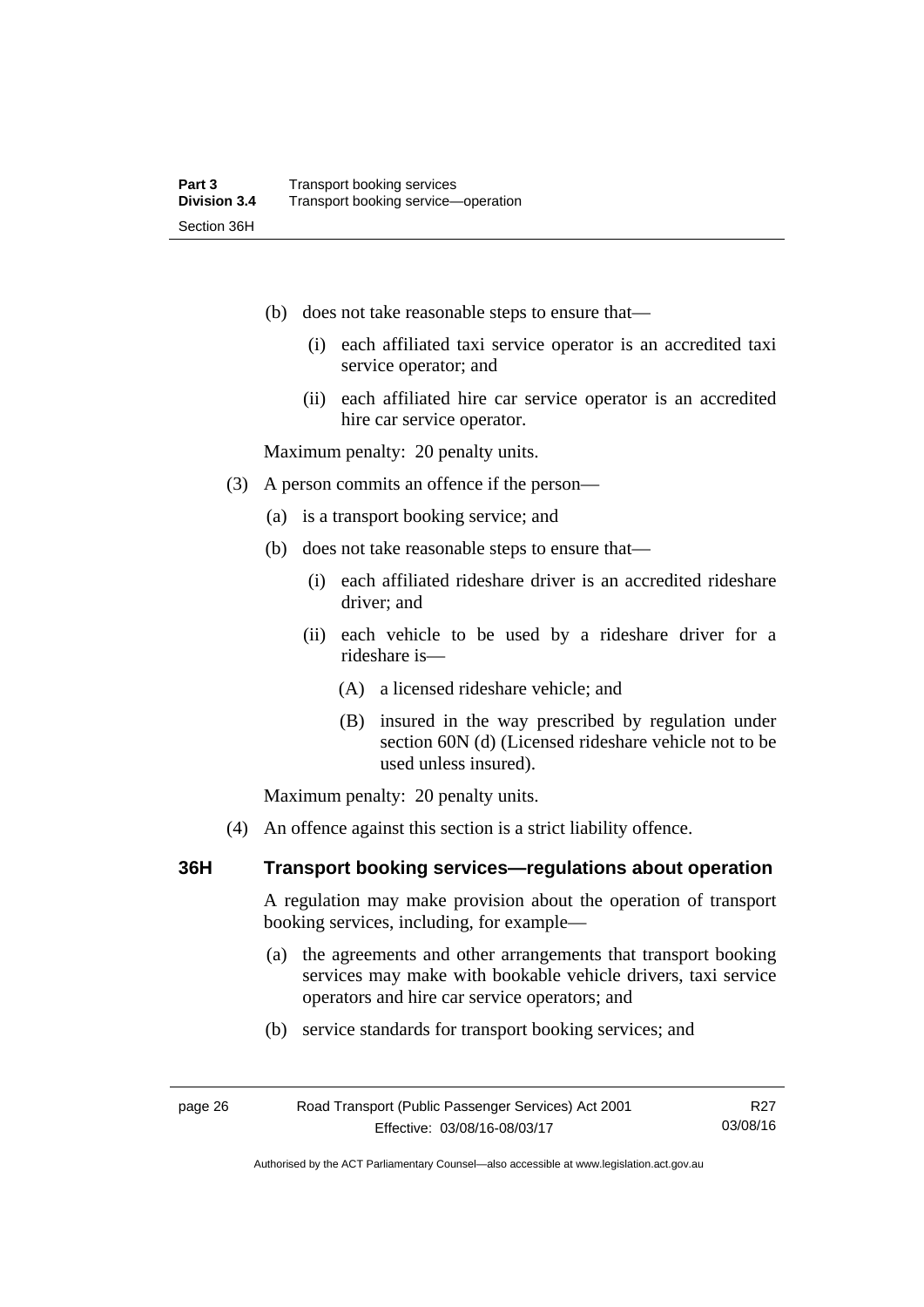- (c) the safety of drivers and passengers (including, for example, particular kinds of security devices); and
- (d) the operation of equipment for sending messages between transport booking services and bookable vehicle drivers; and
- (e) management of bookings for particular kinds of bookable vehicles including, for example, wheelchair-accessible taxis; and
- (f) the accessibility of booking services for different kinds of passengers; and
- (g) the payment by passengers of gratuities and other amounts in addition to fares; and
- (h) directions that transport booking services may give to bookable vehicle drivers; and
- (i) customer inquiries and complaints; and
- (j) the making and keeping of records and their inspection; and
- (k) the auditing of records and systems; and
- (l) the provision of information and reports to the road transport authority.
- *Note* An example is part of the Act, is not exhaustive and may extend, but does not limit, the meaning of the provision in which it appears (see [Legislation Act,](http://www.legislation.act.gov.au/a/2001-14) s 126 and s 132).

# **36I Court may order transport booking service to take certain actions**

- (1) This section applies if a court finds a corporation guilty of an offence against 1 of more of the following sections:
	- (a) section 32 (Transport booking service must be accredited);
	- (b) section 33 (Transport booking service must comply with accreditation conditions);

page 27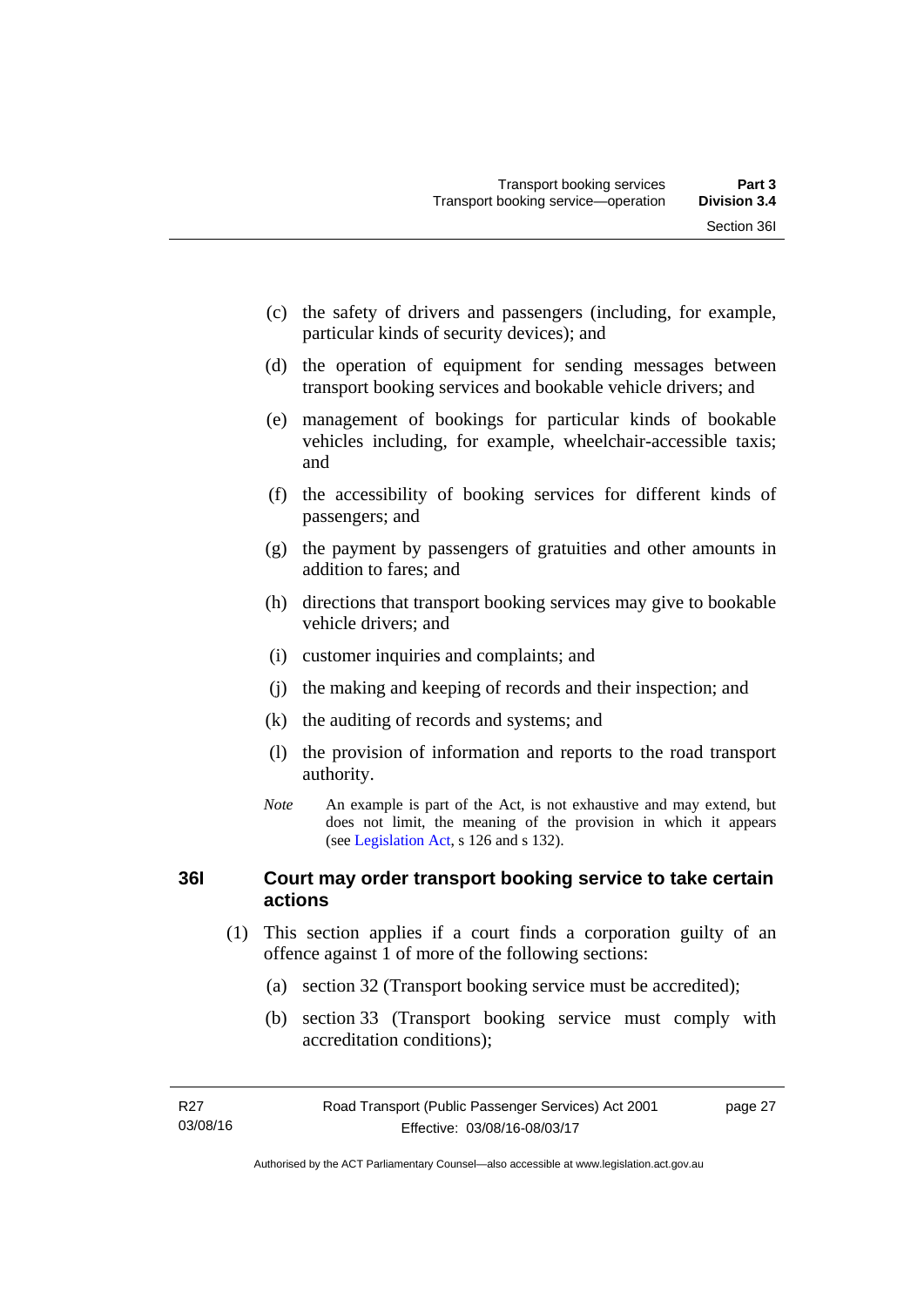- (c) section 36G (Transport booking service—responsibilities).
- (2) In addition to, or instead of, any other penalty the court may impose on the corporation, the court may order the corporation to do 1 or more of the following:
	- (a) take any action stated by the court to publicise—
		- (i) the offence; and
		- (ii) the consequences resulting from or related to the conduct from which the offence arose; and
		- (iii) any penalties imposed, or other orders made, because of the offence;
	- (b) take any action stated by the court to notify 1 or more stated people of the matters mentioned in paragraph (a);
	- (c) do stated things or establish or carry out a stated project for the public benefit even if the project is unrelated to the offence.

#### **Example—par (a)**

advertise on television or in a daily newspaper

#### **Example—par (b)**

publish a notice in an annual report or distribute a notice to shareholders of the corporation

#### **Example—par (c)**

develop and operate a community service

- *Note* An example is part of the Act, is not exhaustive and may extend, but does not limit, the meaning of the provision in which it appears (see [Legislation Act,](http://www.legislation.act.gov.au/a/2001-14) s 126 and s 132).
- (3) In making the order, the court may state a period within which the action must be taken, the thing must be done or the project must be established or carried out, and may also impose any other requirement that it considers necessary or desirable for enforcement of the order or to make the order effective.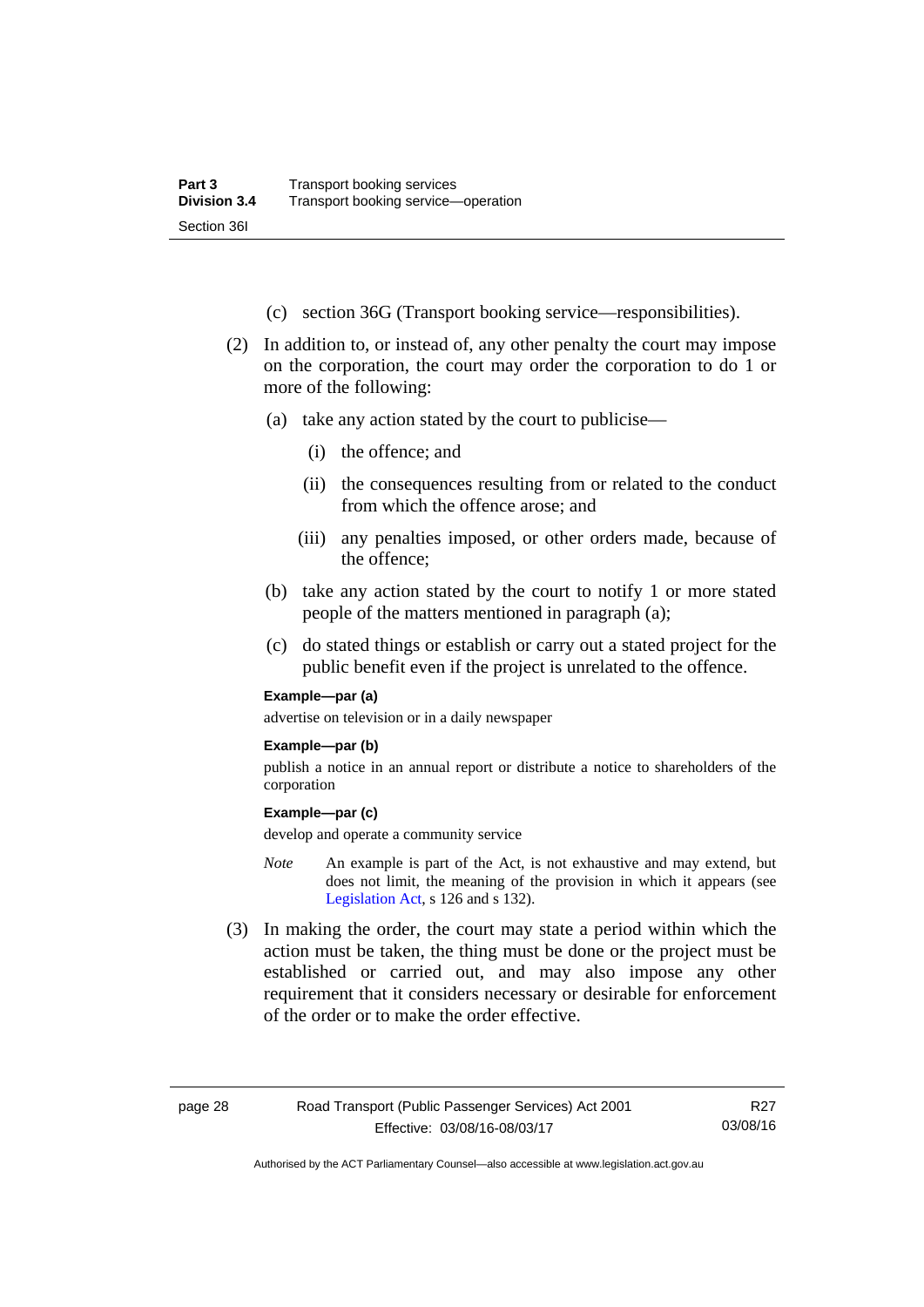- (4) The total cost to the corporation of compliance with an order or orders under subsection (2) in relation to a single offence must not be more than 6 500 penalty units (including any fine imposed for the offence).
- (5) If the court decides to make an order under subsection (2), it must, in deciding the kind of order, take into account, as far as practicable—
	- (a) the severity and extent of the consequences resulting from or related to the conduct from which the offence arose; and
	- (b) any actions taken by the corporation to rectify damage resulting from or related to the conduct from which the offence arose; and
	- (c) the financial circumstances of the corporation; and
	- (d) the nature of the burden that compliance with the order will impose on the corporation.
- (6) The court is not prevented from making an order under subsection (2) only because it has been unable to find out the financial circumstances of the corporation.
- (7) If a corporation fails, without reasonable excuse, to comply with an order under subsection (2) (a) or (b) within the stated period (if any) the court may, on application by the road transport authority, by order authorise the director-general—
	- (a) to do anything that is necessary or convenient to carry out any action that remains to be done under the order and that it is still practicable to do; and
	- (b) to publicise the failure of the corporation to comply with the order.
- (8) If the court makes an order under subsection (7), the director-general must comply with the order.

page 29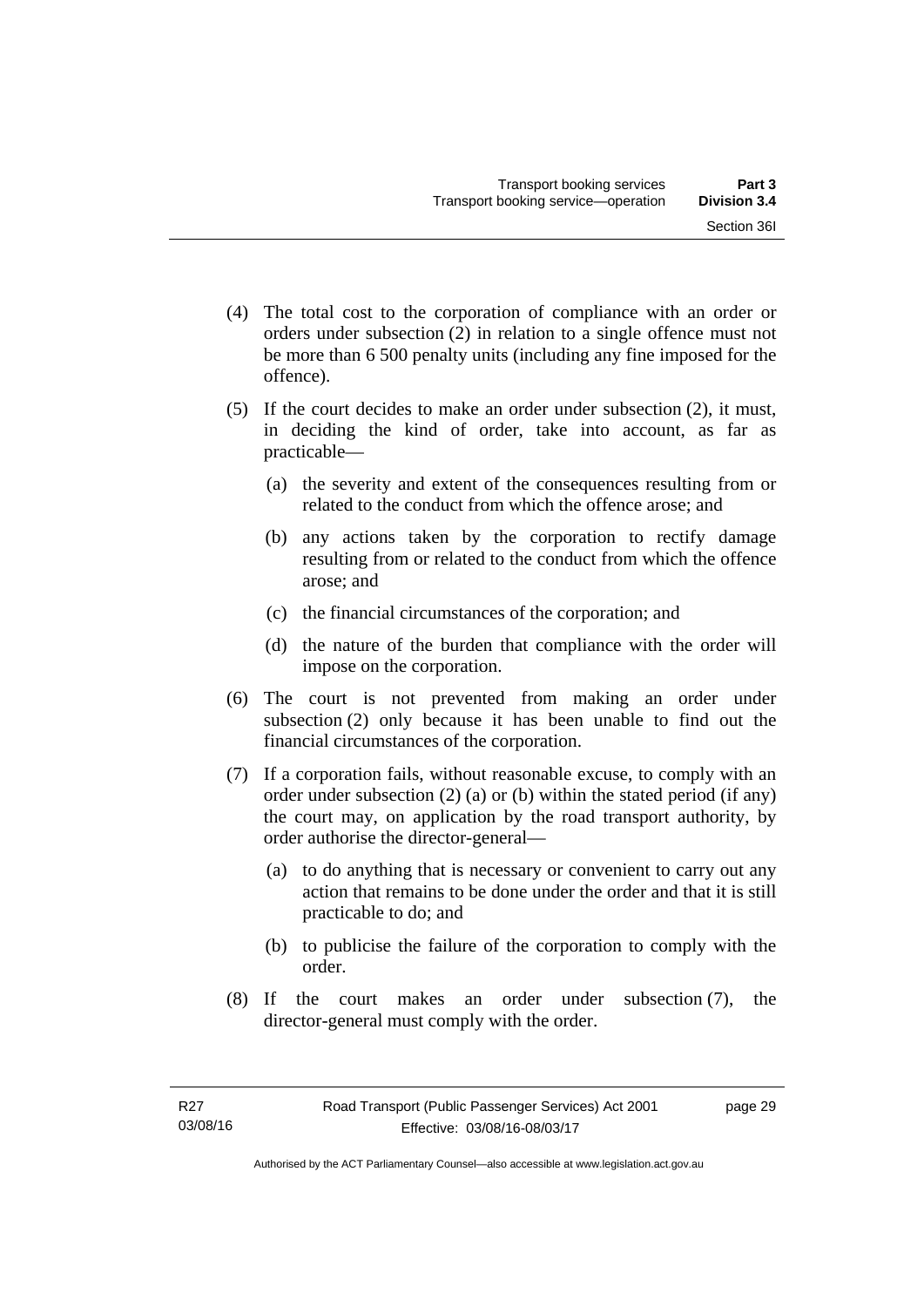- (9) Subsection (7) does not prevent contempt of court proceedings from being started or continued against a corporation that has failed to comply with an order under this section.
- (10) The reasonable cost of complying with an order under subsection (7) is a debt owing to the Territory by the corporation against which the order was made.

page 30 Road Transport (Public Passenger Services) Act 2001 Effective: 03/08/16-08/03/17

R27 03/08/16

Authorised by the ACT Parliamentary Counsel—also accessible at www.legislation.act.gov.au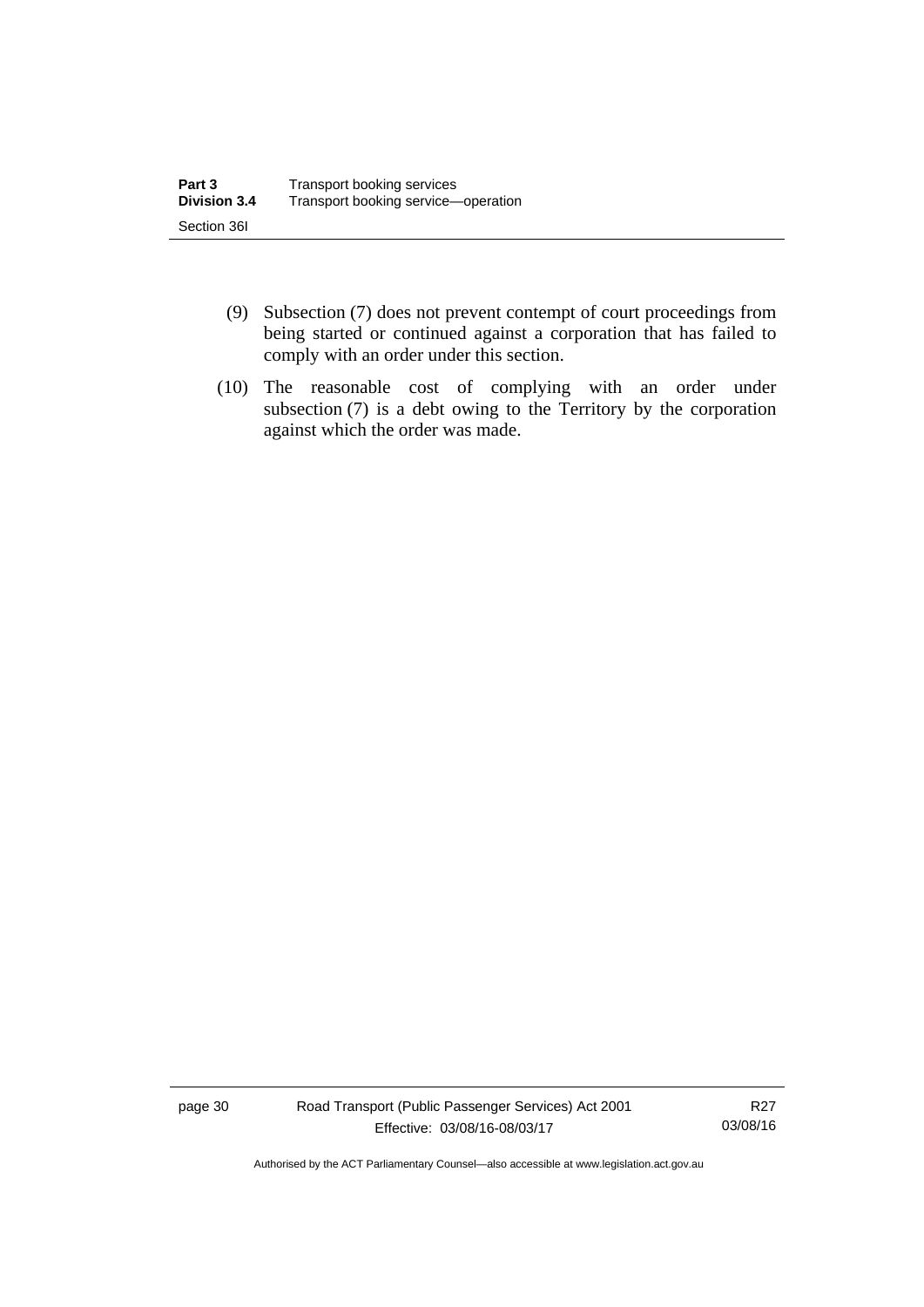# **Part 4 Licensing of taxi vehicles**

# **Division 4.1 Basic concepts**

# **37 Meaning of** *taxi licence*

A *taxi licence* is a licence issued under the regulations to use a vehicle as a taxi, and includes a restricted taxi licence.

*Note* References to *taxi licence* include a *restricted taxi licence* unless the contrary intention otherwise appears (see [Legislation Act,](http://www.legislation.act.gov.au/a/2001-14) s 155).

# **38 Meaning of** *restricted taxi licence*

A *restricted taxi licence* is a licence issued under the regulations to use a vehicle as a restricted taxi.

# **Division 4.2 Taxi licences**

# **39 Maximum numbers of taxi licences**

- (1) The Minister may, in writing, determine the number of taxi licences or restricted taxi licences.
- (2) A determination is a notifiable instrument.

*Note* A notifiable instrument must be notified under the [Legislation Act](http://www.legislation.act.gov.au/a/2001-14).

# **40 Issue of taxi licences**

The road transport authority must not issue a taxi licence or a restricted taxi licence if the number of taxi licences or restricted taxi licences (as appropriate) would exceed the relevant number determined by the Minister.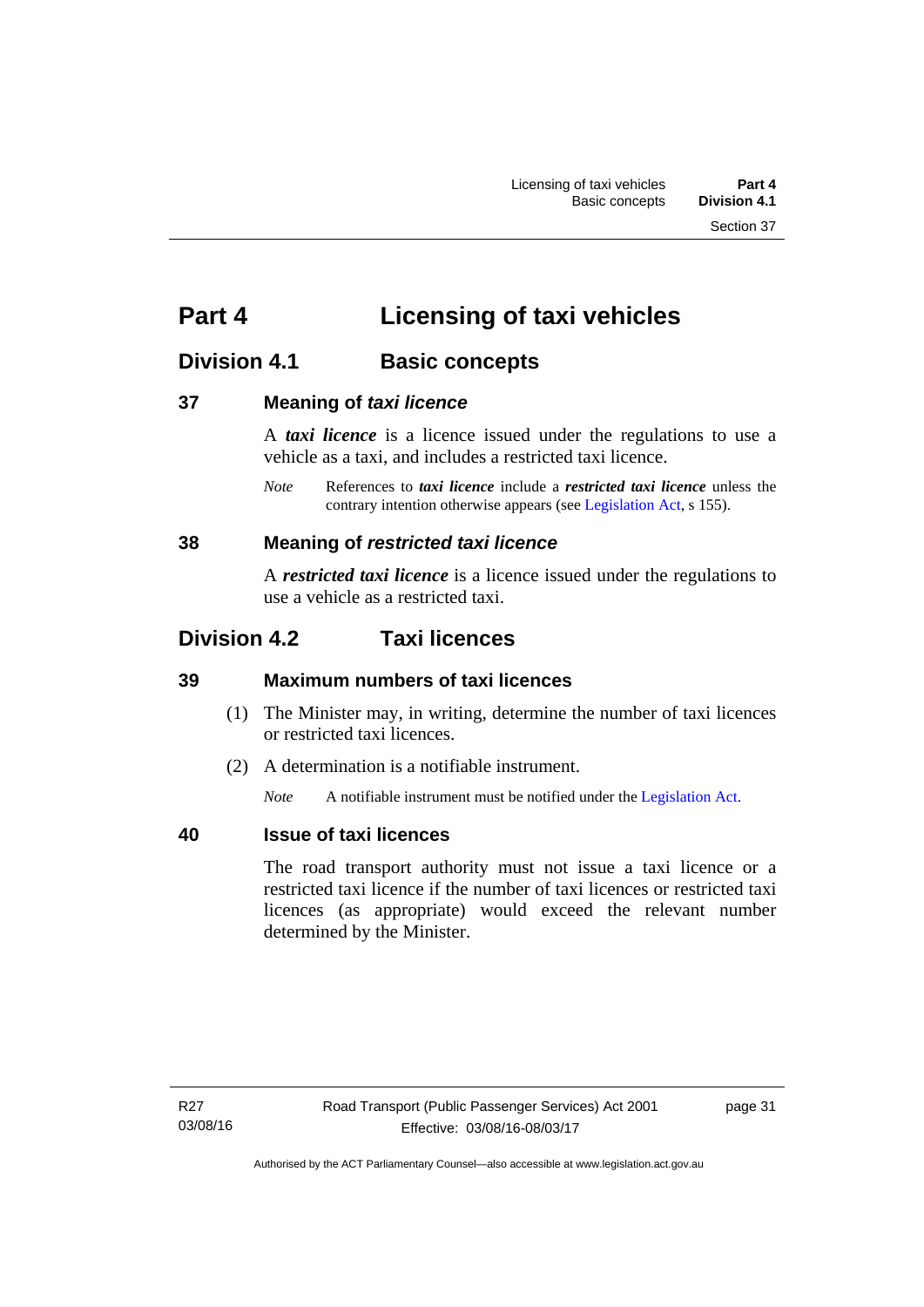# **41 Transferability of taxi licences**

- (1) A taxi licence (other than a restricted taxi licence) issued before the commencement of the *[Road Transport Legislation Amendment](http://www.legislation.act.gov.au/a/2006-26)  [Act 2006](http://www.legislation.act.gov.au/a/2006-26)* (the *amendment Act*) is transferable.
- (2) A taxi licence (other than a restricted taxi licence) issued after the commencement of the amendment Act may be issued as a transferable or non-transferable taxi licence.
- (3) If the holder of a taxi licence mentioned in subsection (1), or of a taxi licence issued as a transferable taxi licence, asks the road transport authority to transfer the licence to someone else, the authority must transfer the licence to the person.
- (4) The following taxi licences are not transferable:
	- (a) a taxi licence issued as a non-transferable taxi licence;
	- (b) a restricted taxi licence.
- (5) A taxi licence mentioned in subsection (4) that is issued after the commencement of the amendment Act is issued subject to the condition that the licence-holder must not transfer the licence to anyone else.

#### **Example of transfer of licence**

The licence-holder hiring the licence to someone else.

*Note* An example is part of the Act, is not exhaustive and may extend, but does not limit, the meaning of the provision in which it appears (see [Legislation Act,](http://www.legislation.act.gov.au/a/2001-14) s 126 and s 132).

# **42 Use of vehicles as taxis**

 (1) A person must not use a vehicle as a taxi (other than a restricted taxi) unless the vehicle is licensed under the regulations as a taxi.

Maximum penalty: 50 penalty units.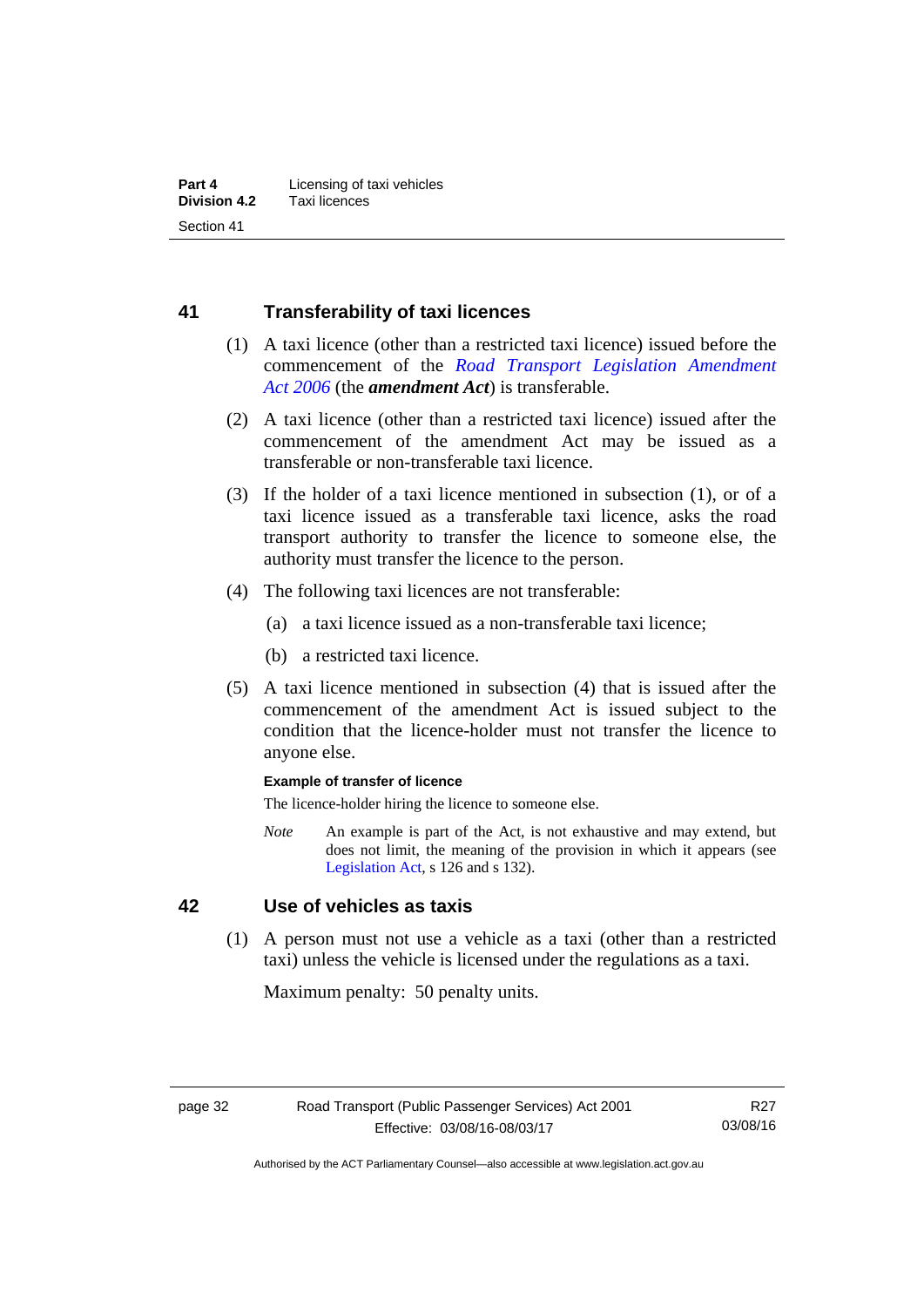(2) A person must not use a vehicle as a restricted taxi unless the vehicle is licensed under the regulations as a restricted taxi.

Maximum penalty: 50 penalty units.

- (3) This section does not apply to a person in relation to the hiring of a vehicle used by the person if—
	- (a) the vehicle is licensed as a taxi under the law of another jurisdiction; and
	- (b) the hiring begins in that jurisdiction and is completed in the ACT.
- (4) This section also does not apply to a person who is using a substitute vehicle as a licensed taxi in accordance with the regulations.

# **43 Pretending vehicles are licensed taxis**

(1) A person must not pretend that a vehicle is licensed under the regulations as a taxi (other than a restricted taxi).

Maximum penalty: 30 penalty units.

 (2) A person must not pretend that a vehicle is licensed under the regulations as a restricted taxi.

Maximum penalty: 30 penalty units.

# **44 Regulations about taxi licences**

- (1) A regulation may provide a system for the licensing of taxis and restricted taxis, including, for example—
	- (a) matters relating to the giving, refusal or surrender of licences; and
	- (b) the term (if any) of taxi licences; and
	- (c) the conditions of licences; and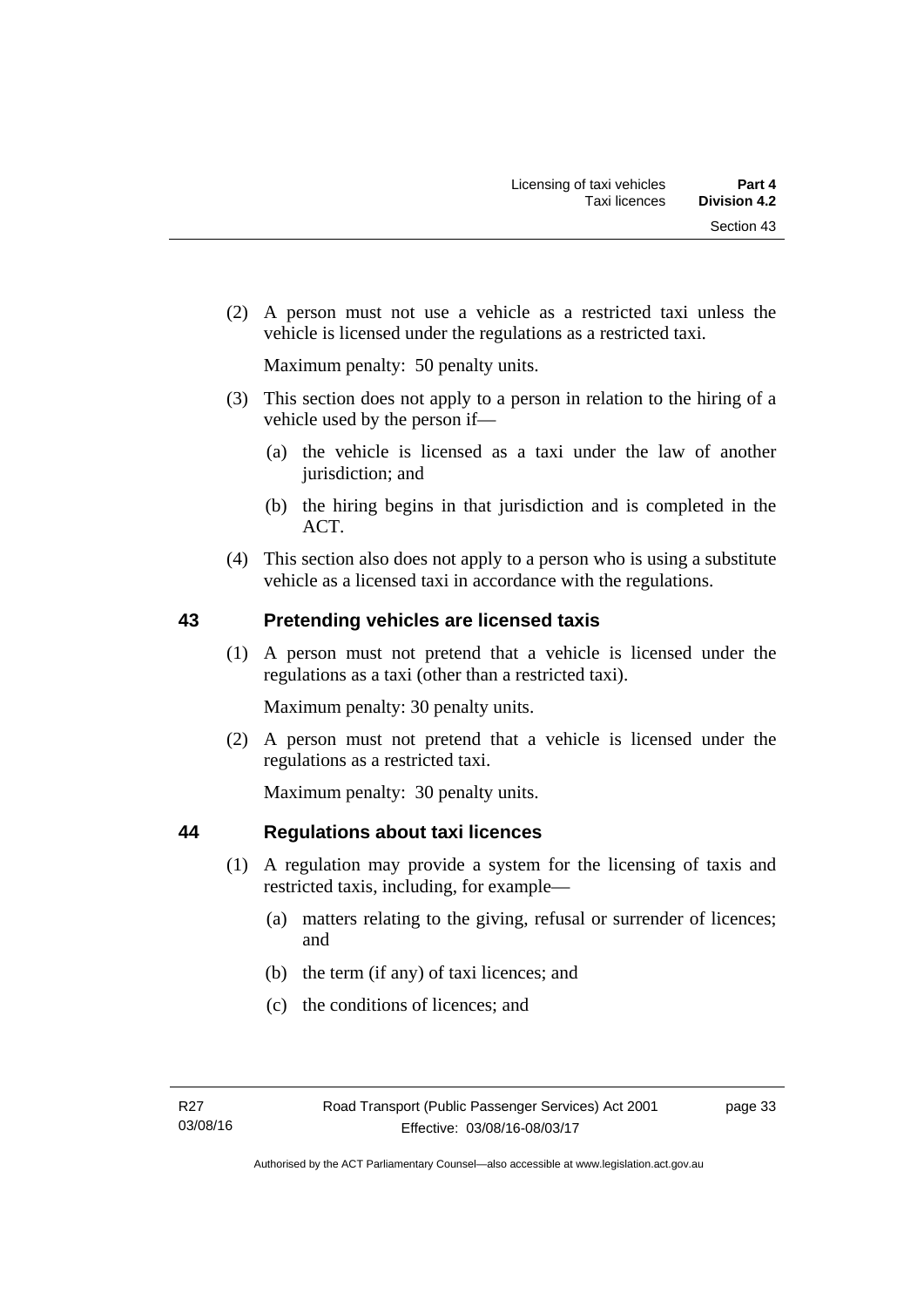- (d) the circumstances in which a substitute vehicle may be used as a licensed taxi; and
- (e) the action that may be taken in relation to licences in circumstances prescribed by regulation, including—
	- (i) the suspension or cancellation of a licence; and
	- (ii) the imposition of a condition on, or the amendment of a condition of, a licence; and
	- (iii) an order that the holder of a licence pay to the Territory an amount of not more than—
		- (A) for an individual—\$5 000; or
		- (B) for a corporation—\$25 000; and
	- (iv) the reprimanding of the holder of a licence.

#### **Examples of conditions for restricted taxi licences—s (1) (c)**

- 1 how the vehicle to which the restricted taxi licence relates must be equipped
- 2 the kinds of restricted taxi services that may be operated using the vehicle
- *Note* An example is part of the Act, is not exhaustive and may extend, but does not limit, the meaning of the provision in which it appears (see [Legislation Act,](http://www.legislation.act.gov.au/a/2001-14) s 126 and s 132).
- (2) The regulations may place different requirements on the person to whom a taxi licence (other than a restricted taxi licence) is issued and a person to whom the licence is hired.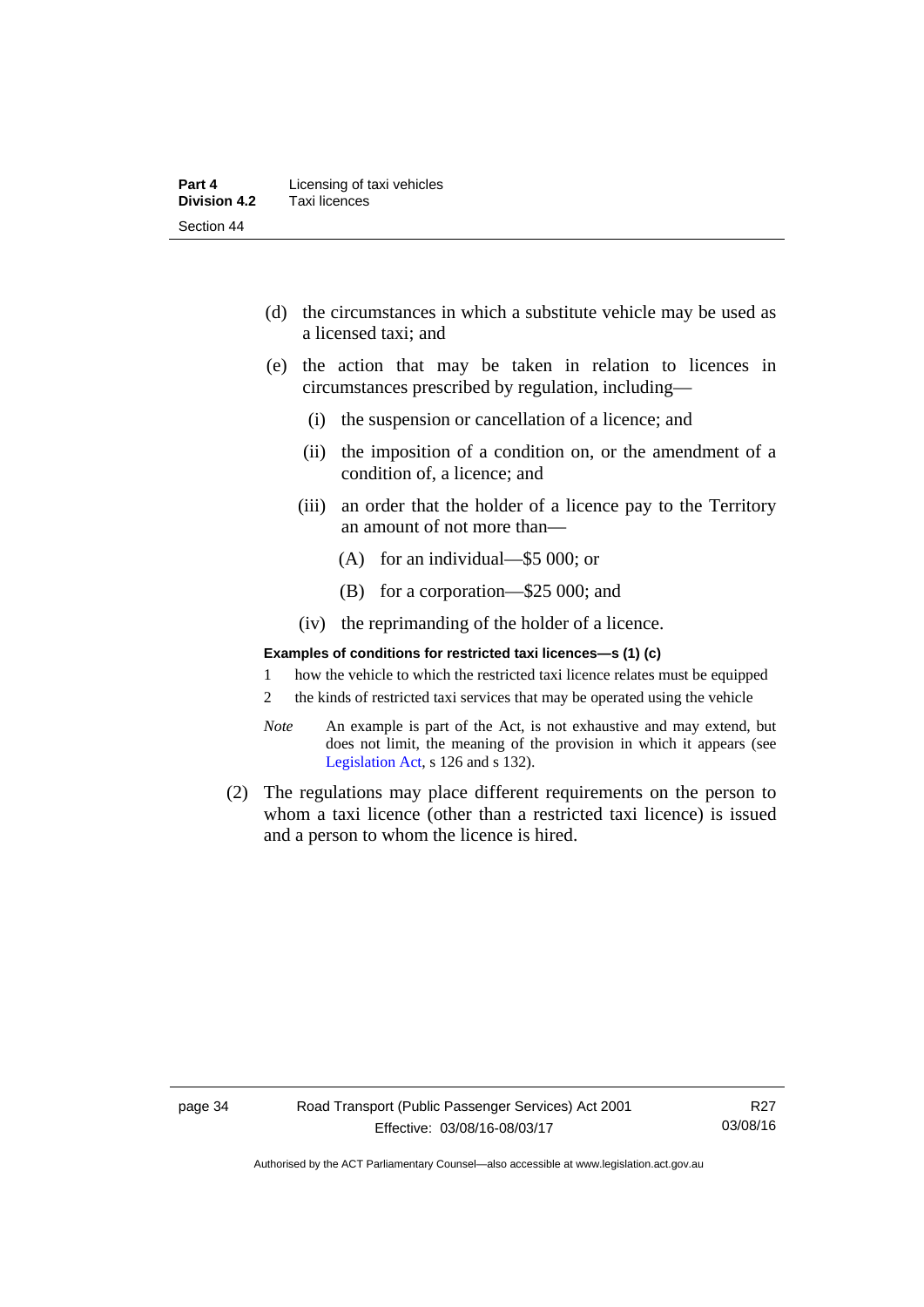# **Part 5 Taxi services**

# **Division 5.1 Basic concepts**

# **45 Meaning of** *taxi*

A *taxi* is a vehicle (other than a bus or demand responsive service vehicle) that stands or plies for hire for the transport of passengers along a road or road related area, and includes a restricted taxi.

*Note* References to *taxi* include a *restricted taxi* unless the contrary intention otherwise appears (see [Legislation Act,](http://www.legislation.act.gov.au/a/2001-14) s 155).

# **46 Meaning of** *restricted taxi*

A *restricted taxi* is a vehicle (other than a bus or demand responsive service vehicle) that stands or plies for hire for the transport of passengers along a road or road related area and that is licensed under the regulations as a restricted taxi.

# **47 Meaning of** *taxi service*

A *taxi service* is a public passenger service operated using 1 or more taxis (including restricted taxis).

# **48 Meaning of** *restricted taxi service*

A *restricted taxi service* is a public passenger service operated using only 1 or more restricted taxis.

#### **Examples of kinds of restricted taxi services**

- 1 a service that must give priority to the transport of people with disabilities
- 2 a service with no requirement to give priority to the transport of people with disabilities
- *Note* An example is part of the Act, is not exhaustive and may extend, but does not limit, the meaning of the provision in which it appears (see [Legislation Act,](http://www.legislation.act.gov.au/a/2001-14) s 126 and s 132).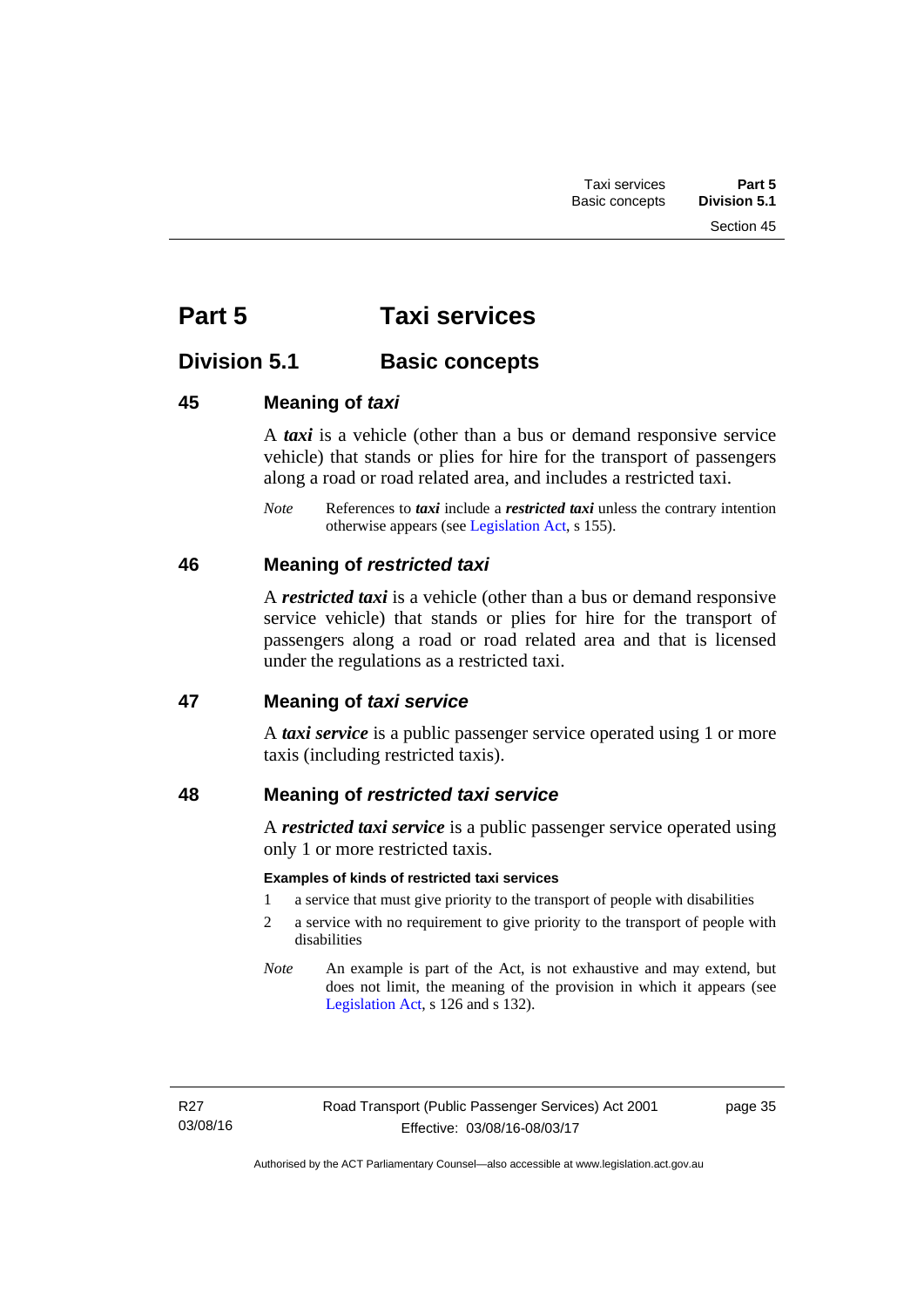# **Division 5.2 Accreditation of taxi service operators**

### **49 Taxi service operators—purposes of accreditation**

The purpose of accreditation under the regulations to operate a taxi service is to ensure that—

- (a) the accredited person has the financial capacity to meet the service standards for the service; and
- (b) the accredited person, and each person who is concerned with, or takes part in, the management of the service, are suitable people to operate the service; and
- (c) the accredited person, and each person who is concerned with, or takes part in, the management of the service, have demonstrated the capacity to comply with the relevant regulations and, in particular, the regulations about—
	- (i) the safety of passengers and the public; and
	- (ii) the maintenance of taxis.

# **50 Taxi service operators—regulations about accreditation system**

- (1) A regulation may provide a system for the accreditation of people to operate taxi services, including, for example—
	- (a) the kinds of accreditations; and
	- (b) the kinds of taxis and taxi services that a person who holds a particular kind of accreditation is entitled to operate; and
	- (c) the conditions of accreditations; and
	- (d) matters relating to the giving, refusal or surrender of accreditations; and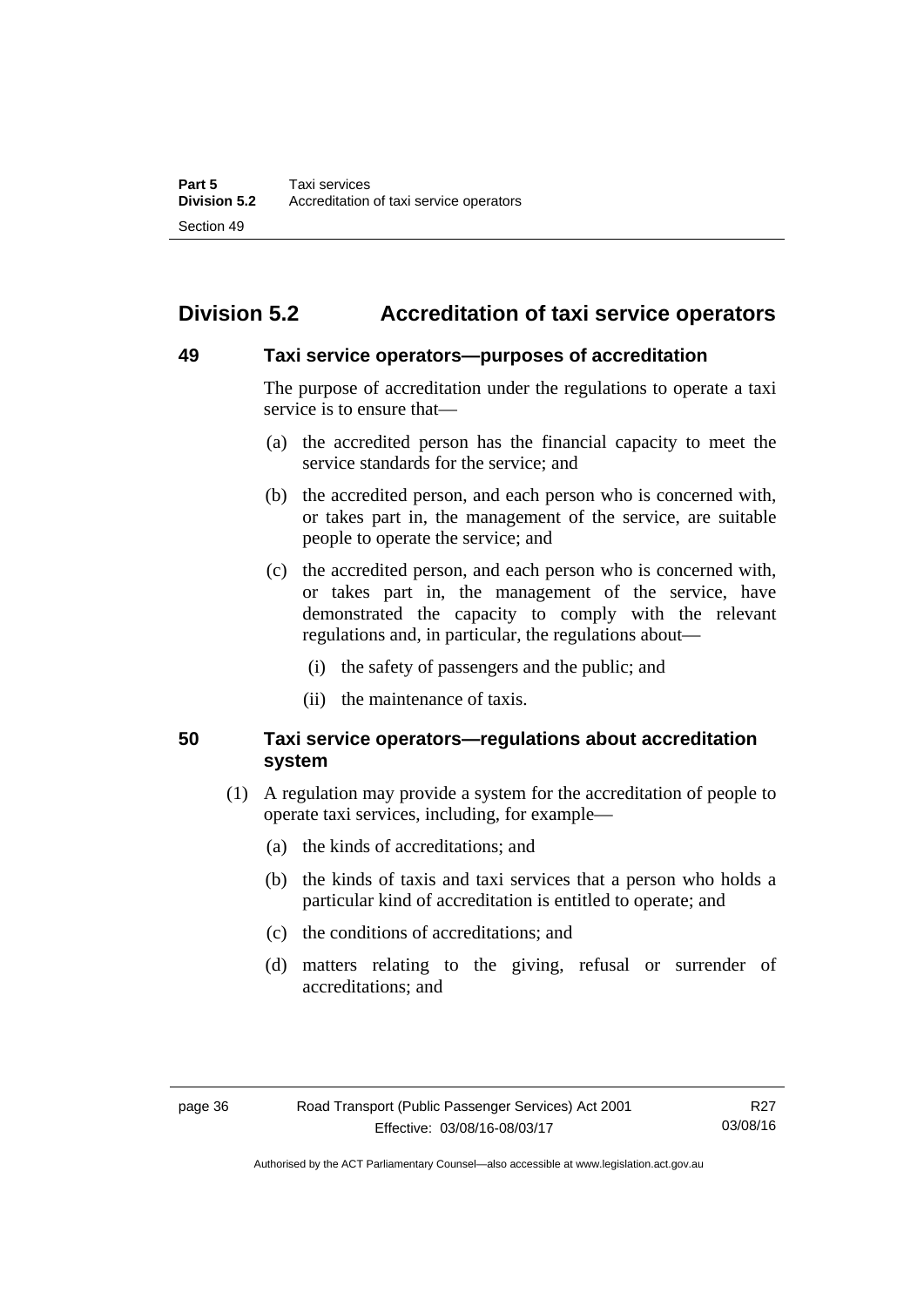- (e) the action that may be taken in relation to an accredited person in circumstances prescribed by regulation, including—
	- (i) the suspension or cancellation of an accreditation; and
	- (ii) the imposition of a condition on, or the amendment of a condition of, an accreditation; and
	- (iii) an order that an accredited person pay to the Territory an amount of not more than—
		- (A) for an individual—\$5 000; or
		- (B) for a corporation—\$25 000; and
	- (iv) the reprimanding of an accredited person.
- *Note* An example is part of the Act, is not exhaustive and may extend, but does not limit, the meaning of the provision in which it appears (see [Legislation Act,](http://www.legislation.act.gov.au/a/2001-14) s 126 and s 132).
- (2) The regulations may make provision in relation to the accreditation of people to operate taxi services, including, for example—
	- (a) requirements about the suitability of the applicant and each person who will be concerned with, or take part in, the management of the service; and
	- (b) capacity to meet service standards; and
	- (c) financial viability.
- (3) For subsection (1) (a), the regulations must provide for the accreditation of people to operate—
	- (a) a taxi service (other than a restricted taxi service); and
	- (b) a restricted taxi service.
	- *Note* For examples of kinds of restricted taxi services, see s 48.

page 37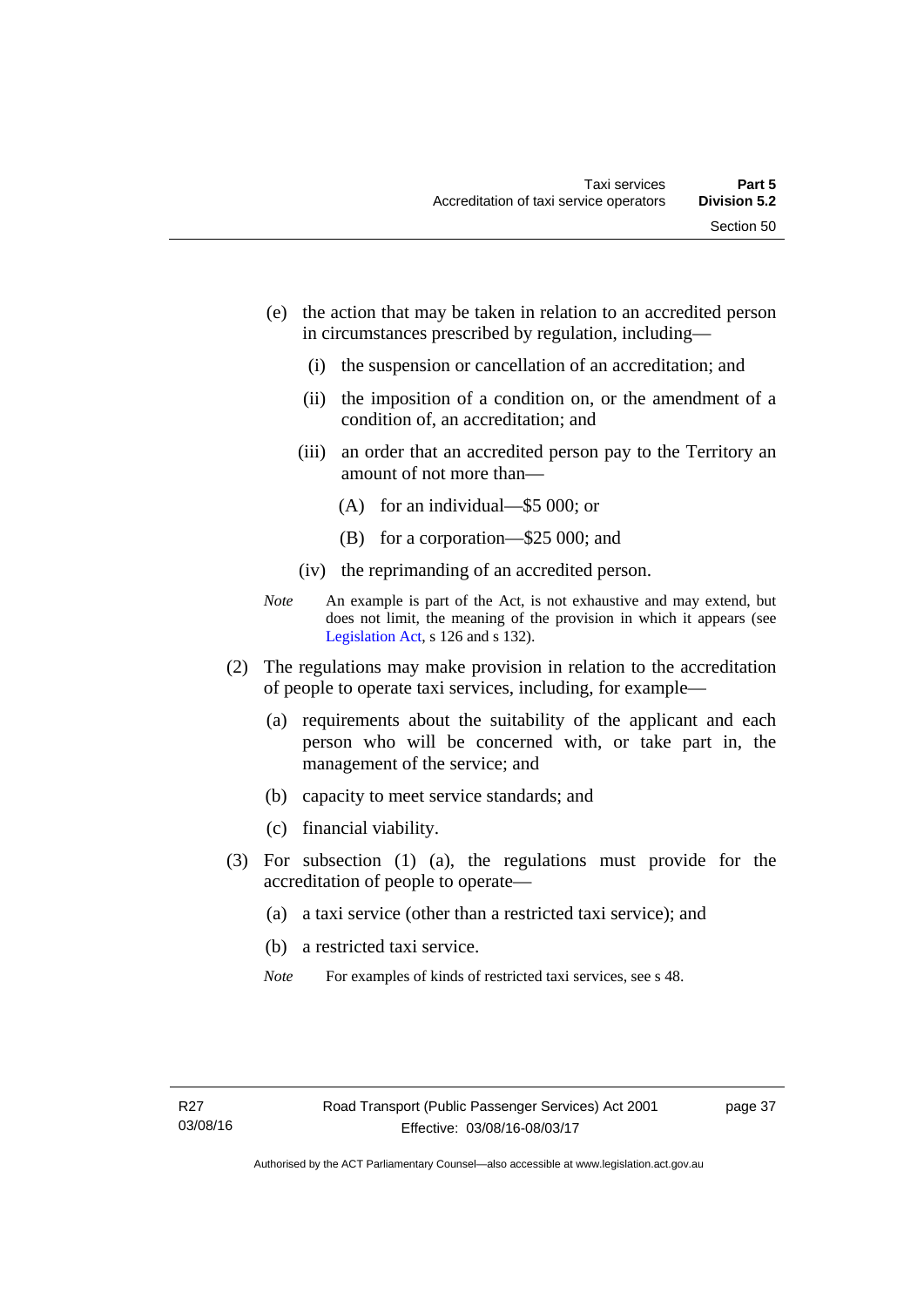# **Division 5.3 Entitlement to operate taxi services**

# **51 Entitlement to operate taxi services**

A person is entitled to operate a particular kind of taxi service, in or partly in the ACT, if—

- (a) the person is accredited under the regulations to operate a taxi service of that kind; and
- (b) the vehicles used to operate the service are licensed under the regulations as taxis for that kind of taxi service; and
- (c) the person is either—
	- (i) affiliated with an accredited transport booking service; or
	- (ii) an independent taxi service operator.

# **52 Unaccredited operators not to operate taxi services**

(1) A person must not operate, in or partly in the ACT, a taxi service of a particular kind unless the person is accredited under the regulations to operate the taxi service of that kind.

Maximum penalty: 50 penalty units.

- (2) This section does not apply to a person in relation to the hiring of a taxi operated by the person if—
	- (a) the person is authorised to operate a taxi service under the law of another jurisdiction; and
	- (b) the hiring begins in that jurisdiction and is completed in the ACT.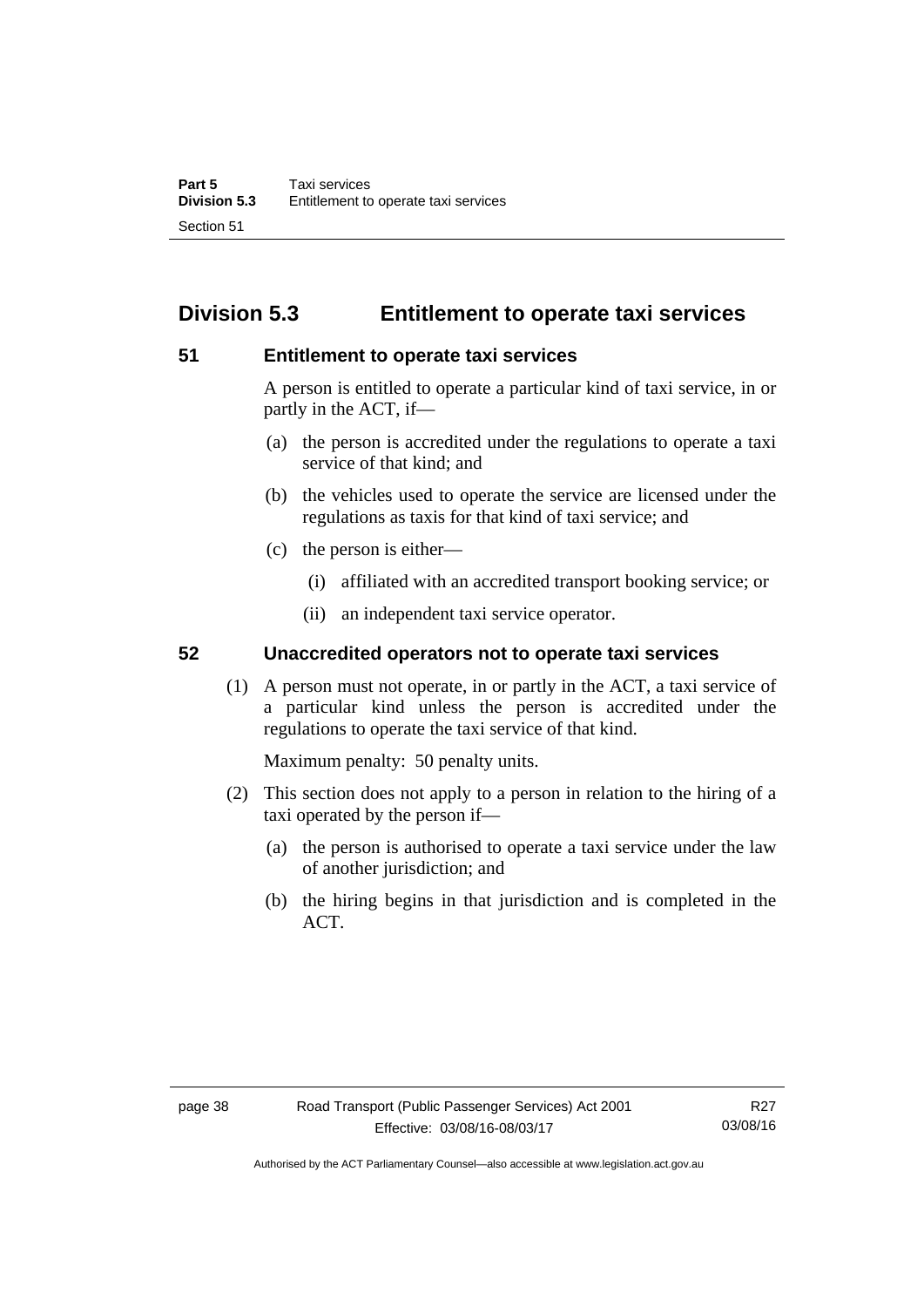# **53 Pretending to be an accredited taxi service operator**

 (1) A person must not pretend to be accredited under the regulations to operate a taxi service.

Maximum penalty: 30 penalty units.

 (2) A person must not pretend to be accredited under the regulations to operate a particular kind of taxi service.

Maximum penalty: 30 penalty units.

# **Division 5.4 Regulation of taxi services**

# **56 Regulations about operation of taxi services by accredited people**

A regulation may make provision in relation to the operation of taxi services by accredited taxi service operators, including, for example—

- (a) the specifications for, and operation of—
	- (i) equipment in taxis to receive messages from transport booking services; and
	- (ii) taximeters; and
- (b) the operation of a taxi service by an independent taxi service operator; and
- (c) the supervision and monitoring of taxi drivers for compliance with the service standards and the responsibilities of the operator in relation to a failure to comply with the standards; and
- (d) the safety of passengers (including, for example, by the use of particular kinds of security devices) and the public; and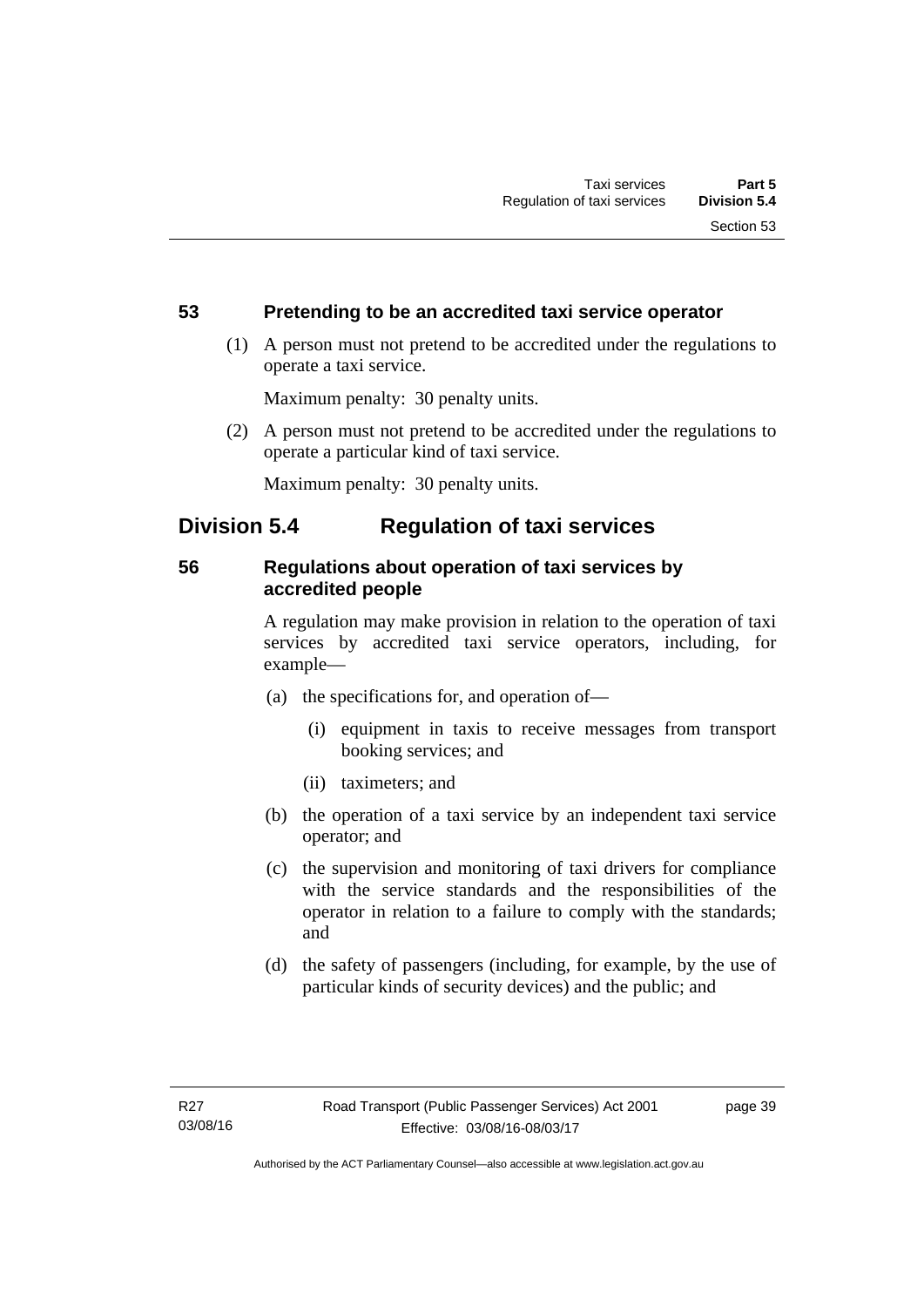- (e) the qualifications, training and experience of accredited taxi service operators and taxi drivers (including, for example, in relation to particular kinds of taxi services); and
- (f) maximum driving times and minimum rest times of taxi drivers; and
- (g) insurance; and
- (h) customer complaints and inquiries; and
	- *Note* For the vehicle age limitations on the registration of a motor vehicle as a taxi, see the *[Road Transport \(Vehicle Registration\)](http://www.legislation.act.gov.au/sl/2000-12)  [Regulation 2000](http://www.legislation.act.gov.au/sl/2000-12)*, s 32B.
- (i) lost property; and
- (j) the obligations of taxi drivers and other people providing services to or on behalf of accredited taxi service operators; and
- (k) the operation of particular kinds of taxis (including, for example, taxis with wheelchair access) and taxi services; and
- (l) the requirements that taxis, and their equipment and fittings (internal and external) (including, for example, baby capsules), must comply with; and
- (m) the maintenance and condition of taxis; and
- (n) the making and keeping of records and their inspection; and
- (o) the auditing of records and systems; and
- (p) the provision of information and reports to the road transport authority.
- *Note* An example is part of the Act, is not exhaustive and may extend, but does not limit, the meaning of the provision in which it appears (see [Legislation Act,](http://www.legislation.act.gov.au/a/2001-14) s 126 and s 132).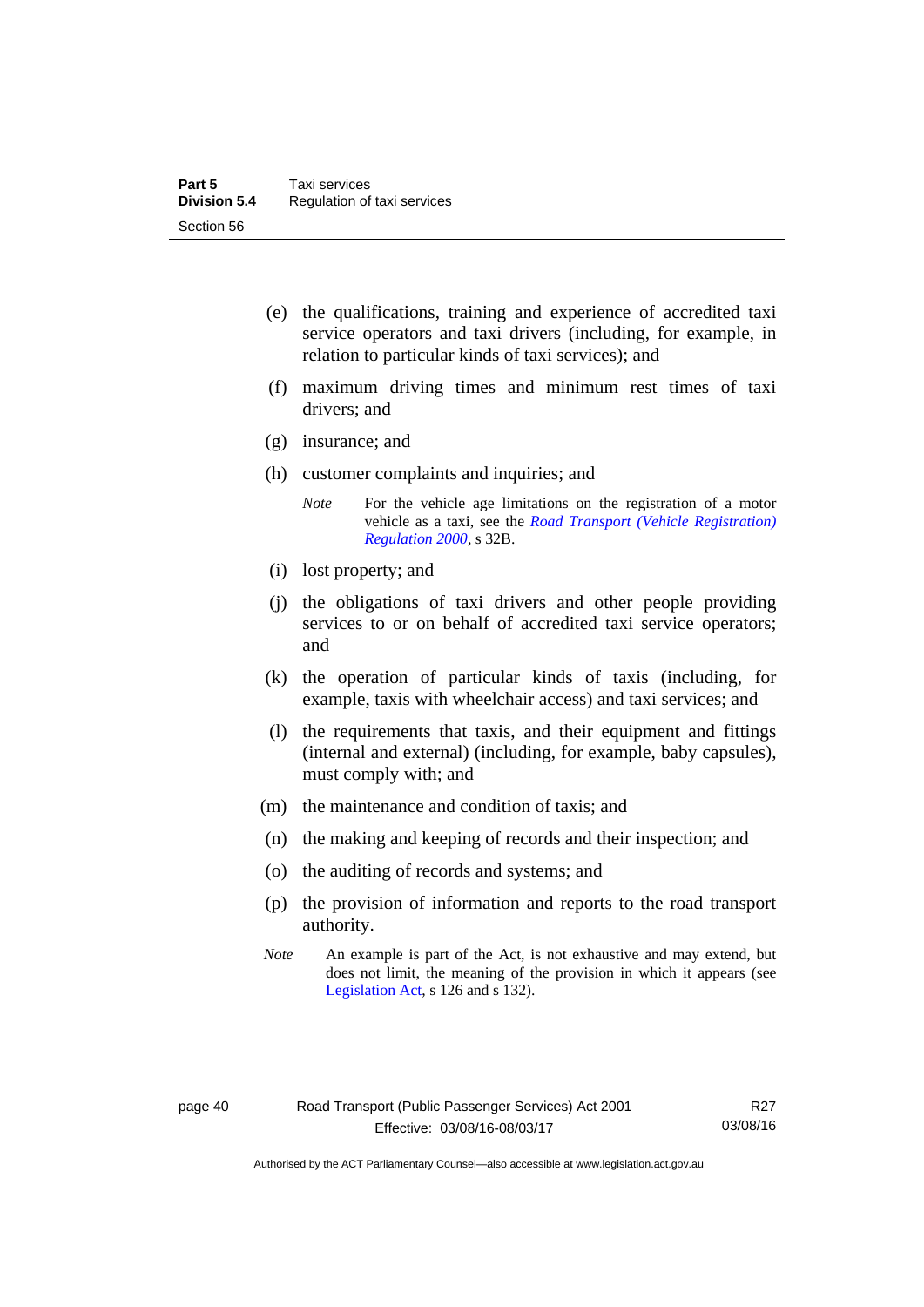# **57 Regulations about operation of taxis**

A regulation may make provision in relation to the operation of taxis, including, for example—

- (a) the solicitation of passengers or hirings; and
- (b) the hiring of vehicles and the payment of fares; and
- (c) the picking-up and dropping-off of passengers and other matters relating to the transport of passengers; and
- (d) the transport of passengers' luggage or other goods, and animals; and
- (e) the regulation or prohibition of the use of vehicles on certain roads or road related areas; and
- (f) the design, equipment and fittings (internal or external) of vehicles; and
- (g) the regulation or prohibition of notices, signs and advertisements inside or on the outside of vehicles; and
- (h) the records to be made and kept by drivers, how they are to be made and kept, and their inspection; and
- (i) the provision, use and operation of taxi zones.
- *Note* An example is part of the Act, is not exhaustive and may extend, but does not limit, the meaning of the provision in which it appears (see [Legislation Act,](http://www.legislation.act.gov.au/a/2001-14) s 126 and s 132).

# **58 Regulations about taxi drivers**

A regulation may make provision in relation to taxi drivers, including, for example—

- (a) the powers, duties and conduct of taxi drivers; and
- (b) the training of drivers; and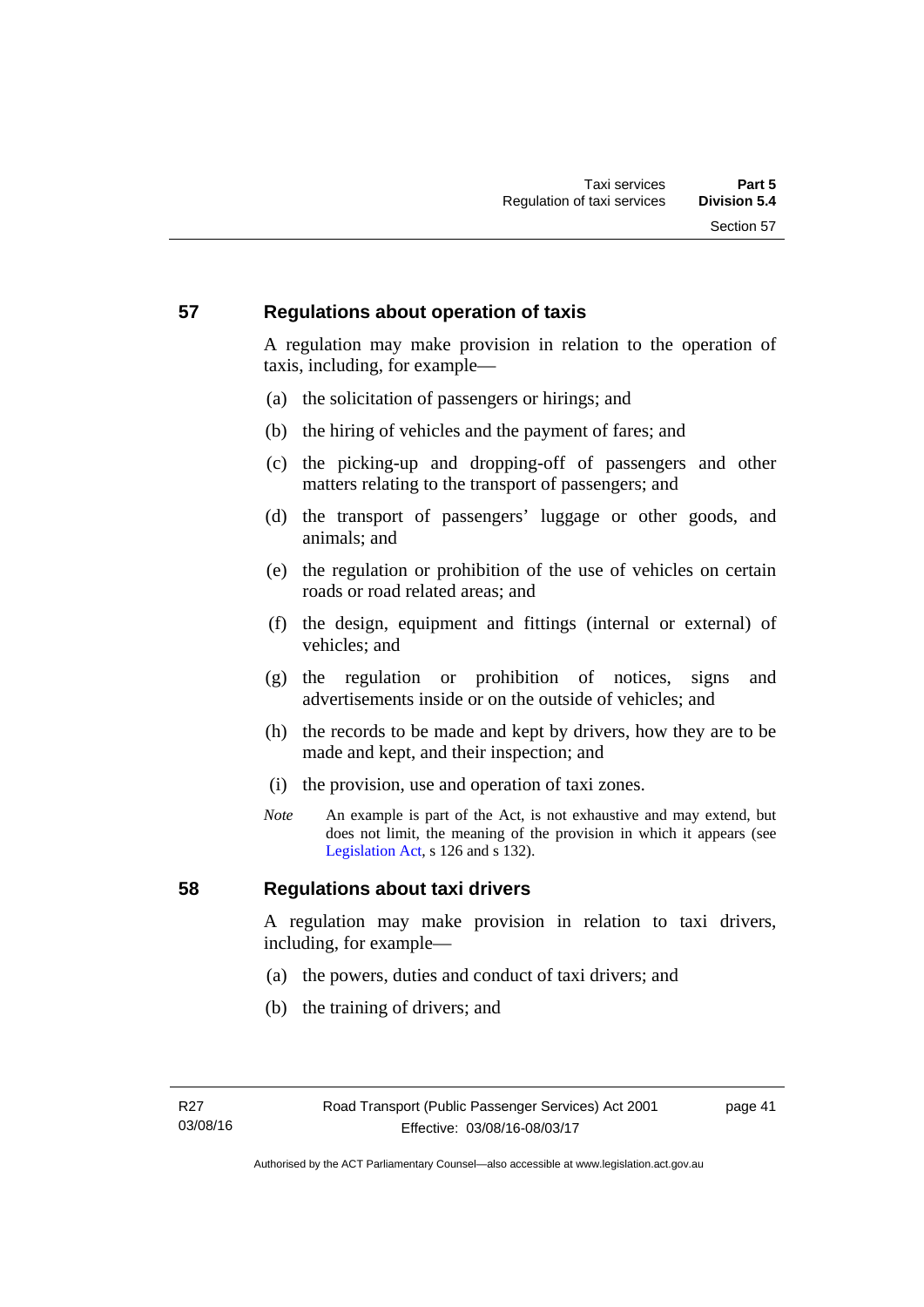- (c) how taxi drivers must dress.
- *Note 1* For the licensing of people to drive taxis, see the *[Road Transport](http://www.legislation.act.gov.au/sl/2000-14)  [\(Driver Licensing\) Regulation 2000](http://www.legislation.act.gov.au/sl/2000-14)*.
- *Note 2* An example is part of the Act, is not exhaustive and may extend, but does not limit, the meaning of the provision in which it appears (see [Legislation Act,](http://www.legislation.act.gov.au/a/2001-14) s 126 and s 132).

#### **59 Regulations about conduct of taxi passengers**

A regulation may make provision in relation to the conduct of passengers being carried by taxis, including, for example—

- (a) the regulation or prohibition of eating and drinking; and
- (b) the authority of taxi drivers, police officers and authorised people to direct people contravening a regulation to leave a taxi; and
- (c) the authority of police officers and authorised people to remove people from a taxi if they fail to leave when directed.

### **60 Power to determine taxi fares**

- (1) The Minister may determine fares, and ways of calculating fares, for hiring or using a taxi.
	- *Note* Power to make a statutory instrument includes power to make different provision in relation to different matters or different classes of matters, and to make an instrument that applies differently by reference to stated exceptions or factors (see [Legislation Act](http://www.legislation.act.gov.au/a/2001-14), s 48).
- (2) A determination is a disallowable instrument.
	- *Note* A disallowable instrument must be notified, and presented to the Legislative Assembly, under the [Legislation Act.](http://www.legislation.act.gov.au/a/2001-14)
- (3) In this section:

*fare* includes a charge relating to hiring or using a taxi.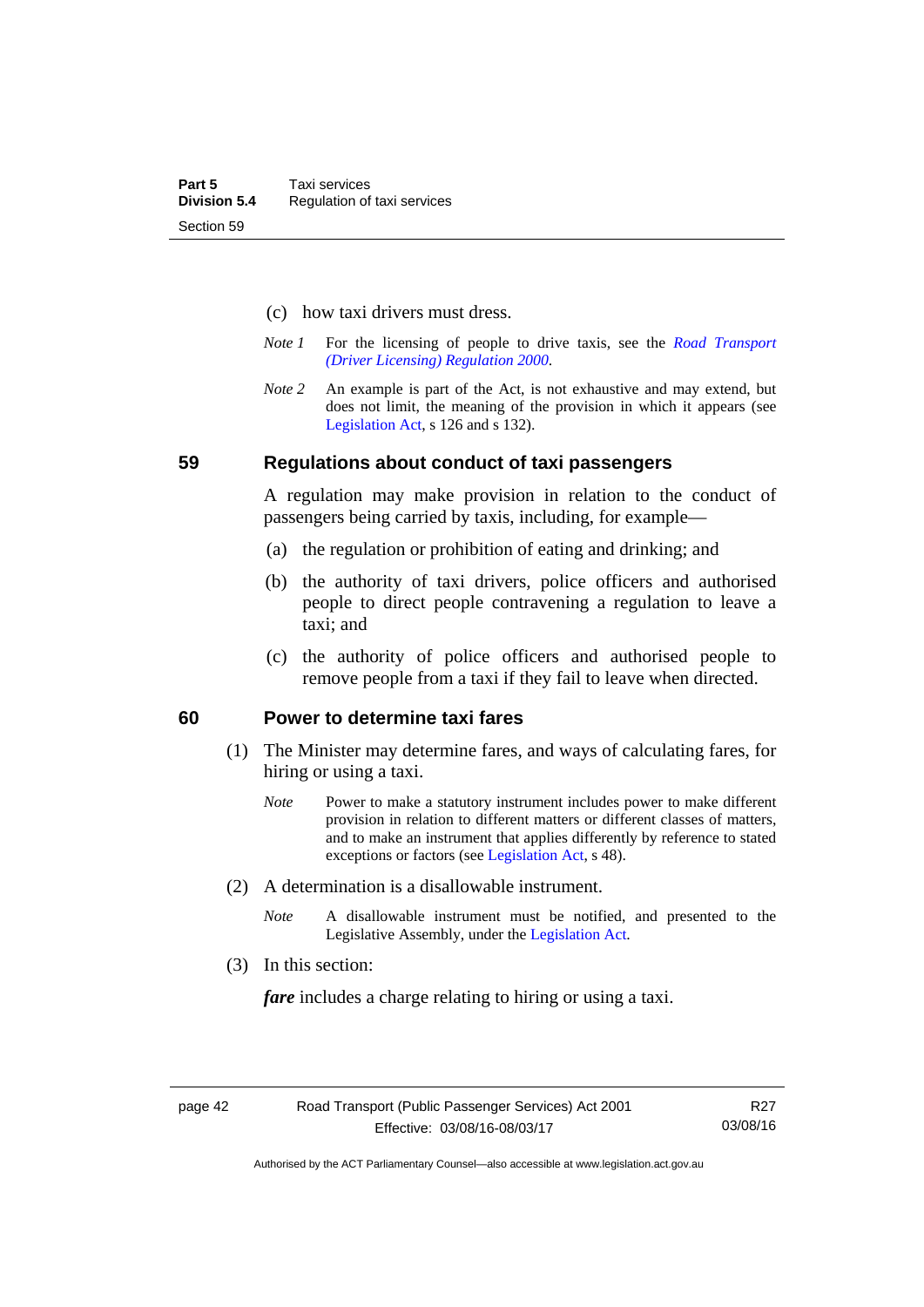Section 60A

# **Part 5A Ridesharing**

# **Division 5A.1 Basic concepts**

# **60A Meaning of** *rideshare service***,** *rideshare driver***,** *rideshare* **and** *rideshare vehicle*

In this Act:

#### *rideshare service*—

- (a) means a public passenger service where—
	- (i) a passenger books the transport through a transport booking service; and
	- (ii) the transport booking service communicates the passenger's booking to a driver (the *rideshare driver*); and
	- (iii) the driver carries out the transport booked (the *rideshare*) using a vehicle (the *rideshare vehicle*); but
- (b) does not include a public passenger service provided by a taxi service or hire car service.
- *Note 1* A *public passenger service* is a service for the transport of passengers for a fare or other consideration by public passenger vehicles along a road or road related area (see s 10).
- *Note 2 Transport booking service*—see s 28.
- *Note 3* A rideshare driver must be accredited (see s 60E). A rideshare vehicle must be licensed (see s 60G).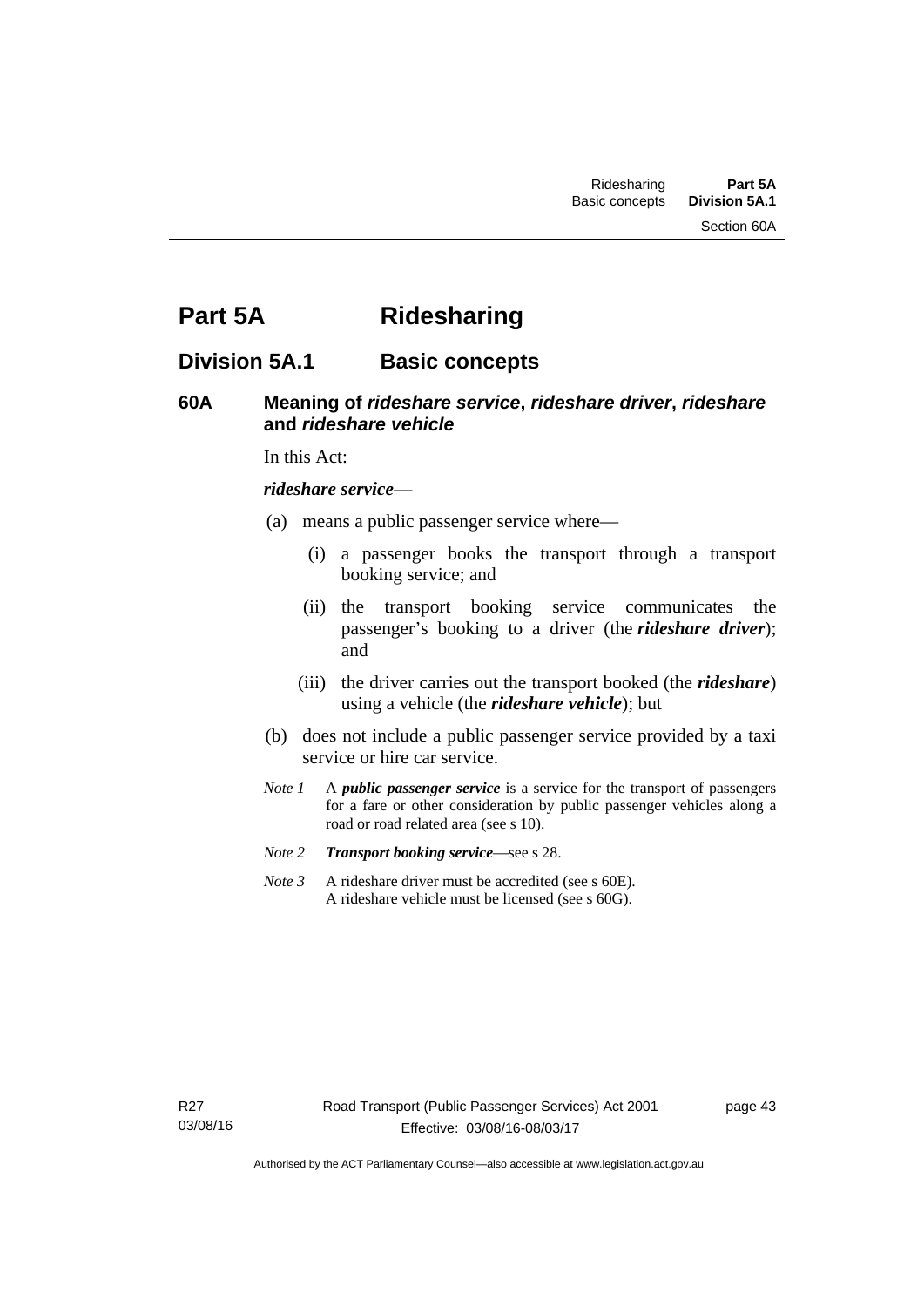**Part 5A** Ridesharing<br>**Division 5A.2** Rideshare d **Division 5A.2** Rideshare drivers Section 60B

# **Division 5A.2 Rideshare drivers**

- *Note 1* A rideshare driver for a rideshare must hold a public vehicle licence to drive the rideshare vehicle (see *[Road Transport \(Driver Licensing\)](http://www.legislation.act.gov.au/a/1999-78)  [Act 1999](http://www.legislation.act.gov.au/a/1999-78)*, s 31).
- *Note 2* Rideshare drivers' insurance is dealt with in pt 8A.

# **Subdivision 5A.2.1 Rideshare drivers—accreditation**

### **60B Rideshare driver—purposes of accreditation**

The purpose of accreditation under the regulation to operate a rideshare service is to ensure that the accredited person—

- (a) is a suitable person to operate a rideshare service; and
- (b) has demonstrated the capacity to comply with relevant regulations and, in particular, regulations about the safety of passengers and the public.

# **60C Rideshare driver—regulations about accreditation system**

- (1) A regulation may provide a system for the accreditation of people to operate rideshare services, including, for example—
	- (a) the conditions of accreditations; and
	- (b) matters in relation to the giving, refusal or surrender of accreditations; and
	- (c) the action that may be taken in relation to an accredited person in circumstances prescribed by regulation, including, for example—
		- (i) the suspension or cancellation of an accreditation; and
		- (ii) the imposition of a condition on, or the amendment of a condition of, an accreditation; and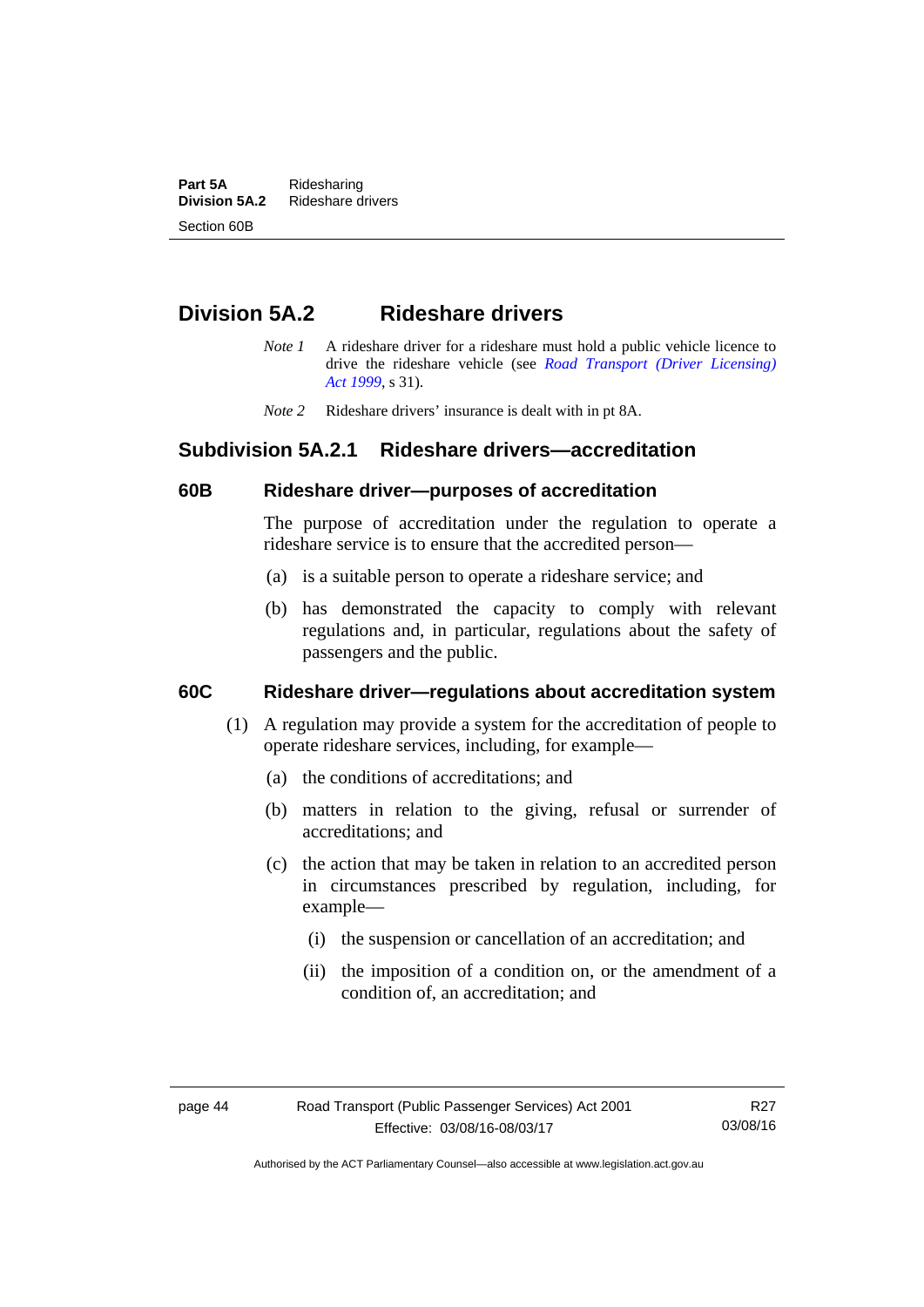- (iii) an order that an accredited person pay to the Territory an amount of not more than—
	- (A) for an individual—\$5 000; or
	- (B) for a corporation—\$25 000; and
- (iv) the reprimanding of an accredited person.
- *Note* An example is part of the Act, is not exhaustive and may extend, but does not limit, the meaning of the provision in which it appears (see [Legislation Act,](http://www.legislation.act.gov.au/a/2001-14) s 126 and s 132).
- (2) A regulation may make provision in relation to the accreditation of people to operate rideshare services, including, for example—
	- (a) requirements about the suitability of the applicant; and
	- (b) capacity to meet service standards.

### **60D Entitlement to operate rideshare services**

A person is entitled to operate a rideshare service in, or partly in, the ACT if the person is—

- (a) an accredited rideshare driver; and
- (b) an affiliated driver for a transport booking service.

# **60E Rideshare driver must be accredited**

- (1) A person commits an offence if the person—
	- (a) is a rideshare driver for a rideshare carried out in, or partly in, the ACT; and
	- (b) is not an accredited rideshare driver.

Maximum penalty: 50 penalty units.

page 45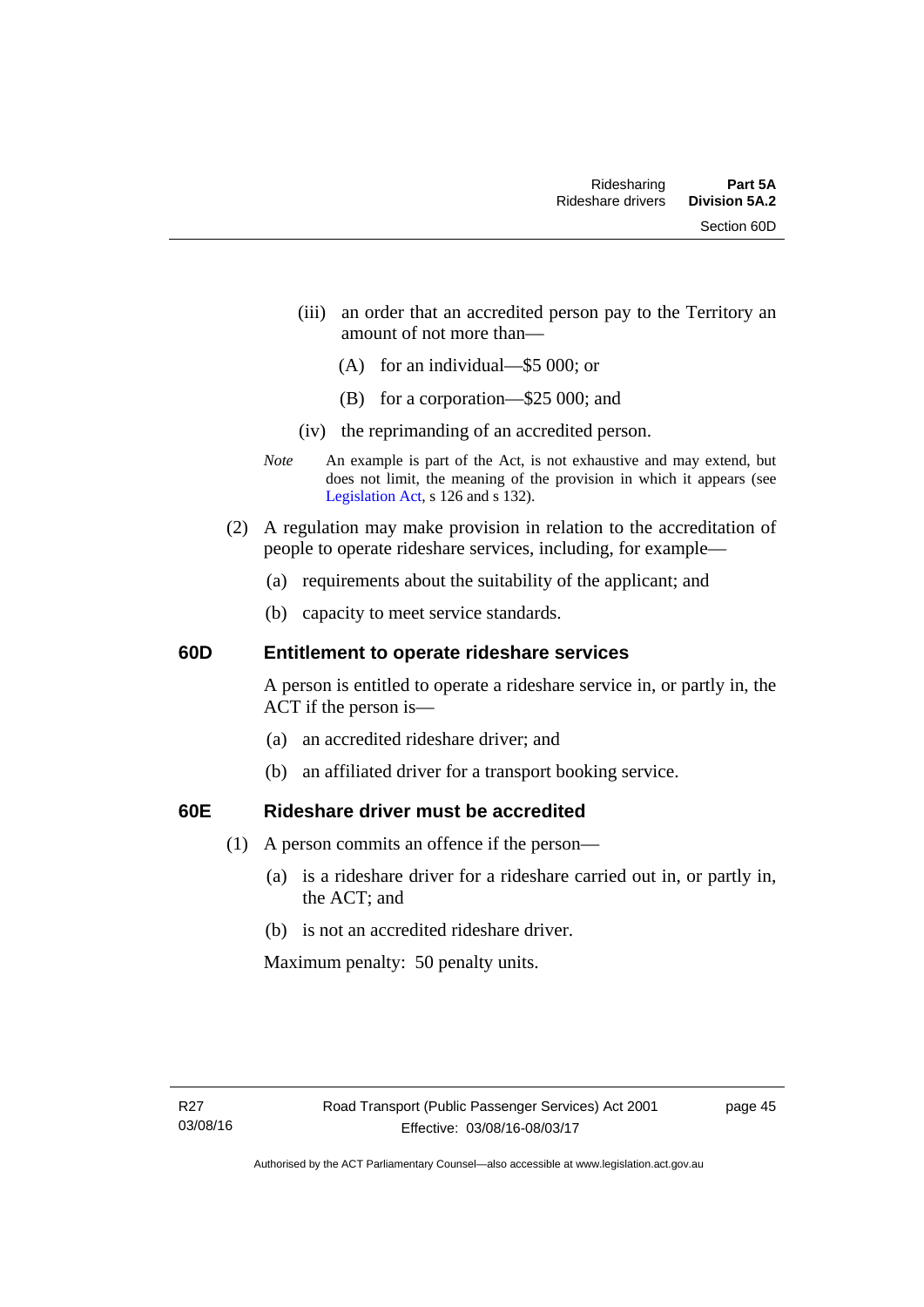- (2) This section does not apply to a person in relation to a rideshare if—
	- (a) the person is authorised to operate a rideshare service under the law of another jurisdiction; and
	- (b) the rideshare starts in that jurisdiction and is completed in the ACT; and
	- (c) the rideshare is of a kind that the person is authorised to operate under the law of that jurisdiction.
- (3) An offence against this section is a strict liability offence.

# **60F Pretend to be accredited rideshare driver**

(1) A person commits an offence if the person pretends to be an accredited rideshare driver.

Maximum penalty: 30 penalty units.

(2) An offence against this section is a strict liability offence.

# **Subdivision 5A.2.2 Rideshare drivers—regulation**

# **60G Rideshare driver must not use unlicensed rideshare vehicle**

- (1) A person commits an offence if—
	- (a) the person is a rideshare driver for a rideshare; and
	- (b) the rideshare vehicle used by the person for the rideshare is not a licensed rideshare vehicle.

Maximum penalty: 50 penalty units.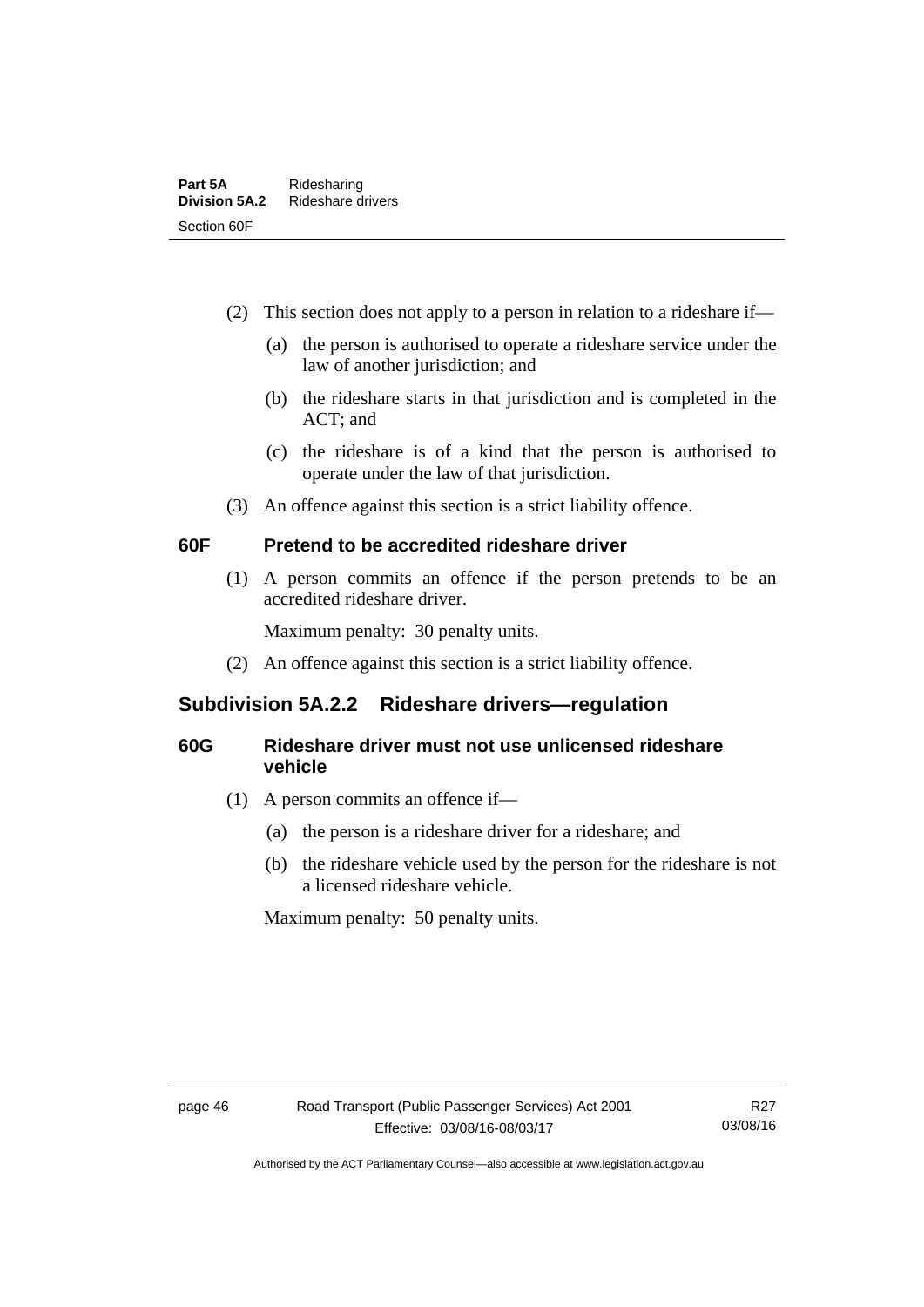- (2) This section does not apply if—
	- (a) the vehicle is licensed as a rideshare vehicle under the law of another jurisdiction; and
	- (b) the rideshare begins in that jurisdiction and is completed in the ACT.

# **60H Regulations about operation of rideshare service**

A regulation may make provision about the operation of rideshare services by rideshare drivers, including, for example—

- (a) compliance with service standards; and
- (b) insurance; and
- (c) the solicitation of passengers or rideshare bookings; and
- (d) the booking of rideshare vehicles; and
- (e) customer complaints and inquiries; and
- (f) lost property; and
- (g) the making and keeping of records and their inspection; and
- (h) the auditing of records and systems; and
- (i) requirements for advertising for the service; and
- (j) the provision of information and reports to the road transport authority.
- *Note* An example is part of the Act, is not exhaustive and may extend, but does not limit, the meaning of the provision in which it appears (see [Legislation Act,](http://www.legislation.act.gov.au/a/2001-14) s 126 and s 132).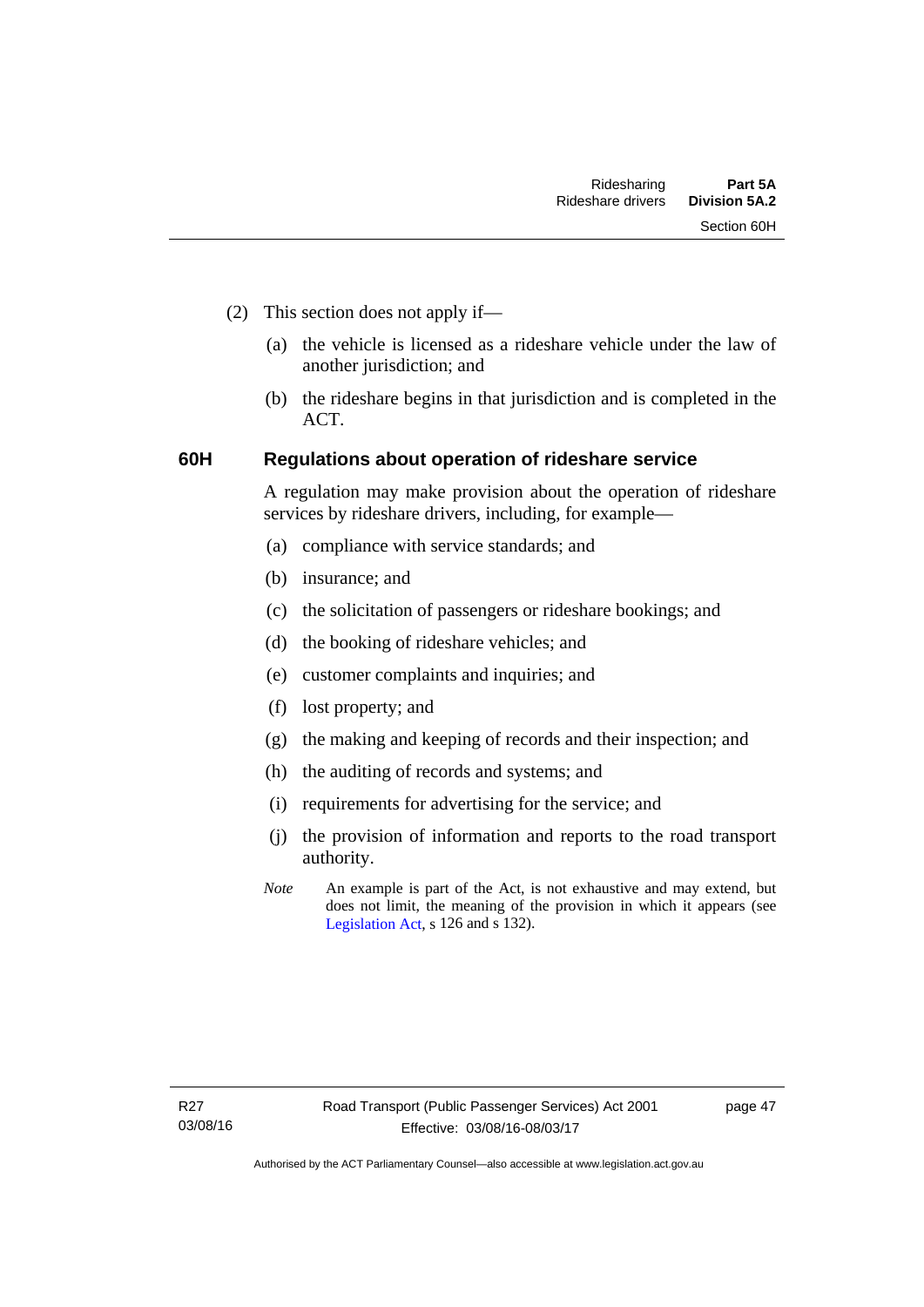#### **Part 5A** Ridesharing<br>**Division 5A.3** Rideshare ve **Division 5A.3** Rideshare vehicles Section 60I

# **60I Regulations about rideshare drivers**

A regulation may make provision about rideshare drivers, including, for example—

- (a) the powers, duties and conduct of rideshare drivers; and
- (b) the safety of rideshare drivers and passengers (including, for example, particular kinds of security devices); and
- (c) the qualifications, training and experience required for rideshare drivers; and
- (d) maximum driving times and minimum rest times of rideshare drivers; and
- (e) the picking up and dropping off of passengers and other matters relating to the transport of passengers; and
- (f) the transport of passengers' luggage or other goods, and animals; and
- (g) the payment by passengers of gratuities and other amounts in addition to fares; and
- (h) the display of licences.
- *Note* An example is part of the Act, is not exhaustive and may extend, but does not limit, the meaning of the provision in which it appears (see [Legislation Act,](http://www.legislation.act.gov.au/a/2001-14) s 126 and s 132).

# **Division 5A.3 Rideshare vehicles**

### **60J Meaning of** *rideshare vehicle licence*

In this Act:

*rideshare vehicle licence* means a licence that—

 (a) is issued under the regulation to the registered operator of a vehicle; and

R27 03/08/16

page 48 Road Transport (Public Passenger Services) Act 2001 Effective: 03/08/16-08/03/17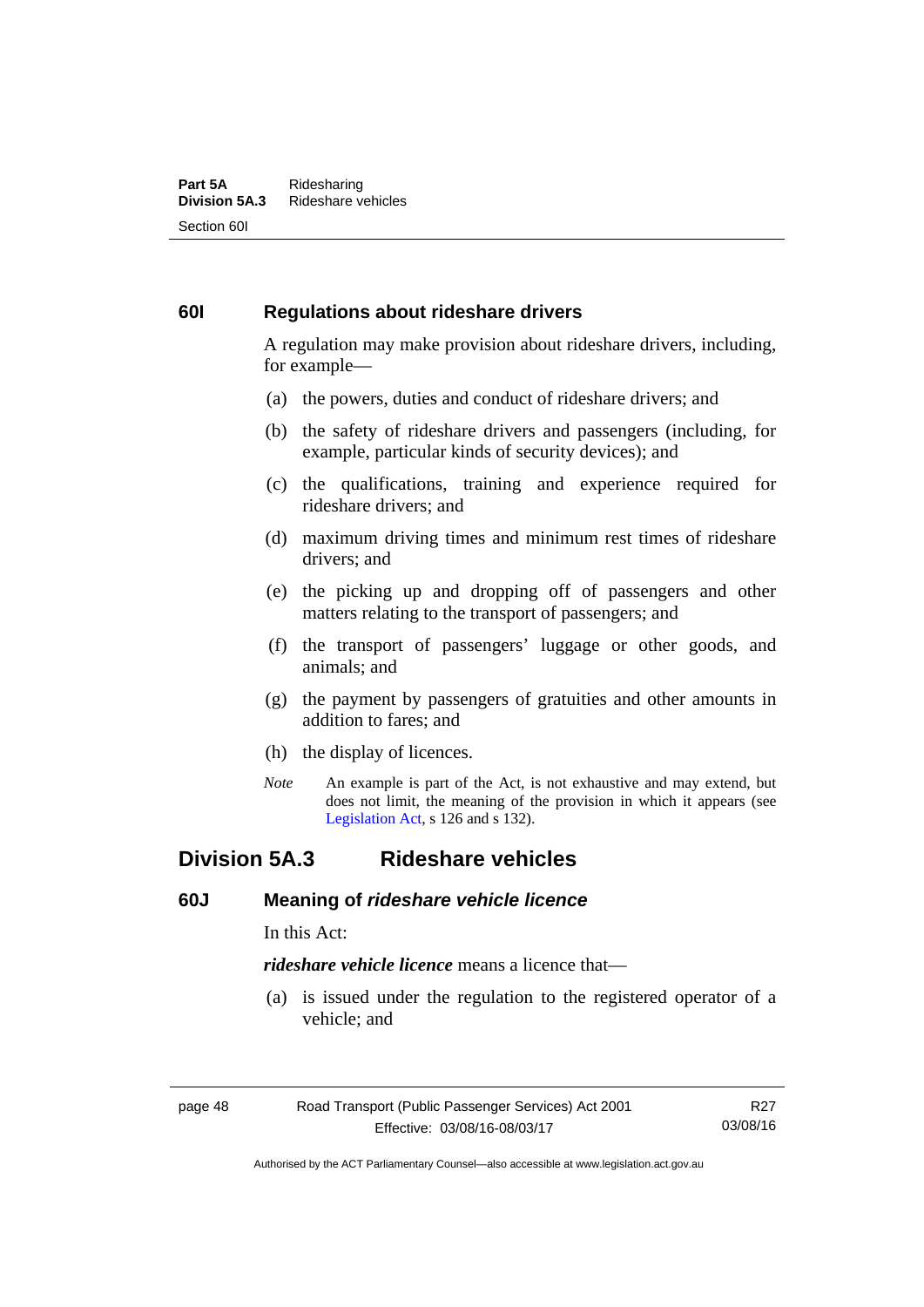- (b) authorises the vehicle to be used as a rideshare vehicle.
- *Note* A rideshare driver must not use an unlicensed rideshare vehicle for a rideshare (see s 60G).

# **60K Rideshare vehicle licence not transferable**

A rideshare vehicle licence is not transferable.

# **60L Pretend vehicle is licensed rideshare vehicle**

A person commits an offence if the person pretends that a vehicle is a licensed rideshare vehicle.

Maximum penalty: 30 penalty units.

# **60M Licensed rideshare vehicle not to be used by unlicensed or unaccredited driver**

A person commits an offence if—

- (a) the person is a rideshare vehicle licensee; and
- (b) the vehicle is used as a rideshare vehicle for a rideshare; and
- (c) the person is not the rideshare driver for the rideshare; and
- (d) the person does not take reasonable steps to ensure that the rideshare driver—
	- (i) either—
		- (A) holds a public vehicle licence to drive the rideshare vehicle; or
		- (B) is exempted by the *[Road Transport \(Driver](http://www.legislation.act.gov.au/sl/2000-14/default.asp)  [Licensing\) Regulation 2000](http://www.legislation.act.gov.au/sl/2000-14/default.asp)* from holding an Australian driver licence; and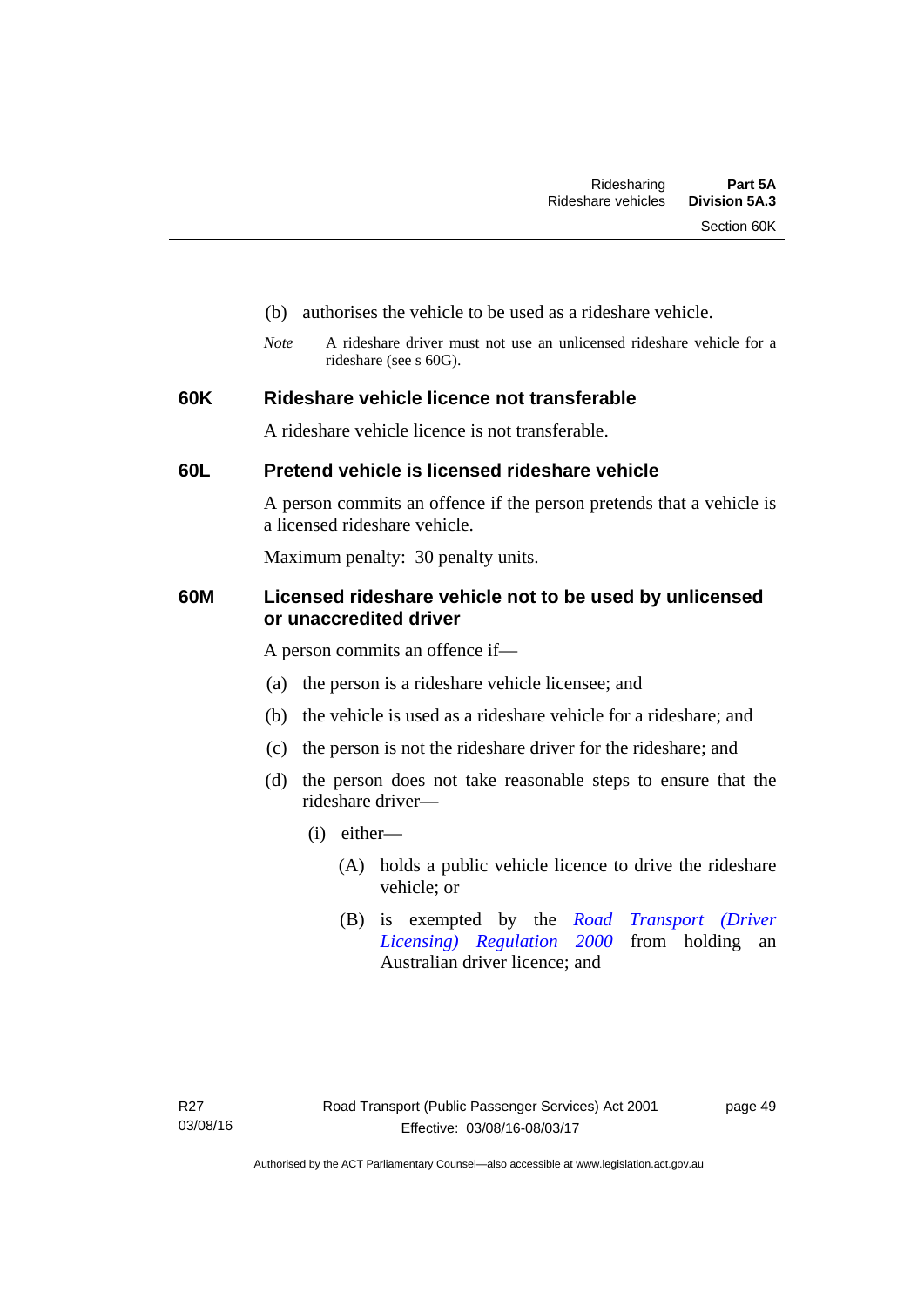(ii) is an accredited rideshare driver.

Maximum penalty: 20 penalty units.

- *Note 1* A rideshare driver must hold a public vehicle licence to drive the rideshare vehicle (see *[Road Transport \(Driver Licensing\) Act 1999](http://www.legislation.act.gov.au/a/1999-78)*, s 31).
- *Note 2* Rideshare drivers' insurance is dealt with in pt 8A.

# **60N Licensed rideshare vehicle not to be used unless insured**

A person commits an offence if—

- (a) the person is a rideshare vehicle licensee; and
- (b) the vehicle is used as a rideshare vehicle for a rideshare; and
- (c) the person is not the rideshare driver for the rideshare; and
- (d) the person does not take reasonable steps to ensure that the vehicle is insured in the way prescribed by regulation.

Maximum penalty: 50 penalty units.

*Note* Additional public passenger vehicle insurance is dealt with in pt 8A.

# **60O Regulations about rideshare vehicles**

- (1) A regulation may provide a system for the licensing of rideshare vehicles, including, for example—
	- (a) matters in relation to the giving, refusal or surrender of rideshare vehicle licences; and
	- (b) the term of rideshare vehicle licences; and
	- (c) the conditions of rideshare vehicle licences; and
	- (d) the action that may be taken in relation to rideshare vehicle licences in circumstances prescribed by regulation, including, for example—
		- (i) the suspension or cancellation of a licence; and

| page 50 | Road Transport (Public Passenger Services) Act 2001 | R <sub>27</sub> |
|---------|-----------------------------------------------------|-----------------|
|         | Effective: 03/08/16-08/03/17                        | 03/08/16        |

Authorised by the ACT Parliamentary Counsel—also accessible at www.legislation.act.gov.au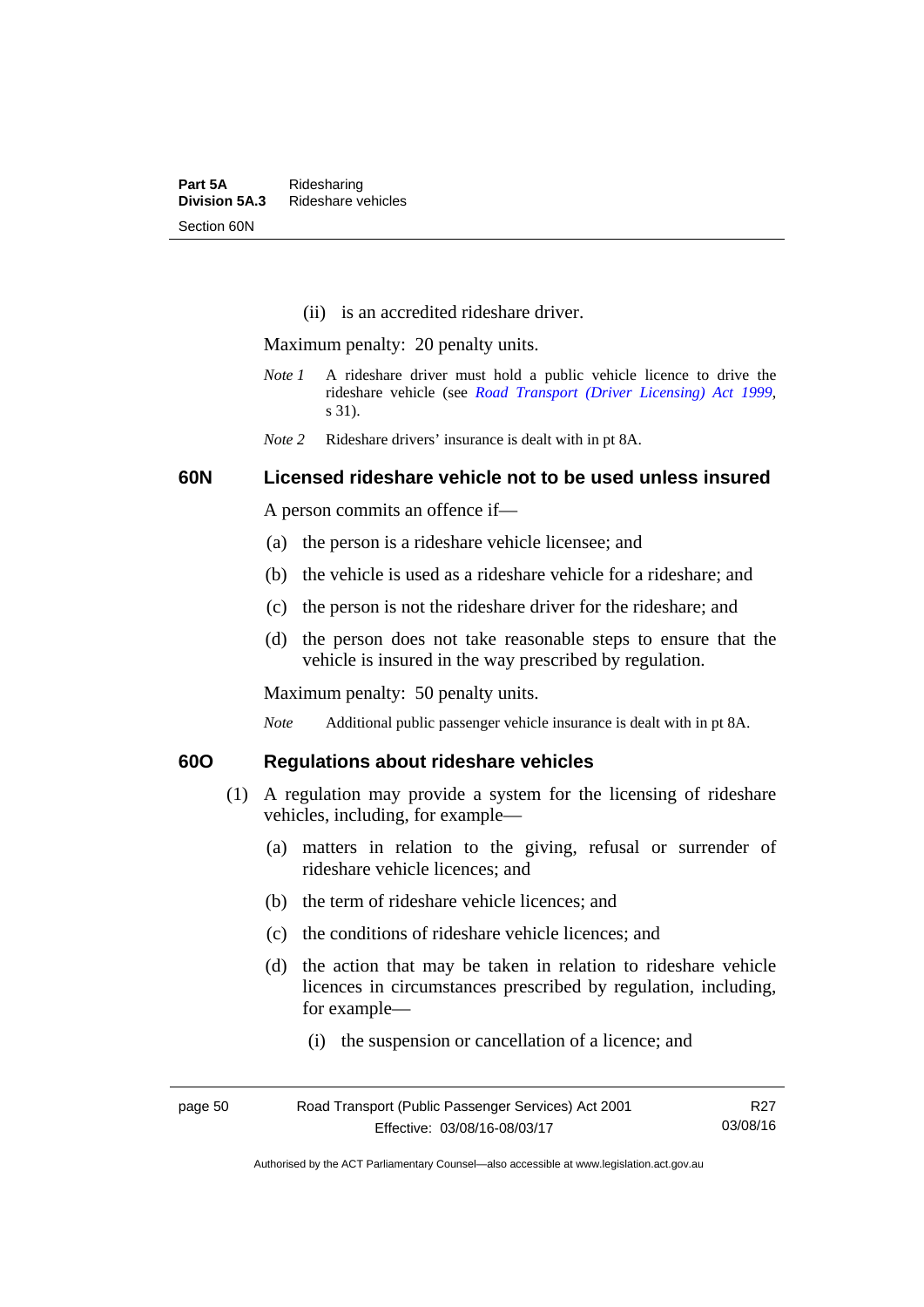- (ii) the imposition of a condition on, or the amendment of a condition of, a licence; and
- (iii) an order that the licensee pay to the Territory an amount of not more than—
	- (A) for an individual—\$5 000; or
	- (B) for a corporation—\$25 000; and
- (iv) the reprimanding of the licensee.

#### **Example—par (c)**

how the licensed vehicle is to be equipped

- *Note* An example is part of the Act, is not exhaustive and may extend, but does not limit, the meaning of the provision in which it appears (see [Legislation Act,](http://www.legislation.act.gov.au/a/2001-14) s 126 and s 132).
- (2) A regulation may make provision about the operation of rideshare vehicles, including, for example—
	- (a) service standards for rideshare vehicles; and
	- (b) the regulation or prohibition of the use of rideshare vehicles on certain roads or road related areas; and
	- (c) the design, equipment and fittings (internal or external) of rideshare vehicles; and
	- (d) the regulation or prohibition of notices, signs and advertisements inside or on the outside of rideshare vehicles; and
	- (e) the records to be made and kept, how they are to be made and kept, and their inspection; and
	- (f) the maintenance and condition of rideshare vehicles.
	- *Note* An example is part of the Act, is not exhaustive and may extend, but does not limit, the meaning of the provision in which it appears (see [Legislation Act,](http://www.legislation.act.gov.au/a/2001-14) s 126 and s 132).

page 51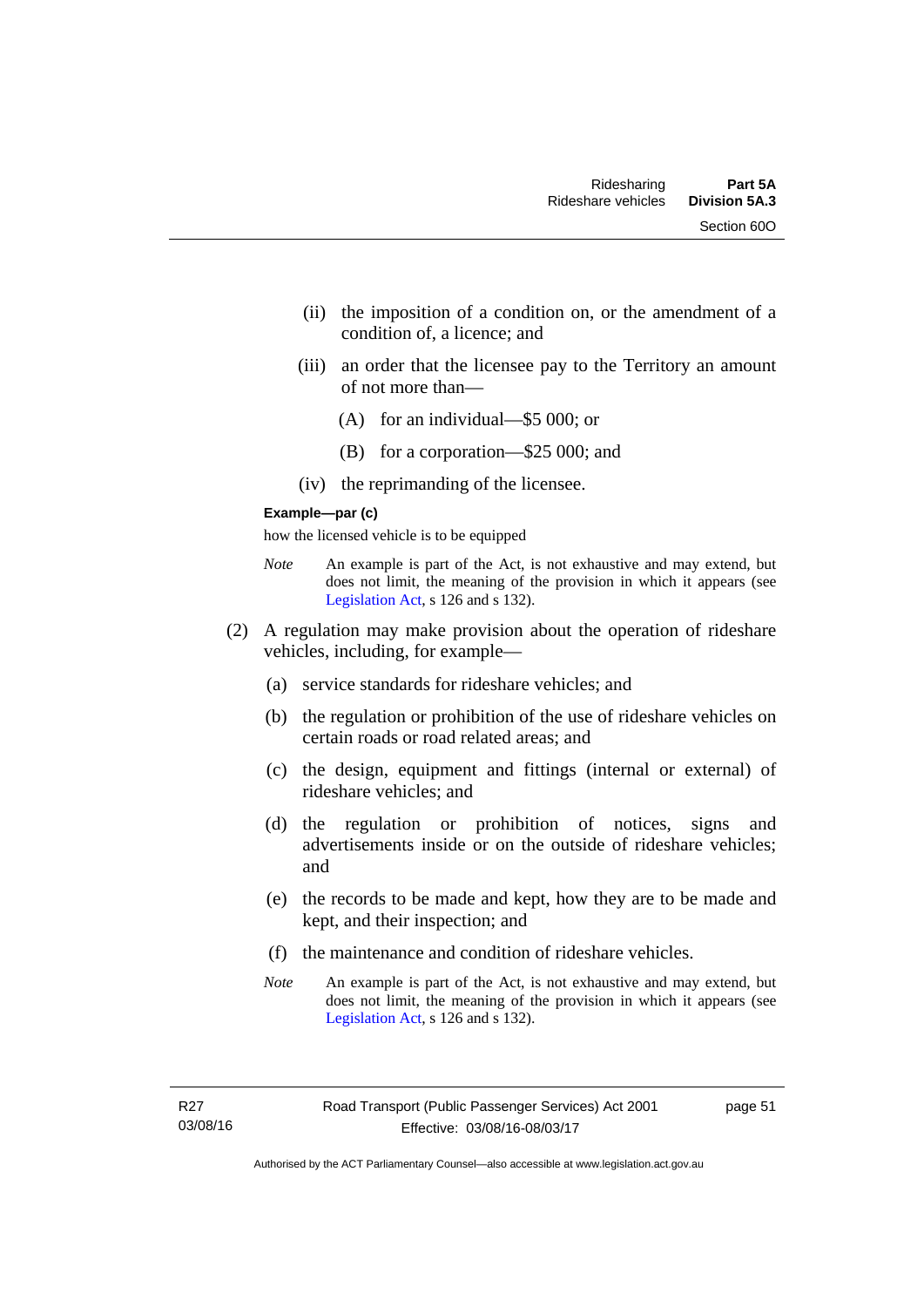# **Division 5A.4 Rideshare passengers and fares**

# **60P Regulations about conduct of rideshare vehicle passengers**

A regulation may make provision in relation to the conduct of rideshare passengers, including, for example—

- (a) the authority of rideshare drivers, police officers and authorised people to direct people contravening a regulation to leave a rideshare vehicle; and
- (b) the authority of police officers and authorised people to remove people from a rideshare vehicle if they fail to leave when directed.
- *Note* An example is part of the Act, is not exhaustive and may extend, but does not limit, the meaning of the provision in which it appears (see [Legislation Act,](http://www.legislation.act.gov.au/a/2001-14) s 126 and s 132).

#### **60Q Power to determine rideshare fares**

- (1) The Minister may determine fares, and ways of calculating fares, for ridesharing.
	- *Note* Power to make a statutory instrument includes power to make different provision in relation to different matters or different classes of matters, and to make an instrument that applies differently by reference to stated exceptions or factors (see [Legislation Act](http://www.legislation.act.gov.au/a/2001-14), s 48).
- (2) A determination is a disallowable instrument.
	- *Note* A disallowable instrument must be notified, and presented to the Legislative Assembly, under the [Legislation Act.](http://www.legislation.act.gov.au/a/2001-14)
- (3) In this section:

*fare* includes a charge relating to ridesharing.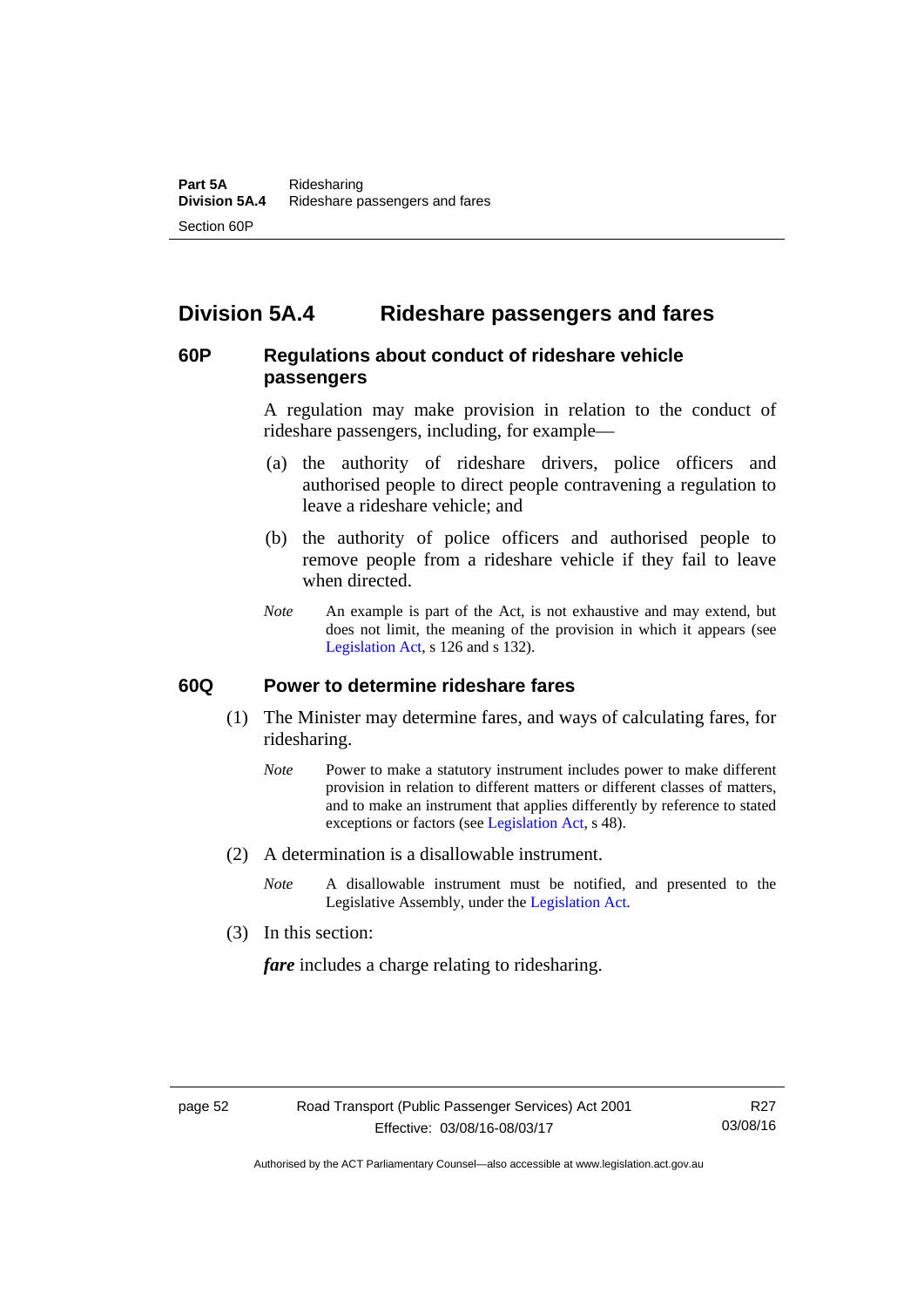# **Part 6 Licensing of hire cars**

# **Division 6.1 Basic concepts**

# **61 Meaning of** *hire car licence*

A *hire car licence* is a licence issued under the regulations to use a vehicle as a hire car, and includes a restricted hire car licence.

*Note* References to *hire car licence* include a *restricted hire car licence* unless the contrary intention otherwise appears (see [Legislation Act,](http://www.legislation.act.gov.au/a/2001-14) s 155).

# **62 Meaning of** *restricted hire car licence*

A *restricted hire car licence* is a licence issued under the regulations to use a vehicle as a restricted hire car.

# **Division 6.2 Hire car licences**

# **63 Transferability of hire car licences**

 (1) A hire car licence (other than a restricted hire car licence) issued before the commencement of this section is transferable.

#### **Examples of how licence might be transferred**

- 1 hiring the licence to someone else
- 2 selling the licence to someone else
- *Note* An example is part of the Act, is not exhaustive and may extend, but does not limit, the meaning of the provision in which it appears (see [Legislation Act,](http://www.legislation.act.gov.au/a/2001-14) s 126 and s 132).
- (2) A hire car licence issued after the commencement of this section is not transferable.
- (3) A restricted hire car licence is not transferable.
- (4) If the holder of a transferable hire car licence asks the road transport authority to transfer the licence to someone else, the authority must transfer the licence to the person.

| R27      | Road Transport (Public Passenger Services) Act 2001 | page 53 |
|----------|-----------------------------------------------------|---------|
| 03/08/16 | Effective: 03/08/16-08/03/17                        |         |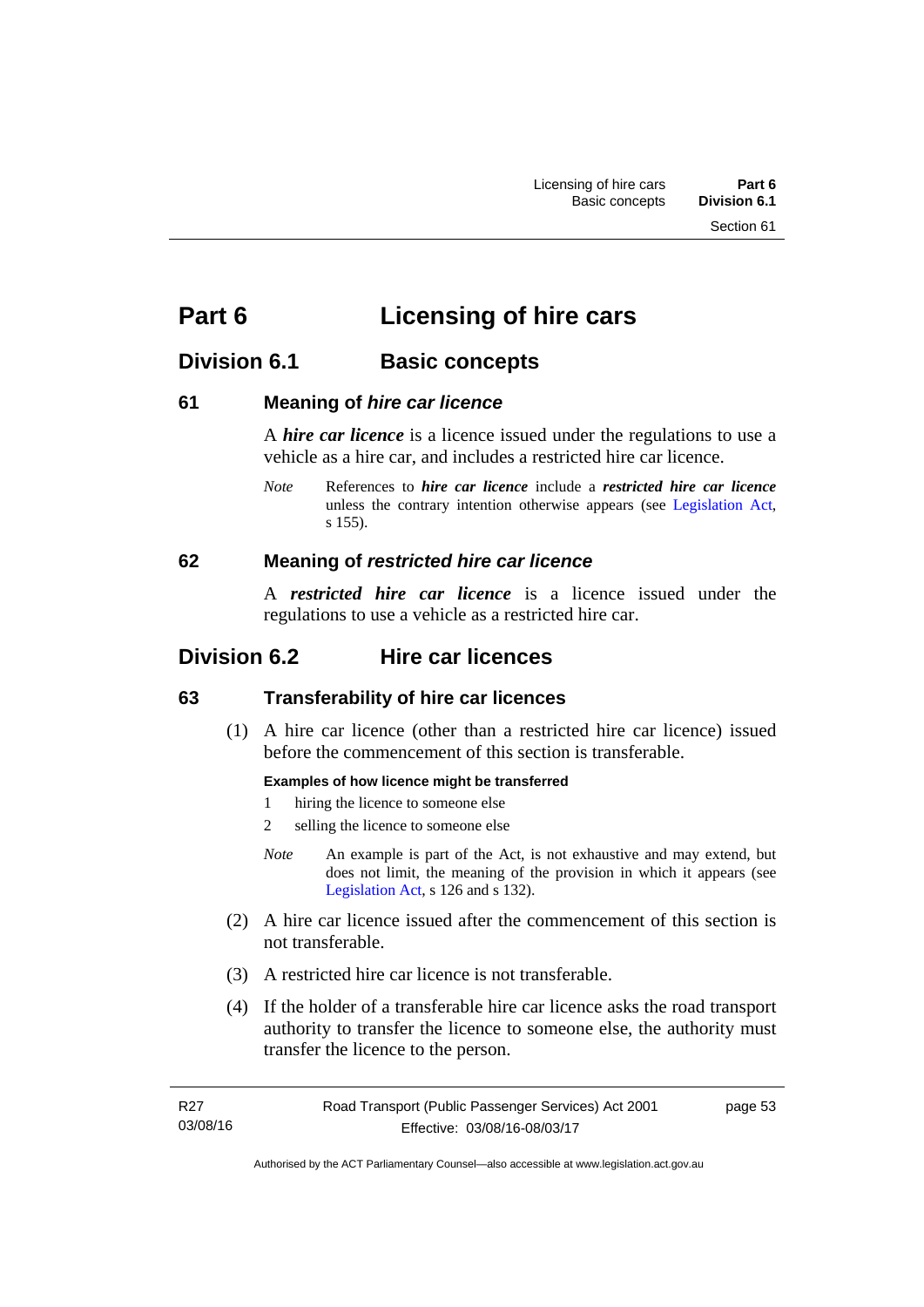# **64 Use of vehicles as hire cars**

 (1) A person must not use a vehicle as a hire car (other than a restricted hire car) unless the vehicle is licensed under the regulations as a hire car.

Maximum penalty: 50 penalty units.

 (2) A person must not use a vehicle as a restricted hire car unless the vehicle is licensed under the regulations as a restricted hire car.

Maximum penalty: 50 penalty units.

- (3) This section does not apply to a person in relation to the hiring of a vehicle used by the person if—
	- (a) the vehicle is licensed as a hire car under the law of another jurisdiction; and
	- (b) the hiring begins in that jurisdiction and is completed in the ACT.
- (4) This section also does not apply to a person who is using a substitute vehicle as a licensed hire car in accordance with the regulations.
- (5) An offence against this section is a strict liability offence.

# **65 Pretending vehicles are licensed hire cars**

(1) A person must not pretend that a vehicle is licensed under the regulations as a hire car (other than a restricted hire car).

Maximum penalty: 30 penalty units.

 (2) A person must not pretend that a vehicle is licensed under the regulations as a restricted hire car.

Maximum penalty: 30 penalty units.

(3) An offence against this section is a strict liability offence.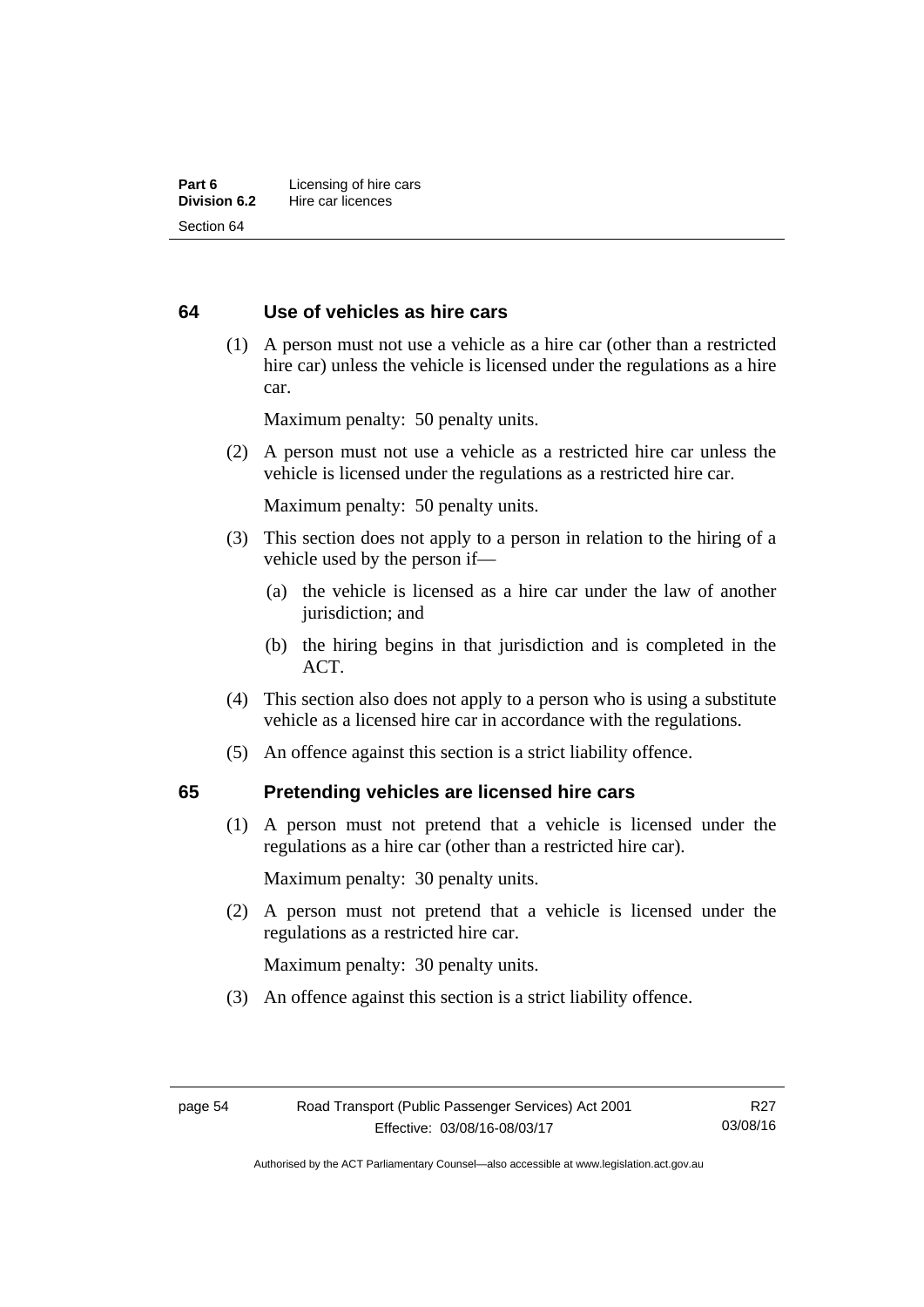#### **66 Regulations about hire car licences**

- (1) A regulation may provide a system for the licensing of hire cars and restricted hire cars, including, for example—
	- (a) matters in relation to the giving, refusal or surrender of licences; and
	- (b) the term of restricted hire car licences; and
	- (c) the conditions of licences; and
	- (d) the circumstances in which a substitute vehicle may be used as a licensed hire car; and
	- (e) the action that may be taken in relation to licences in circumstances prescribed by regulation, including, for example—
		- (i) the suspension or cancellation of a licence; and
		- (ii) the imposition of a condition on, or the amendment of a condition of, a licence; and
		- (iii) an order that the holder of a licence pay to the Territory an amount of not more than—
			- (A) for an individual—\$5 000; or
			- (B) for a corporation—\$25 000; and
		- (iv) the reprimanding of the holder of a licence.

#### **Examples of conditions for restricted hire car licences—s (1) (c)**

- 1 how the vehicle to which the restricted hire car licence relates must be equipped
- 2 the kinds of restricted hire car services that may be operated using the vehicle
- *Note* An example is part of the Act, is not exhaustive and may extend, but does not limit, the meaning of the provision in which it appears (see [Legislation Act,](http://www.legislation.act.gov.au/a/2001-14) s 126 and s 132).

page 55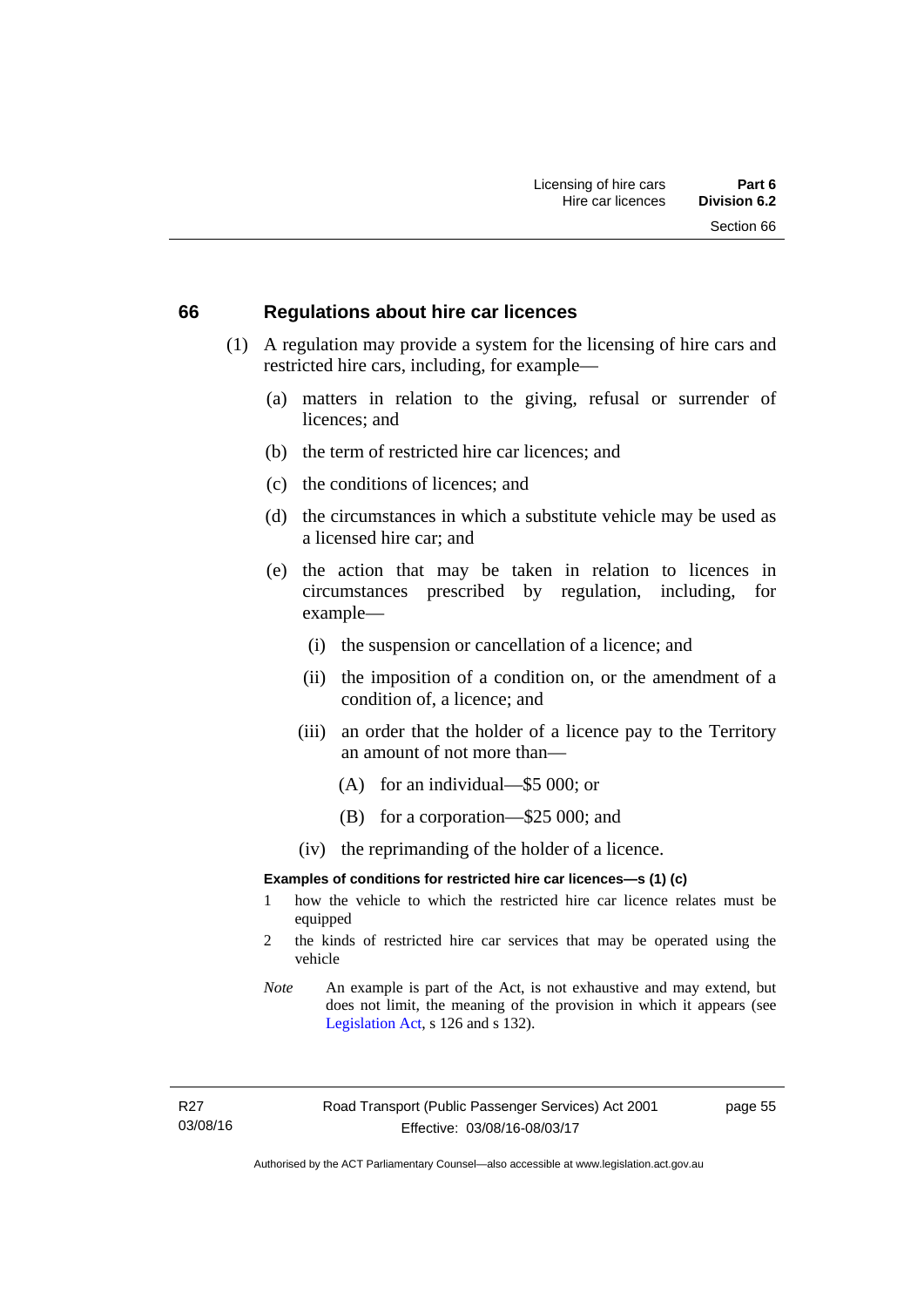| Part 6              | Licensing of hire cars |
|---------------------|------------------------|
| <b>Division 6.2</b> | Hire car licences      |
| Section 66          |                        |

 (2) The regulations may place different requirements on the person to whom a hire car licence (other than a restricted hire car licence) is issued and a person to whom the licence is hired.

page 56 Road Transport (Public Passenger Services) Act 2001 Effective: 03/08/16-08/03/17

R27 03/08/16

Authorised by the ACT Parliamentary Counsel—also accessible at www.legislation.act.gov.au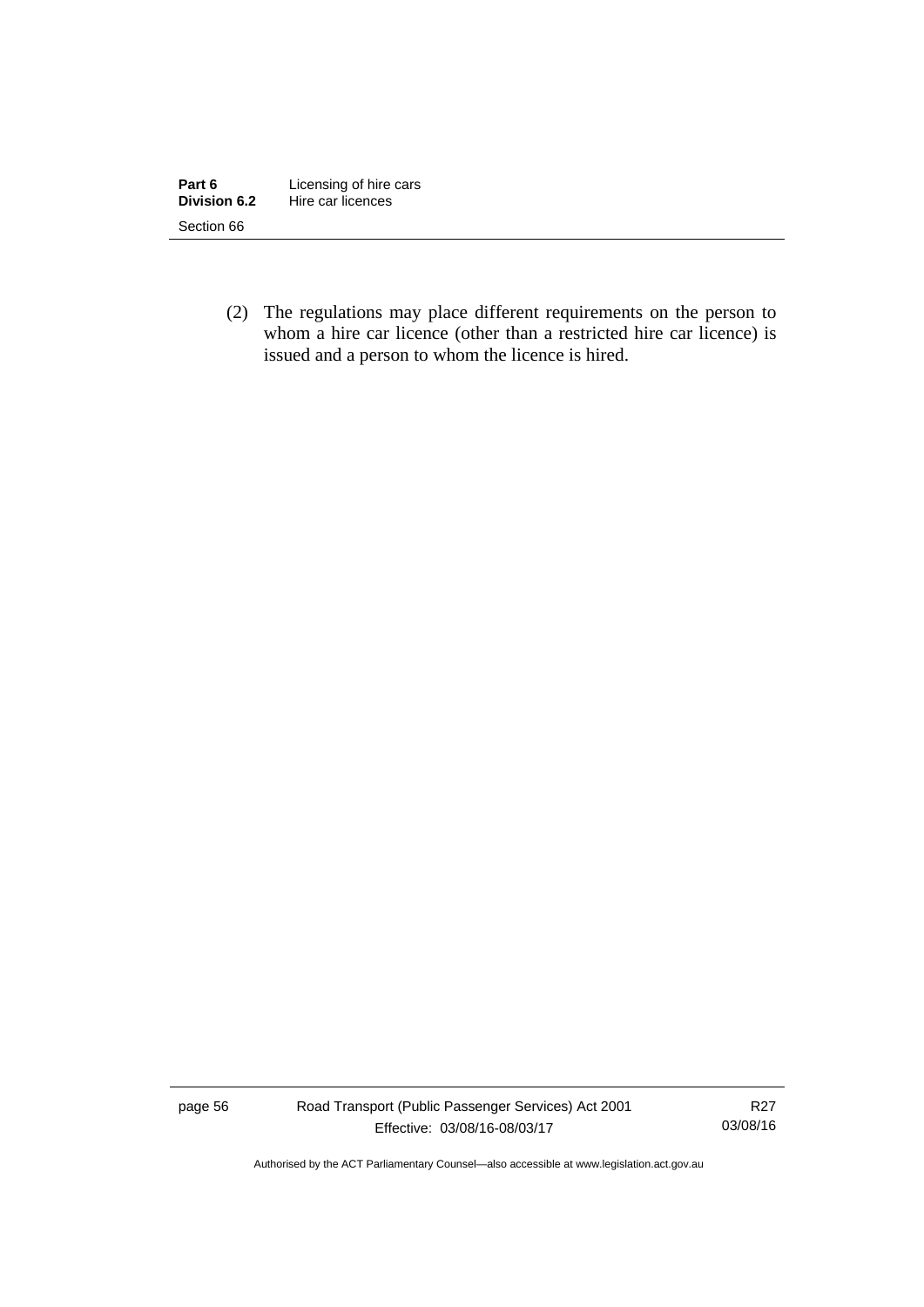Section 67

# **Part 7 Hire car services**

# **Division 7.1 Basic concepts**

# **67 Meaning of** *hire car*

A *hire car* is a vehicle (other than a bus, taxi, rideshare vehicle or demand responsive service vehicle) that—

- (a) is used, or is intended to be used, for the transport of passengers under a contract; and
- (b) does not stand or ply for hire for the transport of passengers along a road or road related area;

and includes a restricted hire car.

*Note* References to *hire car* include a *restricted hire car* unless the contrary intention otherwise appears (see [Legislation Act](http://www.legislation.act.gov.au/a/2001-14), s 155).

# **68 Meaning of** *restricted hire car*

A *restricted hire car* is a vehicle (other than a bus, taxi, rideshare vehicle or demand responsive service vehicle) that—

- (a) is used, or is intended to be used, for the transport of passengers under a contract; and
- (b) does not stand or ply for hire for the transport of passengers along a road or road related area; and
- (c) is licensed under the regulations as a restricted hire car.

# **69 Meaning of** *hire car service*

A *hire car service* is a public passenger service operated using 1 or more hire cars (including restricted hire cars).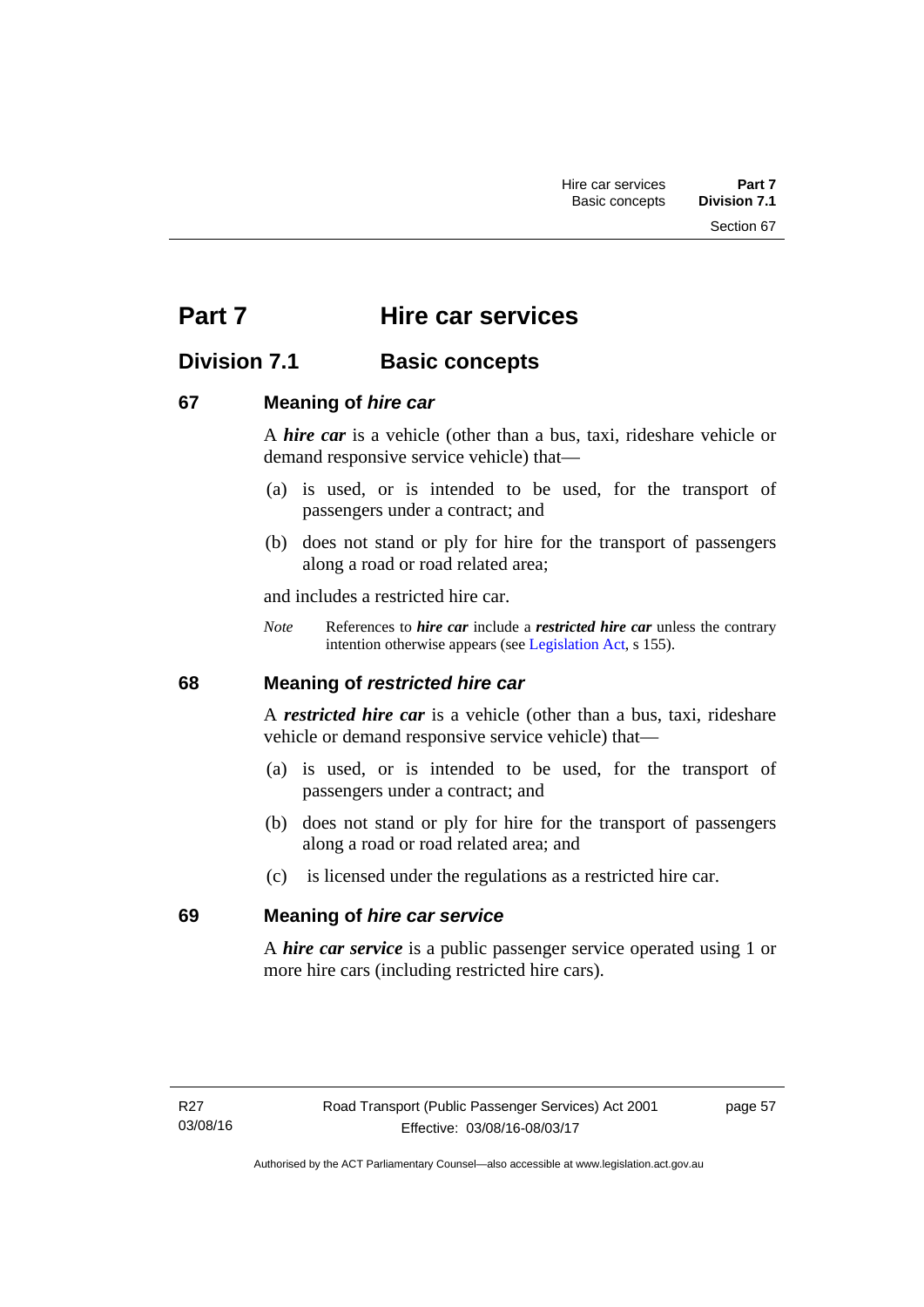# **70 Meaning of** *restricted hire car service*

A *restricted hire car service* is a public passenger service operated using only 1 or more restricted hire cars.

#### **Example of a restricted hire car service**

a pre-booked public passenger service that provides transport to weddings and school formals

# **Division 7.2 Accreditation of hire car service operators**

### **71 Hire car service operators—purposes of accreditation**

The purpose of accreditation under the regulations to operate a hire car service is to ensure that—

- (a) each person, including the accredited person, who is concerned with, or takes part in, the management of the service, is a suitable person to operate the service; and
- (b) each person, including the accredited person, who is concerned with, or takes part in, the management of the service, has demonstrated the capacity to comply with the relevant regulations and, in particular, the regulations about—
	- (i) the safety of passengers and the public; and
	- (ii) the maintenance of hire cars.

### **72 Hire car service operators—regulations about accreditation system**

(1) A regulation may provide a system for the accreditation of people to operate hire car services, including, for example—

> R27 03/08/16

(a) the kinds of accreditations; and

| page 58 | Road Transport (Public Passenger Services) Act 2001 |  |
|---------|-----------------------------------------------------|--|
|         | Effective: 03/08/16-08/03/17                        |  |

Authorised by the ACT Parliamentary Counsel—also accessible at www.legislation.act.gov.au

*Note* An example is part of the Act, is not exhaustive and may extend, but does not limit, the meaning of the provision in which it appears (see [Legislation Act,](http://www.legislation.act.gov.au/a/2001-14) s 126 and s 132).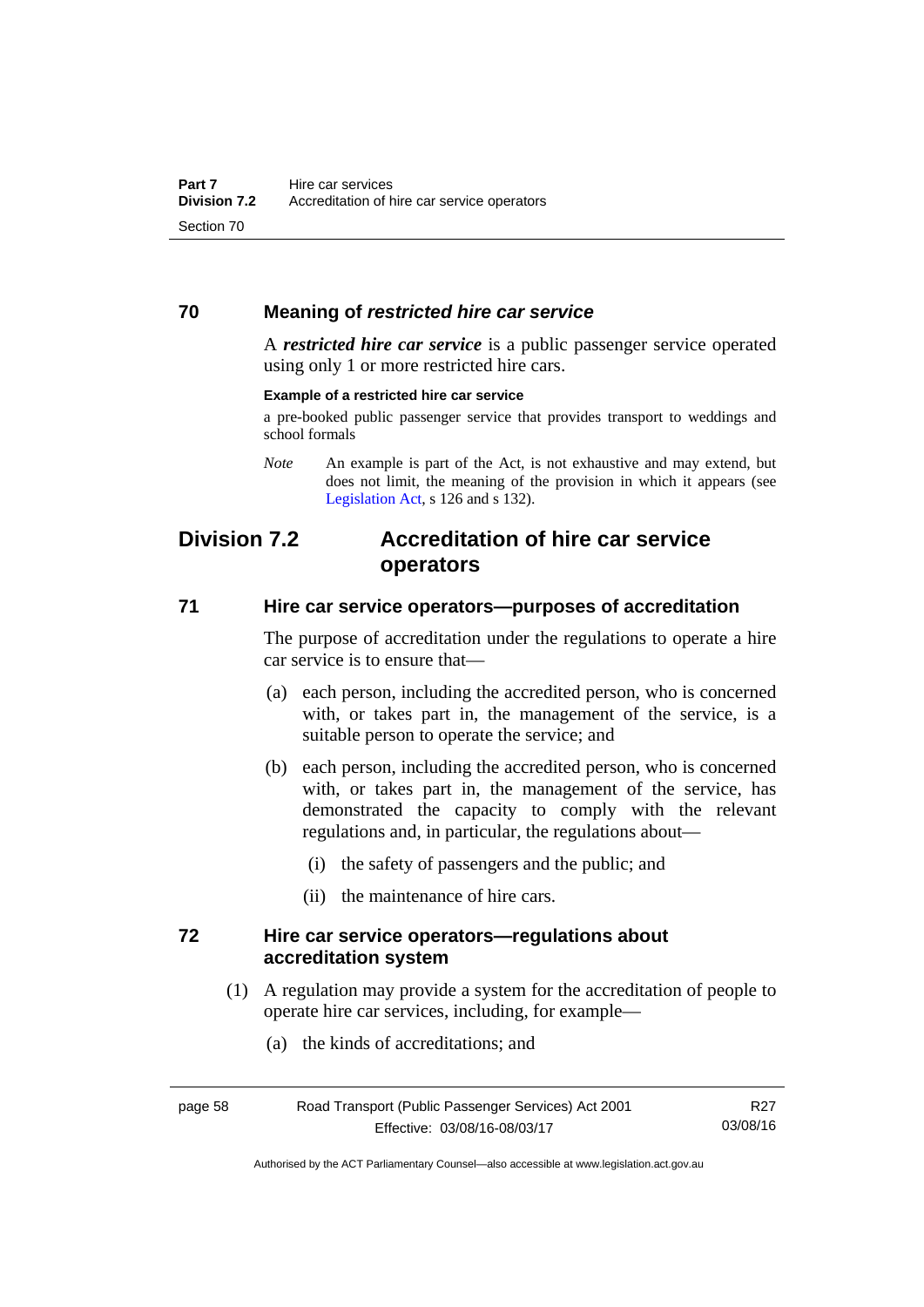- (b) the kinds of hire cars and hire car services that a person who holds a particular kind of accreditation is entitled to operate; and
- (c) the conditions of accreditations; and
- (d) matters in relation to the giving, refusal or surrender of accreditations; and
- (e) the action that may be taken in relation to an accredited person in circumstances prescribed by regulation, including, for example—
	- (i) the suspension or cancellation of an accreditation; and
	- (ii) the imposition of a condition on, or the amendment of a condition of, an accreditation; and
	- (iii) an order that an accredited person pay to the Territory an amount of not more than—
		- (A) for an individual—\$5 000; or
		- (B) for a corporation—\$25 000; and
	- (iv) the reprimanding of an accredited person.
- *Note* An example is part of the Act, is not exhaustive and may extend, but does not limit, the meaning of the provision in which it appears (see [Legislation Act,](http://www.legislation.act.gov.au/a/2001-14) s 126 and s 132).
- (2) The regulations may make provision in relation to the accreditation of people to operate hire car services, including, for example—
	- (a) requirements about the suitability of the applicant and each person who will be concerned with, or take part in, the management of the service; and
	- (b) capacity to meet service standards.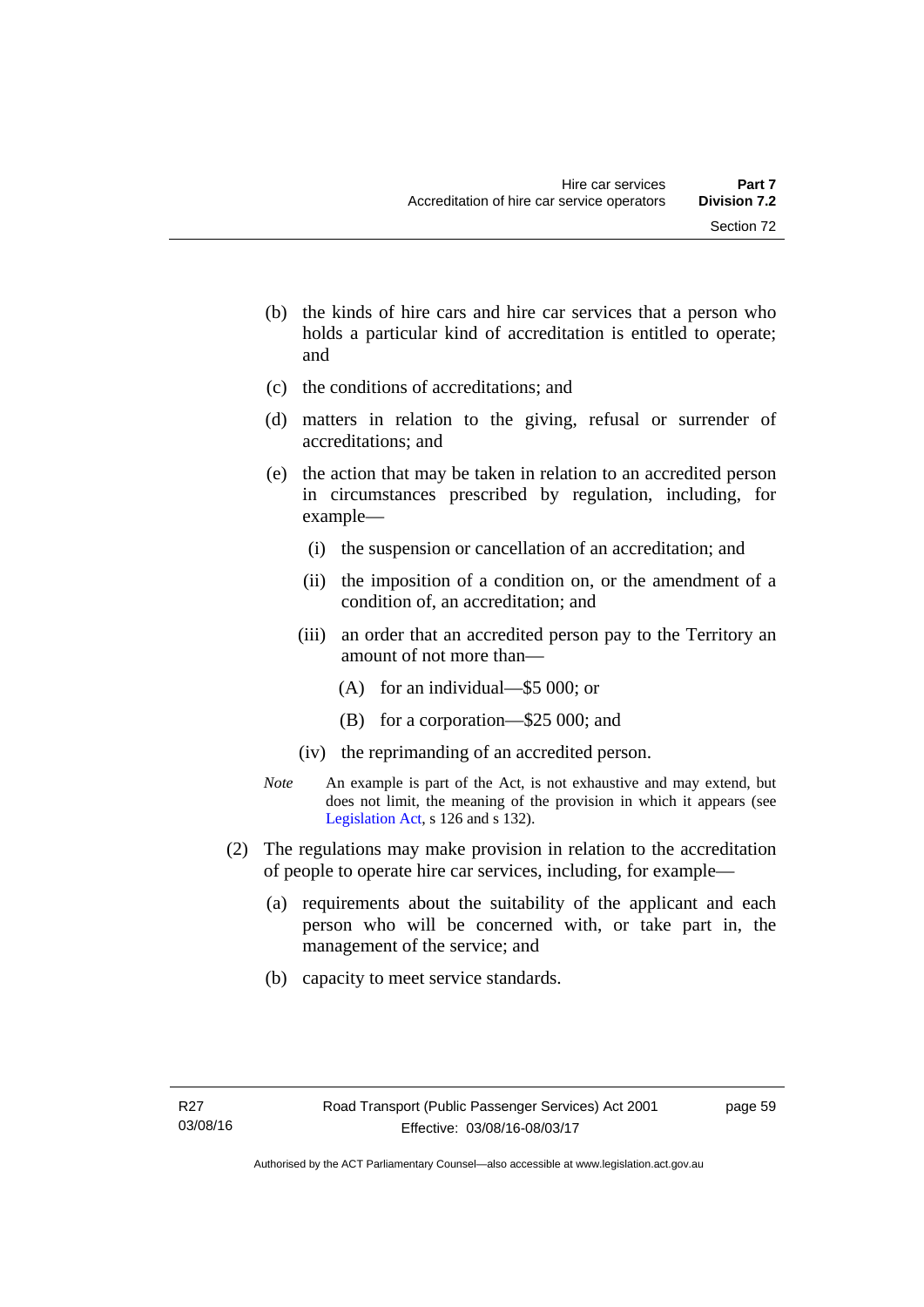- (3) For subsection (1) (a), the regulations must provide for the accreditation of people to operate—
	- (a) a hire car service (other than a restricted hire car service); and
	- (b) a restricted hire car service.
	- *Note* For examples of kinds of restricted hire car services, see s 70.

# **Division 7.3 Entitlement to operate hire car services**

### **73 Entitlement to operate hire car services**

A person is entitled to operate a particular kind of hire car service, in or partly in the ACT, if—

- (a) the person is accredited under the regulations to operate a hire car service of that kind; and
- (b) the vehicles used to operate the service are licensed under the regulations as hire cars for that kind of hire car service.

# **74 Unaccredited operators not to operate hire car services**

(1) A person must not operate, in or partly in the ACT, a hire car service of a particular kind unless the person is accredited under the regulations to operate a hire car service of that kind.

Maximum penalty: 50 penalty units.

- (2) This section does not apply to a person in relation to the hiring of a hire car operated by the person if—
	- (a) the person is authorised to operate a hire car service under the law of another jurisdiction; and
	- (b) the hiring begins in that jurisdiction and is completed in the ACT; and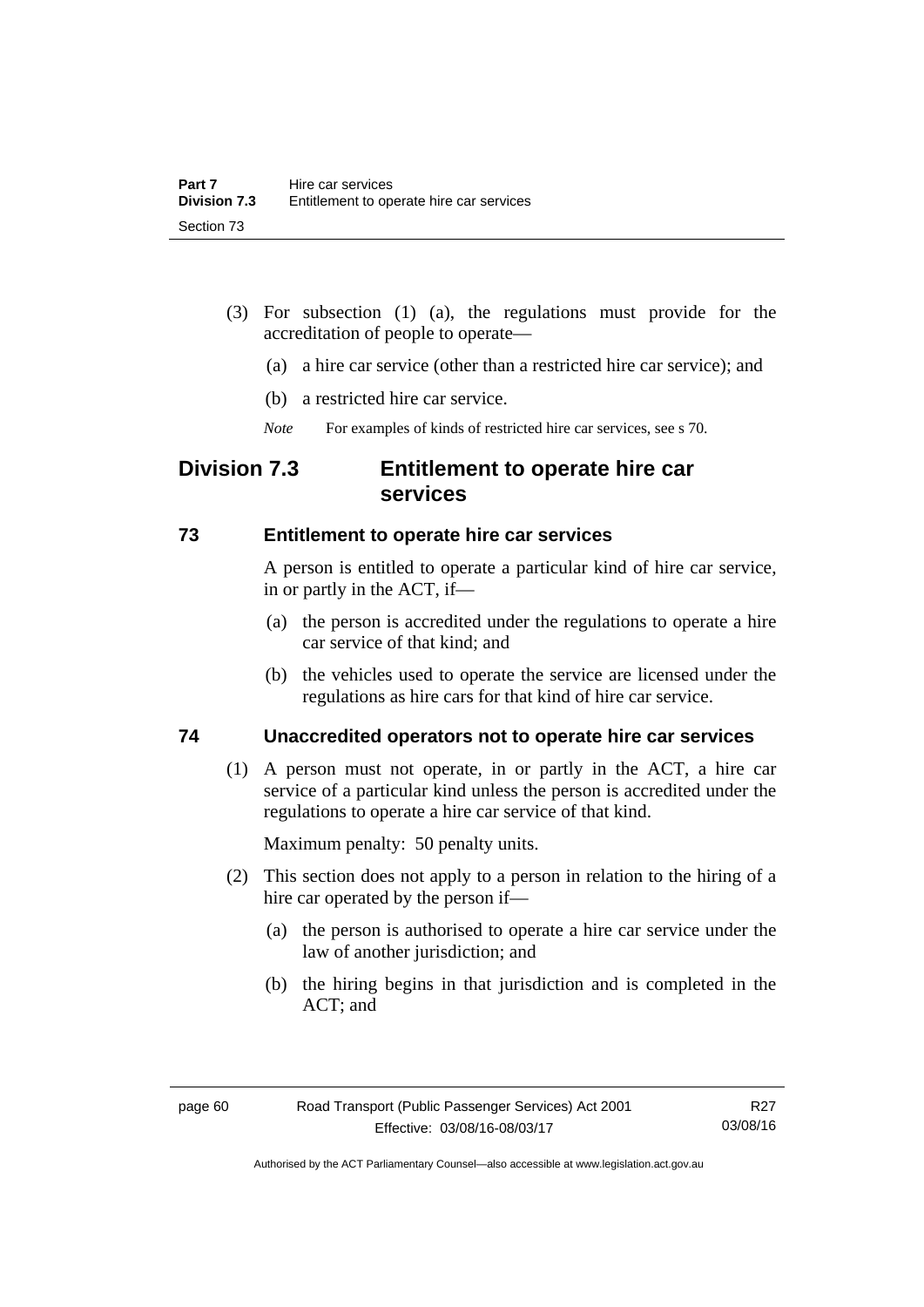- (c) the hiring is of a kind that the person is authorised to operate under the law of that jurisdiction.
- (3) An offence against this section is a strict liability offence.

# **75 Pretending to be an accredited hire car service operator**

(1) A person must not pretend to be accredited under the regulations to operate a hire car service.

Maximum penalty: 30 penalty units.

 (2) A person must not pretend to be accredited under the regulations to operate a particular kind of hire car service.

Maximum penalty: 30 penalty units.

(3) An offence against this section is a strict liability offence.

# **Division 7.4 Regulation of hire car services**

# **76 Regulations about operation of hire car services by accredited people**

A regulation may make provision in relation to the operation of hire car services by accredited hire car service operators, including, for example—

- (a) the supervision and monitoring of drivers of hire cars for compliance with the service standards and the responsibilities of the operator in relation to a failure to comply with the standards; and
- (b) the safety of passengers (including, for example, by the use of particular kinds of security devices) and the public; and
- (c) the qualifications, training and experience of accredited hire car service operators and hire car drivers (including, for example, in relation to particular kinds of hire car services); and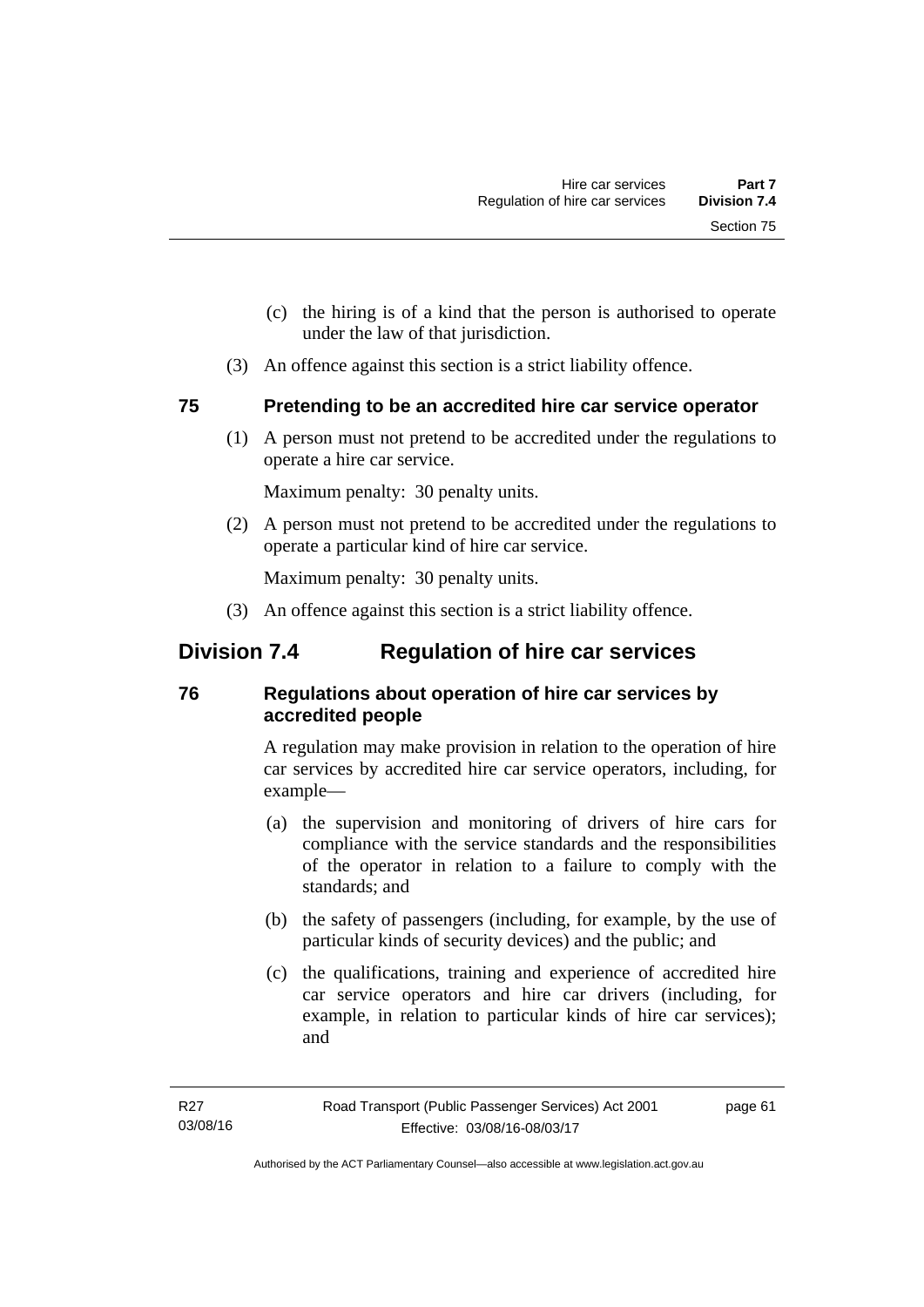- (d) maximum driving times and minimum rest times of hire car drivers; and
- (e) insurance; and
- (f) customer complaints and inquiries; and
- (g) lost property; and
- (h) the operation of particular kinds of hire cars and hire car services; and
- (i) the requirements that hire cars, and their equipment and fittings (internal and external) (including, for example, baby capsules), must comply with; and
- (j) the maintenance and cleaning of hire cars; and
- (k) the making and keeping of records and their inspection; and
- (l) the auditing of records and systems; and
- (m) the display of licences; and
- (n) requirements for display of accreditation numbers on advertisements for the service; and
- (o) the provision of information and reports to the road transport authority.
- *Note* An example is part of the Act, is not exhaustive and may extend, but does not limit, the meaning of the provision in which it appears (see [Legislation Act,](http://www.legislation.act.gov.au/a/2001-14) s 126 and s 132).

# **77 Regulations about operation of hire cars**

A regulation may make provision in relation to the operation of hire cars, including, for example—

- (a) the solicitation of passengers or hirings; and
- (b) the hiring of vehicles; and

R27 03/08/16

Authorised by the ACT Parliamentary Counsel—also accessible at www.legislation.act.gov.au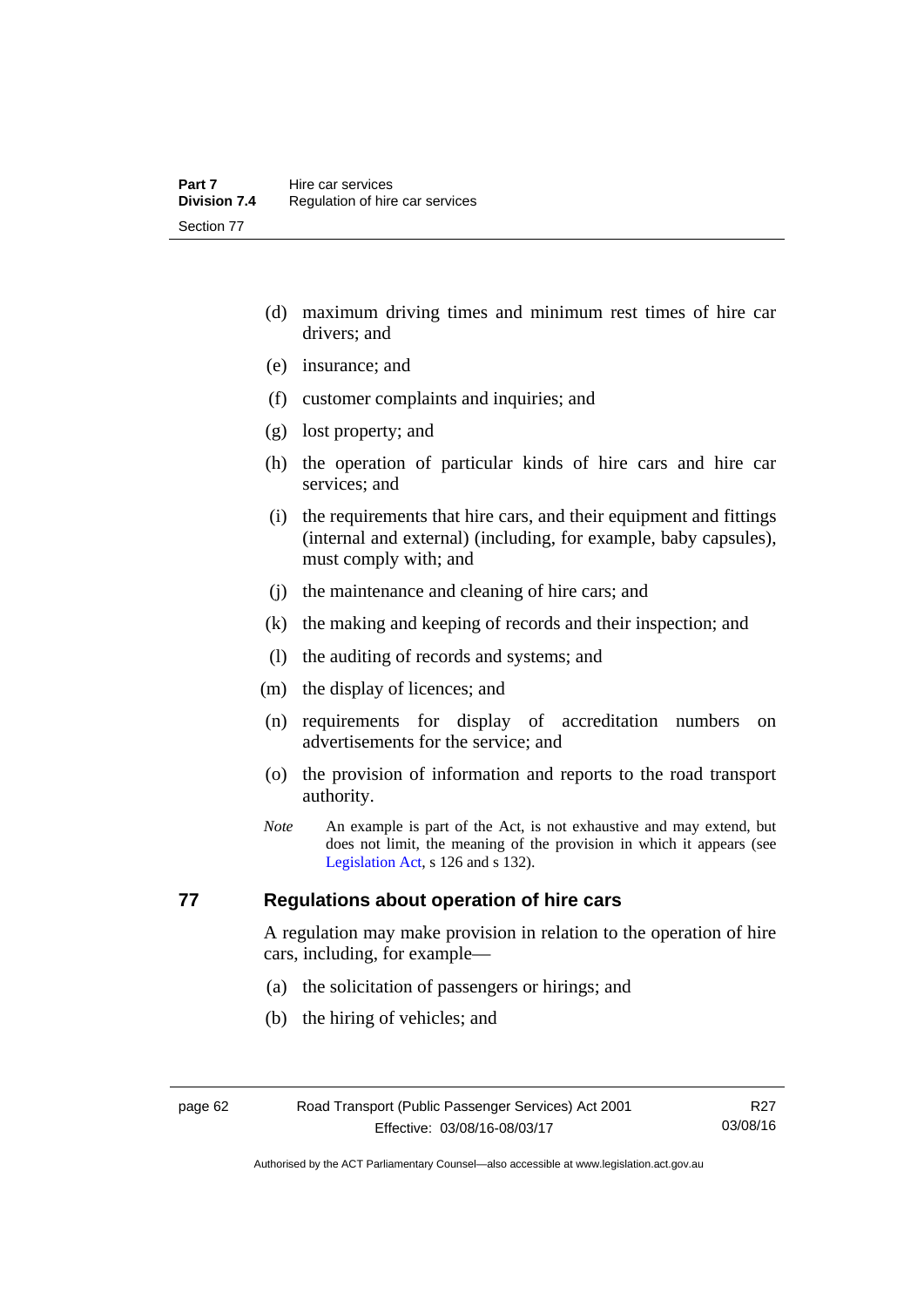- (c) the picking-up and dropping-off of passengers and other matters relating to the transport of passengers; and
- (d) the transport of passengers' luggage or other goods, and animals; and
- (e) the regulation or prohibition of the use of vehicles on certain roads or road related areas; and
- (f) the design, equipment and fittings (internal or external) of vehicles; and
- (g) the regulation or prohibition of notices, signs and advertisements inside or on the outside of vehicles; and
- (h) the records to be made and kept, how they are to be made and kept, and their inspection; and
- (i) approval of uniforms or industry codes of practice for dress standards.
- *Note* An example is part of the Act, is not exhaustive and may extend, but does not limit, the meaning of the provision in which it appears (see [Legislation Act,](http://www.legislation.act.gov.au/a/2001-14) s 126 and s 132).

#### **78 Regulations about hire car drivers**

A regulation may make provision in relation to hire car drivers, including, for example—

- (a) the powers, duties and conduct of hire car drivers; and
- (b) the training of drivers; and
- (c) how hire car drivers must dress.
- *Note 1* For the licensing of people to drive hire cars, see the *Road Transport [\(Driver Licensing\) Regulation 2000](http://www.legislation.act.gov.au/sl/2000-14)*.
- *Note 2* An example is part of the Act, is not exhaustive and may extend, but does not limit, the meaning of the provision in which it appears (see [Legislation Act,](http://www.legislation.act.gov.au/a/2001-14) s 126 and s 132).

page 63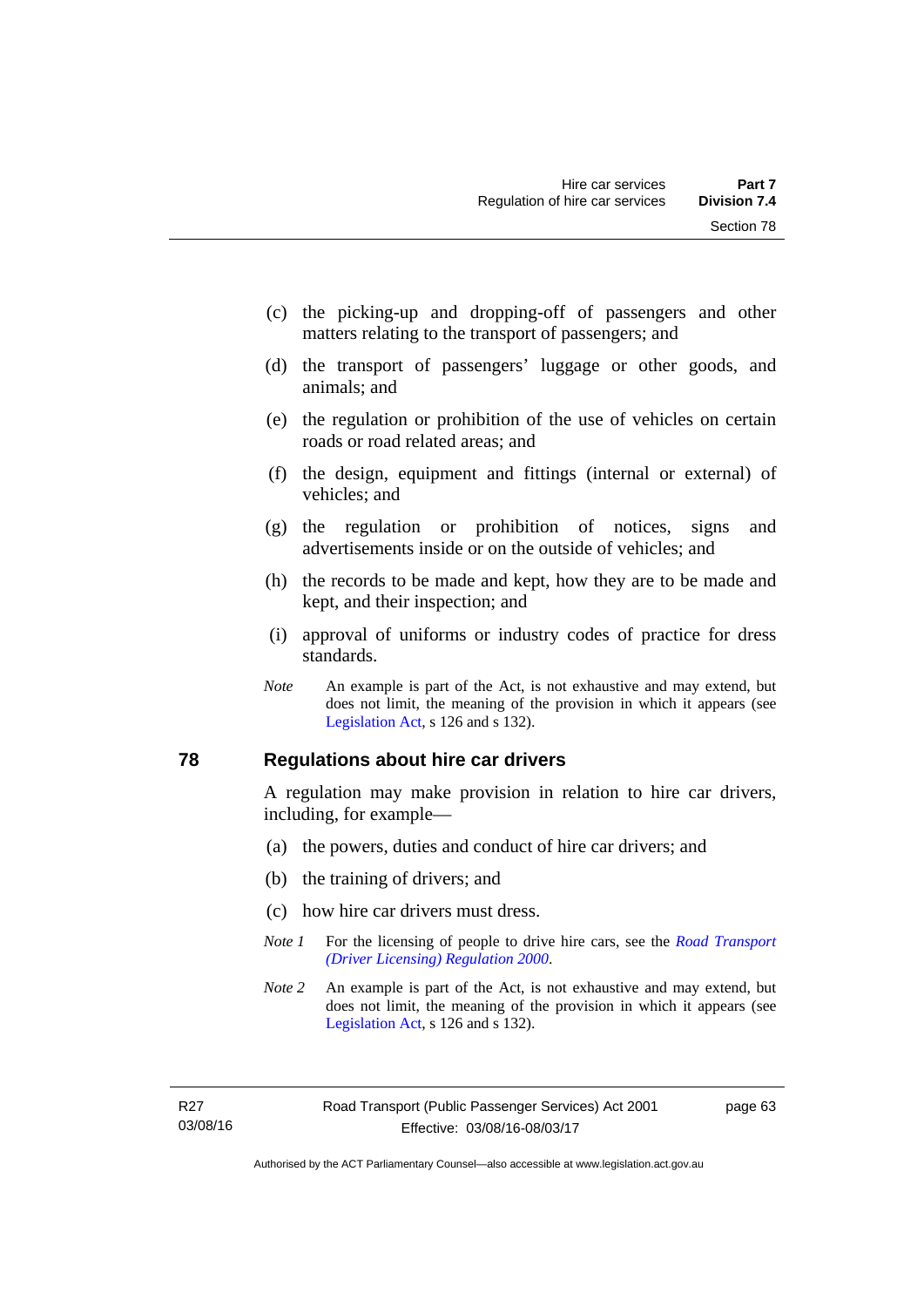#### **79 Regulations about conduct of hire car passengers**

A regulation may make provision in relation to the conduct of hire car passengers, including, for example—

- (a) the authority of hire car drivers, police officers and authorised people to direct people contravening a regulation to leave a hire car; and
- (b) the authority of police officers and authorised people to remove people from a hire car if they fail to leave when directed.
- *Note* An example is part of the Act, is not exhaustive and may extend, but does not limit, the meaning of the provision in which it appears (see [Legislation Act,](http://www.legislation.act.gov.au/a/2001-14) s 126 and s 132).

### **79A Power to determine hire car fares**

- (1) The Minister may determine fares, and ways of calculating fares, for hiring or using a hire car.
	- *Note* Power to make a statutory instrument includes power to make different provision in relation to different matters or different classes of matters, and to make an instrument that applies differently by reference to stated exceptions or factors (see [Legislation Act](http://www.legislation.act.gov.au/a/2001-14), s 48).
- (2) A determination is a disallowable instrument.
	- *Note* A disallowable instrument must be notified, and presented to the Legislative Assembly, under the [Legislation Act.](http://www.legislation.act.gov.au/a/2001-14)
- (3) In this section:

*fare* includes a charge relating to hiring or using a hire car.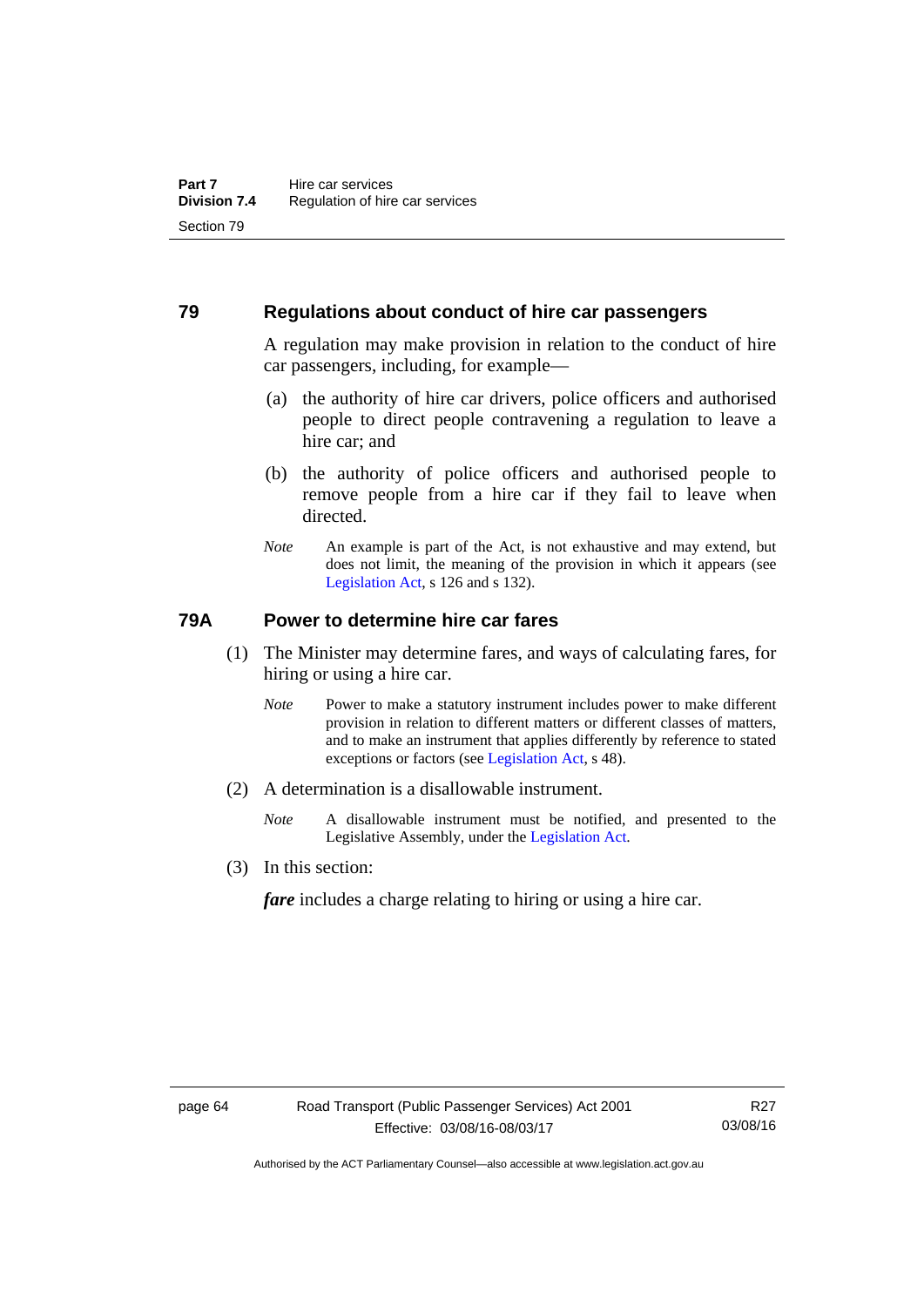# **Part 8 Demand responsive services**

## **Division 8.1 Basic concepts**

### **80 Meaning of** *demand responsive service*

A *demand responsive service* is a public passenger service that a person may operate under an authorisation given for this part.

### **81 Meaning of** *demand responsive service vehicle*

A *demand responsive service vehicle* is a motor vehicle used, in accordance with a demand responsive service authorisation, to operate the demand responsive service.

## **Division 8.2 Authorisations to operate demand responsive services**

#### **82 Demand responsive service authorisations**

- (1) The Minister must have regard to the guidelines approved under section 83 in deciding whether to give a person an authorisation to operate a demand responsive service.
- (2) A demand responsive service authorisation may exempt a person or vehicle from this Act (or a stated provision of this Act).
	- *Note* A reference to an Act includes a reference to the statutory instruments made or in force under the Act, including any regulation (see [Legislation Act,](http://www.legislation.act.gov.au/a/2001-14) s 104).
- (3) An authorisation is a disallowable instrument.
	- *Note* A disallowable instrument must be notified, and presented to the Legislative Assembly, under the [Legislation Act.](http://www.legislation.act.gov.au/a/2001-14)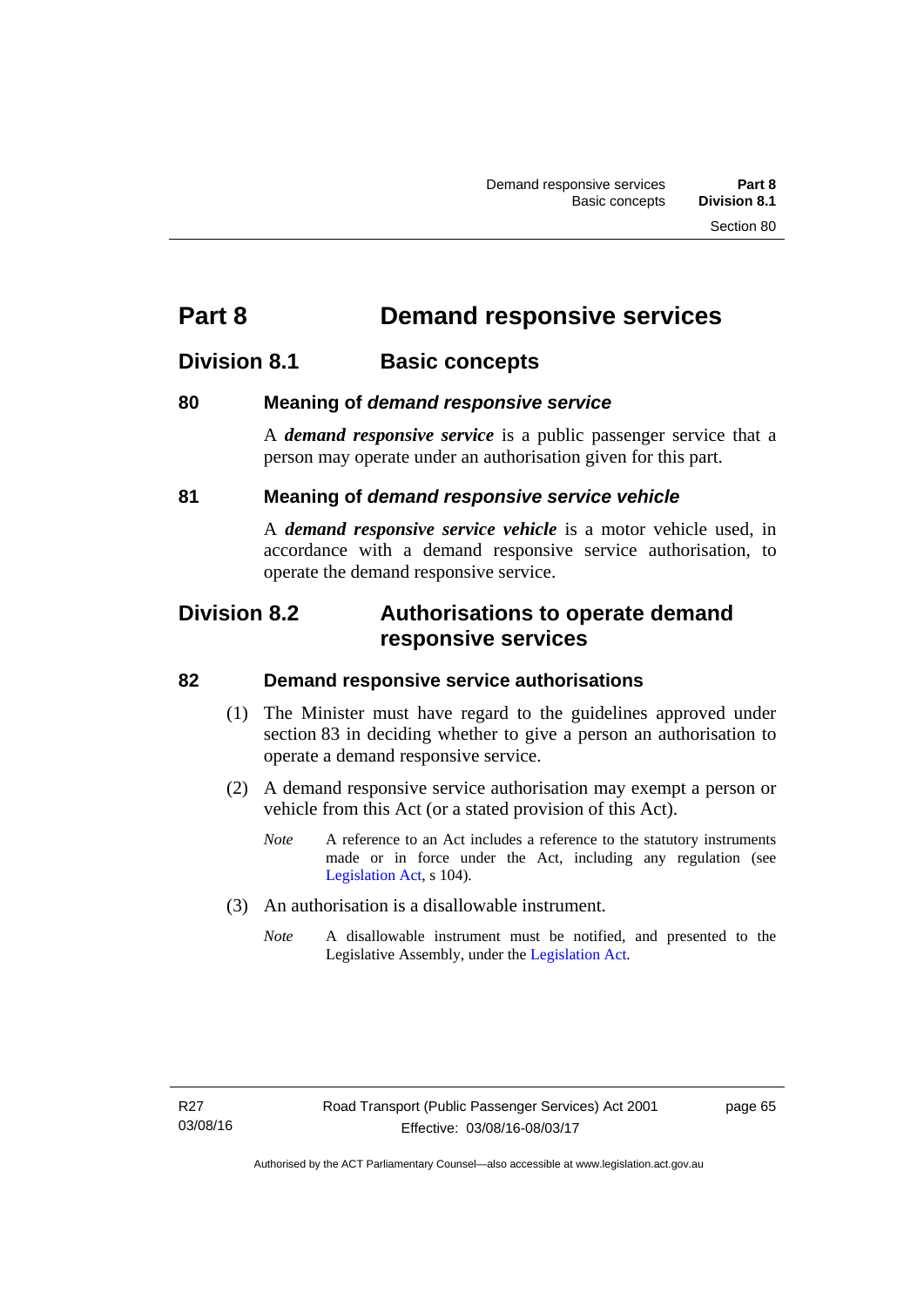## **82A Territory's entitlement to operate demand responsive service**

If the Territory operates a demand responsive service, the Territory may operate the service under a name prescribed by regulation.

#### **83 Demand responsive services—guidelines for giving authorisations**

- (1) The Minister may approve guidelines for the giving of authorisations to operate demand responsive services.
- (2) The guidelines may make provision in relation to—
	- (a) the kinds of public passenger services that may be operated under demand responsive service authorisations, including, for example, matters in relation to—
		- (i) hours of operation; and
		- (ii) routes and areas of operation; and
		- (iii) kinds of passengers that may be transported; and
		- (iv) accessing of services by passengers; and
	- (b) the kinds of vehicles that may be used to operate demand responsive services.
	- *Note* An example is part of the Act, is not exhaustive and may extend, but does not limit, the meaning of the provision in which it appears (see [Legislation Act,](http://www.legislation.act.gov.au/a/2001-14) s 126 and s 132).
- (3) The guidelines must provide that the Minister must not give a person an authorisation for a demand responsive service if the operation of the service will have an adverse impact on the viability of an existing regular route service.
- (4) Approved guidelines are a disallowable instrument.
	- *Note* A disallowable instrument must be notified, and presented to the Legislative Assembly, under the [Legislation Act.](http://www.legislation.act.gov.au/a/2001-14)

Authorised by the ACT Parliamentary Counsel—also accessible at www.legislation.act.gov.au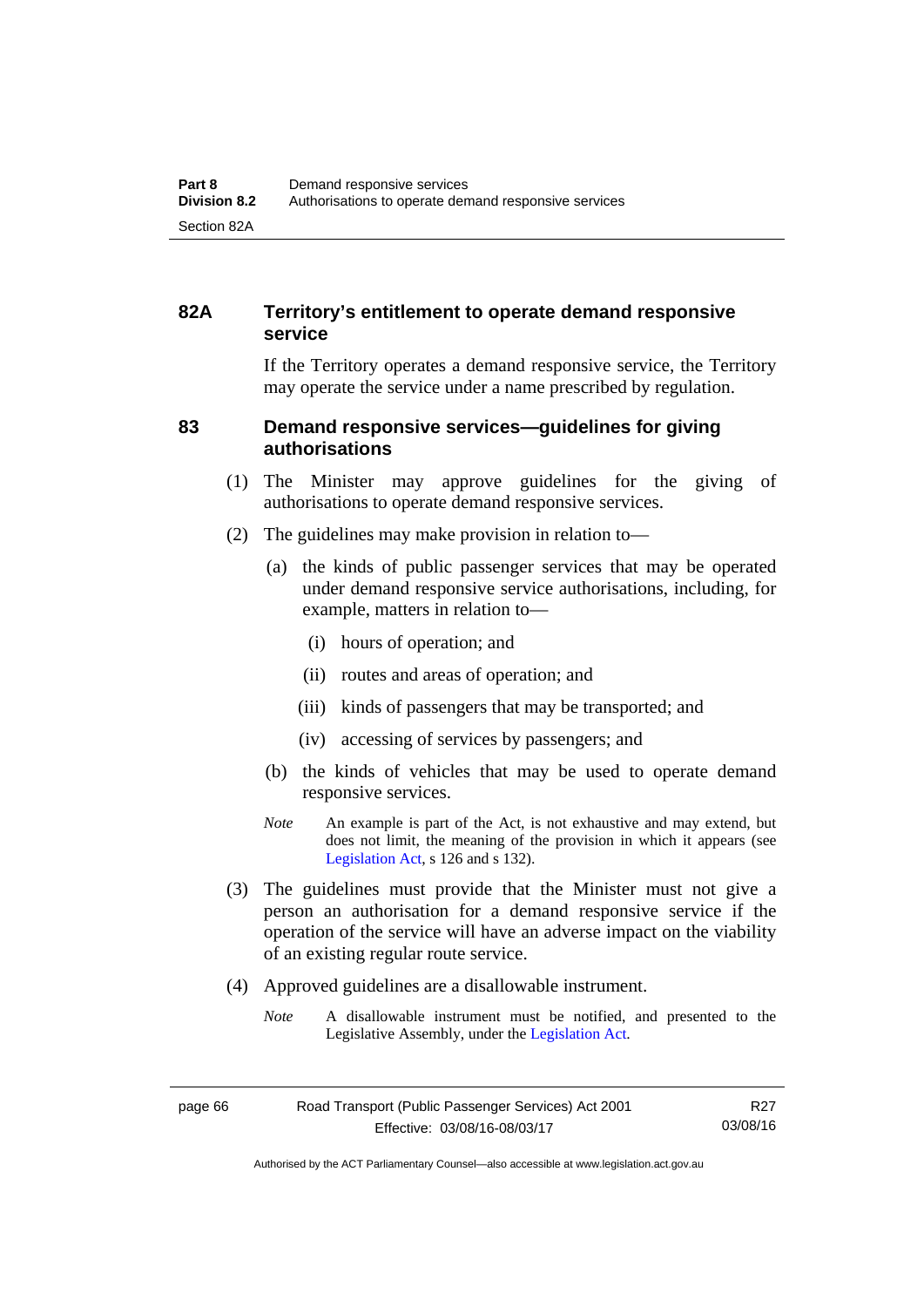#### **84 Demand responsive services—regulations about authorisations**

A regulation may make provision in relation to authorisations to operate demand responsive services, including, for example—

- (a) the term of authorisations; and
- (b) the conditions of authorisations; and
- (c) matters relating to the giving, refusal or surrender of an authorisation; and
- (d) the action that may be taken in relation to an authorised demand responsive service operator in circumstances prescribed by regulation, including—
	- (i) the suspension or cancellation of an authorisation; and
	- (ii) the imposition of a condition on, or the amendment of a condition of, an authorisation; and
	- (iii) an order that an authorised demand responsive service operator pay to the Territory an amount of not more than—
		- (A) for an individual—\$5 000; or
		- (B) for a corporation—\$25 000; and
	- (iv) the reprimanding of an authorised demand responsive service operator.
- *Note* An example is part of the Act, is not exhaustive and may extend, but does not limit, the meaning of the provision in which it appears (see [Legislation Act,](http://www.legislation.act.gov.au/a/2001-14) s 126 and s 132).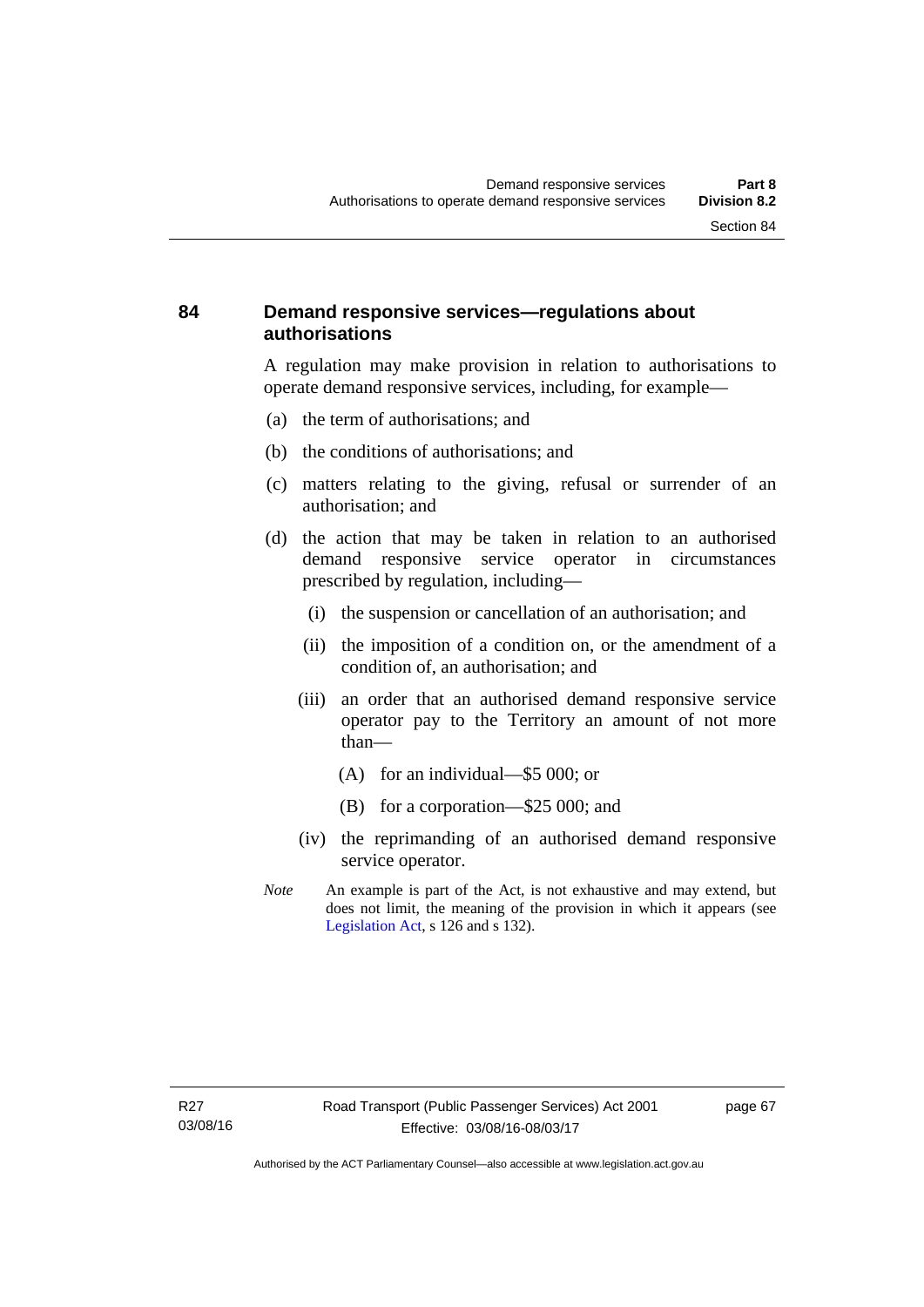#### **85 Use of vehicles for demand responsive services**

- (1) An authorised demand responsive service operator commits an offence if—
	- (a) the operator uses a vehicle to operate a demand responsive service; and
	- (b) the operator is not authorised by the demand responsive service authorisation for the service to use the vehicle to operate the service.

Maximum penalty: 50 penalty units.

(2) An offence against this section is a strict liability offence.

#### **86 Representing vehicle as demand responsive service vehicle**

- (1) A person commits an offence if—
	- (a) the person represents a vehicle to be a demand responsive service vehicle; and
	- (b) the person is reckless about whether the person's conduct represents the vehicle to be a demand responsive service vehicle; and
	- (c) the vehicle is not a demand responsive service vehicle.

Maximum penalty: 30 penalty units.

(2) Strict liability applies to subsection (1) (c).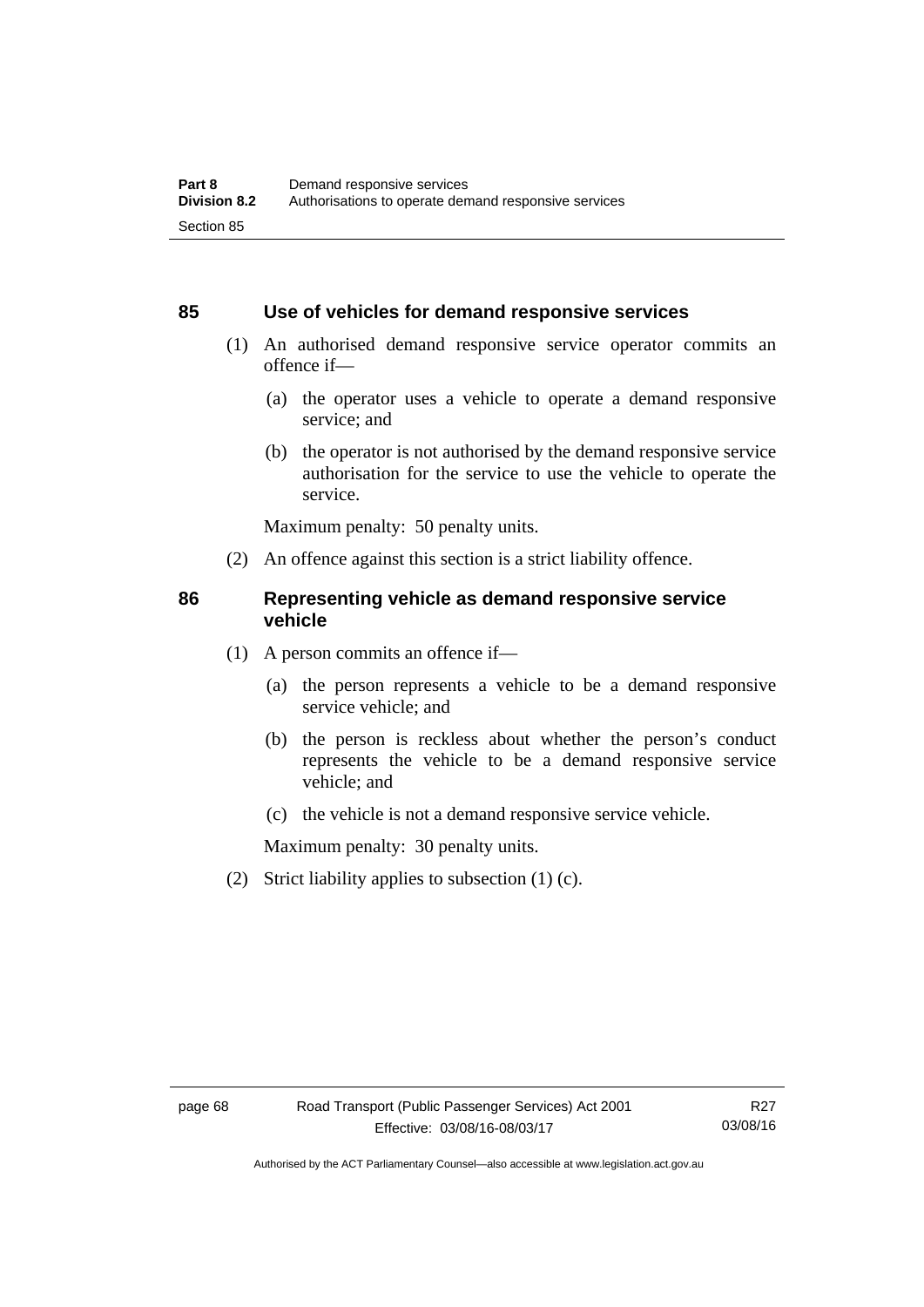# **Division 8.3 Accreditation of demand responsive service operators**

#### **87 Demand responsive service operators—purposes of accreditation**

The purpose of accreditation under the regulations to operate a demand responsive service is to ensure that—

- (a) the accredited person has the financial capacity to meet the service standards for the service; and
- (b) the accredited person, and each person who is concerned with, or takes part in, the management of the service, are suitable people to operate the service; and
- (c) the accredited person, and each person who is concerned with, or takes part in, the management of the service, have demonstrated the capacity to comply with the relevant regulations and, in particular, regulations about—
	- (i) the safety of passengers and the public; and
	- (ii) the maintenance of demand responsive service vehicles.

#### **88 Demand responsive service operators—regulations about accreditation system**

- (1) The regulations may provide a system for the accreditation of people to operate demand responsive services, including, for example—
	- (a) the kinds of accreditations; and
	- (b) the conditions of accreditations; and
	- (c) matters relating to the giving, refusal or surrender of accreditations; and

page 69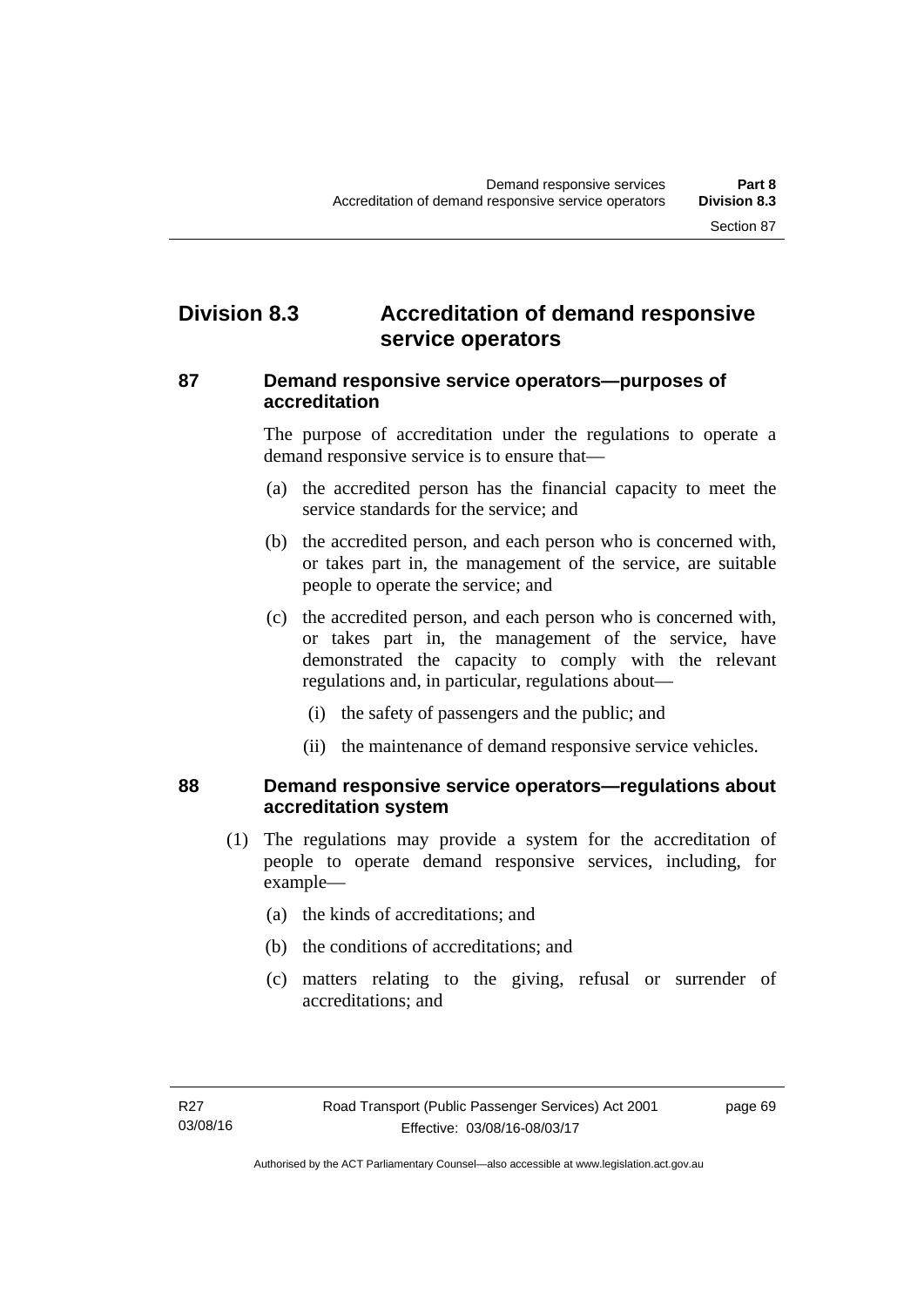- (d) the action that may be taken in relation to an accredited person in circumstances prescribed by regulation, including—
	- (i) the suspension or cancellation of an accreditation; and
	- (ii) the imposition of a condition on, or the amendment of a condition of, an accreditation; and
	- (iii) an order that an accredited person pay to the Territory an amount of not more than—
		- (A) for an individual—\$5 000; or
		- (B) for a corporation—\$25 000; and
	- (iv) the reprimanding of an accredited person.
- *Note* An example is part of the Act, is not exhaustive and may extend, but does not limit, the meaning of the provision in which it appears (see [Legislation Act,](http://www.legislation.act.gov.au/a/2001-14) s 126 and s 132).
- (2) The regulations may make provision in relation to the accreditation of people to operate demand responsive services, including, for example—
	- (a) requirements about the suitability of the applicant and each person who will be concerned with, or take part in, the management of the service; and
	- (b) capacity to meet service standards; and
	- (c) financial viability.

## **Division 8.4 Service contracts for demand responsive services**

#### **89 Service contracts—demand responsive services**

 (1) The road transport authority may, on behalf of the Territory, enter into a contract (a *service contract*) for the operation of a demand responsive service with an authorised demand responsive service operator.

| page 70 | Road Transport (Public Passenger Services) Act 2001 | R27      |
|---------|-----------------------------------------------------|----------|
|         | Effective: 03/08/16-08/03/17                        | 03/08/16 |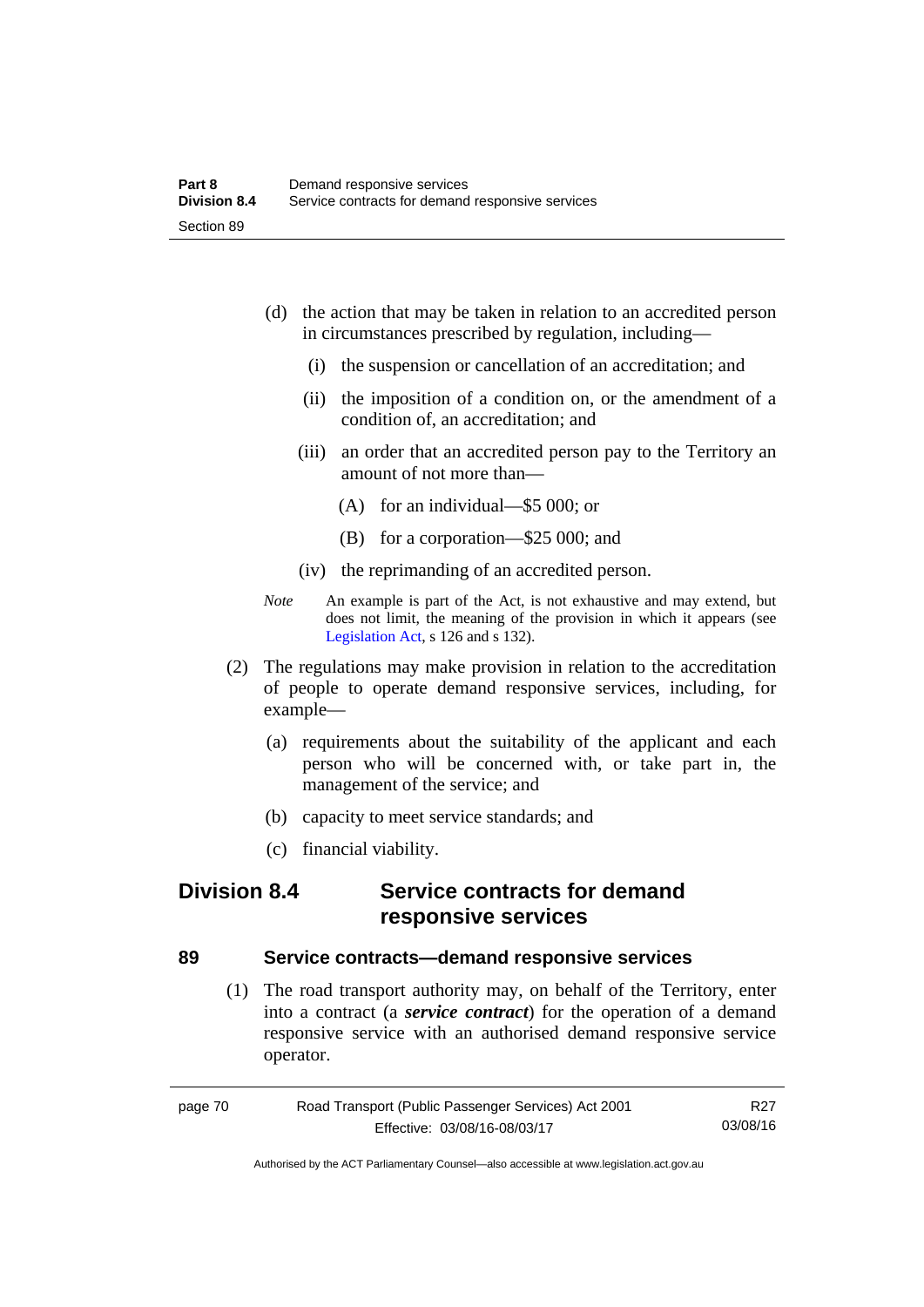- (2) A service contract must state whether the right given under the contract to operate a demand responsive service is an exclusive right to operate a demand responsive service, or a demand responsive service operated in a particular way, along a particular route or in a particular area.
- (3) A service contract may make provision in relation to the operation of a demand responsive service and the administration of the contract, including, for example—
	- (a) service requirements under the contract; and
	- (b) the availability and use of booking services for the service; and
	- (c) the transfer, suspension, cancellation and surrender of the contract; and
	- (d) the fees (if any) payable under the contract; and
	- (e) the adjustment of payments and refunds in relation to any contract fees; and
	- (f) financial or other penalties for breaches of the contract; and
	- (g) the records (including accounts) to be made and kept, how they are to be made and kept, and their inspection; and
	- (h) the provision of information and reports to the road transport authority about the demand responsive service and the verification of the information and reports; and
	- (i) the publication and the collection of fares payable by passengers; and
	- (j) the sale of tickets and the conditions under which tickets must be sold.
	- (k) free or reduced fares for travel; and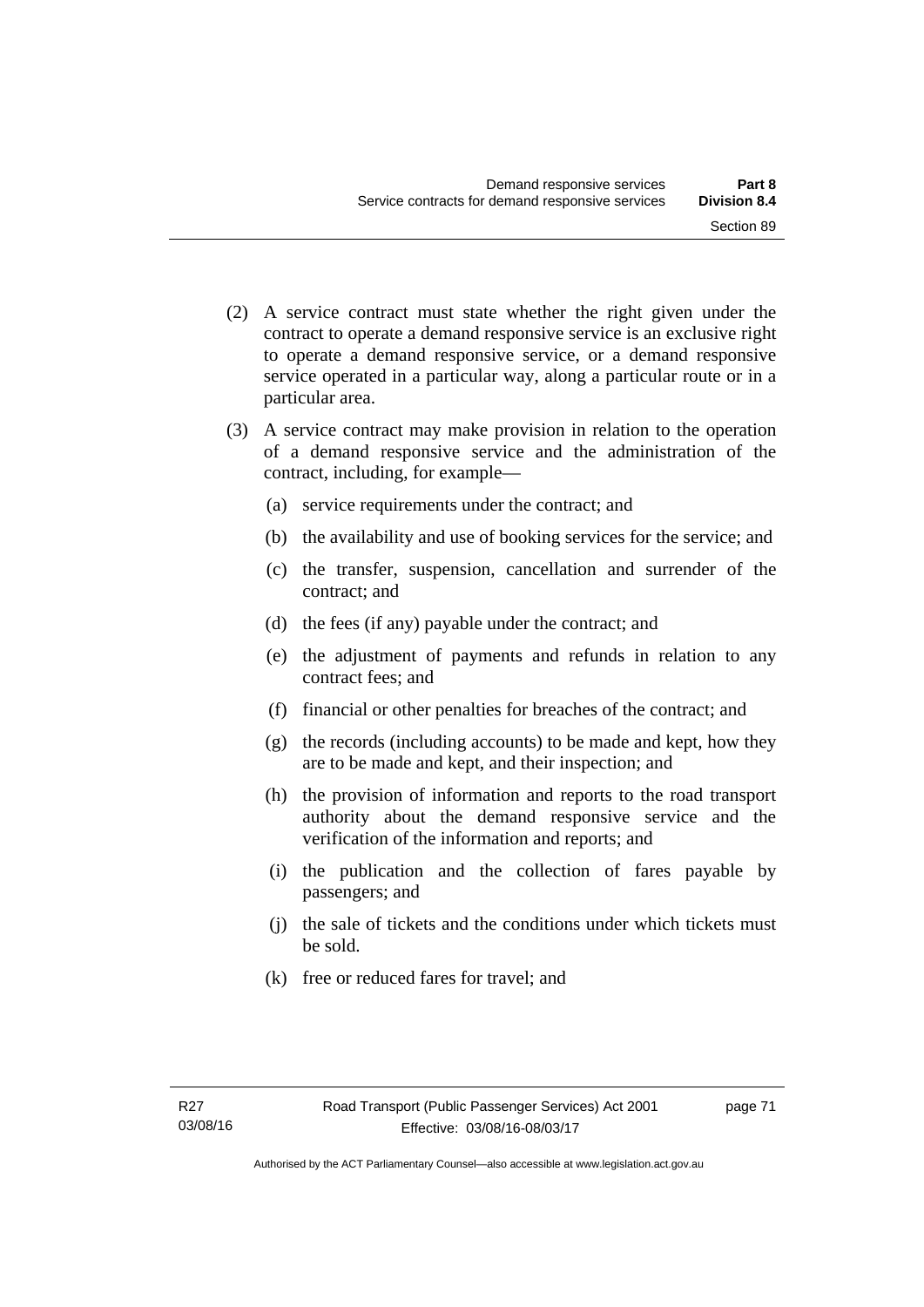- (l) the issue and acceptance of free or concession passes.
- *Note* An example is part of the Act, is not exhaustive and may extend, but does not limit, the meaning of the provision in which it appears (see [Legislation Act,](http://www.legislation.act.gov.au/a/2001-14) s 126 and s 132).
- (4) Subsection (3) does not limit the matters about which a service contract may make provision.

# **Division 8.5 Entitlement to operate demand responsive services**

#### **90 Entitlement to operate demand responsive services**

- (1) A person is entitled to operate a demand responsive service, in or partly in the ACT, if the person—
	- (a) holds an authorisation to operate the service; and
	- (b) holds a service contract for the service; and
	- (c) is an accredited demand responsive service operator.
- (2) However, the Territory is entitled to operate a demand responsive service, whether or not the Territory—
	- (a) holds an authorisation to operate the service; or
	- (b) holds a service contract for the service; or
	- (c) is an accredited demand responsive service operator.
- (3) If the Territory operates a demand responsive service, part 8 (Demand responsive services) applies in relation to the Territory's operation of the service as if—
	- (a) the Territory held an authorisation to operate the service; and
	- (b) the Territory held a service contract for the service; and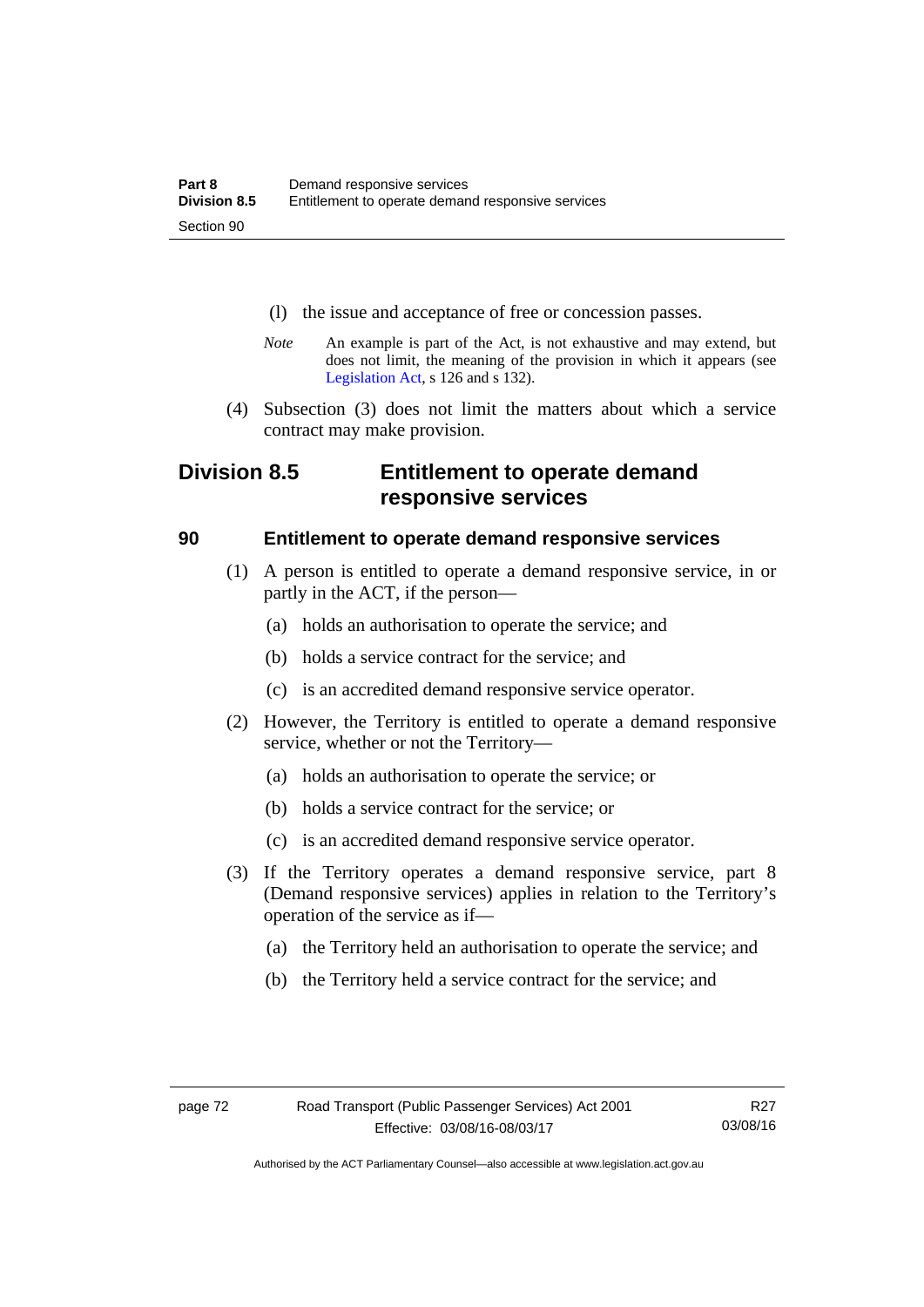- (c) the Territory were accredited to operate the service; and
- (d) all necessary changes, and any changes prescribed by regulation, were made.

#### **91 Operating demand responsive service without entitlement**

- (1) A person commits an offence if—
	- (a) the person operates, in or partly in the ACT, a demand responsive service; and
	- (b) the person is not entitled under section 90 to operate the service.

Maximum penalty: 50 penalty units.

- (2) An offence against this section is a strict liability offence.
- (3) However, section 90 (b) does not apply in relation to the person if—
	- (a) a demand responsive service is discontinued because of a variation or termination of a service contract; and
	- (b) the road transport authority has made arrangements with the person, to operate a temporary demand responsive service without a service contract, to replace the discontinued service.
- (4) Also, this section does not apply to the operation of a demand responsive service by the Territory.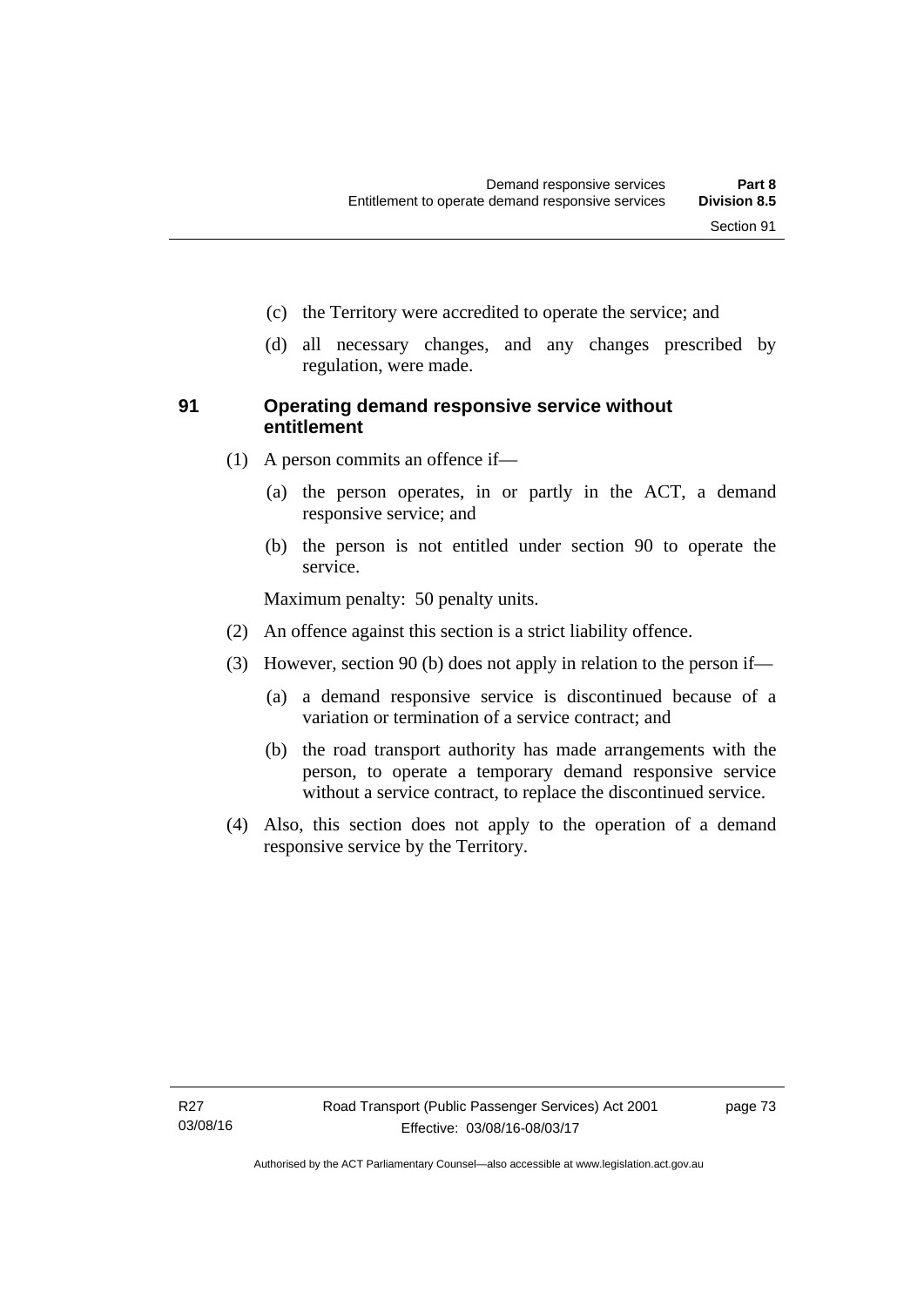#### **92 Representing entitlement to operate demand responsive service**

- (1) A person commits an offence if—
	- (a) the person represents that the person is entitled to operate a demand responsive service; and
	- (b) the person is reckless about whether the person's conduct represents that the person is entitled to operate a demand responsive service; and
	- (c) the person is not entitled to operate a demand responsive service.

Maximum penalty: 30 penalty units.

(2) Strict liability applies to subsection (1) (c).

## **Division 8.6 Regulation of demand responsive services**

#### **93 Demand responsive services—minimum fares**

- (1) The Minister must determine minimum fares, or ways of calculating minimum fares, payable by passengers for a demand responsive service.
- (2) A determination is a disallowable instrument.
	- *Note* A disallowable instrument must be notified, and presented to the Legislative Assembly, under the [Legislation Act.](http://www.legislation.act.gov.au/a/2001-14)

*Note* For the entitlement of a person to operate a demand responsive service, see s 90.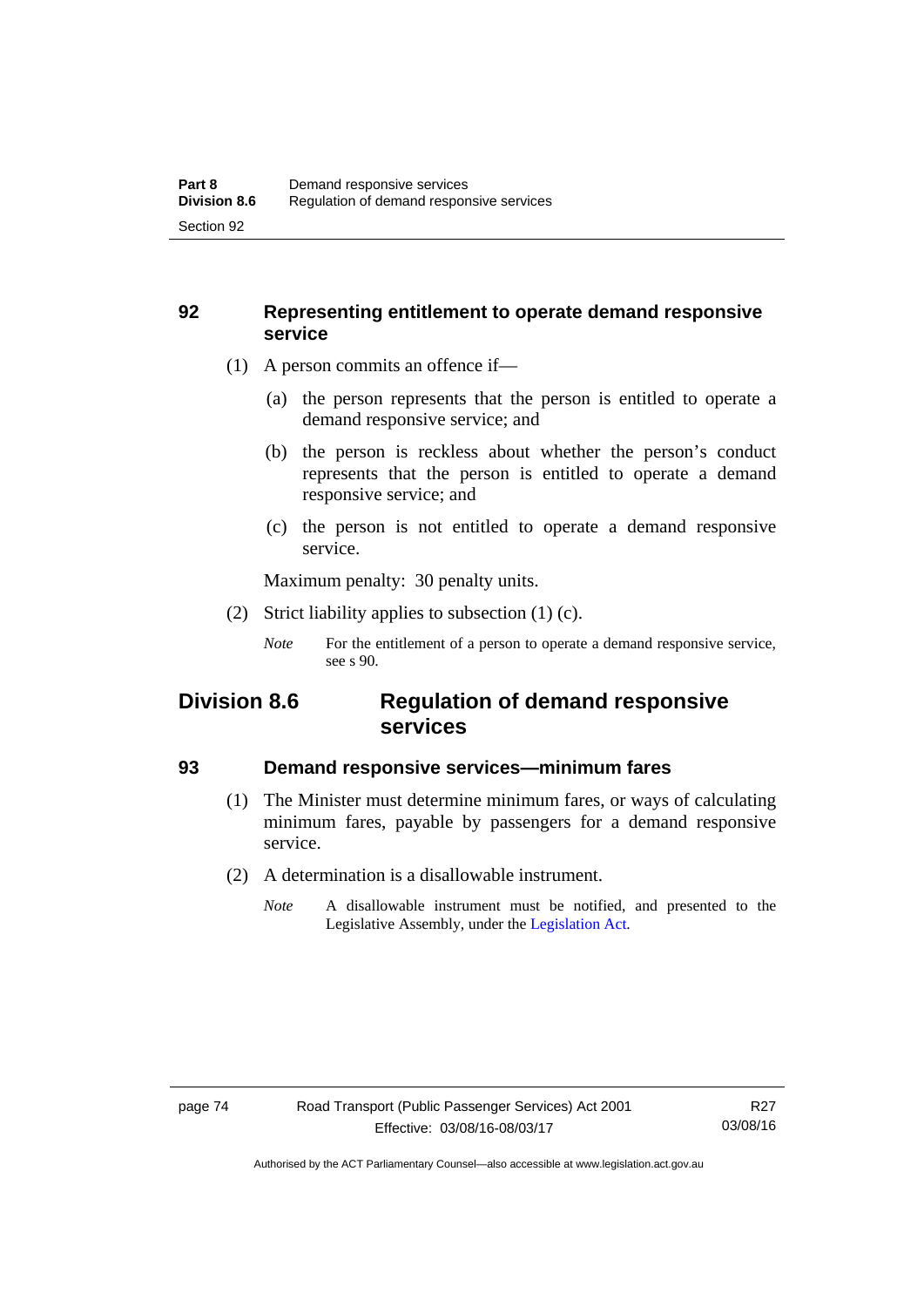## **94 Regulations about operation of demand responsive services**

A regulation may make provision in relation to the operation of demand responsive services by authorised demand responsive service operators, including, for example—

- (a) the conduct of demand responsive services, including, for example—
	- (i) the supervision and monitoring of drivers of demand responsive service vehicles for compliance with the service standards and the responsibilities of the operator in relation to a failure to comply with the standards; and
	- (ii) the safety of passengers (including, for example, by the use of particular kinds of security devices) and the public; and
	- (iii) the qualifications, training and experience of demand responsive service vehicle drivers and other people providing services on behalf of authorised demand responsive service operators; and
	- (iv) maximum driving times and minimum rest times of demand responsive service vehicle drivers; and
	- (v) insurance; and
	- (vi) if appropriate, the issue of tickets; and
	- (vii) customer complaints and inquiries; and
	- (viii) lost property; and
- (b) the preparation and publication of service information for demand responsive services, including timetables (if any) and compliance with any timetables; and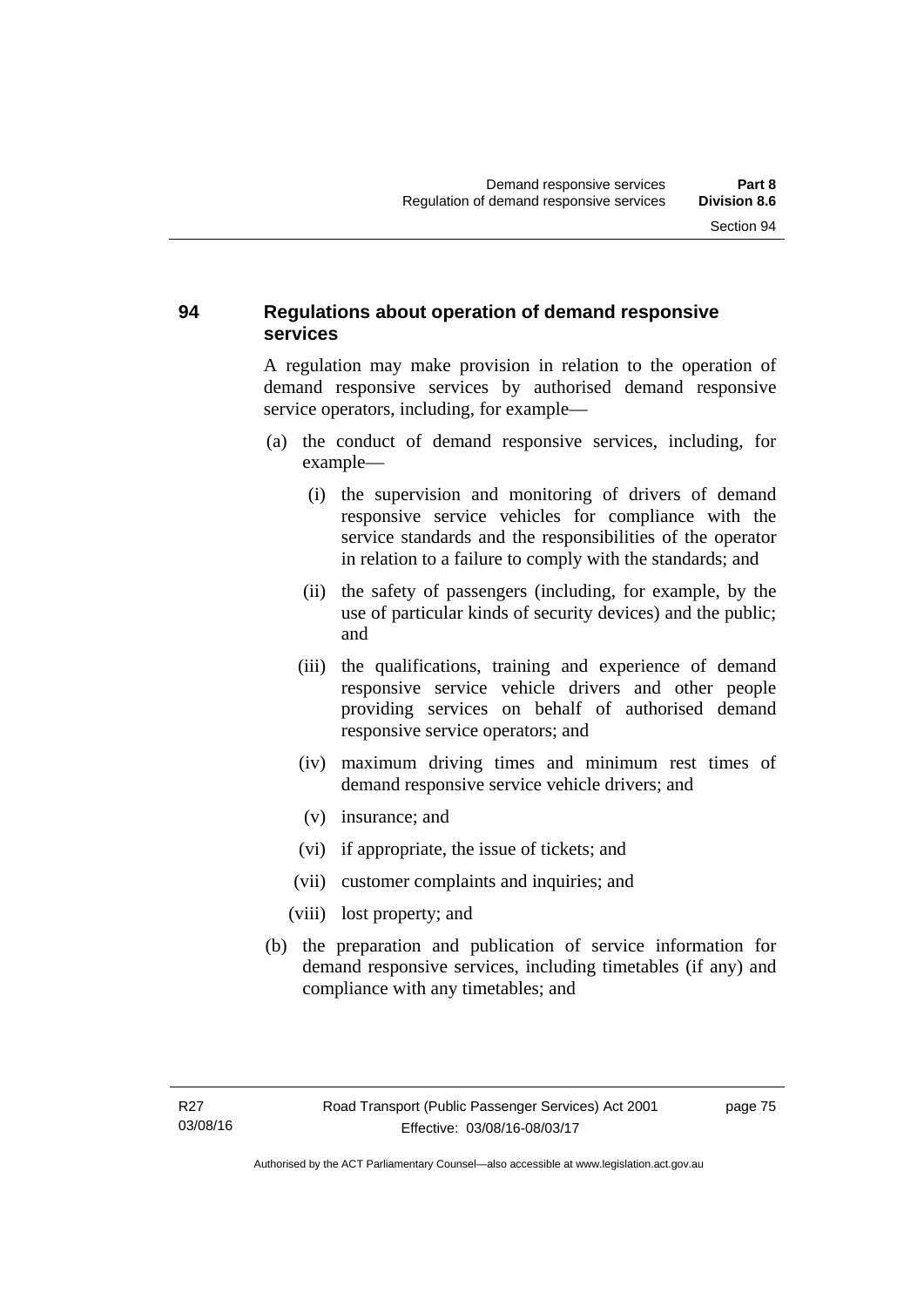- (c) the obligations of drivers of demand responsive service vehicles and other people providing services on behalf of authorised demand responsive service operators; and
- (d) the requirements that demand responsive service vehicles, and their equipment and fittings (internal and external), must comply with; and
- (e) the maintenance and cleaning of demand responsive service vehicles; and
- (f) maintenance, parking and other facilities for demand responsive service vehicles; and
- (g) the making and keeping of records and their inspection; and
- (h) the auditing of records and systems; and
- (i) requirements for display of authorisation numbers on advertisements for the service; and
- (j) the provision of information and reports to the road transport authority.
- *Note* An example is part of the Act, is not exhaustive and may extend, but does not limit, the meaning of the provision in which it appears (see [Legislation Act,](http://www.legislation.act.gov.au/a/2001-14) s 126 and s 132).

#### **95 Regulations about operation of demand responsive service vehicles**

A regulation may make provision in relation to the operation of demand responsive service vehicles, including, for example—

- (a) the use of demand responsive services by people, including the payment of fares; and
- (b) the regulation or prohibition of the use of demand responsive service vehicles on certain roads or road related areas; and
- (c) the picking-up and dropping-off of passengers and other matters relating to the transport of passengers; and

| page 76 | Road Transport (Public Passenger Services) Act 2001 | R <sub>27</sub> |
|---------|-----------------------------------------------------|-----------------|
|         | Effective: 03/08/16-08/03/17                        | 03/08/16        |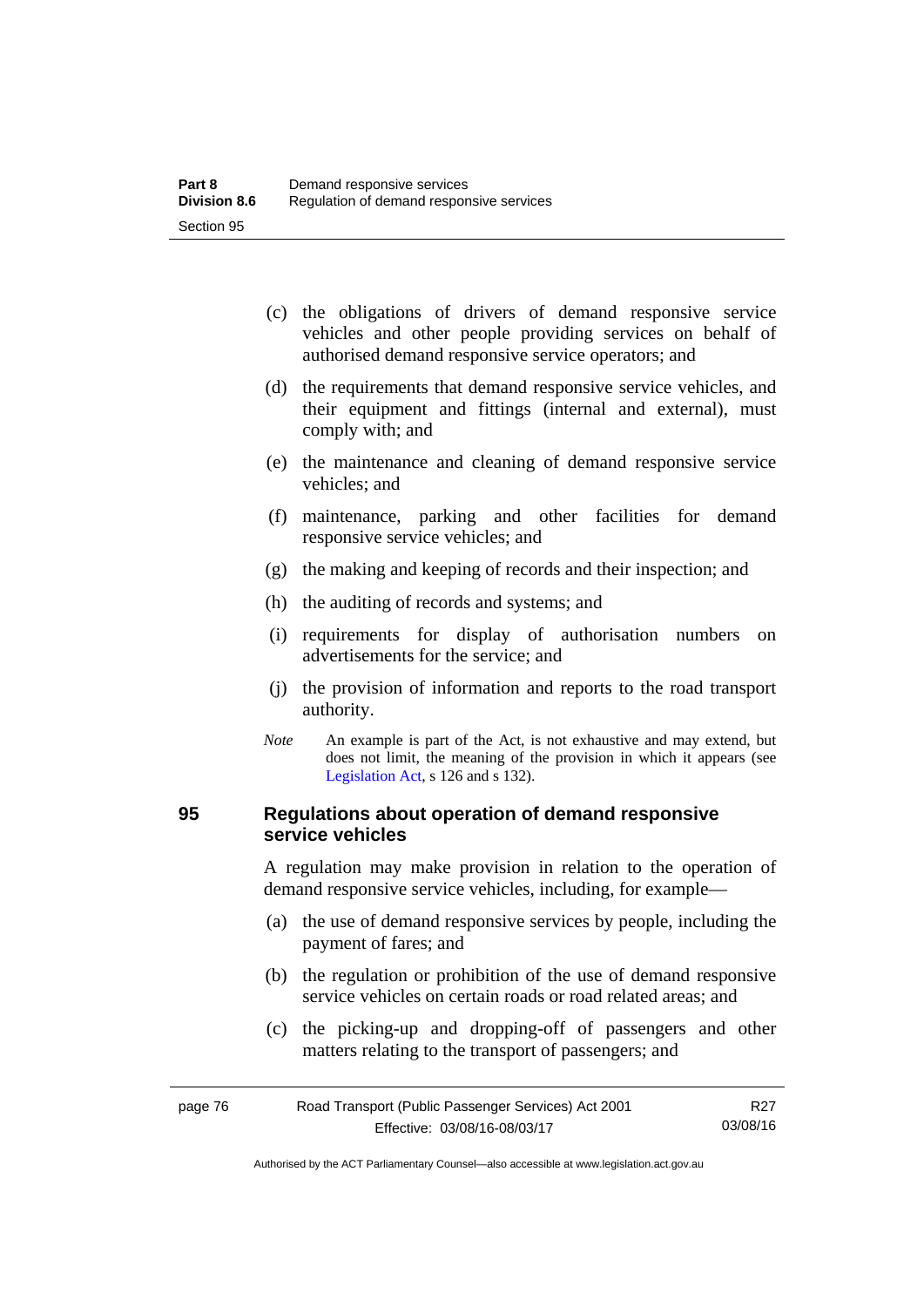- (d) the records to be made and kept, how they are to be made and kept, and their inspection; and
- (e) the transport of passengers' luggage or other goods, and animals; and
- (f) if the demand responsive service vehicle is a bus—the regulation or prohibition of the transport of passengers standing in or on any part of the vehicle; and
- (g) the maximum speed of demand responsive service vehicles; and
- (h) the solicitation of passengers; and
- (i) the payment of fares; and
- (j) the design, equipment and fittings (internal or external) of demand responsive service vehicles; and
- (k) the use of bus, minibus, loading and taxi zones; and
- (l) the regulation or prohibition of notices, signs, and advertisements inside or on the outside of demand responsive service vehicles; and
- (m) the use of decal signs and livery for demand responsive service vehicles; and
- (n) approval of uniforms or industry codes of practice for dress standards.
- *Note* An example is part of the Act, is not exhaustive and may extend, but does not limit, the meaning of the provision in which it appears (see [Legislation Act,](http://www.legislation.act.gov.au/a/2001-14) s 126 and s 132).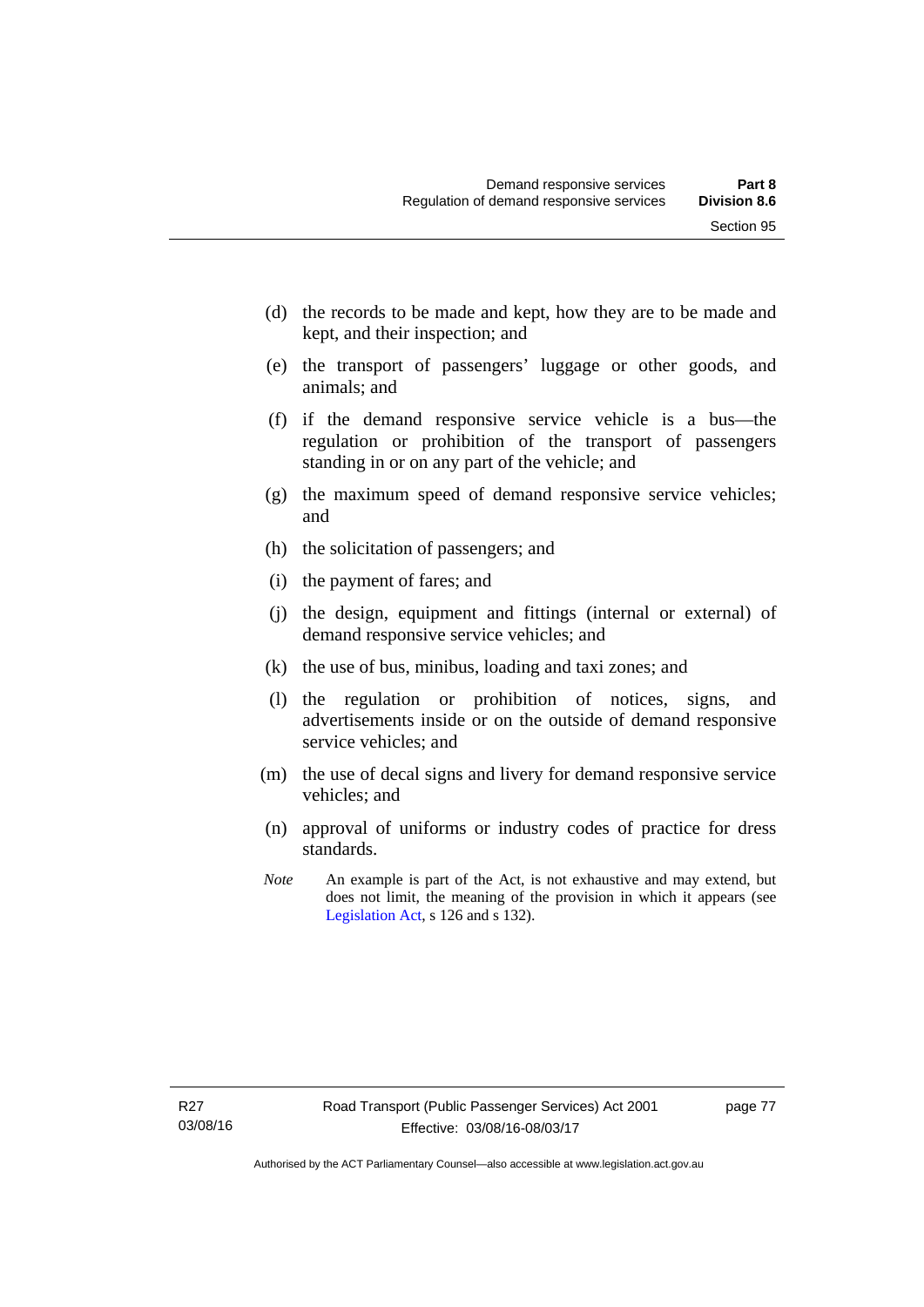### **96 Regulations about demand responsive service vehicle drivers**

A regulation may make provision in relation to drivers of demand responsive service vehicles, including, for example—

- (a) the powers, duties and conduct of drivers; and
- (b) the training of drivers; and
- (c) how drivers must dress.
- *Note* An example is part of the Act, is not exhaustive and may extend, but does not limit, the meaning of the provision in which it appears (see [Legislation Act,](http://www.legislation.act.gov.au/a/2001-14) s 126 and s 132).

#### **97 Regulations about conduct of demand responsive vehicle passengers**

A regulation may make provision in relation to the conduct of passengers being carried by demand responsive service vehicles, including, for example—

- (a) the regulation or prohibition of eating and drinking; and
- (b) the authority of demand responsive service vehicle drivers, police officers and authorised people to direct people contravening a regulation to leave a demand responsive service vehicle and to remove them if they fail to leave.
- *Note* An example is part of the Act, is not exhaustive and may extend, but does not limit, the meaning of the provision in which it appears (see [Legislation Act,](http://www.legislation.act.gov.au/a/2001-14) s 126 and s 132).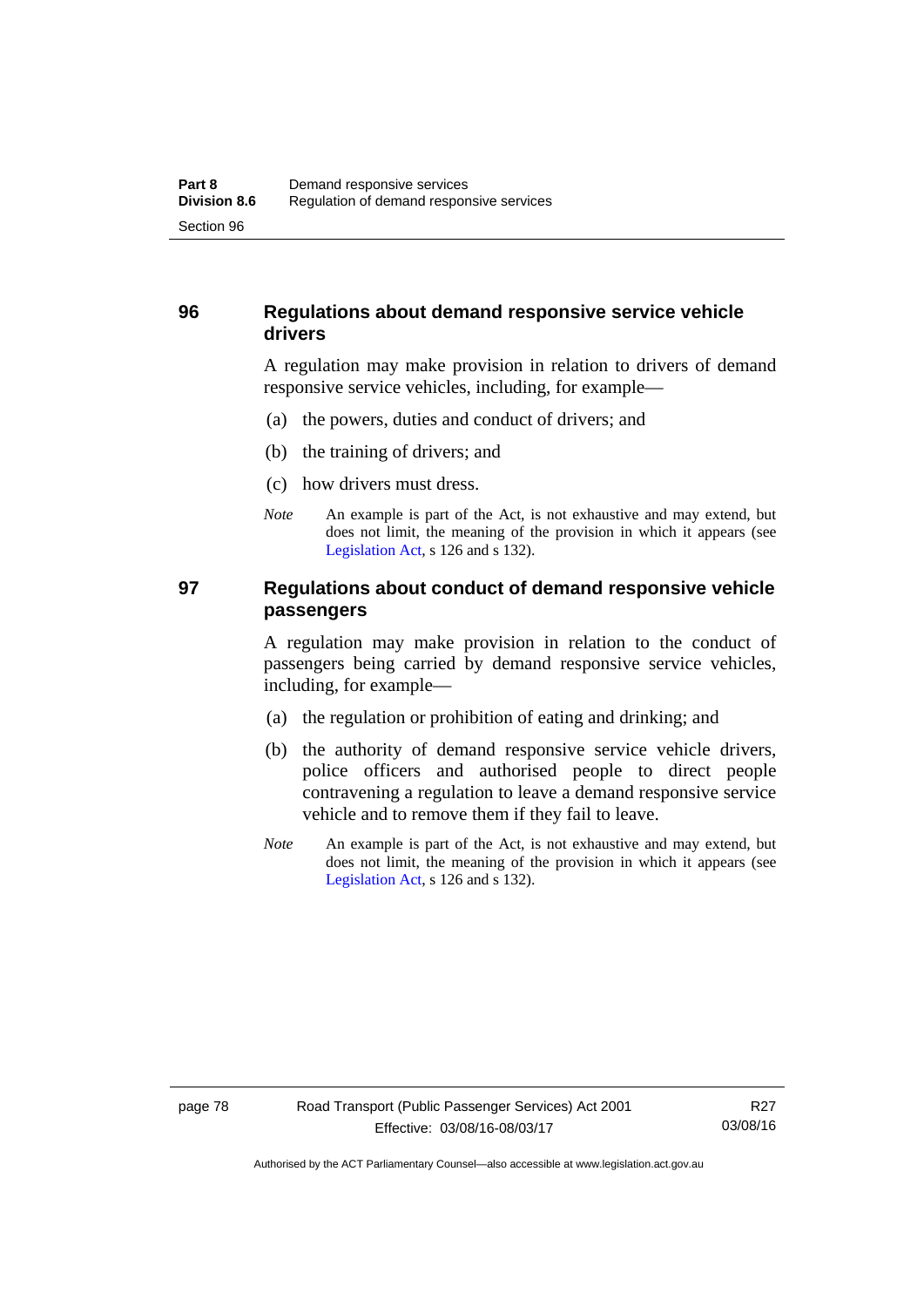# **Part 8A Additional public passenger vehicle insurance**

#### **110 Definitions—Act**

In this Act:

*accredited operator*, of a public passenger vehicle, means a person who is accredited to operate the public passenger service for which the vehicle is operated.

*public passenger vehicle policy* means a policy that—

- (a) is issued (or renewed) by a corporation authorised under the *[Insurance Act 1973](http://www.comlaw.gov.au/Details/C2013C00019)* (Cwlth); and
- (b) insures the accredited operator of the public passenger vehicle to which the policy applies against liability in relation to damage to property caused by, or arising out of the use of, the vehicle anywhere in Australia (whether or not on a road or road related area).

#### **111 Public passenger vehicle insurance compulsory**

- (1) The accredited operator of a public passenger vehicle commits an offence if—
	- (a) the accredited operator operates the public passenger vehicle; and
	- (b) there is no public passenger vehicle policy for at least \$5 000 000 for the vehicle.

Maximum penalty: 50 penalty units.

 (2) To remove any doubt, it is irrelevant that a public passenger vehicle policy also insures the accredited operator against other risks.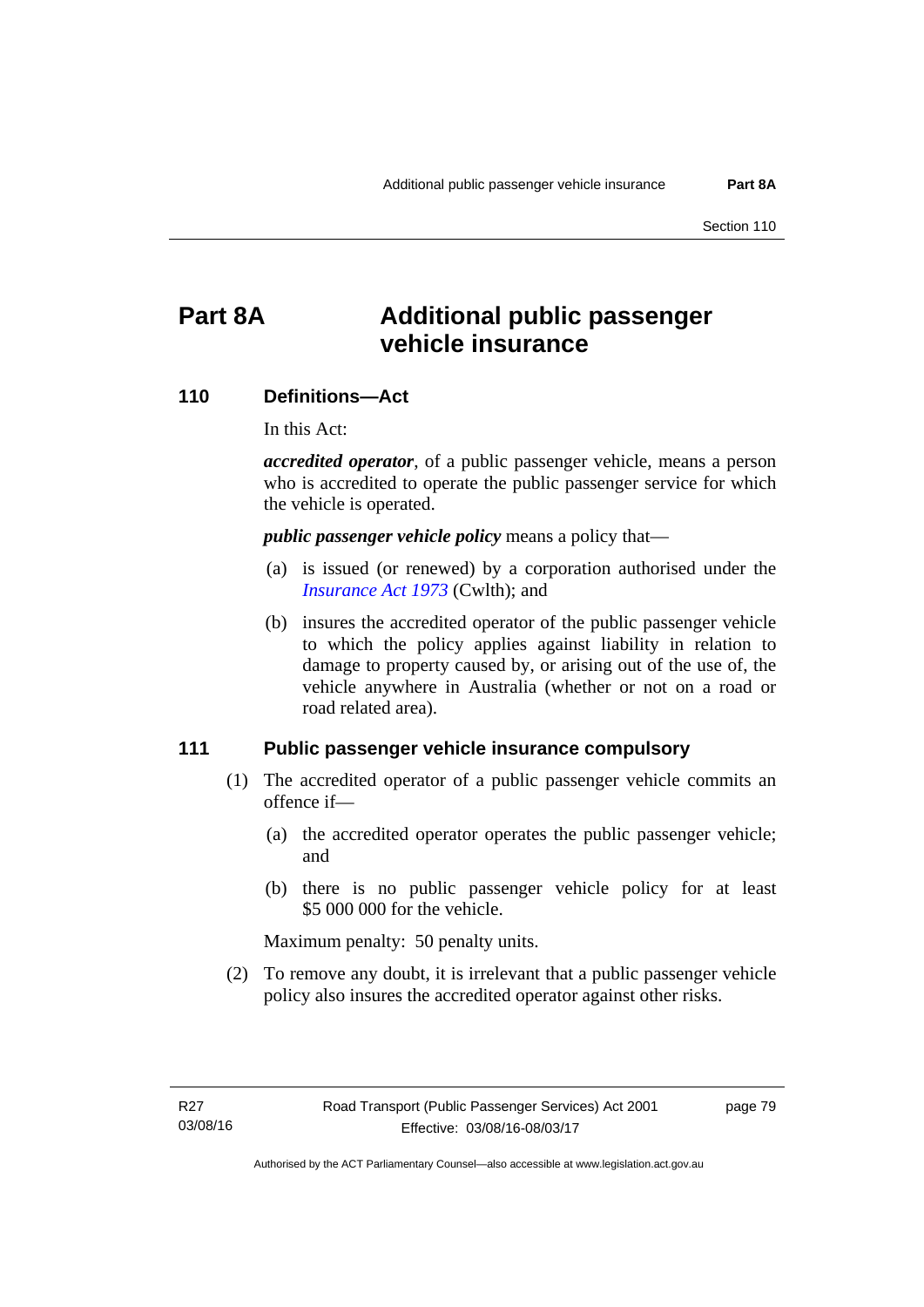Section 112

#### **112 Police officer or authorised person may require evidence of public passenger vehicle insurance**

- (1) A police officer or authorised person may require the accredited operator of a public passenger vehicle to produce evidence that a public passenger vehicle policy is in force for the vehicle.
- (2) The accredited operator must not fail to produce the evidence when required to do so.

Maximum penalty: 20 penalty units.

- (3) It is a defence to an offence against subsection (2) if—
	- (a) the accredited operator has a reasonable excuse for failing to produce the evidence when required to do so; and
	- (b) within 3 days after being required to produce the evidence, produces the evidence at a place prescribed by regulation or as directed by the police officer or authorised person.

page 80 Road Transport (Public Passenger Services) Act 2001 Effective: 03/08/16-08/03/17

R27 03/08/16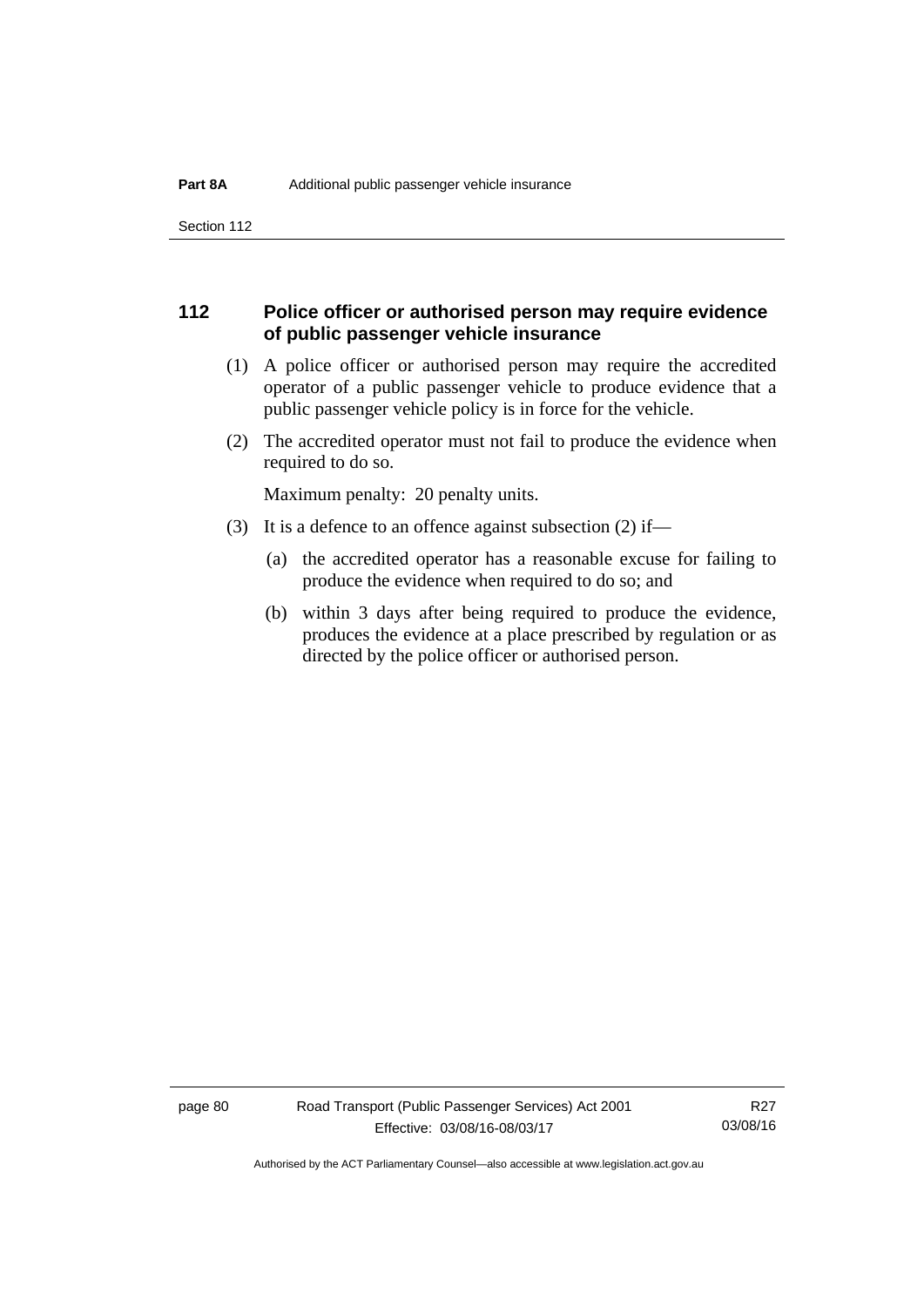# **Part 9 Enforcement**

#### **115 Purpose of powers under pt 9**

The powers under this part may be exercised by the road transport authority, a police officer or an authorised person to decide whether—

- (a) there has been compliance with, or a contravention of, this Act (including, for example, the conditions of an accreditation, taxi licence, rideshare vehicle licence or hire car licence); or
- (b) a public passenger vehicle complies with the *[Road Transport](http://www.legislation.act.gov.au/a/1999-81)  [\(Vehicle Registration\) Act 1999](http://www.legislation.act.gov.au/a/1999-81)*.
- *Note 1* A reference to an Act includes a reference to the statutory instruments made or in force under the Act, including any regulation (see [Legislation Act,](http://www.legislation.act.gov.au/a/2001-14) s 104).
- *Note 2* An example is part of the regulation, is not exhaustive and may extend, but does not limit, the meaning of the provision in which it appears (see [Legislation Act,](http://www.legislation.act.gov.au/a/2001-14) s 126 and s 132).

## **116 Power to require records or information**

- (1) The road transport authority, a police officer or an authorised person may, by written notice, require a person to provide records or information within the reasonable time stated in the notice.
- (2) The notice may only require a person to provide records that are in the person's possession or control.
- (3) The road transport authority, police officer or authorised person may take copies of any record provided in response to the notice.
- (4) A record required by a notice must be provided in written form except as provided by the notice.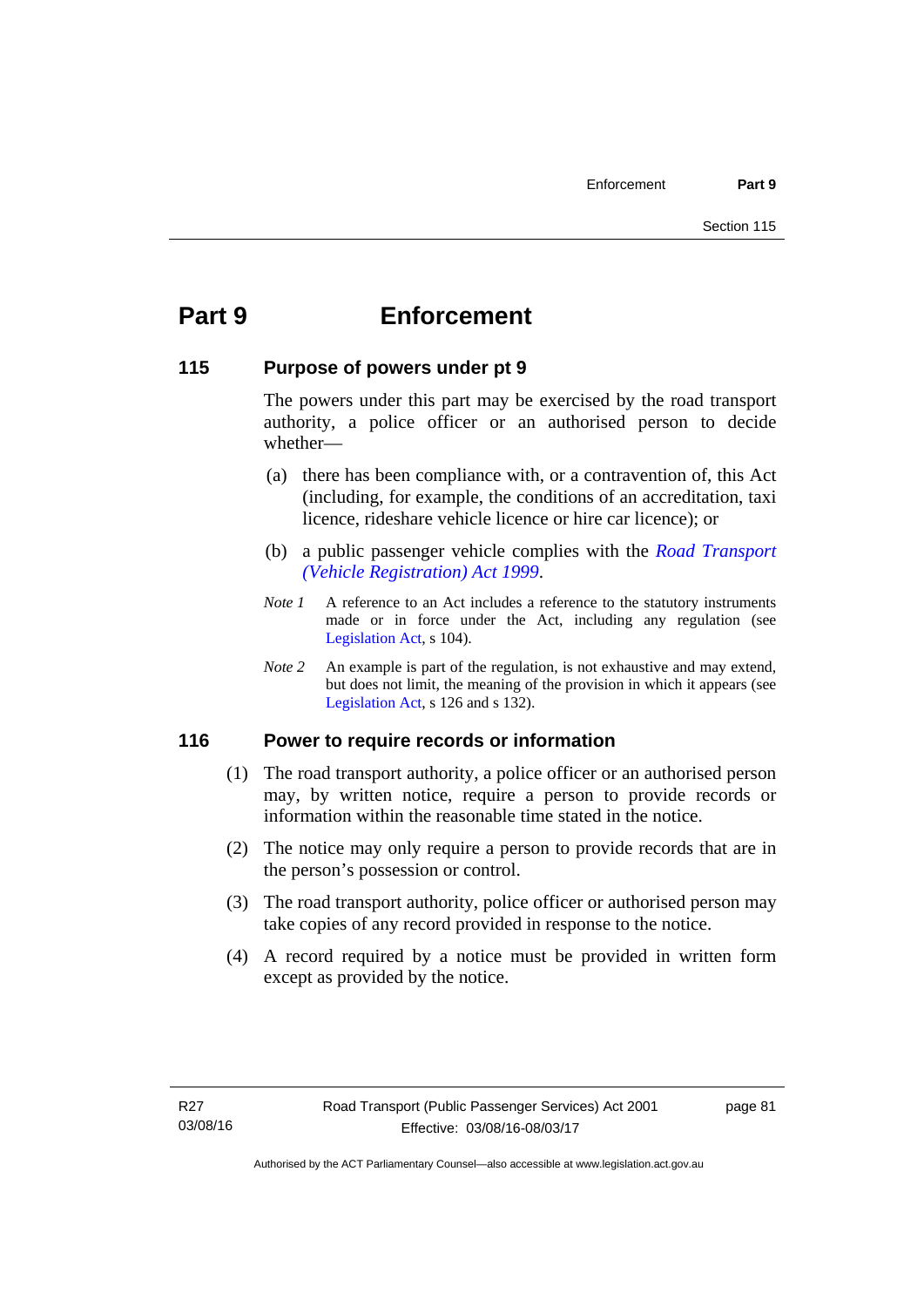Section 117

 (5) A person commits an offence if the person fails to comply with a notice given to the person under this section.

Maximum penalty: 20 penalty units.

(6) An offence against this section is a strict liability offence.

#### **117 Power to inspect maintenance facilities**

- (1) For this part, a police officer or authorised person may, at any reasonable time, enter any premises used for or in relation to the maintenance of a public passenger vehicle (other than any part of premises being used solely for residential purposes).
- (2) The police officer or authorised person may—
	- (a) inspect records in the premises relating to the maintenance of public passenger vehicles carried out at the premises; and
	- (b) inspect the premises; and
	- (c) inspect or test any equipment in the premises used or proposed to be used for or in relation to the maintenance of a public passenger vehicle.
	- *Note* The dictionary definition of *inspect* a vehicle includes observe the performance of the vehicle or any of its equipment, with or without the use of instruments.
- (3) For subsection (2) (a), the police officer or authorised person may—
	- (a) require the person apparently in charge of the premises, or anyone else who has the custody or control of the records, to produce them to the police officer or authorised person for inspection; and
	- (b) make copies of, or take extracts from, a record and, for that purpose, may take possession of the record and, if necessary, keep it for not longer than 7 days.

R27 03/08/16

Authorised by the ACT Parliamentary Counsel—also accessible at www.legislation.act.gov.au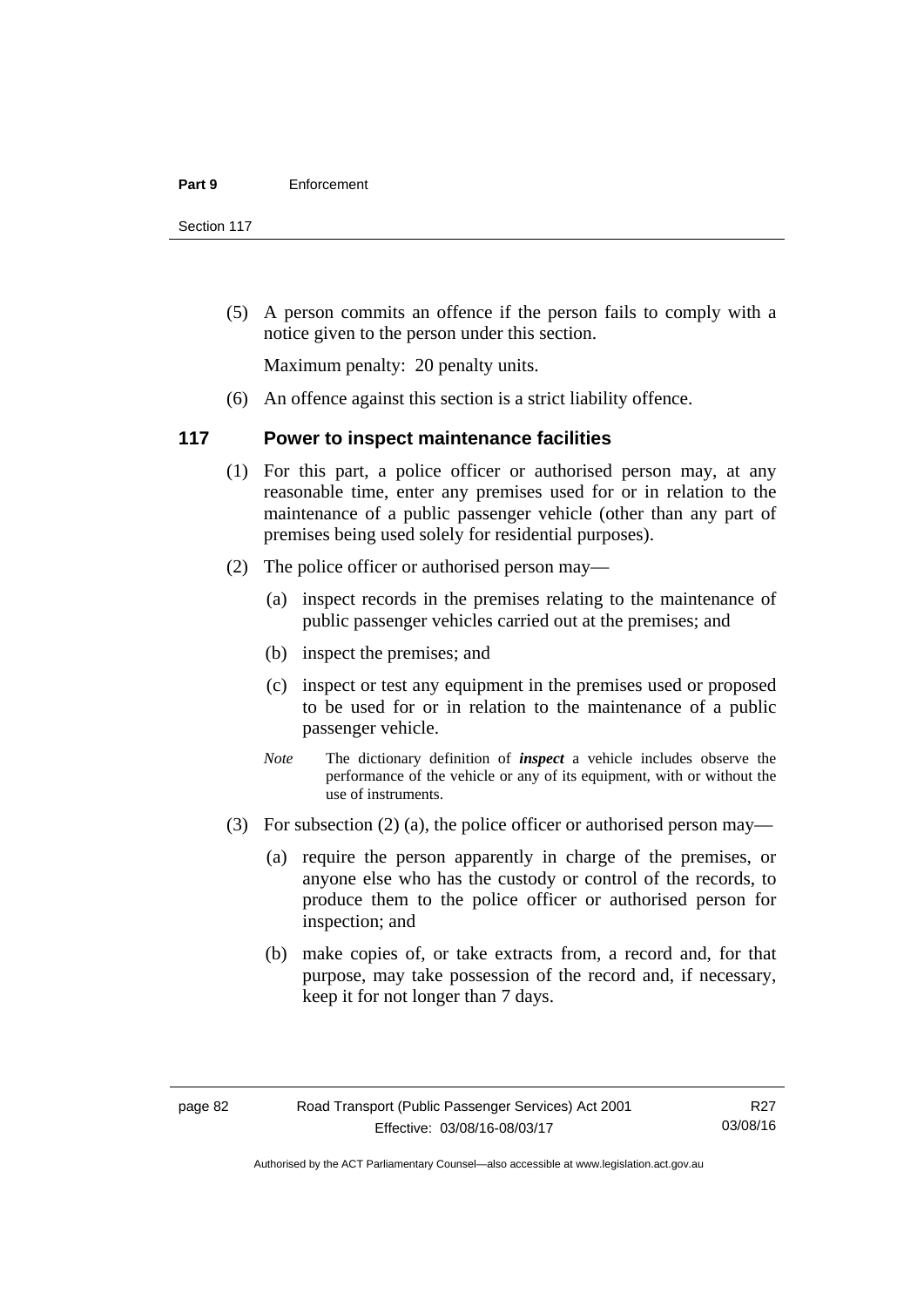- (4) For subsection (2) (c), the police officer or authorised person may do any 1 or more of the following:
	- (a) operate any equipment in the premises;
	- (b) require the person apparently in charge of the premises to give the police officer or authorised person any information the police officer or authorised person reasonably needs to inspect or test any equipment in the premises;
	- (c) require the person apparently in charge of the premises to do anything else the police officer or authorised person reasonably needs to inspect or test any equipment in the premises.
- (5) A person commits an offence if the person fails to comply with a requirement made by a police officer or authorised person under this section.

Maximum penalty: 20 penalty units.

- (6) An offence against this section is a strict liability offence.
- (7) An authorised person who enters premises under this section is not authorised to remain in the premises if, when asked by the person in charge of the premises, the authorised person does not produce his or her identity card for inspection.

#### **118 Power to inspect and test vehicles**

- (1) A police officer or authorised person may inspect a public passenger vehicle, or any other vehicle that the police officer or authorised person believes, on reasonable grounds, is operating, or has operated, as a public passenger vehicle, and may inspect and test its equipment and fittings.
	- *Note* The dictionary definition of *inspect* a vehicle includes observe the performance of the vehicle or any of its equipment, with or without the use of instruments.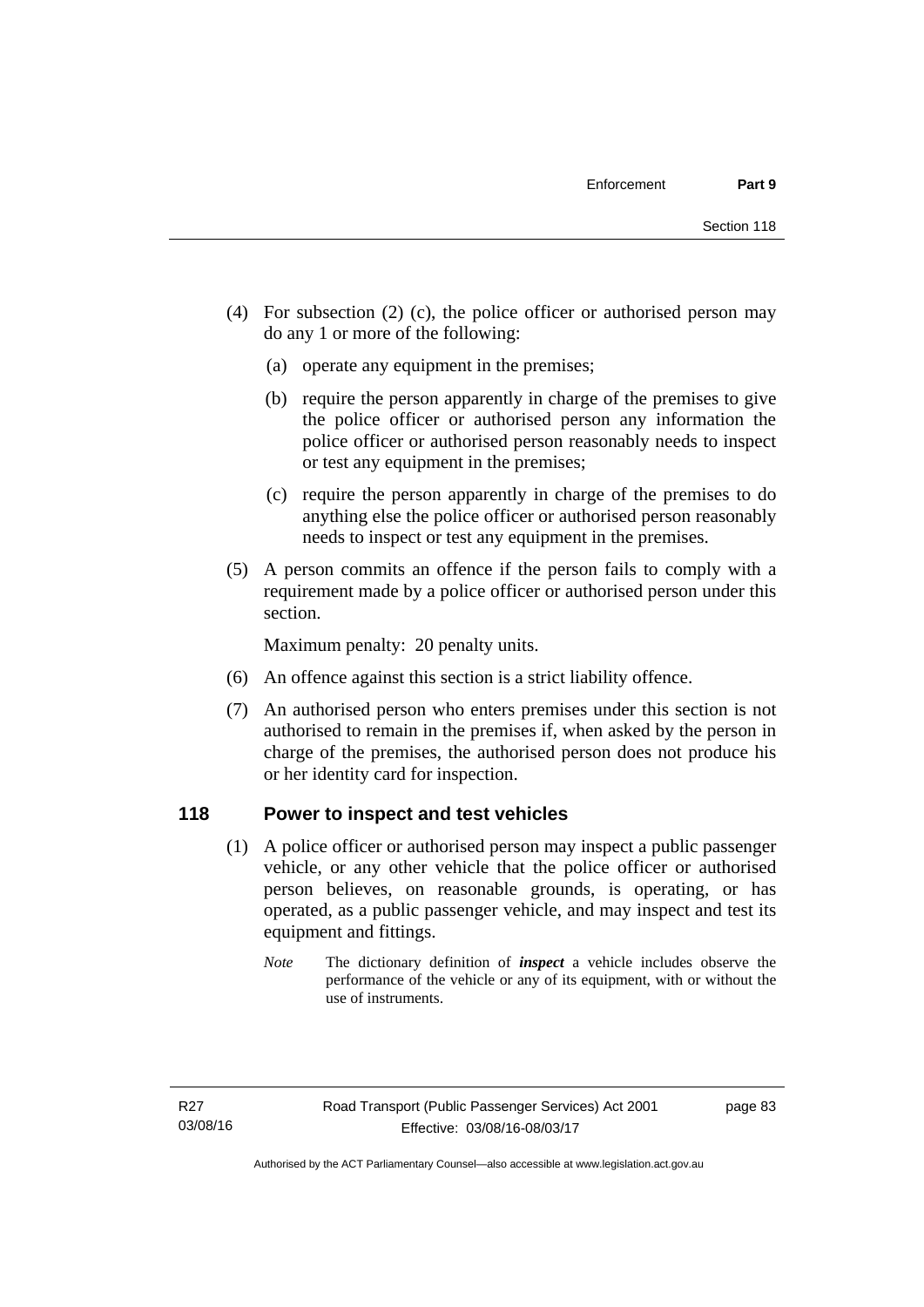Section 118

- (2) Without limiting subsection (1), the police officer or authorised person may, for that subsection, do any 1 or more of the following:
	- (a) if the vehicle is being driven—ask or signal the driver of the vehicle to stop the vehicle;
	- (b) get into or onto the vehicle and remain in or on the vehicle;
	- (c) operate the vehicle and any of its equipment;
	- (d) ask the driver or anyone else apparently in charge of the vehicle to—
		- (i) give the police officer or authorised person any information the police officer or authorised person reasonably requires to inspect or test the vehicle; or
		- (ii) do anything else the police officer or authorised person reasonably requires to inspect or test the vehicle.
- (3) If a vehicle is stopped because of a request or signal under subsection (2) (a), any inspection or testing of the vehicle must be carried out—
	- (a) at, or as near as practicable to, the place where the request or signal is made or given; and
	- (b) as soon as practicable, and in any case within 1 hour, after the vehicle is stopped.
- (4) A person commits an offence if the person fails to comply with a request or signal made or given by a police officer or authorised person under this section.

Maximum penalty: 20 penalty units.

(5) An offence against this section is a strict liability offence.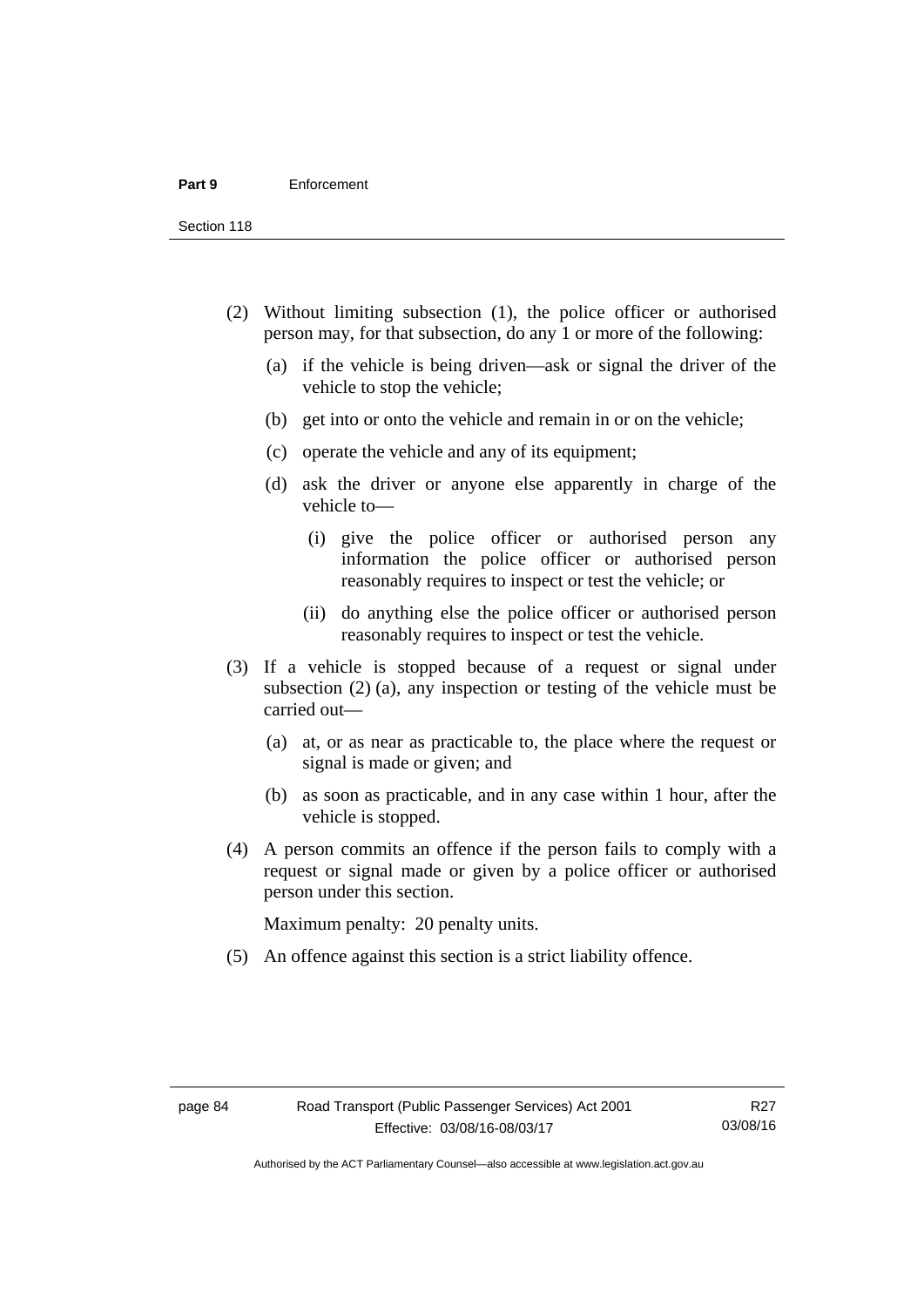## **119 Power to require vehicles or equipment to be inspected and tested**

- (1) A police officer or authorised person may, by written notice given to the operator of a public passenger vehicle, or any other vehicle that the police officer or authorised person believes, on reasonable grounds, is operating, or has operated, as a public passenger vehicle, require the person to have the vehicle and its equipment and fittings (or stated equipment) inspected or tested.
- (2) The notice may require any of the following:
	- (a) the inspection and testing to be carried out within or at a stated reasonable time;
	- (b) the inspection and testing to be carried out by or in the presence of a police officer, an authorised person or anyone else;
	- (c) the inspection and testing to be carried out at a stated reasonable place;
	- (d) a report of the inspection and testing to be given to a police officer, an authorised person or the road transport authority within a stated reasonable time;
	- (e) anything else reasonably necessary or convenient for the inspection and testing.
- (3) A person commits an offence if the person fails to comply with a notice given to the person under subsection (1).

Maximum penalty: 20 penalty units.

(4) An offence against this section is a strict liability offence.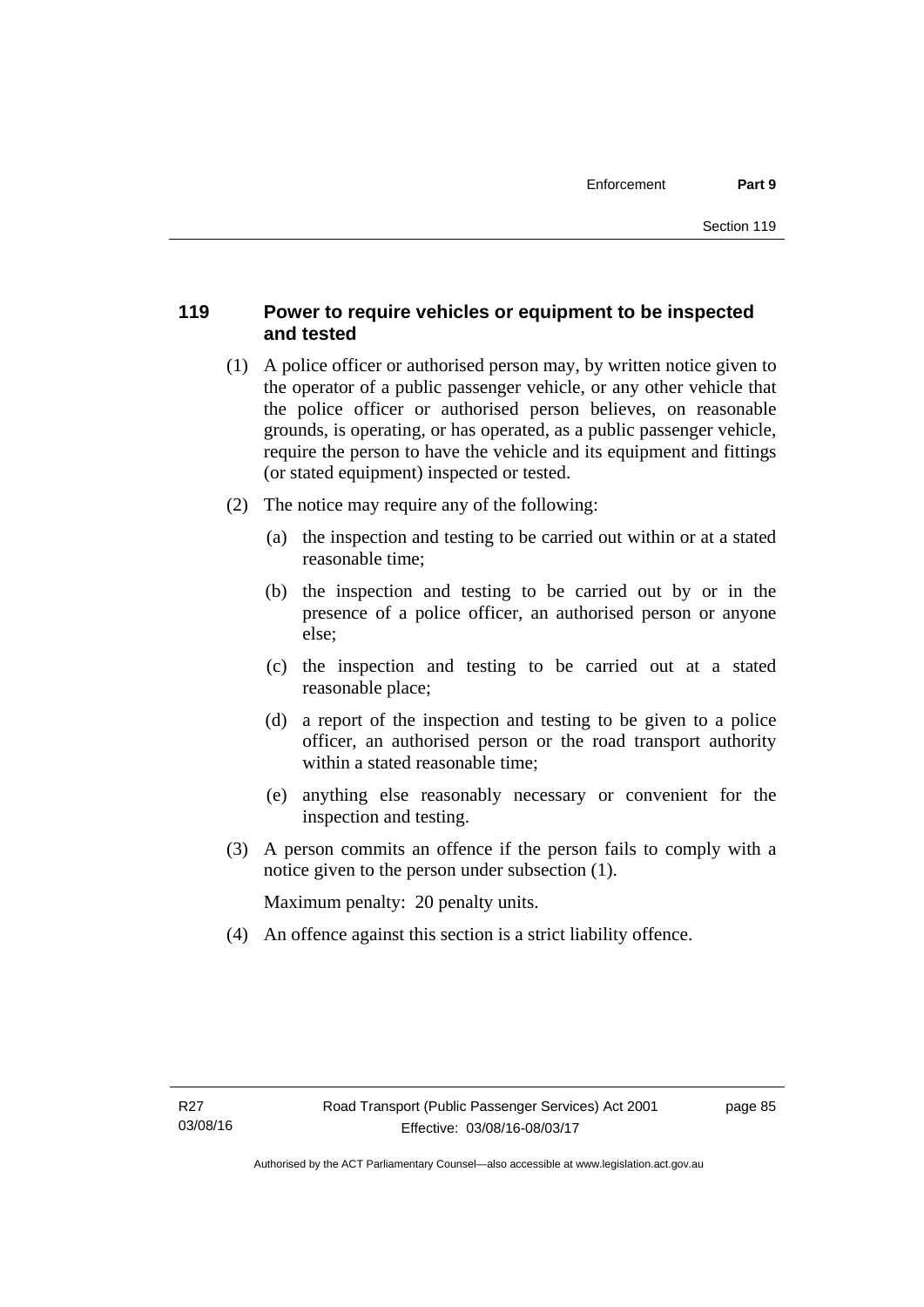(5) In subsection (1):

*equipment*, for a vehicle that is a bookable vehicle, includes any device used by the driver of the vehicle to communicate with a transport booking service.

#### **Examples—device used to communicate with a transport booking service**

- the driver's mobile phone
- the driver's iPad
- *Note 1 Bookable vehicle* means a taxi, a rideshare vehicle or a hire car (see s 29).
- *Note 2* An example is part of the Act, is not exhaustive and may extend, but does not limit, the meaning of the provision in which it appears (see [Legislation Act,](http://www.legislation.act.gov.au/a/2001-14) s 126 and s 132).

*operator*, of a vehicle, includes the responsible person for the vehicle within the meaning of the *[Road Transport \(General\) Act](http://www.legislation.act.gov.au/a/1999-77)  [1999](http://www.legislation.act.gov.au/a/1999-77)*, section 10 and section 11.

#### **120 Attachment and removal of noncompliance notices**

- (1) A police officer or authorised person, or a person inspecting a vehicle under this part, may attach a notice (a *noncompliance notice*) to the vehicle if the officer or person suspects, on reasonable grounds, that—
	- (a) the vehicle or its equipment or fittings, or its servicing or maintenance, do not comply with this Act; or
	- (b) the vehicle (including its equipment and fittings) does not comply with the *[Road Transport \(Vehicle Registration\) Act](http://www.legislation.act.gov.au/a/1999-81)  [1999](http://www.legislation.act.gov.au/a/1999-81)*.
	- *Note* A reference to an Act includes a reference to the statutory instruments made or in force under the Act, including any regulation (see [Legislation Act,](http://www.legislation.act.gov.au/a/2001-14) s 104).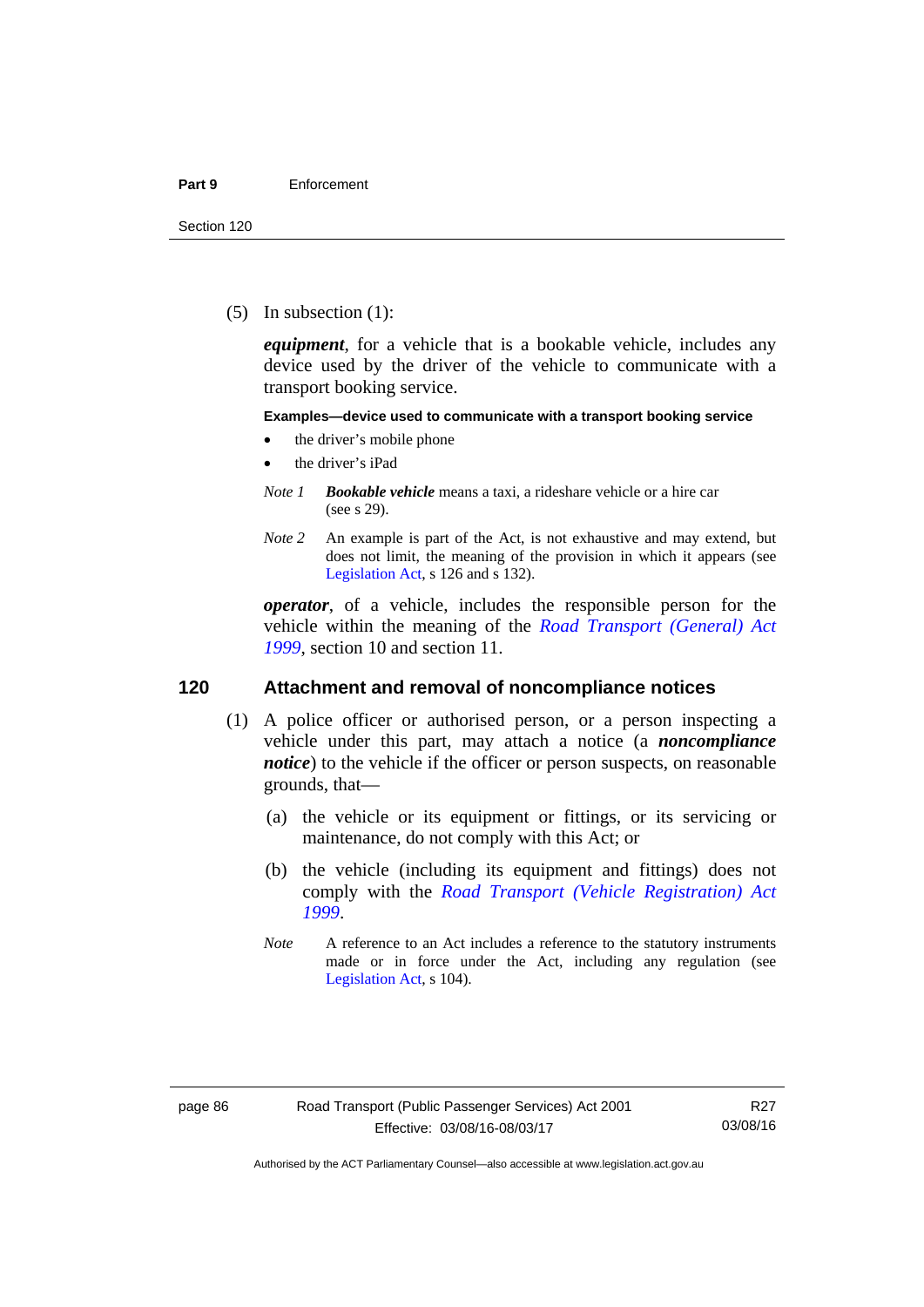- (2) The notice must state—
	- (a) the action necessary for the vehicle, equipment or fittings, or its servicing or maintenance, to comply with this Act or the *[Road Transport \(Vehicle Registration\) Act 1999](http://www.legislation.act.gov.au/a/1999-81)*; and
	- (b) a date and time (the *time of effect*) after which the vehicle must not be operated as a public passenger vehicle if the notice has not been removed by a police officer or authorised person.
- (3) A police officer or authorised person may remove the noncompliance notice from the vehicle, or direct in writing that it be taken to have been removed, if satisfied on inspection or testing of the vehicle or its equipment or fittings that the necessary action mentioned in the notice has been taken.
- (4) A person other than a police officer or authorised person commits an offence if the person removes a noncompliance notice from a public passenger vehicle.

Maximum penalty: 20 penalty units.

- (5) An offence against this section is a strict liability offence.
- (6) A police officer's or authorised person's power to issue a noncompliance notice for a public passenger vehicle under this section is additional to the power of the police officer or authorised person to issue a defect notice under the *[Road Transport \(Vehicle](http://www.legislation.act.gov.au/sl/2000-12)  [Registration\) Regulation 2000](http://www.legislation.act.gov.au/sl/2000-12)* for a public passenger vehicle.

page 87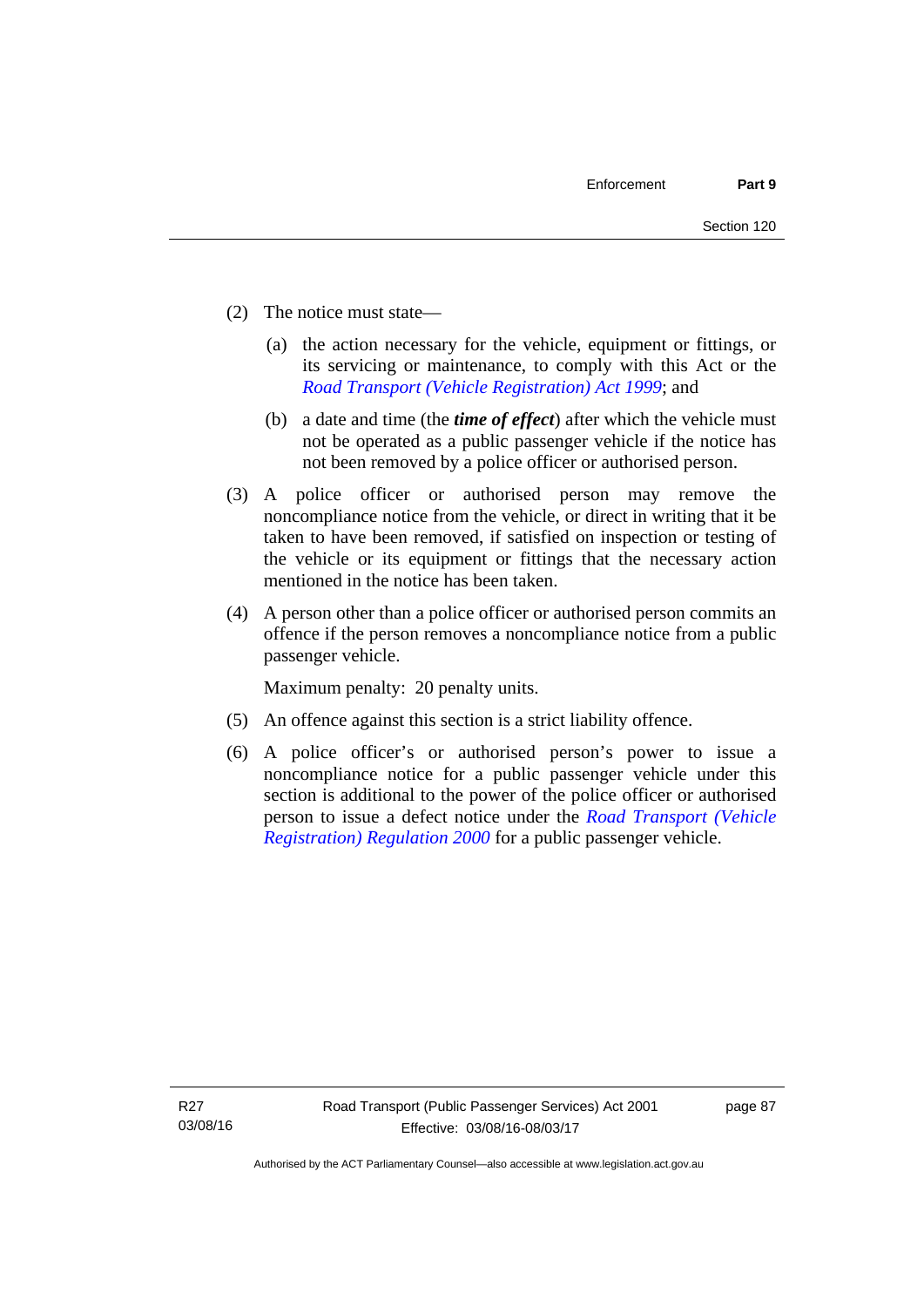#### **121 Police officer or authorised person—power to require name and address etc**

- (1) A police officer or authorised person may require a person to state the person's name and home address if the police officer or authorised person believes, on reasonable grounds, that the person is committing or has committed an offence against this Act.
	- *Note* A reference to an Act includes a reference to the statutory instruments made or in force under the Act, including any regulation (see [Legislation Act,](http://www.legislation.act.gov.au/a/2001-14) s 104).
- (2) The police officer or authorised person must tell the person the reason for the requirement and, as soon as practicable, record the reason.
- (3) The person may ask the police officer or authorised person to produce his or her identity card for inspection by the person.
- (4) A person must comply with a requirement made of the person under subsection (1) if—
	- (a) the police officer or authorised person tells the person the reason for the requirement; and
	- (b) for a request made by an authorised person—the authorised person has complied with the *[Road Transport \(General\) Act](http://www.legislation.act.gov.au/a/1999-77)  [1999](http://www.legislation.act.gov.au/a/1999-77)*, section 21 (Power not to be exercised before identity card shown).

Maximum penalty: 10 penalty units.

(5) An offence against this section is a strict liability offence.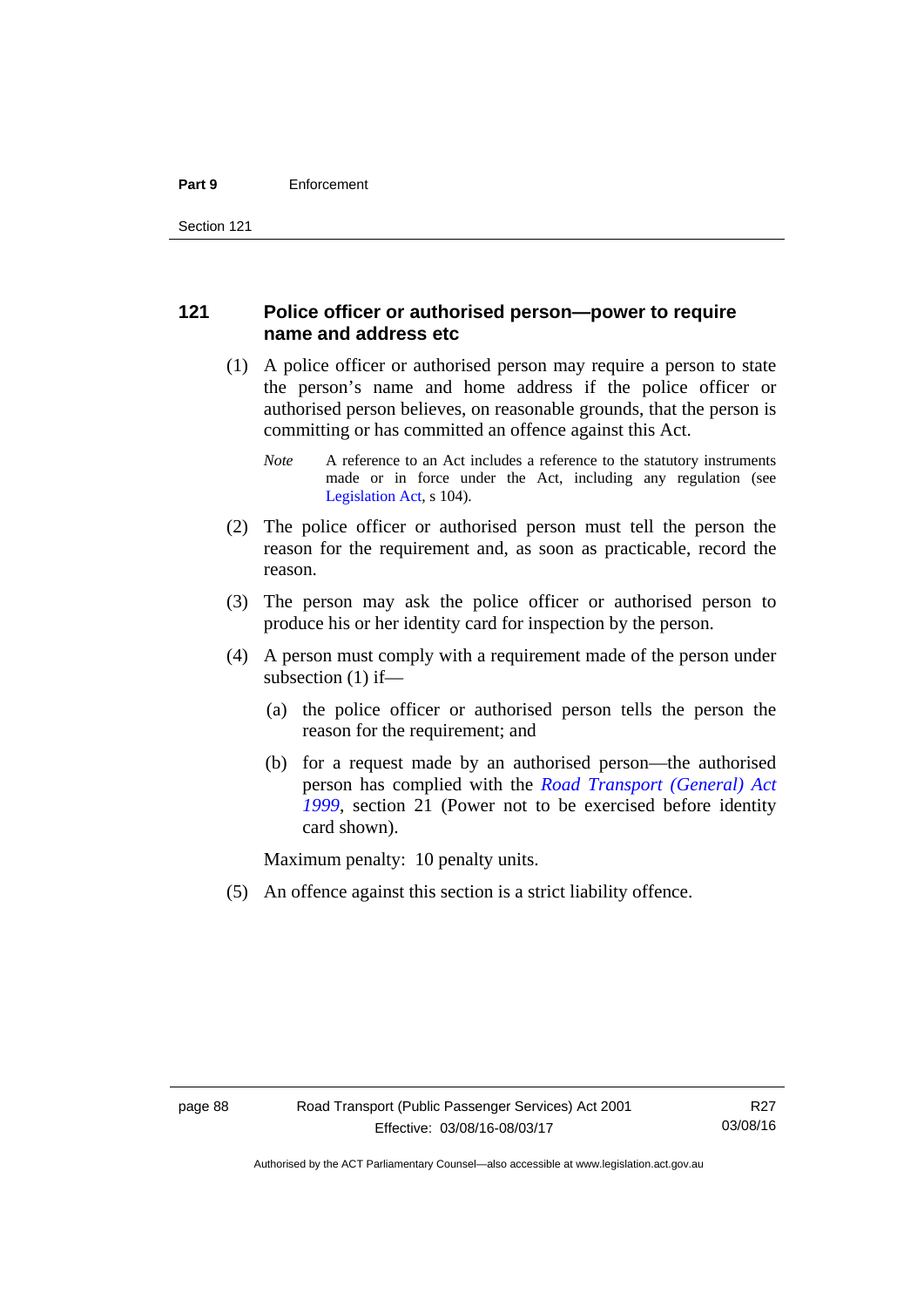# **Part 10 Miscellaneous**

#### **125 Unauthorised public passenger services**

 (1) A person must not use a vehicle for the transport of passengers for a fare or other consideration along a road or road related area.

Maximum penalty: 50 penalty units.

- (2) This section does not apply to the person if—
	- (a) the monetary or other consideration receivable by the person is not more than the cost of operating the vehicle to transport the passengers; or
	- (b) the person is entitled under this Act to operate the public passenger service being operated by the person.

#### **Examples for par (a)**

- 1 A car pool in which participants share the costs of operating the vehicle for the car pool.
- 2 Helen is a member of Bush Hikers Anonymous. She carries 2 other members in her car to a club walk. The 2 other members pay Helen part of the costs of operating her car for the club walk.
- *Note 1* For the entitlement of a person to operate a public passenger service, see the following provisions:
	- s 18 (Entitlement to regular route services)
	- s 19 (Entitlement to operate tour and charter services)
	- s 51 (Entitlement to operate taxi services)
	- s 60D (Entitlement to operate rideshare services)
	- s 73 (Entitlement to operate hire car services)
	- s 90 (Entitlement to operate demand responsive services).
- *Note 2* This section also does not apply if the person is exempted from the operation of this section under s 127 or s 128.
- *Note 3* An example is part of the Act, is not exhaustive and may extend, but does not limit, the meaning of the provision in which it appears (see [Legislation Act,](http://www.legislation.act.gov.au/a/2001-14) s 126 and s 132).

R27 03/08/16 page 89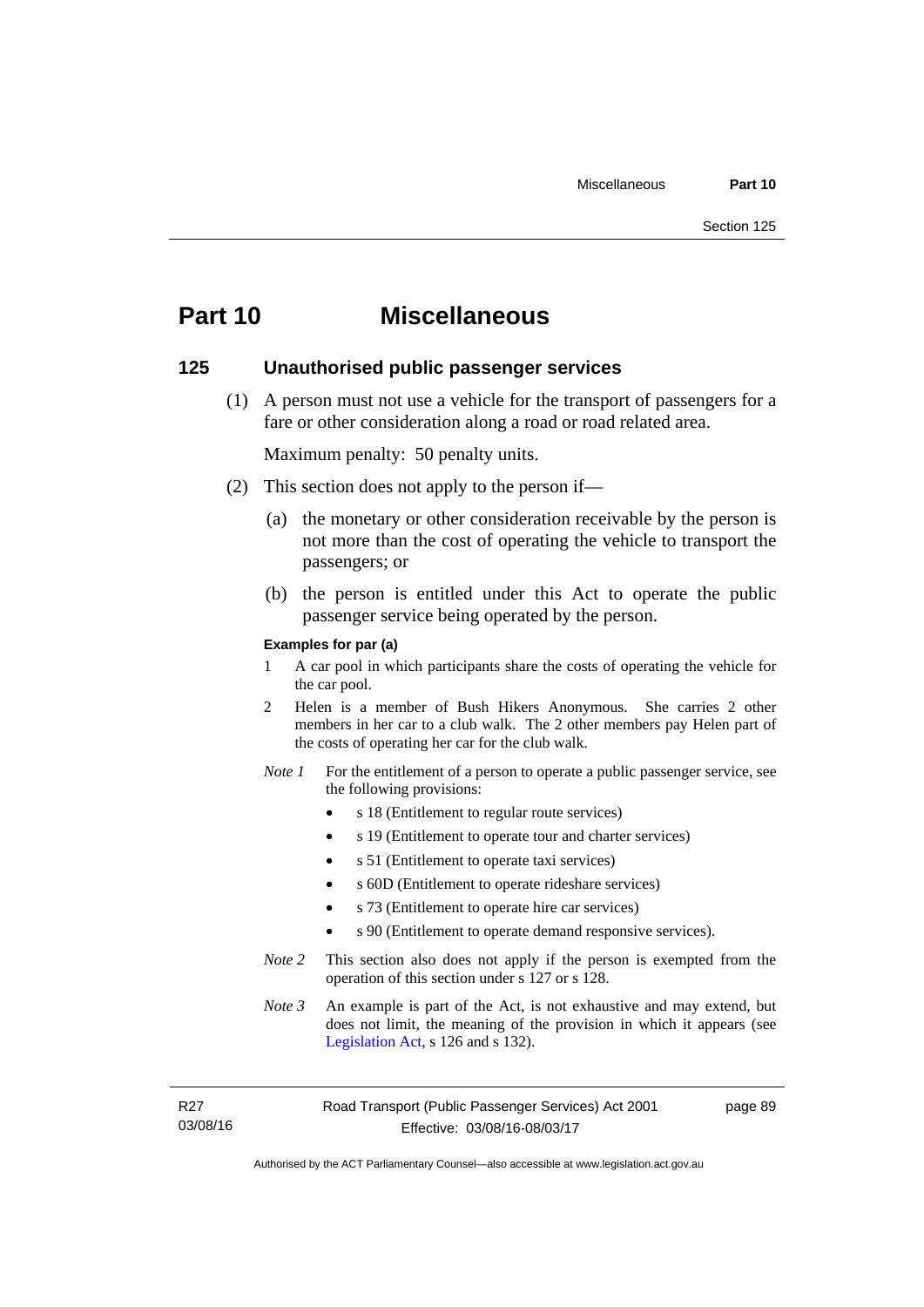#### **Part 10** Miscellaneous

Section 126

(3) An offence against this section is a strict liability offence.

### **126 Regulation-making power**

- (1) The Executive may make regulations for this Act.
	- *Note* Regulations must be notified and presented to the Legislative Assembly, under the [Legislation Act.](http://www.legislation.act.gov.au/a/2001-14)
- (2) A regulation may apply, adopt or incorporate a law of another jurisdiction or an instrument, or a provision of a law of another jurisdiction or instrument, as in force from time to time.
	- *Note 1* The text of an applied, adopted or incorporated law or instrument, whether applied as in force from time to time or as at a particular time, is taken to be a notifiable instrument if the operation of the [Legislation](http://www.legislation.act.gov.au/a/2001-14)  [Act](http://www.legislation.act.gov.au/a/2001-14), s 47 (5) or (6) is not disapplied (see s 47 (7)).
	- *Note 2* A notifiable instrument must be notified under the [Legislation Act](http://www.legislation.act.gov.au/a/2001-14).
- (3) A regulation may make provision in relation to the powers and duties of police officers and authorised people in relation to public passenger services, including, for example, in relation to public passenger vehicles, drivers of public passenger vehicles and passengers.
	- *Note* An example is part of the Act, is not exhaustive and may extend, but does not limit, the meaning of the provision in which it appears (see [Legislation Act,](http://www.legislation.act.gov.au/a/2001-14) s 126 and s 132).
- (4) A regulation may make provision in relation to insurance against liability for damage to property caused by, or arising out of the use of, a public passenger vehicle.
- (5) A regulation may create offences and fix maximum penalties of not more than 20 penalty units for the offences.
- (6) In this section:

*law of another jurisdiction*—see the [Legislation Act](http://www.legislation.act.gov.au/a/2001-14), section 47 (10).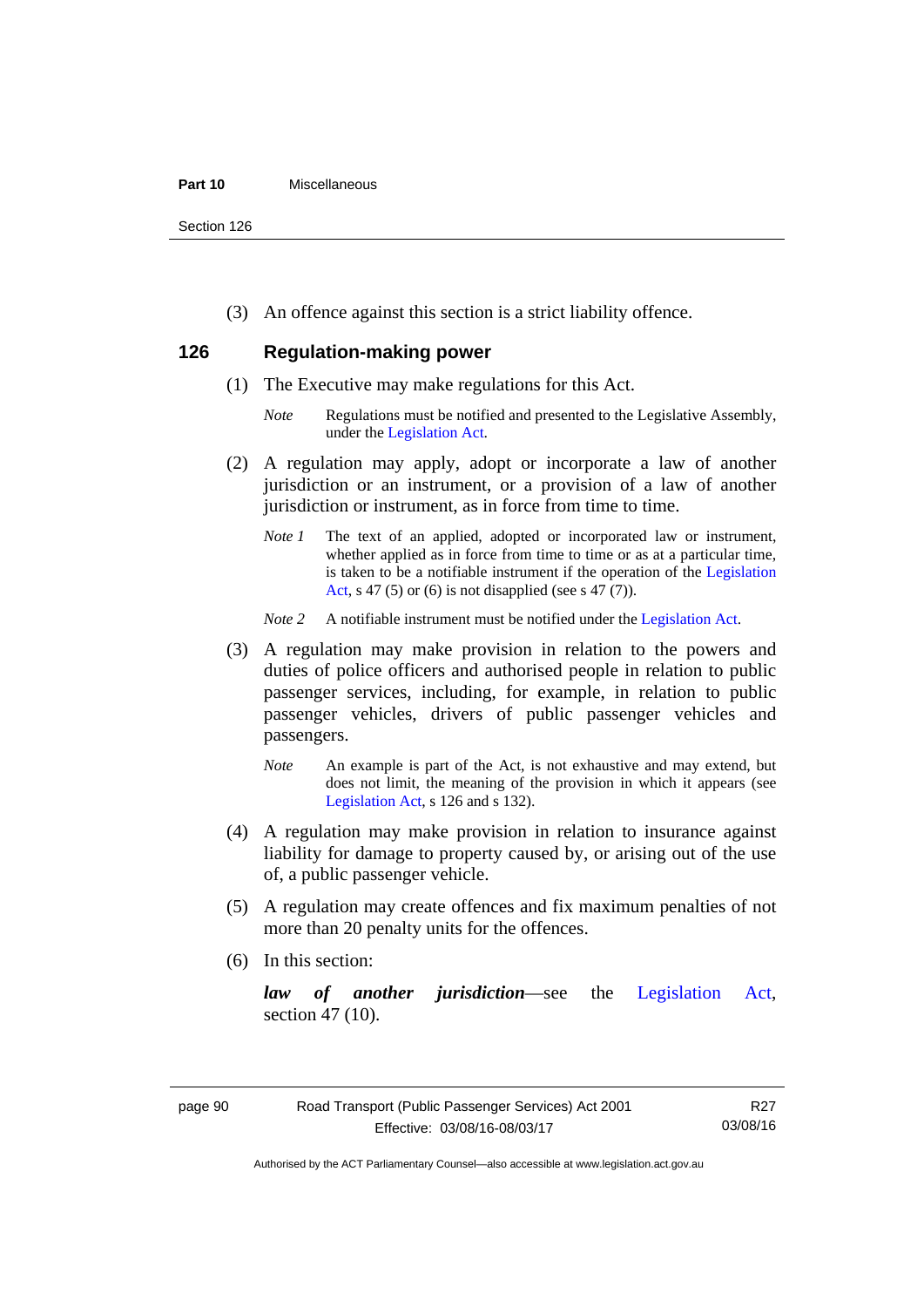#### **127 Minister may exempt vehicles and people from Act**

- (1) The Minister may exempt a vehicle or person from this Act (or a stated provision of this Act).
- (2) An exemption is a disallowable instrument.
	- *Note* A disallowable instrument must be notified, and presented to the Legislative Assembly, under the [Legislation Act.](http://www.legislation.act.gov.au/a/2001-14)

#### **128 Regulations may exempt vehicles and people from Act**

- (1) A regulation may—
	- (a) exempt a vehicle or person, or a kind of vehicle or person, prescribed by regulation from this Act (or a stated provision of this Act); or
	- (b) authorise the road transport authority to exempt a vehicle or person, or a kind of vehicle or person, by regulation from this Act (or a stated provision of this Act).
- (2) An exemption given under a regulation mentioned in subsection (1) may be conditional.
- (3) A regulation may provide for the road transport authority to—
	- (a) suspend the operation of a regulation mentioned in subsection (1) (a) in the way and circumstances prescribed by regulation; or
	- (b) suspend the operation of an exemption given by the authority to a vehicle or person in the way and circumstances prescribed by regulation.

### **129 References to Motor Traffic Act, Traffic Act etc**

(1) In any Act, instrument made under an Act or document, a reference to an earlier law is, in relation to anything to which this Act applies, a reference to this Act.

page 91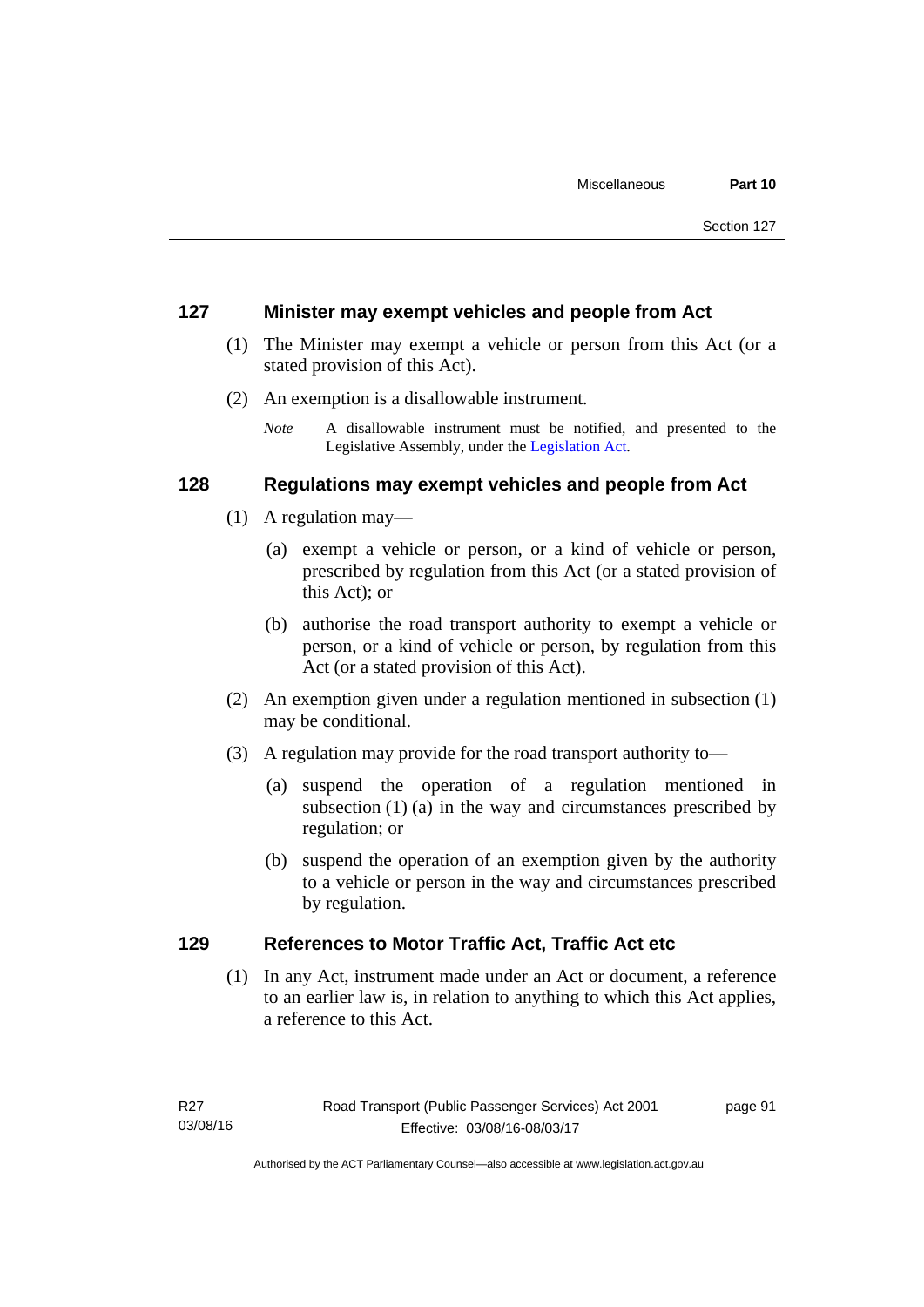#### **Part 10** Miscellaneous

(2) In this section:

*earlier law* means any of the following:

- (a) *[Motor Traffic Act 1936](http://www.legislation.act.gov.au/a/1936-45)*;
- (b) *[Motor Traffic Regulations 1934](http://www.legislation.act.gov.au/sl/1934-6)*;
- (c) *[Road Transport \(Bus Services\) Regulations 2000](http://www.legislation.act.gov.au/sl/2000-9)*;
- (d) *[Road Transport \(General\) Act 1999](http://www.legislation.act.gov.au/a/1999-77)*;
- (e) *[Road Transport \(Hire Vehicle Services\) Regulations 2000](http://www.legislation.act.gov.au/sl/2000-4)*;
- (f) *[Road Transport \(Taxi Services\) Regulations 2000](http://www.legislation.act.gov.au/sl/2000-5)*.

#### **130 Transitional regulations**

- (1) A regulation may prescribe transitional matters necessary or convenient to be prescribed because of the enactment of the *[Road](http://www.legislation.act.gov.au/a/2015-47/default.asp)  [Transport \(Public Passenger Services\) \(Taxi Industry Innovation\)](http://www.legislation.act.gov.au/a/2015-47/default.asp)  [Amendment Act 2015](http://www.legislation.act.gov.au/a/2015-47/default.asp)*.
- (2) A regulation may modify this part (including in relation to another territory law) to make provision in relation to anything that, in the Executive's opinion, is not, or is not adequately or appropriately, dealt with in this part.
- (3) A regulation under subsection (2) has effect despite anything elsewhere in this Act or another territory law.
- (4) This section expires 1 year after the day it commences.
	- *Note* Transitional provisions are kept in the Act for a limited time. A transitional provision is repealed on its expiry but continues to have effect after its repeal (see [Legislation Act,](http://www.legislation.act.gov.au/a/2001-14) s 88).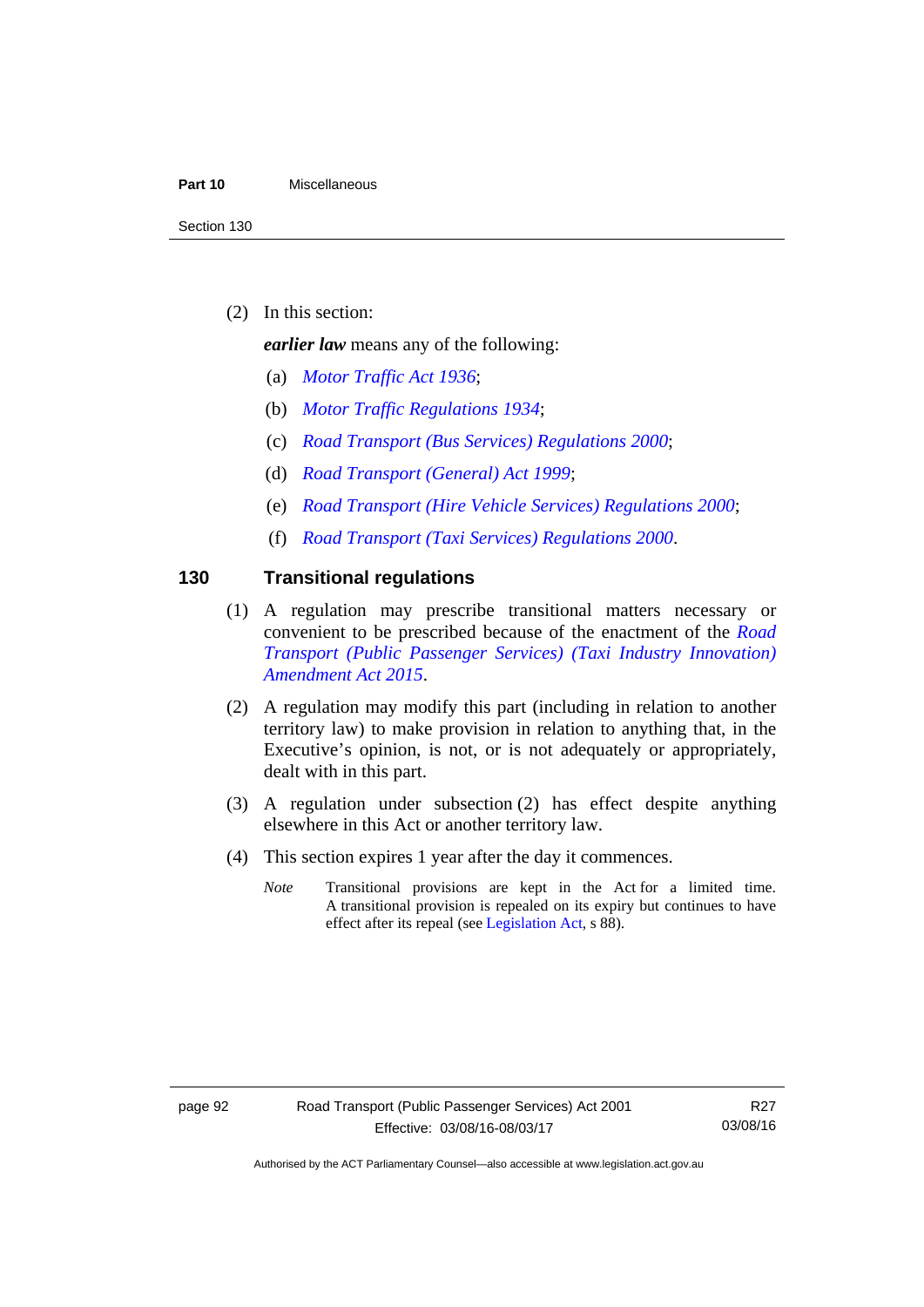# **Dictionary**

(see s 4)

- Note 1 The [Legislation Act](http://www.legislation.act.gov.au/a/2001-14) contains definitions and other provisions relevant to this Act.
- *Note 2* In particular, the [Legislation Act,](http://www.legislation.act.gov.au/a/2001-14) dict, pt 1, defines the following terms:
	- ACT
	- exercise
	- function
	- home address
	- the Territory.
- *Note 3* The *[Road Transport \(General\) Act 1999](http://www.legislation.act.gov.au/a/1999-77)* contains definitions relevant to this Act. For example, the following terms are defined in the *[Road](http://www.legislation.act.gov.au/a/1999-77)  [Transport \(General\) Act 1999](http://www.legislation.act.gov.au/a/1999-77)*, dictionary:
	- another jurisdiction
	- Australian Road Rules
	- driver
	- jurisdiction
	- motor vehicle
	- road transport authority (or authority) (see s 16)
	- road transport legislation (see s 6)
	- use (in relation to a vehicle)
	- vehicle.
- *Note 4* If a word or expression is defined in an Act (but not a regulation or another publication) included in the road transport legislation, the definition applies to each use of the word or expression in other road transport legislation unless the contrary intention appears (see *[Road](http://www.legislation.act.gov.au/a/1999-77)  [Transport \(General\) Act 1999](http://www.legislation.act.gov.au/a/1999-77)*, s 8).

*accredited*, in relation to a kind of public passenger service, means accredited under the regulations to operate that kind of public passenger service.

*accredited demand responsive service operator* means accredited under a regulation to operate a demand responsive service.

page 93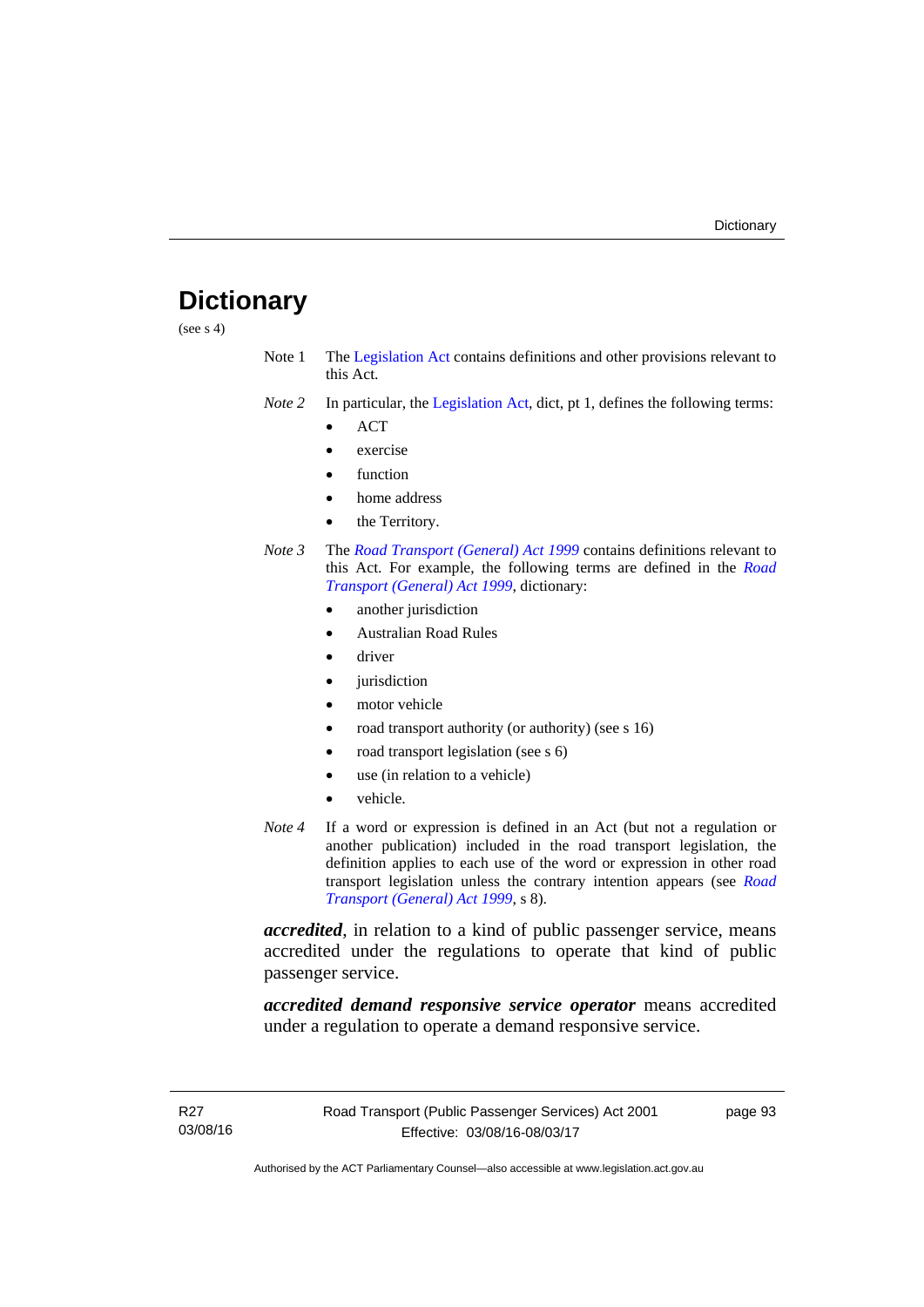*accredited hire car service operator* means accredited under the regulations to operate a hire car service.

*accredited operator*, of a public passenger vehicle—see section 110.

*accredited rideshare driver* means a person accredited under regulation to operate a rideshare service.

*accredited taxi service operator* means accredited under the regulations to operate a taxi service.

*accredited transport booking service* means a transport booking service accredited under regulation to operate a transport booking service.

*affiliated driver*, for a transport booking service—see section 35.

*affiliated driver agreement*—see section 36.

*affiliated operator*, for a transport booking service—see section 36B.

*affiliated operator agreement*—see section 36C.

*authorisation*, in relation to a demand responsive service, means an authorisation under this Act to operate a demand responsive service.

*authorised demand responsive service operator* means a person who is authorised under this Act to operate a demand responsive service.

*bookable vehicle*—see section 29.

*bookable vehicle driver*—see section 29.

*bus*—see section 10A.

*bus service*—see section 11.

*demand responsive service—*see section 80.

*demand responsive service vehicle—*see section 81.

*fare* means the amount payable by passengers for transport, or for the transport of passengers' luggage or other goods, on public passenger vehicles.

page 94 Road Transport (Public Passenger Services) Act 2001 Effective: 03/08/16-08/03/17

R27 03/08/16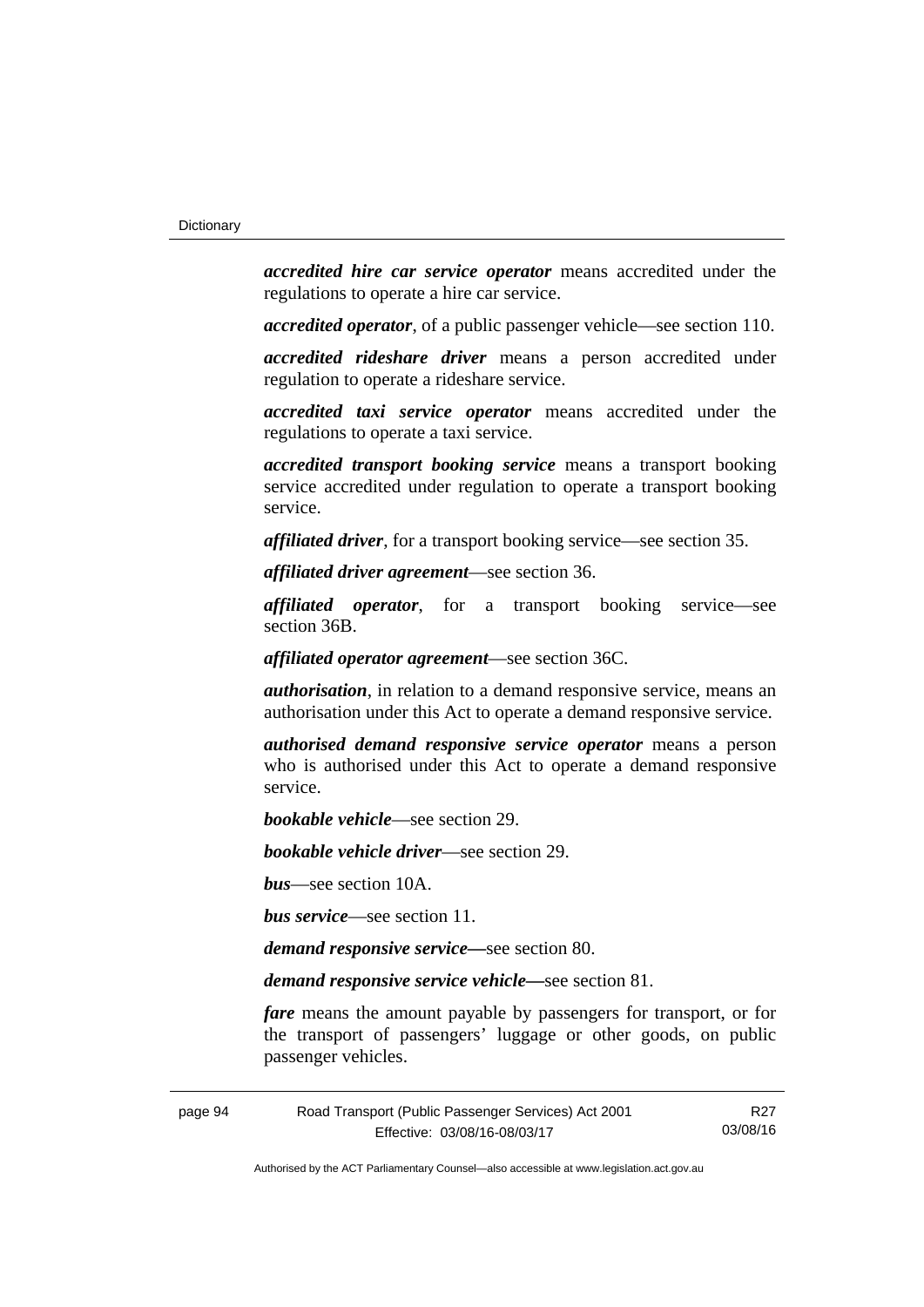*fittings*, of a vehicle, includes the seats, seat covers and floor coverings of the vehicle.

*hire car*—see section 67.

*hire car licence*—see section 61.

*hire car service*—see section 69.

*independent taxi service operator* means a taxi service operator approved under regulation as an independent taxi service operator.

*inspect* a vehicle includes observe the performance of the vehicle or any of its equipment, with or without the use of instruments.

*licensed rideshare vehicle* means a vehicle that is the subject of a rideshare vehicle licence.

*long-distance service*—see section 14.

*noncompliance notice*—see section 120 (1).

*public bus*—see section 10A.

*public passenger service*—see section 10.

*public passenger vehicle* means a public bus, taxi, rideshare vehicle, hire car or demand responsive service vehicle.

*public passenger vehicle policy*—see section 110.

*public vehicle licence*—see the *[Road Transport \(Driver Licensing\)](http://www.legislation.act.gov.au/a/1999-78)  [Act 1999](http://www.legislation.act.gov.au/a/1999-78)*, dictionary.

*regular route service*—see section 12.

*restricted hire car*—see section 68.

*restricted hire car licence*—see section 62.

*restricted hire car service*—see section 70.

*restricted taxi*—see section 46.

*restricted taxi licence*—see section 38.

*restricted taxi service*—see section 48.

page 95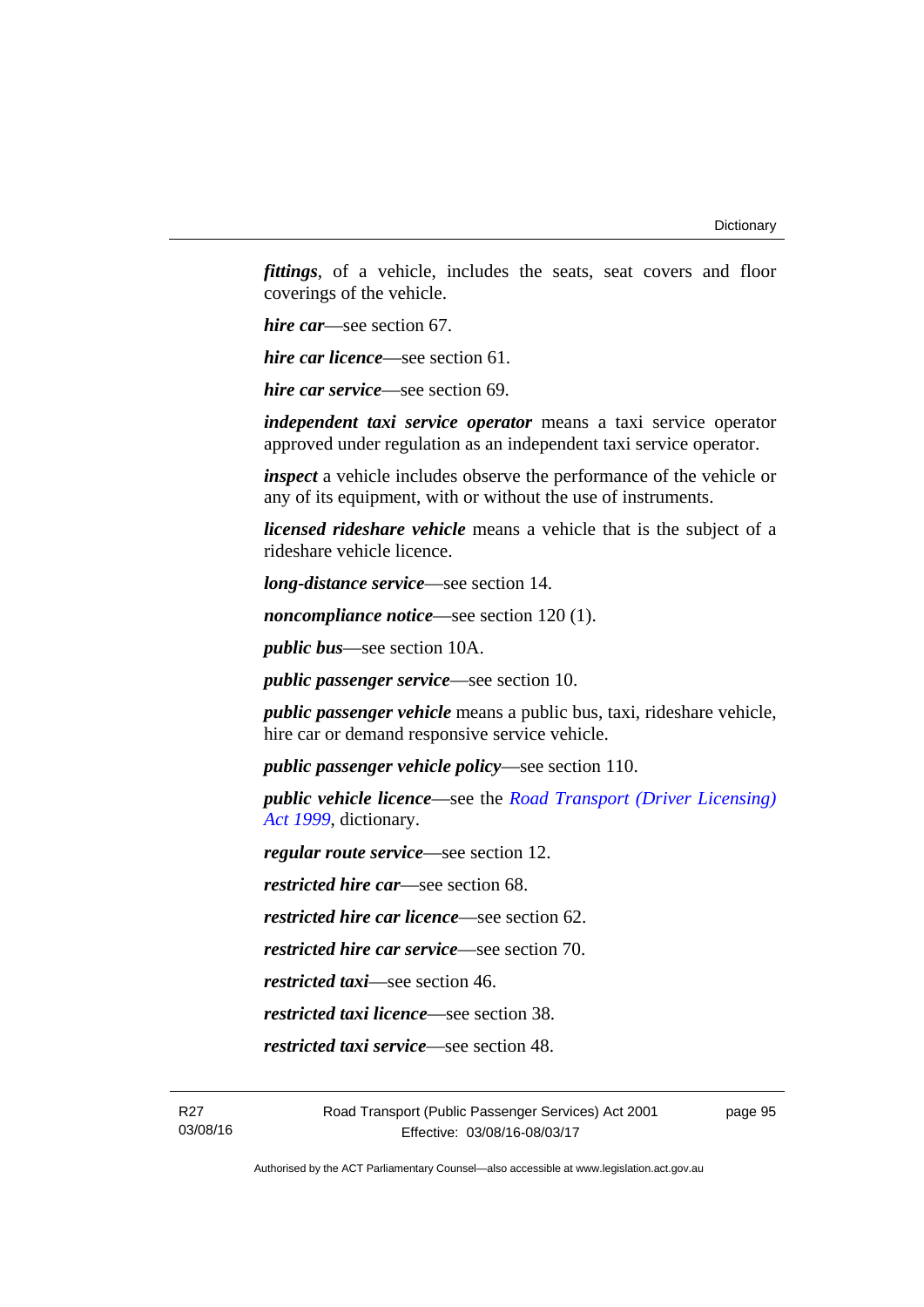*rideshare*—see section 60A. *rideshare driver*—see section 60A. *rideshare service*—see section 60A. *rideshare vehicle*—see section 60A. *rideshare vehicle licence*—see section 60J.

*road* means an area that is open to or used by the public and is developed for, or has as 1 of its main uses, the driving or riding of motor vehicles, but does not include an area that would otherwise be a road so far as a declaration under the *[Road Transport \(General\)](http://www.legislation.act.gov.au/a/1999-77)  [Act 1999](http://www.legislation.act.gov.au/a/1999-77)*, section 12 (Power to include or exclude areas in road transport legislation) declares that this Act does not apply to the area.

#### *road related area* means—

- (a) an area that divides a road; or
- (b) a footpath or nature strip adjacent to a road; or
- (c) an area that is open to the public and is designated for use by cyclists or animals; or
- (d) an area that is not a road and that is open to or used by the public for driving, riding or parking vehicles; or
- (e) a shoulder of a road; or
- (f) any other area that is open to or used by the public so far as a declaration under the *[Road Transport \(General\) Act 1999](http://www.legislation.act.gov.au/a/1999-77)*, section 12 (Power to include or exclude areas in road transport legislation) declares that this Act applies to the area;

but does not include an area that would otherwise be a road related area so far as a declaration under that section declares that this Act does not apply to the area.

#### *service contract—*

(a) for part 2 (Bus services)—see section 17; and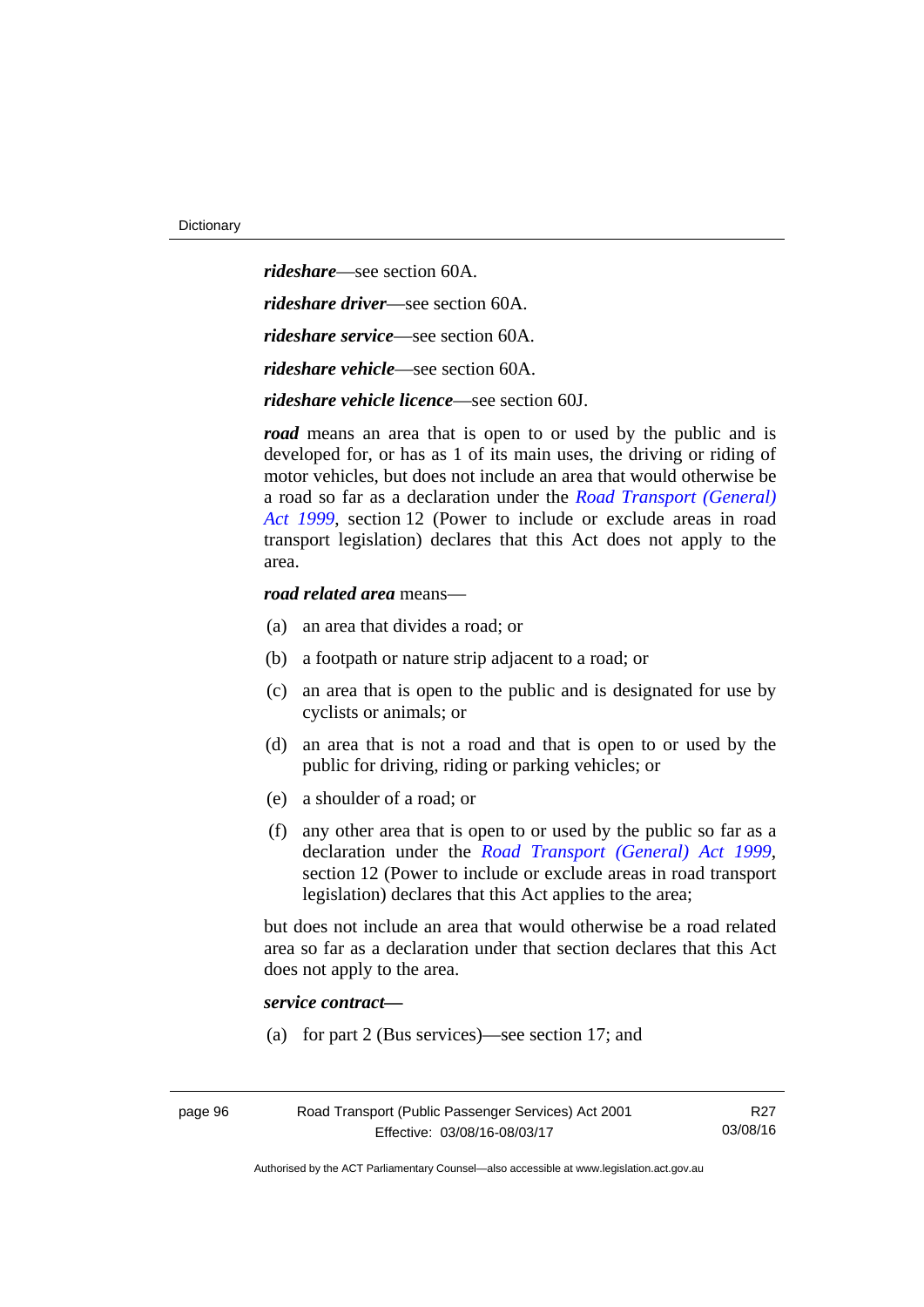(b) for part 8 (Demand responsive services)—see section 89.

*taxi*—see section 45.

*taxi driver* means the person driving a taxi if the person holds a public vehicle licence authorising the person to drive the taxi for hire or reward.

*taxi licence*—see section 37.

*taxi service*—see section 47.

*taxi zone*—see the [Australian Road Rules](http://www.legislation.act.gov.au//ni/db_37271/default.asp), rule 182.

*time of effect*, for a noncompliance notice—see section 120 (2) (b).

*tour and charter service*—see section 13.

*transport booking service*—see section 28.

R27 03/08/16 page 97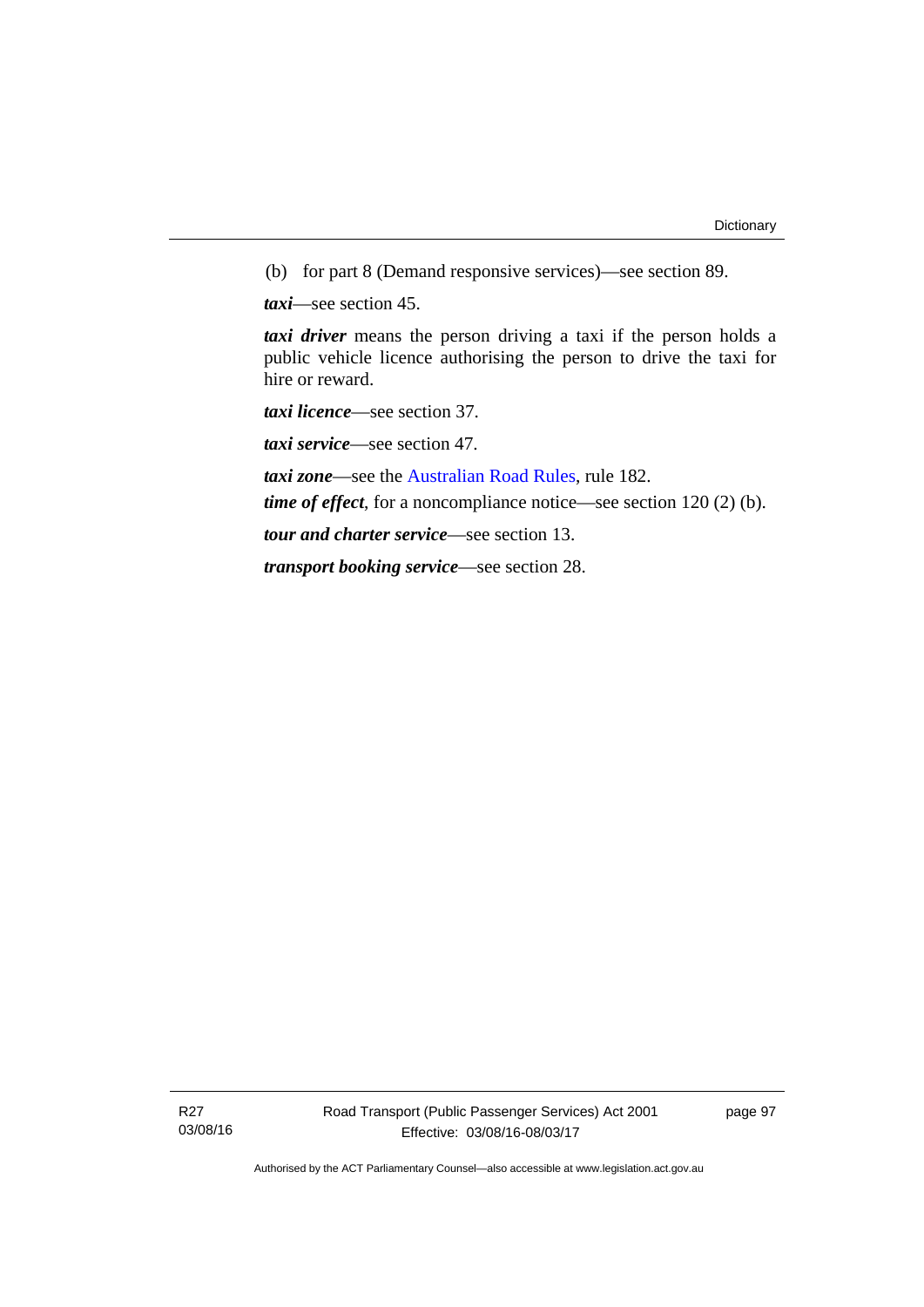#### **Endnotes**

1 About the endnotes

## **Endnotes**

### **1 About the endnotes**

Amending and modifying laws are annotated in the legislation history and the amendment history. Current modifications are not included in the republished law but are set out in the endnotes.

Not all editorial amendments made under the *[Legislation Act 2001](http://www.legislation.act.gov.au/a/2001-14/default.asp)*, part 11.3 are annotated in the amendment history. Full details of any amendments can be obtained from the Parliamentary Counsel's Office.

Uncommenced amending laws are not included in the republished law. The details of these laws are underlined in the legislation history. Uncommenced expiries are underlined in the legislation history and amendment history.

If all the provisions of the law have been renumbered, a table of renumbered provisions gives details of previous and current numbering.

The endnotes also include a table of earlier republications.

| $A = Act$                                    | NI = Notifiable instrument                  |
|----------------------------------------------|---------------------------------------------|
| $AF =$ Approved form                         | $o = order$                                 |
| $am = amended$                               | $om = omitted/repealed$                     |
| $amdt = amendment$                           | $ord = ordinance$                           |
| $AR = Assembly resolution$                   | $orig = original$                           |
| $ch = chapter$                               | $par = paragraph/subparagraph$              |
| $CN =$ Commencement notice                   | $pres = present$                            |
| $def = definition$                           | $prev = previous$                           |
| $DI = Disallowable instrument$               | $(\text{prev}) = \text{previously}$         |
| $dict = dictionary$                          | $pt = part$                                 |
| disallowed = disallowed by the Legislative   | $r = rule/subrule$                          |
| Assembly                                     | $reloc = relocated$                         |
| $div = division$                             | $remum = renumbered$                        |
| $exp = expires/expired$                      | $R[X]$ = Republication No                   |
| $Gaz = gazette$                              | $RI = reissue$                              |
| $hdg =$ heading                              | $s = section/subsection$                    |
| $IA = Interpretation Act 1967$               | $sch = schedule$                            |
| $ins = inserted/added$                       | $sdiv = subdivision$                        |
| $LA =$ Legislation Act 2001                  | $SL = Subordinate$ law                      |
| $LR =$ legislation register                  | $sub =$ substituted                         |
| $LRA =$ Legislation (Republication) Act 1996 | $underlining = whole or part not commenced$ |
| $mod = modified/modification$                | or to be expired                            |

#### **2 Abbreviation key**

page 98 Road Transport (Public Passenger Services) Act 2001 Effective: 03/08/16-08/03/17

R27 03/08/16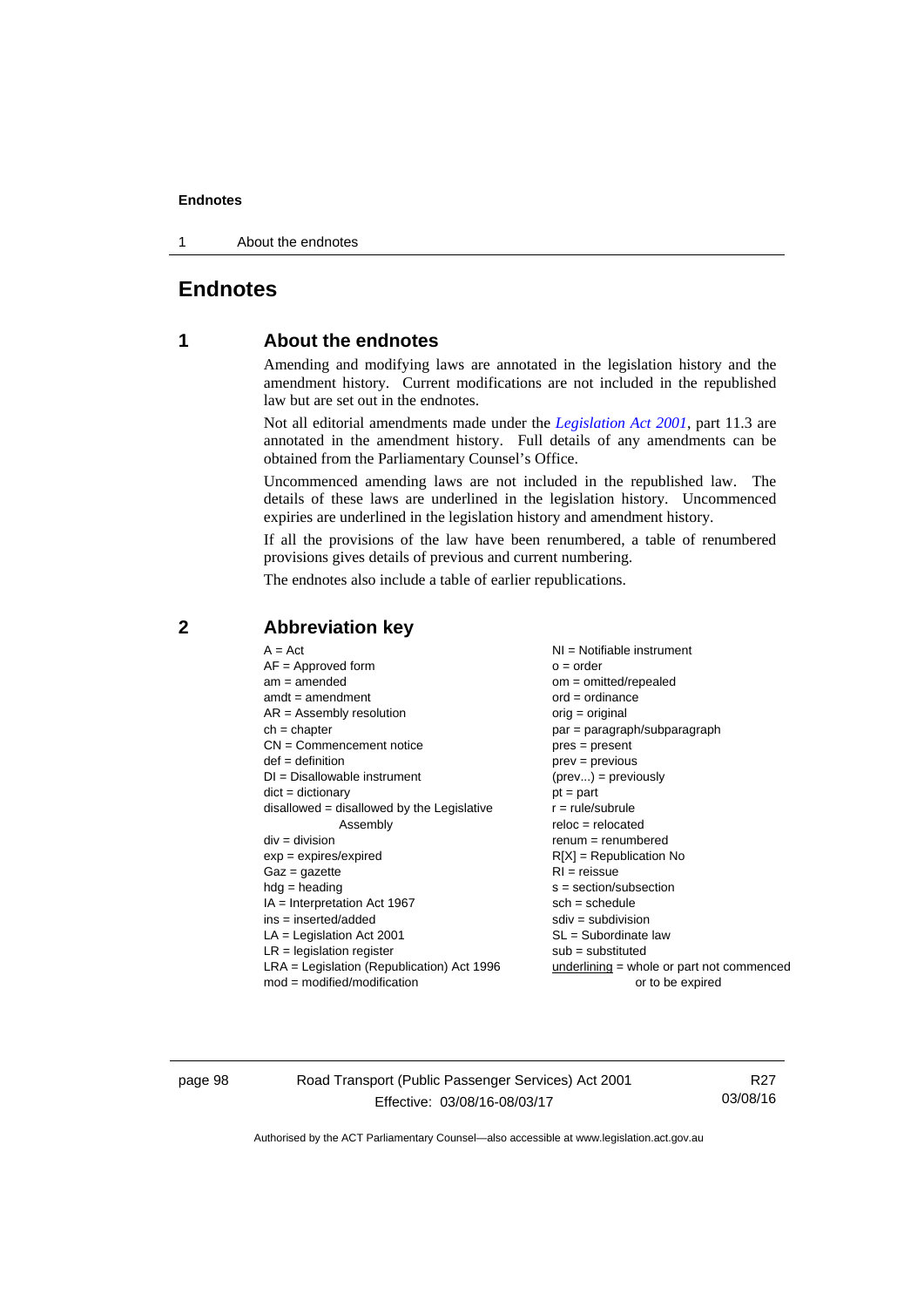# **3 Legislation history**

# **Road Transport (Public Passenger Services) Act 2001 A2001-62**

notified 10 September 2001 [\(Gaz 2001 No S66\)](http://www.legislation.act.gov.au/gaz/2001-S66/default.asp)

s 1, s 2 commenced 10 September 2001 (IA s 10B) remainder commenced 1 December 2001 (s 2 and [CN2001-2\)](http://www.legislation.act.gov.au/cn/2001-2/default.asp)

as amended by

## **[Road Transport \(Public Passenger Services\) Amendment Act 2001](http://www.legislation.act.gov.au/a/2001-94) A2001-94**

notified LR 27 September 2001

s 1, s 2 commenced 27 September 2001 (LA s 75) remainder commenced 1 March 2002 (s 2 and [CN2002-2\)](http://www.legislation.act.gov.au/cn/2002-2/default.asp)

# **[Statute Law Amendment Act 2002](http://www.legislation.act.gov.au/a/2002-30) A2002-30 pt 3.70**

notified LR 16 September 2002

- s 1, s 2 taken to have commenced 19 May 1997 (LA s 75 (2))
- pt 3.70 commenced 17 September 2002 (s 2 (1))

### **[Statute Law Amendment Act 2002 \(No 2\)](http://www.legislation.act.gov.au/a/2002-49) A2002-49 pt 3.23**

notified LR 20 December 2002 s 1, s 2 taken to have commenced 7 October 1994 (LA s 75 (2)) pt 3.23 commenced 17 January 2003 (s 2 (1))

#### **[Road Transport \(Public Passenger Services\) \(Hire Cars\) Amendment](http://www.legislation.act.gov.au/a/2004-69)  [Act 2004](http://www.legislation.act.gov.au/a/2004-69) A2004-69 pt 2**

notified LR 9 September 2004 s 1, s 2 commenced 9 September 2004 (LA s 75 (1)) pt 2 commenced 9 March 2005 (s 2 and LA s 79)

as modified by

## **[Road Transport \(Public Passenger Services\) Regulation 2002](http://www.legislation.act.gov.au/sl/2002-3) SL2002-3 (as am by [SL2005-4](http://www.legislation.act.gov.au/sl/2005-4) s 12)**

notified LR 27 February 2002

s 1, s 2 commenced 27 February 2002 (LA s 75 (1))

s 132 (4) commenced 1 March 2003 (s 2 (2))

remainder commenced 1 March 2002 (s 2 (1) and see [CN2002-2](http://www.legislation.act.gov.au/cn/2002-2/default.asp))

R27 03/08/16 Road Transport (Public Passenger Services) Act 2001 Effective: 03/08/16-08/03/17

page 99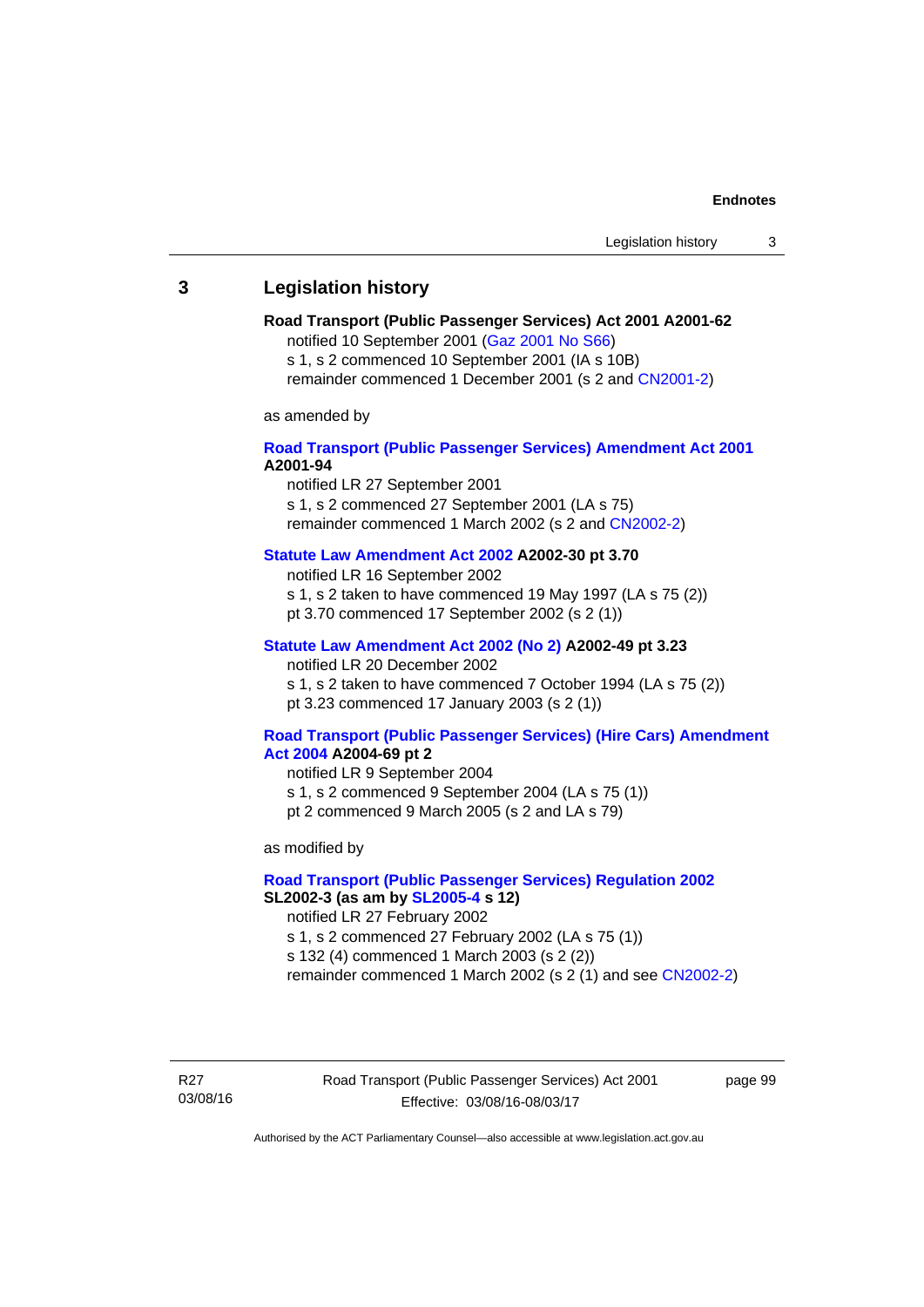3 Legislation history

# **[Road Transport Legislation \(Hire Cars\) Amendment Regulation 2005](http://www.legislation.act.gov.au/sl/2005-4)  [\(No 1\)](http://www.legislation.act.gov.au/sl/2005-4) SL2005-4 s 12**

notified LR 7 March 2005

s 1, s 2 commenced 7 March 2005 (LA s 75 (1))

s 12 commenced 9 March 2005 (s 2 and see [Road Transport \(Public](http://www.legislation.act.gov.au/a/2004-69)  [Passenger Services\) \(Hire Cars\) Amendment Act 2004](http://www.legislation.act.gov.au/a/2004-69) A2004-69, s 2 and LA s 79)

*Note* This regulation only amends the [Road Transport \(Public](http://www.legislation.act.gov.au/sl/2002-3)  [Passenger Services\) Regulation 2002](http://www.legislation.act.gov.au/sl/2002-3) SL2002-3.

as amended by

#### **[Statute Law Amendment Act 2005](http://www.legislation.act.gov.au/a/2005-20) A2005-20 sch 3 pt 3.57**

notified LR 12 May 2005

s 1, s 2 taken to have commenced 8 March 2005 (LA s 75 (2)) amdt 3.372, amdt 3.374 commenced 2 June 2005 (s 2 (2)) sch 3 pt 3.57 remainder commenced 2 June 2005 (s 2 (1))

### **[Road Transport \(Public Passenger Services\) Amendment Act 2006](http://www.legislation.act.gov.au/a/2006-9) A2006-9**

notified LR 15 March 2006 s 1, s 2 commenced 15 March 2006 (LA s 75 (1)) remainder commenced 1 July 2006 (s 2 and [CN2006-13](http://www.legislation.act.gov.au/cn/2006-13/default.asp))

### **[Road Transport Legislation Amendment Act 2006](http://www.legislation.act.gov.au/a/2006-26) A2006-26 pt 2, s 31**

notified LR 14 June 2006 s 1, s 2 commenced 14 June 2006 (LA s 75 (1)) pt 2, s 31 commenced 2 July 2006 (s 2 and [CN2006-12](http://www.legislation.act.gov.au/cn/2006-12/default.asp))

**[Administrative \(Miscellaneous Amendments\) Act 2006](http://www.legislation.act.gov.au/a/2006-30) A2006-30 sch 1 pt 1.10** 

notified LR 16 June 2006 s 1, s 2 commenced 16 June 2006 (LA s 75 (1)) amdt 1.84 commenced 3 July 2006 (s 2 (2)) sch 1 pt 1.10 remainder commenced 1 July 2006 (s 2 (1))

### **[Road Transport \(Third-Party Insurance\) Act 2008](http://www.legislation.act.gov.au/a/2008-1) A2008-1 sch 1 pt 1.9 (as am by [A2008-39](http://www.legislation.act.gov.au/a/2008-39) s 4)**

notified LR 26 February 2008

s 1, s 2 commenced 26 February 2008 (LA s 75 (1))

sch 1 pt 1.9 commenced 1 October 2008 (s 2 as am by [A2008-39](http://www.legislation.act.gov.au/a/2008-39) s 4)

| page 100 | Road Transport (Public Passenger Services) Act 2001 | R <sub>27</sub> |
|----------|-----------------------------------------------------|-----------------|
|          | Effective: 03/08/16-08/03/17                        | 03/08/16        |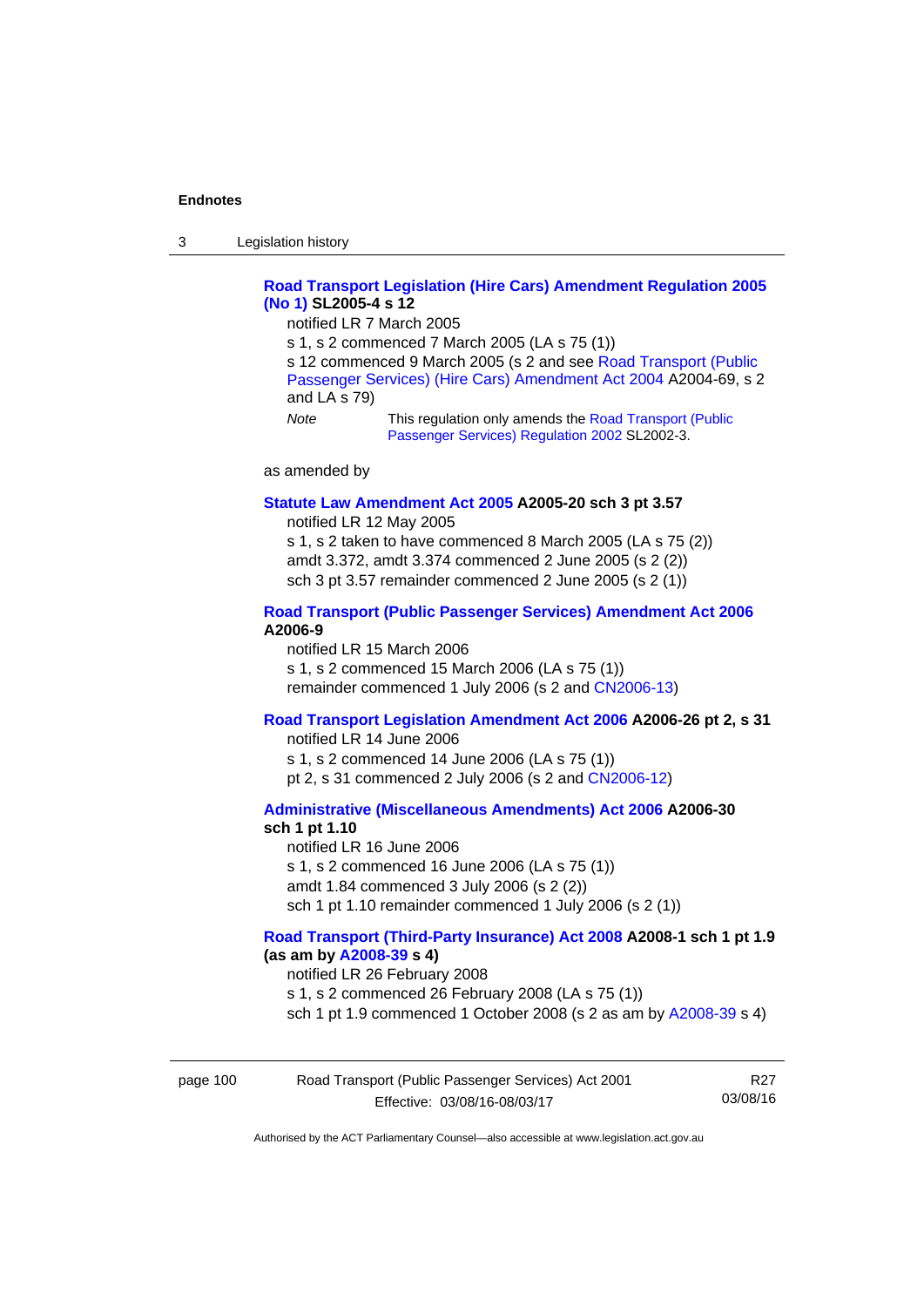# **[Road Transport \(Third-Party Insurance\) Amendment Act 2008](http://www.legislation.act.gov.au/a/2008-39) A2008-39**

notified LR 22 August 2008

s 1, s 2 commenced 22 August 2008 (LA s 75 (1))

remainder commenced 23 August 2008 (s 2)

*Note* This Act only amends the [Road Transport \(Third-Party](http://www.legislation.act.gov.au/a/2008-1)  [Insurance\) Act 2008](http://www.legislation.act.gov.au/a/2008-1) A2008-1.

as modified by

### **[Road Transport \(Third-Party Insurance\) Regulation 2008](http://www.legislation.act.gov.au/sl/2008-37) SL2008-37 s 103 and sch 20 mod 20.1**

notified LR 25 August 2008

s 1, s 2 commenced 25 August 2008 (LA s 75 (1)) s 103 and sch 20 mod 20.1 commenced 1 October 2008 (s 2 and see [Road Transport \(Third-Party Insurance\) Act 2008](http://www.legislation.act.gov.au/a/2008-1) A2008-1 s 2 (as am by [A2008-39](http://www.legislation.act.gov.au/a/2008-39) s 4))

as amended by

#### **[Road Transport \(Third-Party Insurance\) Amendment Act 2009](http://www.legislation.act.gov.au/a/2009-16) A2009-16 sch 3 pt 3.3**

notified LR 30 June 2009 s 1, s 2 commenced 30 June 2009 (LA s 75 (1)) sch 3 pt 3.3 commenced 5 July 2009 (s 2)

## **[Road Transport \(Mass, Dimensions and Loading\) Act 2009](http://www.legislation.act.gov.au/a/2009-22/default.asp) A2009-22**

### **sch 1 pt 1.8**

notified LR 3 September 2009

s 1, s 2 commenced 3 September 2009 (LA s 75 (1))

sch 1 pt 1.8 commenced 3 March 2010 (s 2 and LA s 79)

# **[Statute Law Amendment Act 2009 \(No 2\)](http://www.legislation.act.gov.au/a/2009-49) A2009-49 sch 3 pt 3.63**

notified LR 26 November 2009 s 1, s 2 commenced 26 November 2009 (LA s 75 (1)) sch 3 pt 3.63 commenced 17 December 2009 (s 2)

#### **[Statute Law Amendment Act 2010](http://www.legislation.act.gov.au/a/2010-18) A2010-18 sch 3 pt 3.18**

notified LR 13 May 2010

s 1, s 2 commenced 13 May 2010 (LA s 75 (1))

sch 3 pt 3.18 commenced 3 June 2010 (s 2)

R27 03/08/16 Road Transport (Public Passenger Services) Act 2001 Effective: 03/08/16-08/03/17

page 101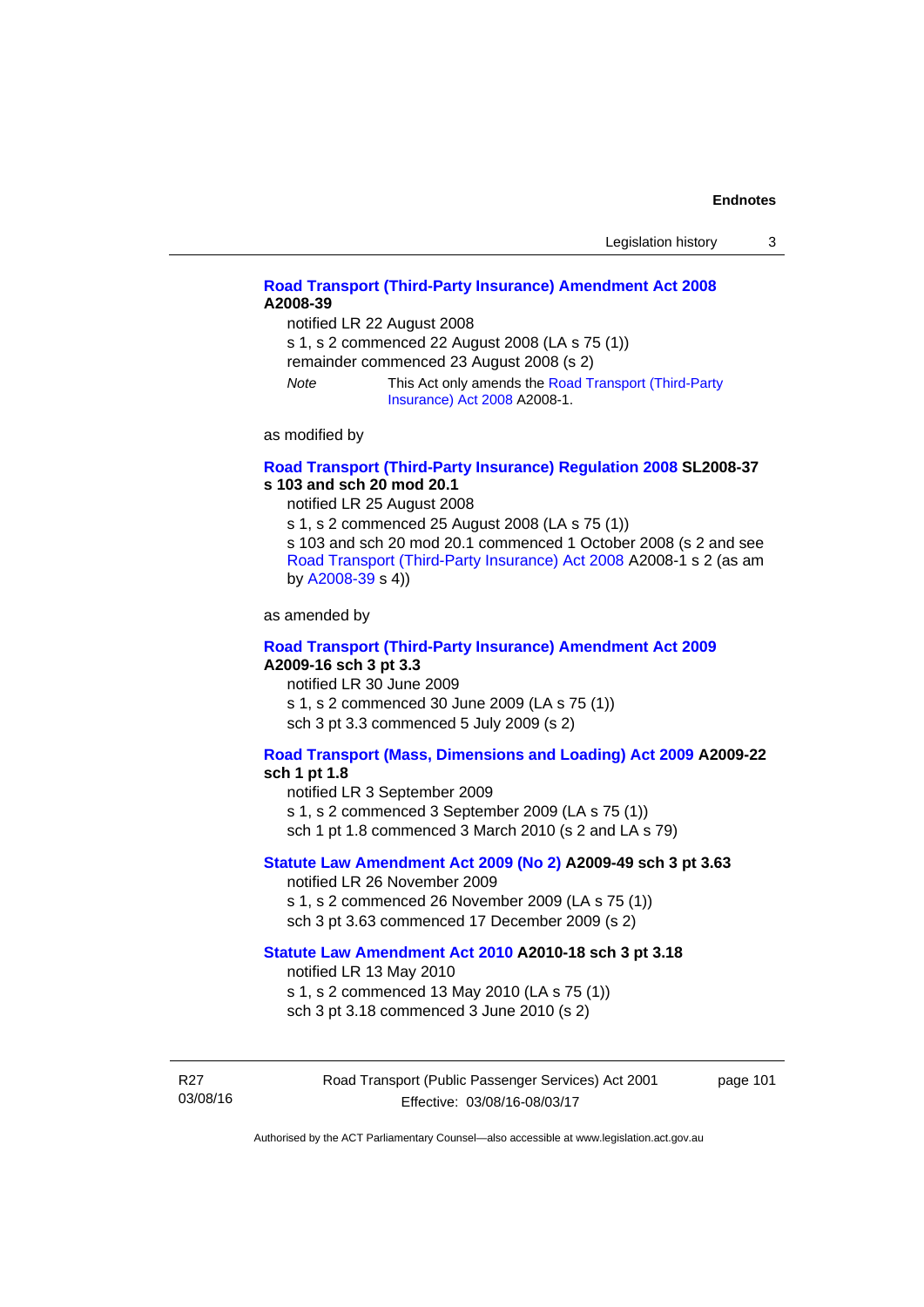| -3 | Legislation history |  |
|----|---------------------|--|
|----|---------------------|--|

# **[Fair Trading \(Australian Consumer Law\) Amendment Act 2010](http://www.legislation.act.gov.au/a/2010-54) A2010-54 sch 3 pt 3.21**

notified LR 16 December 2010 s 1, s 2 commenced 16 December 2010 (LA s 75 (1)) sch 3 pt 3.21 commenced 1 January 2011 (s 2 (1))

#### **[Statute Law Amendment Act 2013](http://www.legislation.act.gov.au/a/2013-19) A2013-19 sch 3 pt 3.42**

notified LR 24 May 2013

s 1, s 2 commenced 24 May 2013 (LA s 75 (1))

sch 3 pt 3.42 commenced 14 June 2013 (s 2)

#### **[Heavy Vehicle National Law \(Consequential Amendments\) Act 2013](http://www.legislation.act.gov.au/a/2013-52) A2013-52 pt 11**

notified LR 9 December 2013

s 1, s 2 commenced 9 December 2013 (LA s 75 (1)) pt 11 commenced 10 February 2014 (s 2 and see [Heavy Vehicle](http://www.legislation.act.gov.au/a/2013-51/default.asp)  [National Law \(ACT\) Act 2013](http://www.legislation.act.gov.au/a/2013-51/default.asp) A2013-51, s 2 (1) and [CN2014-2](http://www.legislation.act.gov.au/cn/2014-2/default.asp))

# **[Justice and Community Safety Legislation Amendment Act 2014](http://www.legislation.act.gov.au/a/2014-49)**

**[\(No 2\)](http://www.legislation.act.gov.au/a/2014-49) A2014-49 sch 1 pt 1.19** 

notified LR 10 November 2014

s 1, s 2 commenced 10 November 2014 (LA s 75 (1))

sch 1 pt 1.19 commenced 17 November 2014 (s 2)

#### **[Road Transport \(Public Passenger Services\) \(Taxi Industry](http://www.legislation.act.gov.au/a/2015-47/default.asp)  [Innovation\) Amendment Act 2015](http://www.legislation.act.gov.au/a/2015-47/default.asp) A2015-47**

notified LR 24 November 2015

s 1, s 2 commenced 24 November 2015 (LA s 75 (1))

s 3 commenced 20 May 2016 (LA s 75AA)

s 30 commenced 20 May 2016 (s 2 and [CN2016-9](http://www.legislation.act.gov.au/cn/2016-9/default.asp))

remainder commenced 1 August 2016 (s 2, [CN2016-9](http://www.legislation.act.gov.au/cn/2016-9/default.asp) and see mod of [A2001-62](http://www.legislation.act.gov.au/a/2001-62/default.asp) by [SL2016-12](http://www.legislation.act.gov.au/sl/2016-12/default.asp) s 3)

as modified by

## **[Road Transport \(Public Passenger Services\) \(Transitional](http://www.legislation.act.gov.au/sl/2016-12/default.asp)  [Provisions\) Regulation 2016](http://www.legislation.act.gov.au/sl/2016-12/default.asp) SL2016-12**

notified LR 19 May 2016

s 1, s 2 commenced 19 May 2016 (LA s 75 (1)) remainder commenced 20 May 2016 (s 2)

page 102 Road Transport (Public Passenger Services) Act 2001 Effective: 03/08/16-08/03/17

R27 03/08/16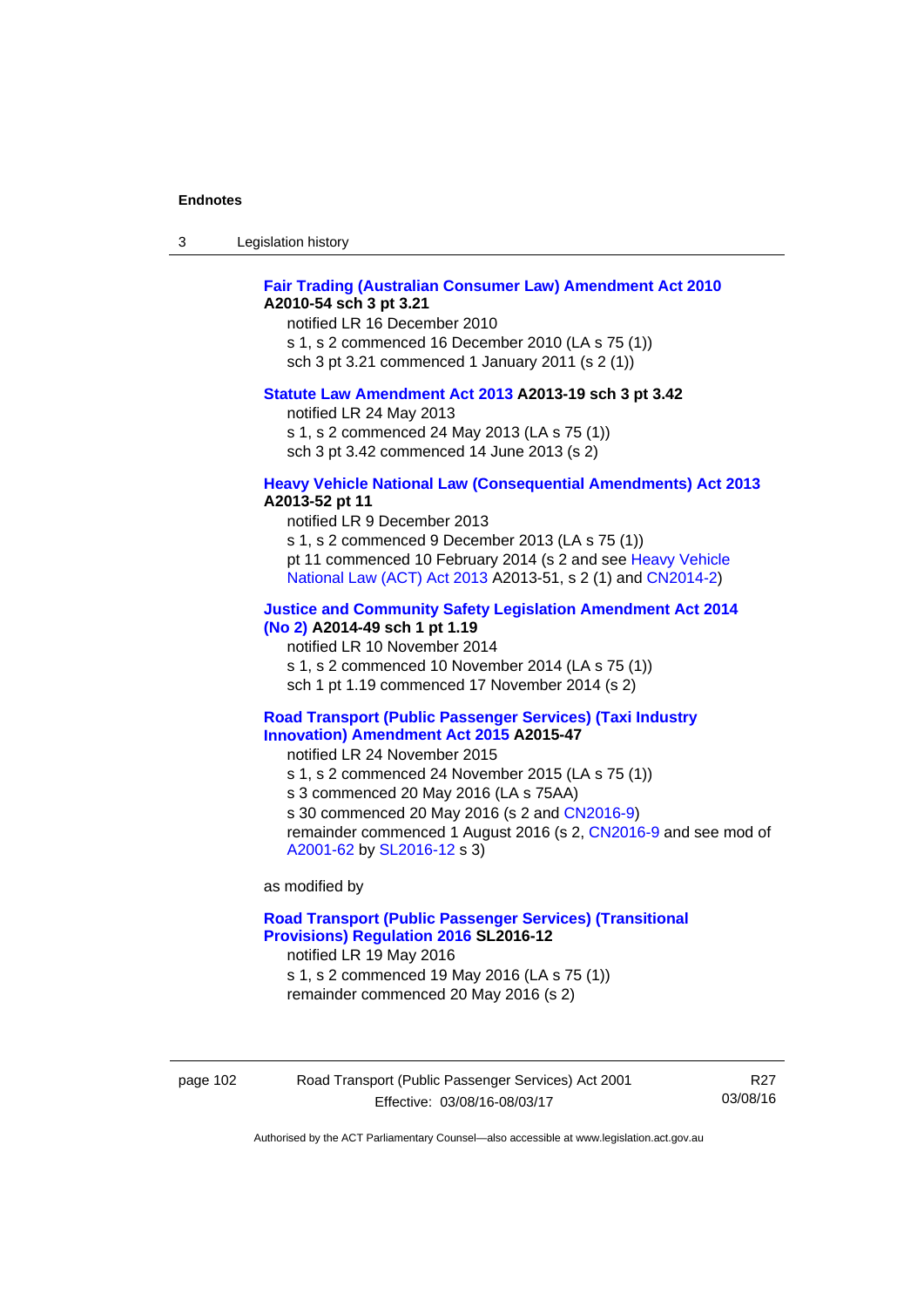# **4 Amendment history**

| <b>Preliminary</b><br>pt 1 hdg note                | om A2005-20 amdt 3.369                                                                                                                                                                    |
|----------------------------------------------------|-------------------------------------------------------------------------------------------------------------------------------------------------------------------------------------------|
| Name of Act<br>s 1                                 | am A2005-20 amdt 3.370; A2009-22 amdt 1.23; A2013-52<br>s 61, s 62                                                                                                                        |
| <b>Objects of Act</b><br>s 2 hdg<br>s <sub>2</sub> | bracketed note exp 30 June 2002 (s 4 (3))<br>orig s 2 om R1 LA (s 89 (4))<br>(prev s 3) sub A2001-94 s 4<br>renum as s 2 R1 LA (see A2001-94 s 17)<br>am A2004-69 s 4<br>sub A2015-47 s 4 |
| <b>Dictionary</b><br>s <sub>3</sub>                | (prev s 4) renum as s 3 R1 LA (see A2001-94 s 17)                                                                                                                                         |
| <b>Notes</b><br>s 4                                | (prev s 5) sub A2001-94 s 5<br>renum as s 4 R1 LA (see A2001-94 s 17)<br>ss (2), (3) exp 30 June 2002 (s 4 (3))                                                                           |
| s 4A                                               | Offences against Act-application of Criminal Code etc<br>ins A2004-69 s 5<br>am A2006-9 s 4; A2006-26 s 4; A2015-47 s 5                                                                   |
| s <sub>5</sub>                                     | Functions of road transport authority<br>(prev s 6) sub A2001-94 s 5<br>renum as s 5 R1 LA (see A2001-94 s 17)<br>am A2004-69 s 6; A2006-9 ss 5-7; pars renum R13 LA;<br>A2015-47 s 6     |
| <b>Registers under this Act</b>                    |                                                                                                                                                                                           |
| s 6 hdg<br>s 6                                     | sub A2006-9 s 8; A2015-47 s 7<br>(prev s 7) sub A2001-94 s 5<br>renum as s 6 R1 LA (see A2001-94 s 17)<br>am A2004-69 s 7; A2006-9 s 9; A2015-47 s 8                                      |
| s 7                                                | Security and disclosure of information in registers<br>(prev s 8) sub A2001-94 s 5<br>renum as s 7 R1 LA (see A2001-94 s 17)                                                              |
|                                                    | sub A2002-49 amdt 3.229<br>am A2006-9 s 10; A2014-49 amdt 1.40                                                                                                                            |

R27 03/08/16

Effective: 03/08/16-08/03/17

03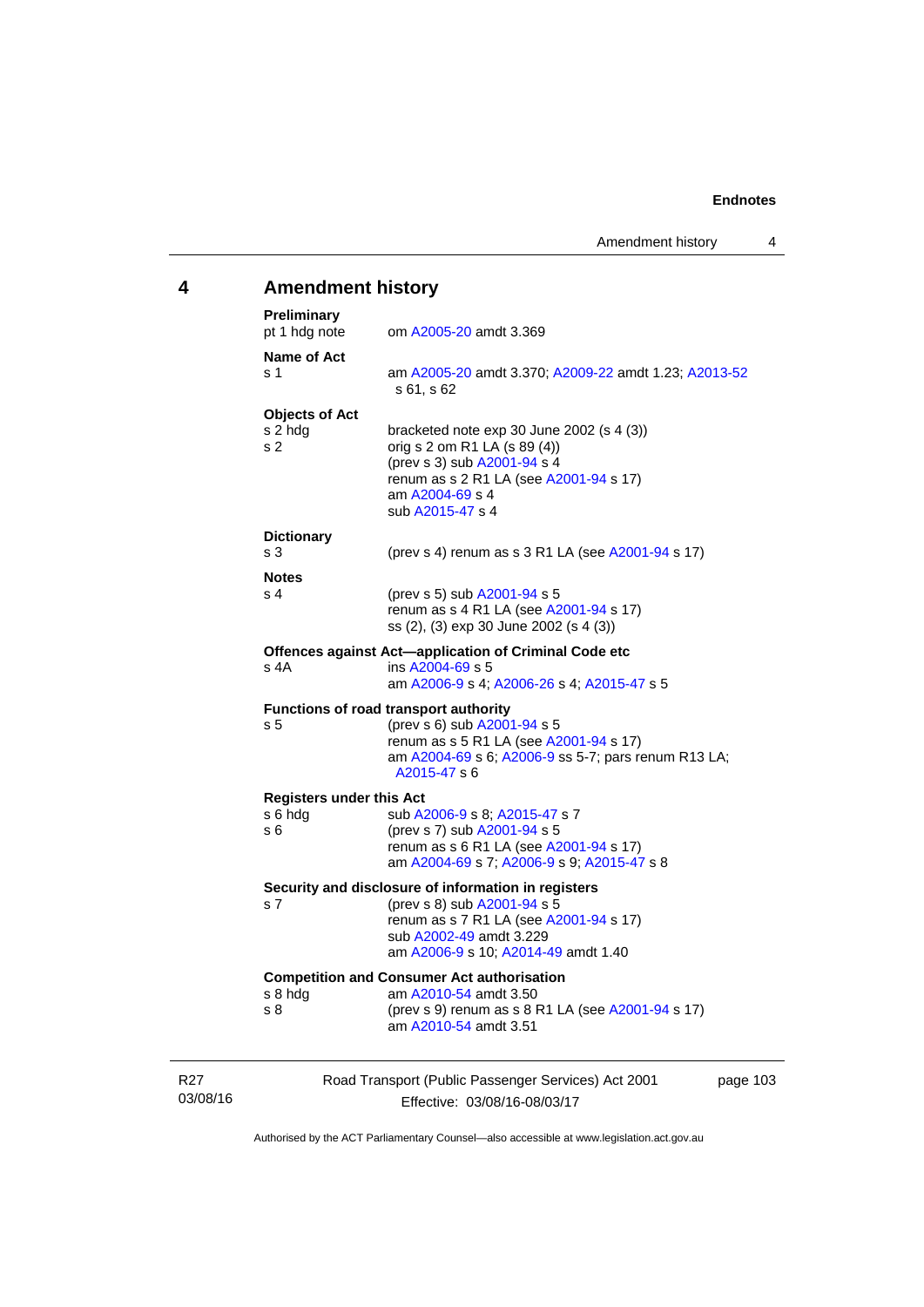4 Amendment history

```
Combinations of accreditations, authorisations and licences 
s 9 (prev s 9A) ins A2001-94 s 6 
                renum as s 9 R1 LA (see A2001-94 s 17)
                 sub A2006-9 s 11 
Combinations of accreditations and licences 
s 9A renum as s 9
Meaning of bus and public bus
s 10A ins A2005-20 amdt 3.371 
                 am A2015-47 s 9 
Meaning of bus service
s 11 hdg bracketed note exp 30 June 2002 (s 4 (3))
A2006-9 s 12
What is a regular route service? 
s 12 hdg bracketed note exp 30 June 2002 (s 4 (3))
What is a long-distance service? 
s 14 hdg bracketed note exp 30 June 2002 (s 4 (3))
Bus operators—purposes of accreditation 
s 15 hdg bracketed note exp 30 June 2002 (s 4 (3)) 
Regulations about accreditation system 
s 16 am A2002-30 amdt 3.748; A2006-9 amdt 1.9
Service contracts—regular route services 
s 17 hdg bracketed note exp 30 June 2002 (s 4 (3)) 
                 sub A2006-9 s 13 
s 17 am A2002-49 amdt 3.230; A2005-20 amdt 3.372 
Entitlement to operate regular route services 
s 18 am A2006-30 amdt 1.78
Entitlement to operate tour and charter services 
s 19 am A2006-30 amdt 1.79
Territory's entitlement to operate bus service 
s 19A ins A2006-30 amdt 1.80 
Unaccredited operators not to operate certain bus services 
s 20 hdg bracketed note \exp 30 June 2002 (s 4 (3))<br>s 20 \sin A2006-30 amdt 1.81
                 A2006-30 amdt 1.81
Pretending to be an accredited bus service operator 
A2002-30 amdt 3.749
Operators of regular route services to hold service contracts 
s 22 hdg bracketed note exp 30 June 2002 (s 4 (3))
s 22 am A2006-30 amdt 1.82
```
page 104 Road Transport (Public Passenger Services) Act 2001 Effective: 03/08/16-08/03/17

R27 03/08/16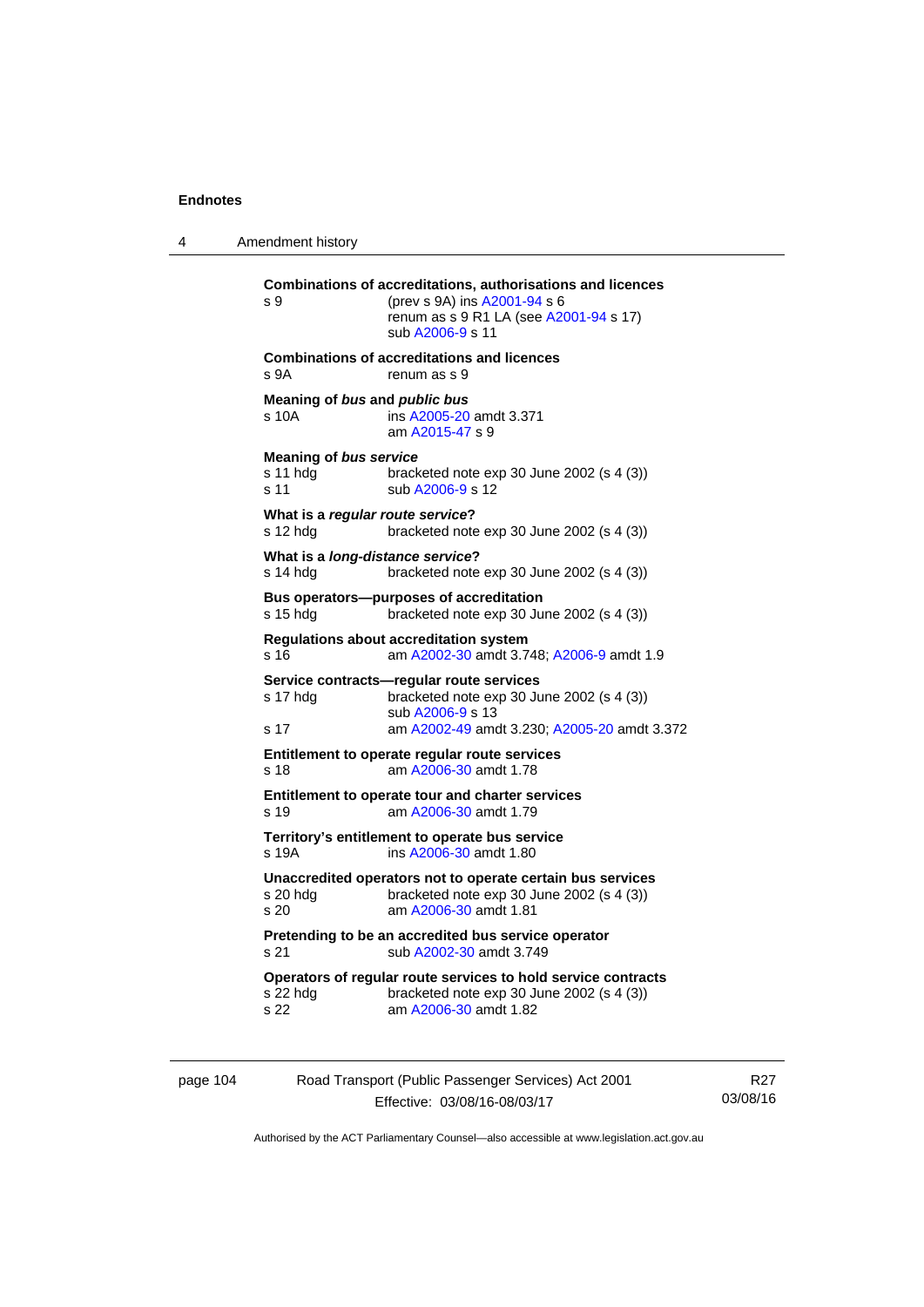|                             | s 24                                                                                                                                                                                                                        | Regulations about operation of bus services by accredited people<br>am A2004-69 s 8; A2006-9 amdt 1.1                                                                                                            |          |  |  |
|-----------------------------|-----------------------------------------------------------------------------------------------------------------------------------------------------------------------------------------------------------------------------|------------------------------------------------------------------------------------------------------------------------------------------------------------------------------------------------------------------|----------|--|--|
|                             | s 25                                                                                                                                                                                                                        | Regulations about operation of public buses<br>am A2006-9 amdt 1.2, amdt 1.3                                                                                                                                     |          |  |  |
|                             | <b>Regulations about bus drivers</b><br>s 26                                                                                                                                                                                | am A2002-49 amdt 3.230                                                                                                                                                                                           |          |  |  |
|                             | s 27                                                                                                                                                                                                                        | Regulations about conduct of passengers<br>am A2002-49 amdt 3.230                                                                                                                                                |          |  |  |
|                             | <b>Transport booking services</b><br>pt 3 hdg                                                                                                                                                                               | sub A2001-94 s 8; A2015-47 s 10                                                                                                                                                                                  |          |  |  |
|                             | <b>Basic concepts</b><br>div 3.1 hdg                                                                                                                                                                                        | ins A2001-94 s 8; A2015-47 s 10                                                                                                                                                                                  |          |  |  |
|                             | s 28 hdg<br>s 28                                                                                                                                                                                                            | Meaning of transport booking service<br>bracketed note $exp 30$ June 2002 (s 4 (3))<br>orig s 28 om A2001-94 s 7<br>(prev s 29) sub A2001-94 s 8<br>renum as s 28 R1 LA (see A2001-94 s 17)<br>sub A2015-47 s 10 |          |  |  |
|                             | Meaning of bookable vehicle and bookable vehicle driver<br>s 29 hda<br>bracketed note $exp 30$ June 2002 (s 4 (3))<br>(prev s 29A) ins A2001-94 s 8<br>s 29<br>renum as s 29 R1 LA (see A2001-94 s 17)<br>sub A2015-47 s 10 |                                                                                                                                                                                                                  |          |  |  |
|                             | Meaning of taxi booking service<br>s 29A                                                                                                                                                                                    | renum as s 29                                                                                                                                                                                                    |          |  |  |
|                             | s 29B                                                                                                                                                                                                                       | Taxi network providers--purposes of accreditation<br>renum as s 30                                                                                                                                               |          |  |  |
|                             | s 29C                                                                                                                                                                                                                       | Taxi network providers-regulations about accreditation system<br>renum as s 31                                                                                                                                   |          |  |  |
|                             | s 29D                                                                                                                                                                                                                       | Entitlement to operate taxi networks<br>renum as s 32                                                                                                                                                            |          |  |  |
|                             | s 29E                                                                                                                                                                                                                       | Unaccredited persons not to operate taxi network<br>renum as s 33                                                                                                                                                |          |  |  |
|                             | Pretending to be an accredited taxi network provider<br>s 29F<br>renum as s 34                                                                                                                                              |                                                                                                                                                                                                                  |          |  |  |
|                             | s 29G                                                                                                                                                                                                                       | Regulations about operation of taxi networks by accredited people<br>renum as s 35                                                                                                                               |          |  |  |
|                             | s 29H                                                                                                                                                                                                                       | Regulations about operation of taxi networks<br>renum as s 36                                                                                                                                                    |          |  |  |
| R <sub>27</sub><br>03/08/16 |                                                                                                                                                                                                                             | Road Transport (Public Passenger Services) Act 2001<br>Effective: 03/08/16-08/03/17                                                                                                                              | page 105 |  |  |

Authorised by the ACT Parliamentary Counsel—also accessible at www.legislation.act.gov.au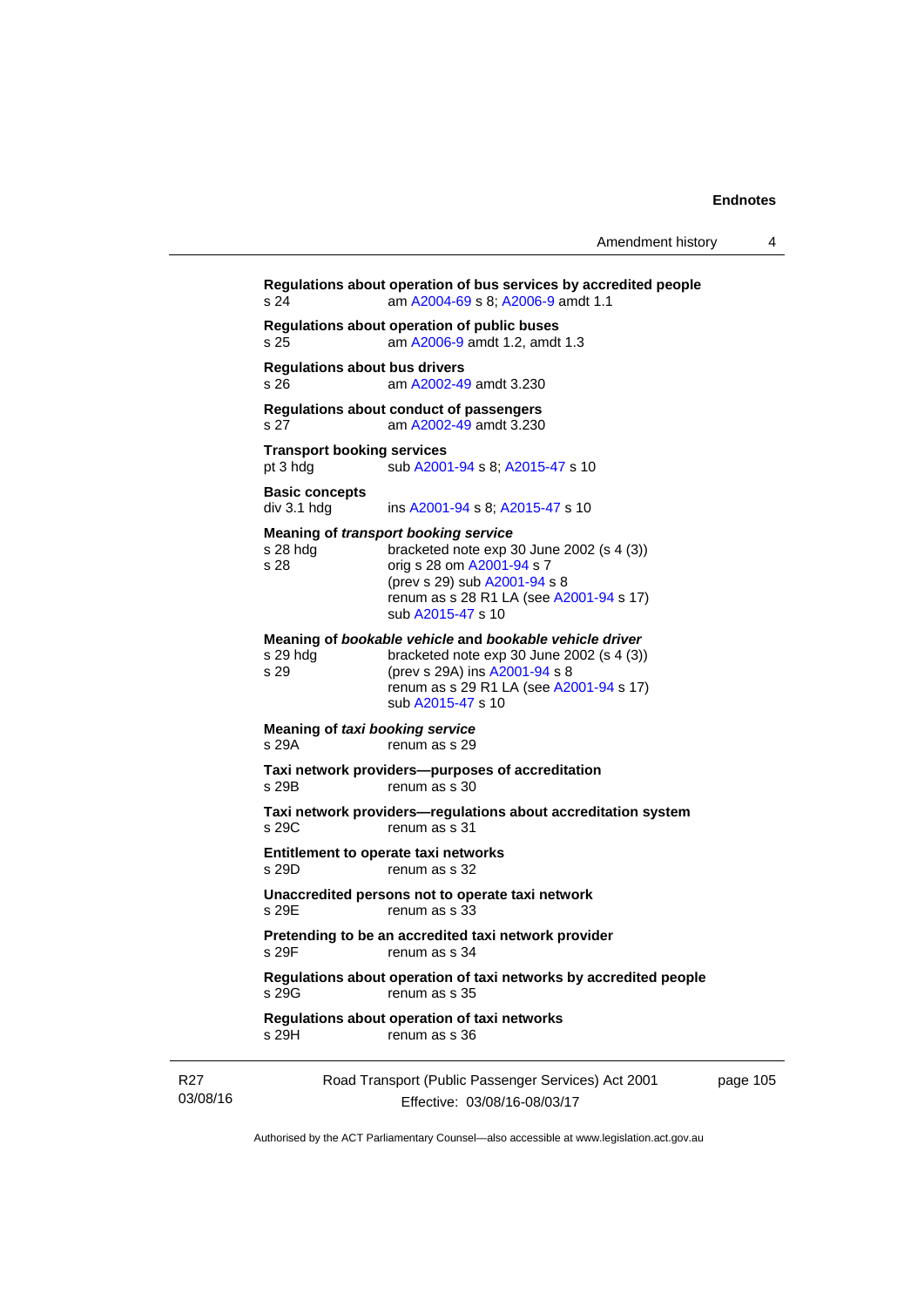4 Amendment history

|                                             | div 3.2 hdg                                        | <b>Transport booking service-accreditation</b><br>ins A2001-94 s 8<br>sub A2015-47 s 10                                                                                                                                                                                  |                 |
|---------------------------------------------|----------------------------------------------------|--------------------------------------------------------------------------------------------------------------------------------------------------------------------------------------------------------------------------------------------------------------------------|-----------------|
|                                             | s 30 hda<br>s 30                                   | Transport booking service-purpose of accreditation<br>bracketed note exp 30 June 2002 (s 4 (3))<br>(prev s 29B) ins A2001-94 s 8<br>renum as s 30 R1 LA (see A2001-94 s 17)<br>sub A2015-47 s 10                                                                         |                 |
|                                             | <b>Meaning of restricted taxi licence</b><br>s 30A | renum as s 38                                                                                                                                                                                                                                                            |                 |
|                                             | <b>Maximum numbers of taxi licences</b><br>s 30B   | renum as s 39                                                                                                                                                                                                                                                            |                 |
|                                             | <b>Issue of taxi licences</b><br>s 30C             | renum as s 40                                                                                                                                                                                                                                                            |                 |
|                                             | <b>Transferability of taxi licences</b><br>s 30D   | renum as s 41                                                                                                                                                                                                                                                            |                 |
|                                             | Use of vehicles as taxis<br>s 30E                  | renum as s 42                                                                                                                                                                                                                                                            |                 |
|                                             | s 30F                                              | Pretending vehicles are licensed taxis<br>renum as s 43                                                                                                                                                                                                                  |                 |
|                                             | <b>Regulations about taxi licences</b><br>s 30G    | renum as s 44                                                                                                                                                                                                                                                            |                 |
|                                             | s 31 hdg<br>s 31                                   | Transport booking service-regulations about accreditation<br>bracketed note exp 30 June 2002 (s 4 (3))<br>(prev s 29C) ins A2001-94 s 8<br>renum as s 31 R1 LA (see A2001-94 s 17)<br>am A2006-9 amdt 1.9; A2006-26 s 5; pars renum A2006-26<br>s 6<br>sub A2015-47 s 10 |                 |
|                                             | <b>Meaning of restricted taxi</b><br>s 31A         | renum as s 46                                                                                                                                                                                                                                                            |                 |
|                                             | <b>Meaning of taxi service</b><br>s 31B            | renum as s 47                                                                                                                                                                                                                                                            |                 |
| Meaning of restricted taxi service<br>s 31C |                                                    | renum as s 48                                                                                                                                                                                                                                                            |                 |
|                                             | s 31D                                              | Taxi service operators-purposes of accreditation<br>renum as s 49                                                                                                                                                                                                        |                 |
|                                             | s 31E                                              | Taxi service operators-regulations about accreditation system<br>renum as s 50                                                                                                                                                                                           |                 |
| page 106                                    |                                                    | Road Transport (Public Passenger Services) Act 2001                                                                                                                                                                                                                      | R <sub>27</sub> |

Effective: 03/08/16-08/03/17

03/08/16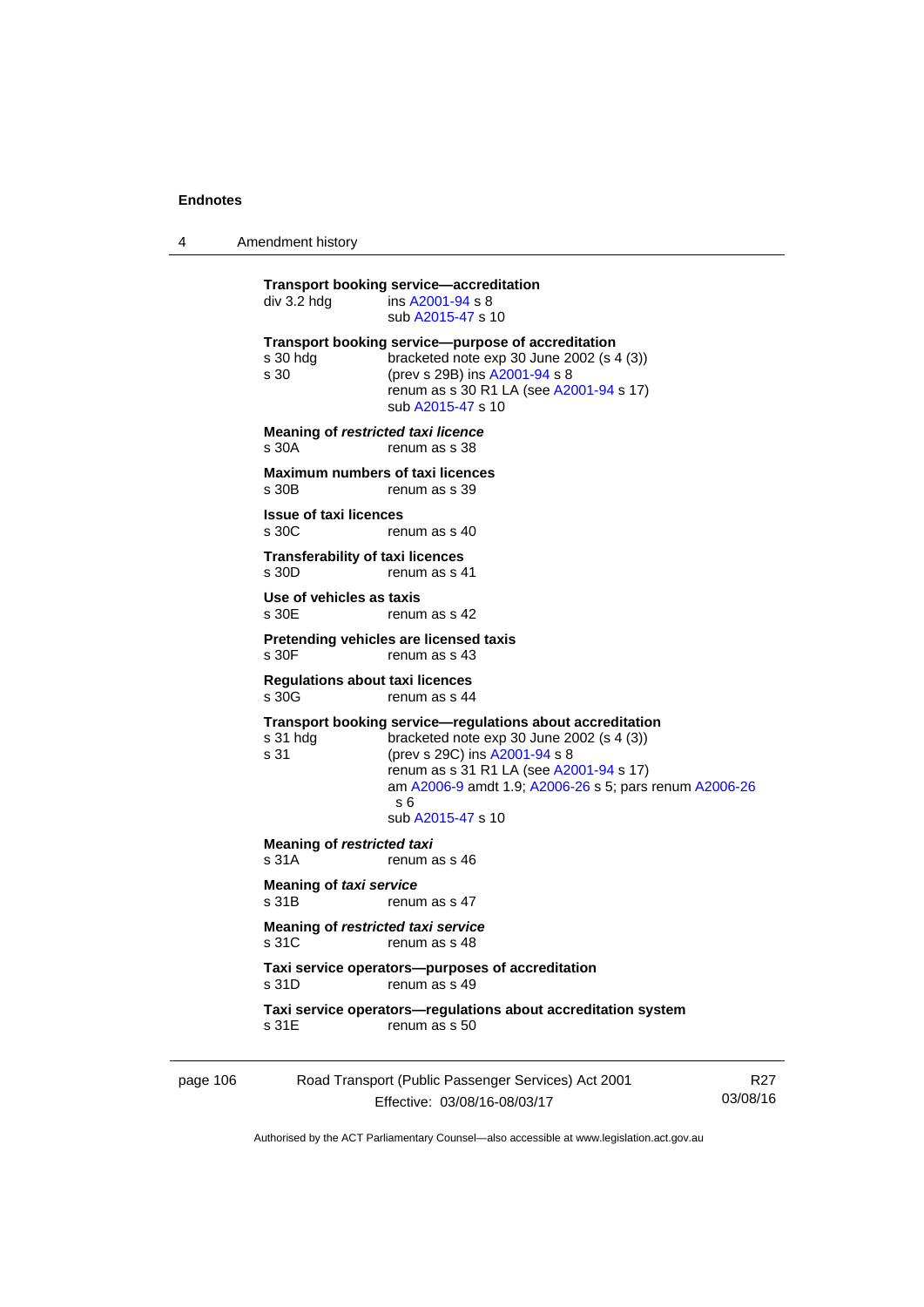| Amendment history |  |  |
|-------------------|--|--|
|-------------------|--|--|

**Entitlement to operate taxi services**  s 31F renum as s 51 **Unaccredited operators not to operate taxi services**  s 31G renum as s 52 **Pretending to be an accredited taxi service operator**  s 31H renum as s 53 **Taxi service operators to be affiliated with taxi network**  s 31I renum as s 54 **Pretending to be affiliated with taxi network**  s 31J renum as s 55 **Regulations about operation of taxi services by accredited people**  s 31K renum as s 56 **Regulations about operation of taxis**  s 31L renum as s 57 **Regulations about taxi drivers**  s 31M renum as s 58 **Regulations about conduct of taxi passengers**  s 31N renum as s 59 **Power to determine maximum taxi fares**  s 310 renum as s 60 **Transport booking service must be accredited**  s 32 (prev s 29D) ins [A2001-94](http://www.legislation.act.gov.au/a/2001-94) s 8 renum as s 32 R1 LA (see [A2001-94](http://www.legislation.act.gov.au/a/2001-94) s 17) sub [A2006-26](http://www.legislation.act.gov.au/a/2006-26) s 7; [A2015-47](http://www.legislation.act.gov.au/a/2015-47) s 10 **Regulations may apply certain laws and instruments**  renum as s 62 and then s 82 **Regulations about enforcement**  s 32B renum as s 63 and then s 83 **Minister may exempt vehicles and people from Act**  s 32C renum as s 64 and then s 84 **Regulations may exempt vehicles and people from Act**  s 32D renum as s 65 and then s 85 **Transport booking service must comply with accreditation conditions**  s 33 hdg bracketed note exp 30 June 2002 (s 4 (3)) s 33 orig s 33 renum as s 66 and then s 87 (prev s 29E) ins [A2001-94](http://www.legislation.act.gov.au/a/2001-94) s 8 renum as s 33 R1 LA (see [A2001-94](http://www.legislation.act.gov.au/a/2001-94) s 17) sub [A2006-26](http://www.legislation.act.gov.au/a/2006-26) s 7; [A2015-47](http://www.legislation.act.gov.au/a/2015-47) s 10

R27 03/08/16 Road Transport (Public Passenger Services) Act 2001 Effective: 03/08/16-08/03/17

page 107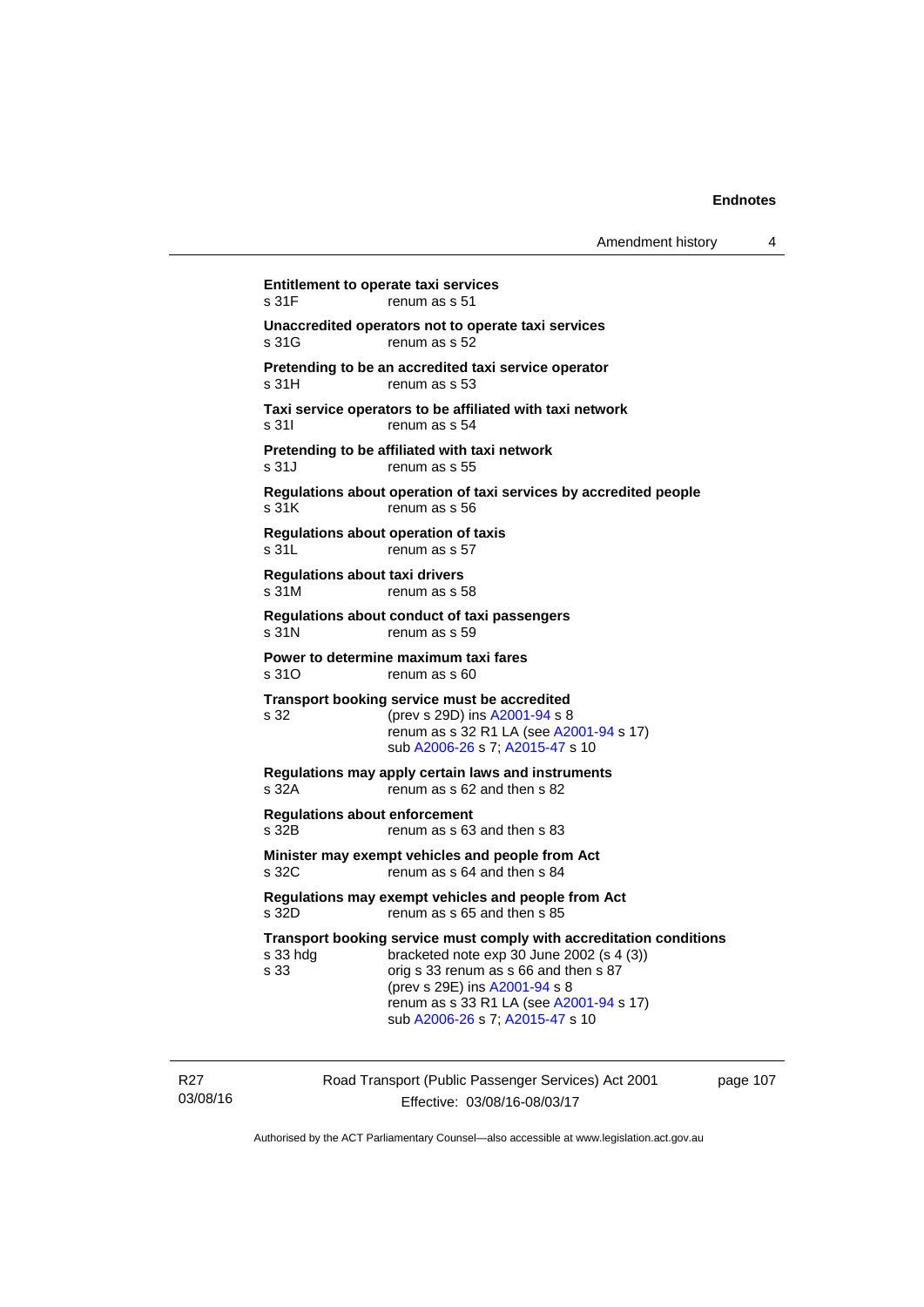4 Amendment history

|          | s 34                                                      | Pretend to be accredited transport booking service<br>orig s 34 renum as s 67 and then s 88<br>(prev s 29F) ins A2001-94 s 8<br>renum as s 34 R1 LA (see A2001-94 s 17)<br>am A2006-26 s 8<br>sub A2015-47 s 10 |                 |
|----------|-----------------------------------------------------------|-----------------------------------------------------------------------------------------------------------------------------------------------------------------------------------------------------------------|-----------------|
|          | div 3.3 hdg                                               | Transport booking service—affiliated drivers and affiliated operators<br>ins A2001-94 s 8<br>sub A2015-47 s 10                                                                                                  |                 |
|          | <b>Meaning of affiliated driver</b><br>$s$ 35 hdg<br>s 35 | bracketed note $exp 30$ June 2002 (s 4 (3))<br>orig s 35 renum as s 68 and then s 89<br>(prev s 29G) ins A2001-94 s 8<br>renum as s 35 R1 LA (see A2001-94 s 17)<br>sub A2015-47 s 10                           |                 |
|          | s 36                                                      | Meaning of affiliated driver agreement<br>orig s 36 renum as s 69 and then s 90<br>(prev s 29H) ins A2001-94 s 8<br>renum as s 36 R1 LA (see A2001-94 s 17)<br>sub A2015-47 s 10                                |                 |
|          | <b>Pretend to be affiliated driver</b><br>s 36A           | ins A2015-47 s 10                                                                                                                                                                                               |                 |
|          | Meaning of affiliated operator<br>s 36B                   | ins A2015-47 s 10                                                                                                                                                                                               |                 |
|          | s 36C                                                     | Meaning of affiliated operator agreement<br>ins A2015-47 s 10                                                                                                                                                   |                 |
|          | Pretend to be affiliated operator<br>s 36D                | ins A2015-47 s 10                                                                                                                                                                                               |                 |
|          | service<br>s 36E                                          | Taxi driver or taxi service operator must be affiliated with transport booking<br>ins A2015-47 s 10                                                                                                             |                 |
|          | s 36F                                                     | Rideshare driver must be affiliated with transport booking service<br>ins A2015-47 s 10                                                                                                                         |                 |
|          | div 3.4 hdg                                               | Transport booking service-operation<br>ins A2001-94 s 8<br>sub A2015-47 s 10                                                                                                                                    |                 |
|          | s 36G                                                     | <b>Transport booking service-responsibilities</b><br>ins A2015-47 s 10                                                                                                                                          |                 |
|          | s 36H                                                     | Transport booking services-regulations about operation<br>ins A2015-47 s 10                                                                                                                                     |                 |
| page 108 |                                                           | Road Transport (Public Passenger Services) Act 2001<br>Effective: 03/08/16-08/03/17                                                                                                                             | R27<br>03/08/16 |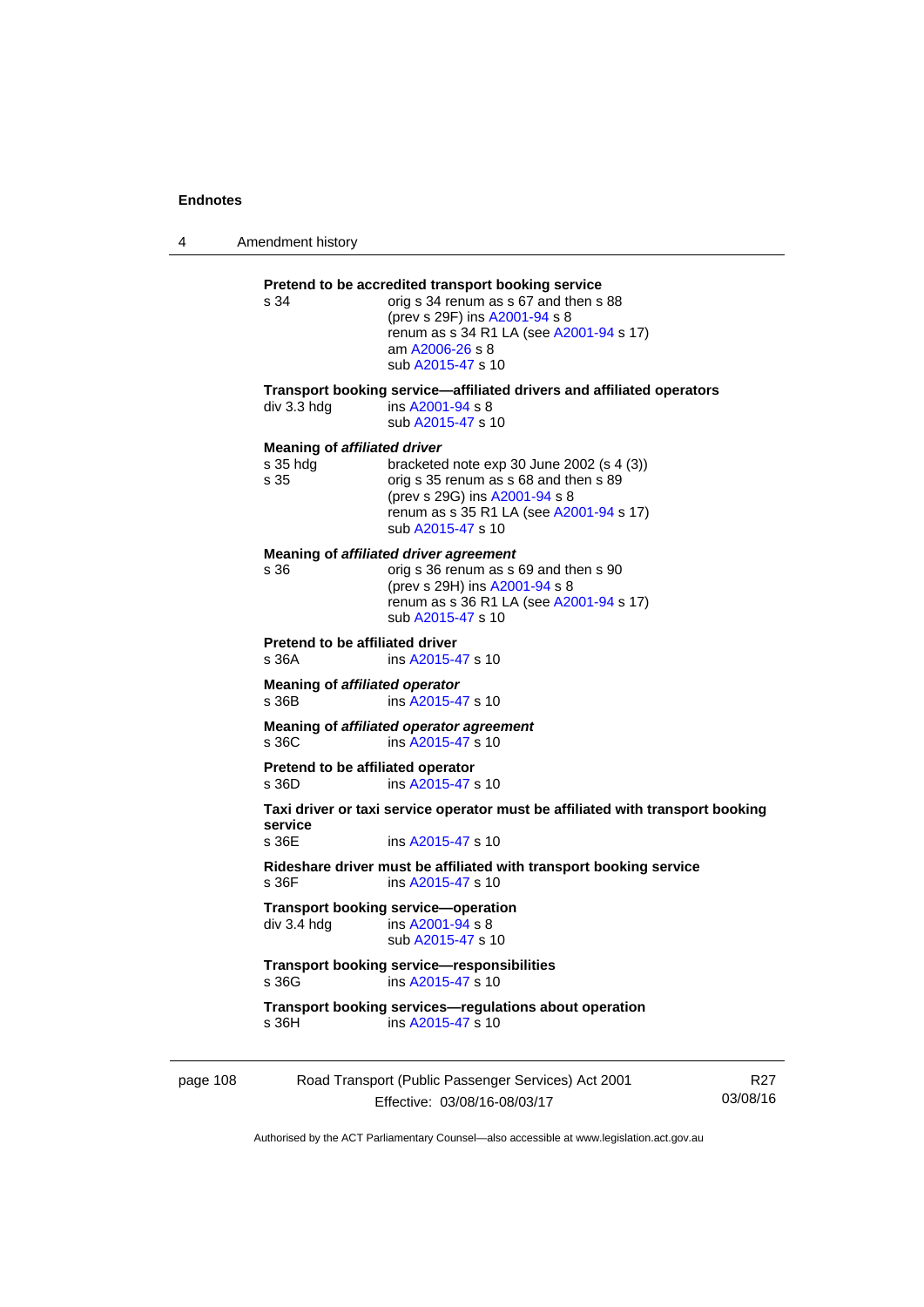| s 361                                                       | Court may order transport booking service to take certain actions<br>ins A2015-47 s 10                                                                                                                    |
|-------------------------------------------------------------|-----------------------------------------------------------------------------------------------------------------------------------------------------------------------------------------------------------|
| <b>Licensing of taxi vehicles</b><br>pt 4 hdg               | orig pt 4 hdg renum as pt 7 hdg (see A2001-94 s 9)<br>ins A2001-94 s 8                                                                                                                                    |
| <b>Basic concepts</b><br>div 4.1 hdg                        | orig div 4.1 hdg renum as div 7.1 hdg<br>ins A2001-94 s 8                                                                                                                                                 |
| <b>Meaning of taxi licence</b><br>s 37 hdg<br>s 37          | bracketed note exp 30 June 2002 (s 4 (3))<br>orig s 37 renum as s 70 and then s 91<br>(prev s 30) sub A2001-94 s 8<br>renum as s 37 R1 LA (see A2001-94 s 17)<br>sub A2004-69 s 37                        |
| Meaning of restricted taxi licence<br>s 38 hdg<br>s 38      | bracketed note exp 30 June 2002 (s 4 (3))<br>orig s 38 renum as s 71 and then s 92<br>(prev s 30A) ins A2001-94 s 8<br>renum as s 38 R1 LA (see A2001-94 s 17)                                            |
| <b>Taxi licences</b><br>div 4.2 hdg                         | orig div 4.2 hdg renum as div 7.2 hdg<br>ins A2001-94 s 8                                                                                                                                                 |
| s 39 hdg<br>s 39                                            | <b>Maximum numbers of taxi licences</b><br>bracketed note exp 30 June 2002 (s 4 (3))<br>orig s 39 renum as s 72 and then s 93<br>(prev s 30B) ins A2001-94 s 8<br>renum as s 39 R1 LA (see A2001-94 s 17) |
| <b>Issue of taxi licences</b><br>s 40 hdg<br>s 40           | bracketed note $exp 30$ June 2002 (s 4 (3))<br>orig s 40 renum as s 73<br>(prev s 30C) ins A2001-94 s 8<br>renum as s 40 R1 LA (see A2001-94 s 17)                                                        |
| <b>Transferability of taxi licences</b><br>s 41 hdg<br>s 41 | bracketed note exp 30 June 2002 (s 4 (3))<br>orig s 41 renum as s 74<br>(prev s 30D) ins A2001-94 s 8<br>renum as s 41 R1 LA (see A2001-94 s 17)<br>sub A2006-26 s 9                                      |

R27 03/08/16 Road Transport (Public Passenger Services) Act 2001 Effective: 03/08/16-08/03/17

page 109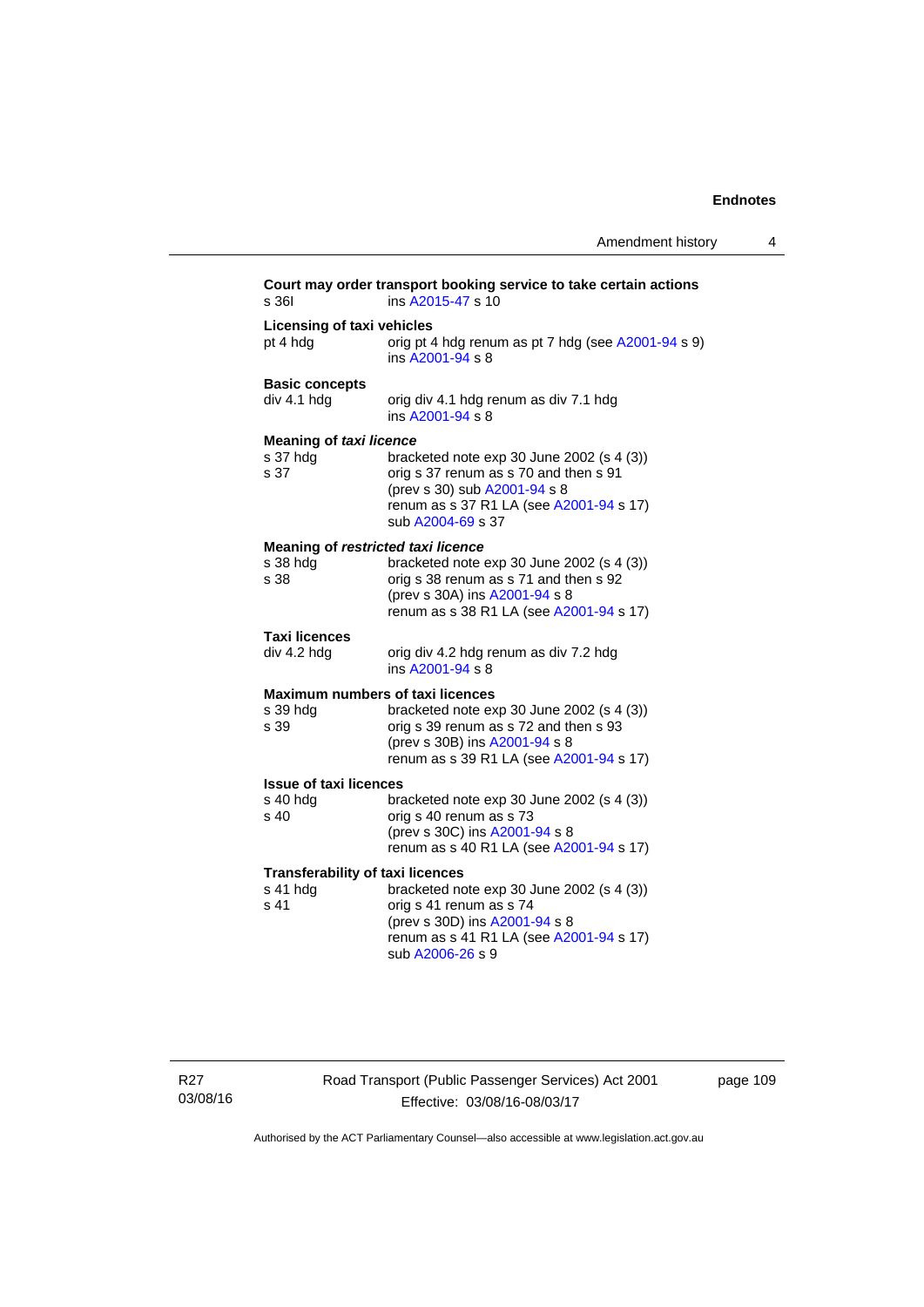4 Amendment history **Use of vehicles as taxis** 

| s 42 hdg<br>s 42                           | USE UI VEIIIUIES AS IAXIS<br>bracketed note $exp 30$ June 2002 (s 4 (3))<br>orig s 42 renum as s 75<br>(prev s 30E) ins A2001-94 s 8<br>renum as s 42 R1 LA (see A2001-94 s 17)<br>am A2004-69 s 10                                |                 |
|--------------------------------------------|------------------------------------------------------------------------------------------------------------------------------------------------------------------------------------------------------------------------------------|-----------------|
| s 43                                       | Pretending vehicles are licensed taxis<br>orig s 43 renum as s 76<br>(prev s 30F) ins A2001-94 s 8<br>renum as s 43 R1 LA (see A2001-94 s 17)                                                                                      |                 |
| $s$ 44 hdg<br>s 44                         | <b>Regulations about taxi licences</b><br>bracketed note $exp 30$ June 2002 (s 4 (3))<br>orig s 44 renum as s 77<br>(prev s 30G) ins A2001-94 s 8<br>renum as s 44 R1 LA (see A2001-94 s 17)<br>am A2006-9 amdt 1.9; A2006-26 s 10 |                 |
| <b>Taxi services</b><br>pt 5 hdg           | orig pt 5 hdg om R1 LA $(s 89 (3))$ but see s 54)<br>prev pt 5 hdg exp 31 December 2001 (s 54)<br>ins A2001-94 s 8                                                                                                                 |                 |
| <b>Basic concepts</b><br>div 5.1 hdg       | ins A2001-94 s 8                                                                                                                                                                                                                   |                 |
| <b>Meaning of taxi</b><br>s 45 hdg<br>s 45 | bracketed note $exp 30$ June 2002 (s 4 (3))<br>orig s 45 renum as s 78<br>(prev s 31) sub A2001-94 s 8<br>renum as s 45 R1 LA (see A2001-94 s 17)<br>sub A2004-69 s 11                                                             |                 |
| $s$ 46 hdg<br>s 46                         | <b>Meaning of restricted taxi</b><br>bracketed note $exp 30$ June 2002 (s 4 (3))<br>orig s 46 renum as s 79<br>(prev s 31A) ins A2001-94 s 8<br>renum as s 46 R1 LA (see A2001-94 s 17)<br>am A2006-9 s 15                         |                 |
| s 47 hdg<br>s 47                           | <b>Meaning of taxi service</b><br>bracketed note $exp 30$ June 2002 (s 4 (3))<br>orig s 47 renum as s 80<br>(prev s 31B) ins A2001-94 s 8<br>renum as s 47 R1 LA (see A2001-94 s 17)                                               |                 |
| s 48                                       | Meaning of restricted taxi service<br>orig s 48 renum as s 81<br>(prev s 31C) ins A2001-94 s 8<br>renum as s 48 R1 LA (see A2001-94 s 17)                                                                                          |                 |
| page 110                                   | Road Transport (Public Passenger Services) Act 2001<br>Effective: 03/08/16-08/03/17                                                                                                                                                | R27<br>03/08/16 |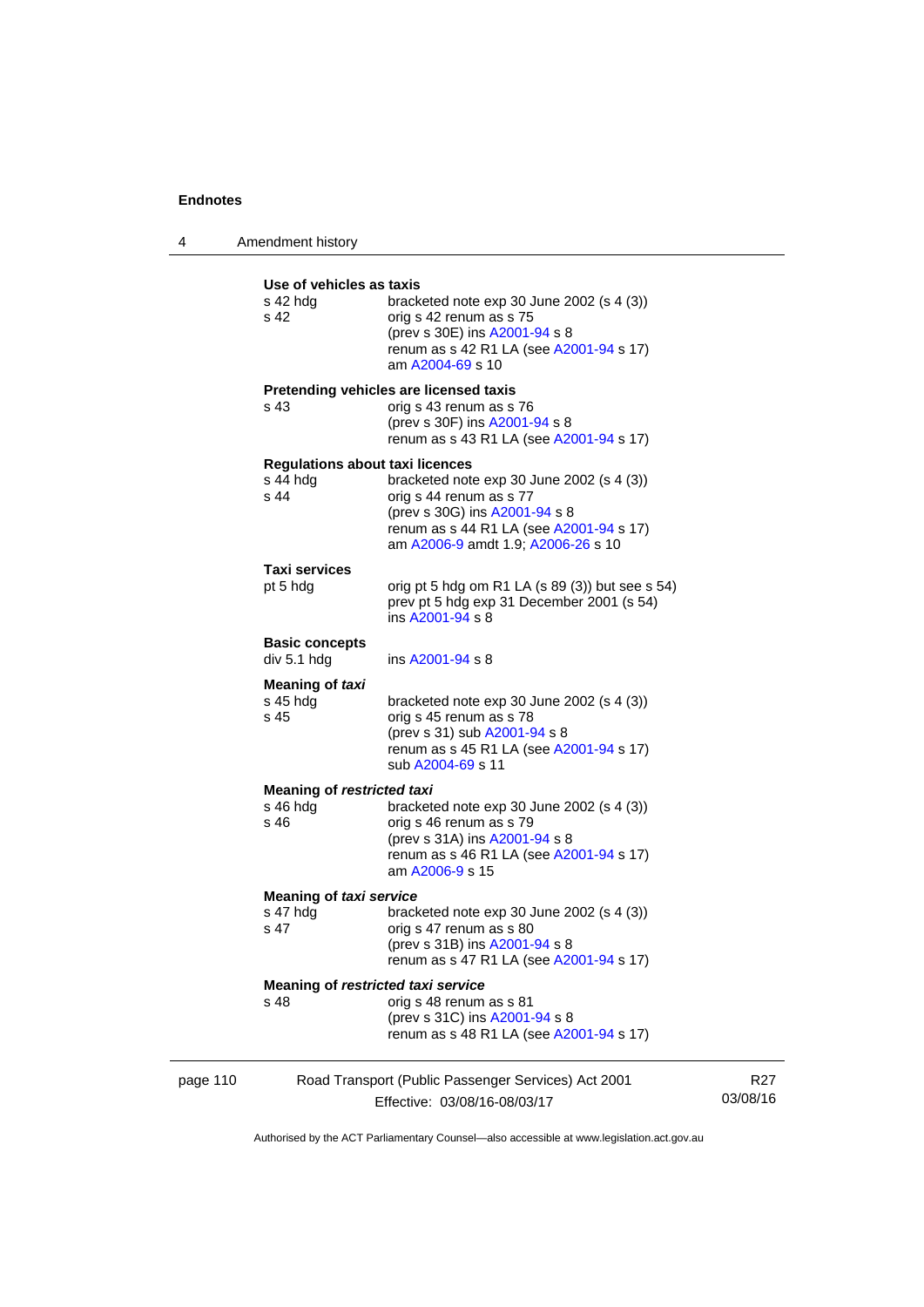# **Accreditation of taxi service operators**

| div 5.2 hdg                                         | Accreditation of taxi service operators<br>ins A2001-94 s 8                                                                                                                                           |
|-----------------------------------------------------|-------------------------------------------------------------------------------------------------------------------------------------------------------------------------------------------------------|
| s 49 hdg<br>s 49                                    | Taxi service operators--purposes of accreditation<br>bracketed note exp 30 June 2002 (s 4 (3))<br>orig s 49 renum as s 82<br>(prev s 31D) ins A2001-94 s 8<br>renum as s 49 R1 LA (see A2001-94 s 17) |
| s 50 hdg                                            | Taxi service operators—regulations about accreditation system<br>bracketed note exp 30 June 2002 (s 4 (3))                                                                                            |
| s 50                                                | orig s 50 renum as s 83<br>(prev s 31E) ins A2001-94 s 8<br>renum as s 50 R1 LA (see A2001-94 s 17)<br>am A2006-9 amdt 1.9                                                                            |
| Entitlement to operate taxi services<br>div 5.3 hdg | ins A2001-94 s 8                                                                                                                                                                                      |
| Entitlement to operate taxi services                |                                                                                                                                                                                                       |
| s 51 hdg<br>s 51                                    | bracketed note exp 30 June 2002 (s 4 (3))<br>orig s 51 renum as s 84                                                                                                                                  |
|                                                     | (prev s 31F) ins A2001-94 s 8<br>renum as s 51 R1 LA (see A2001-94 s 17)<br>am A2006-26 s 11; A2015-47 s 11                                                                                           |
| <b>Existing approved taxi networks</b><br>s 51A     | renum as s 85                                                                                                                                                                                         |
| s 51B                                               | Existing taxi licences and restricted taxi licences<br>renum as s 86                                                                                                                                  |
| s 51C                                               | Interim accreditation of existing taxi operators<br>renum as s 87                                                                                                                                     |
| s 51D                                               | Determination about maximum number of taxi licences<br>renum as s 88                                                                                                                                  |
| s 51E                                               | Determination about maximum number of restricted taxi licences<br>renum as s 89                                                                                                                       |
| Application to transfer taxi licence<br>s 51F       | renum as s 90                                                                                                                                                                                         |
| s 51G                                               | Determination about maximum taxi fares<br>renum as s 91                                                                                                                                               |
| Expiry of div 7.7                                   |                                                                                                                                                                                                       |

s 51H renum as s 92

R27 03/08/16 Road Transport (Public Passenger Services) Act 2001 Effective: 03/08/16-08/03/17

page 111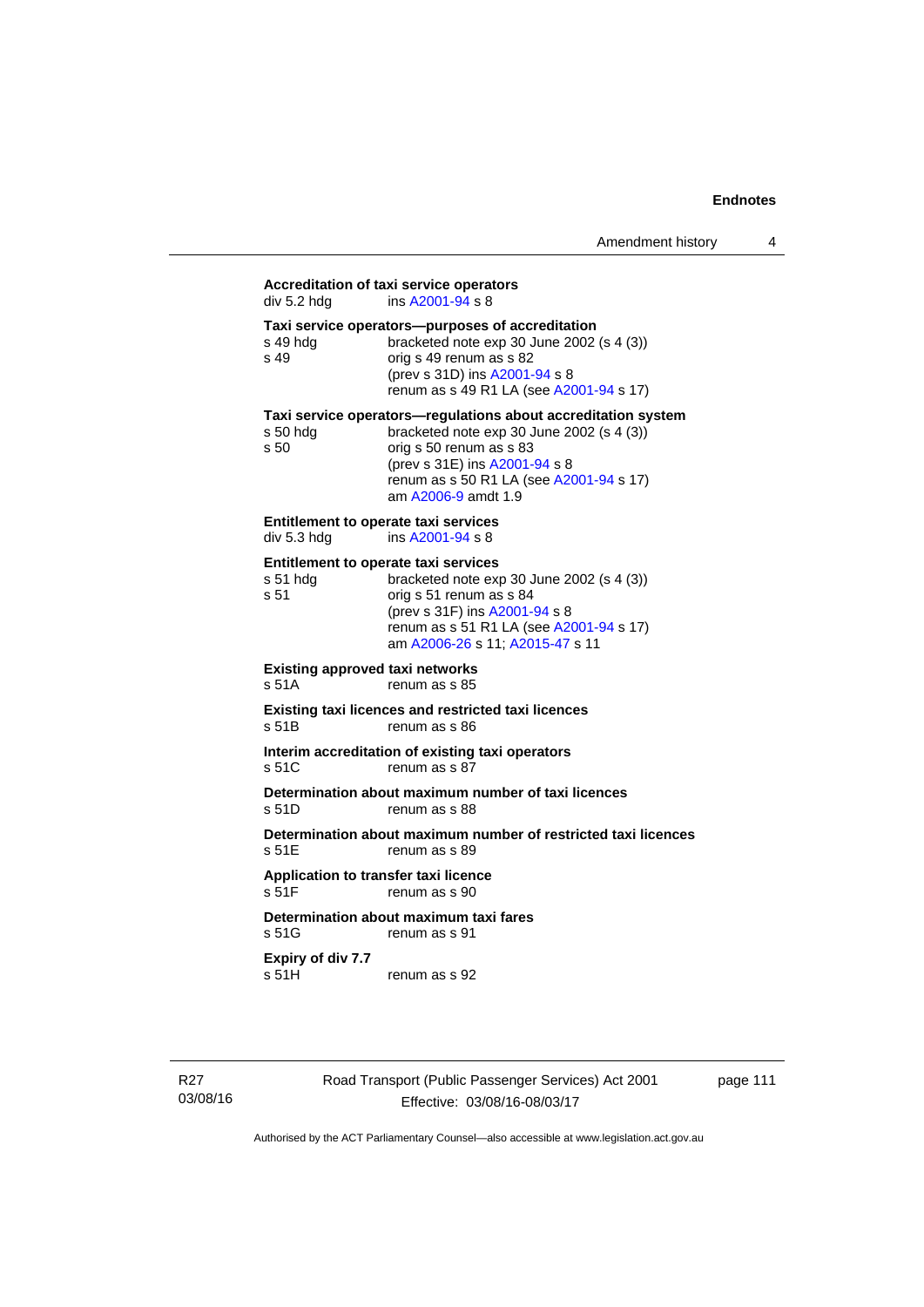$\overline{\phantom{0}}$ 

| 4 | Amendment history |  |
|---|-------------------|--|
|---|-------------------|--|

| s 52 hdg<br>s 52                                  | Unaccredited operators not to operate taxi services<br>bracketed note exp 30 June 2002 (s 4 (3))<br>orig s 52 exp 31 December 2001 (s 54)<br>(prev s 31G) ins A2001-94 s 8<br>renum as s 52 R1 LA (see A2001-94 s 17)<br>am A2004-69 s 12                             |
|---------------------------------------------------|-----------------------------------------------------------------------------------------------------------------------------------------------------------------------------------------------------------------------------------------------------------------------|
| s 53                                              | Pretending to be an accredited taxi service operator<br>orig s 53 exp 31 December 2001 (s 54)<br>(prev s 31H) ins A2001-94 s 8<br>renum as s 53 R1 LA (see A2001-94 s 17)                                                                                             |
| s 54                                              | Taxi service operators to be affiliated with taxi network<br>orig s 54 exp 31 December 2001 (s 54)<br>(prev s 31l) ins A2001-94 s 8<br>renum as s 54 R1 LA (see A2001-94 s 17)<br>sub A2006-26 s 12<br>om A2015-47 s 12                                               |
| s 55                                              | Pretending to be affiliated with taxi network<br>(prev s 31J) ins A2001-94 s 8<br>renum as s 55 R1 LA (see A2001-94 s 17)<br>om A2015-47 s 12                                                                                                                         |
| <b>Regulation of taxi services</b><br>div 5.4 hdg | ins A2001-94 s 8                                                                                                                                                                                                                                                      |
| s 56 hdg<br>s 56                                  | Regulations about operation of taxi services by accredited people<br>bracketed note exp 30 June 2002 (s 4 (3))<br>(prev s 31K) ins A2001-94 s 8<br>renum as s 56 R1 LA (see A2001-94 s 17)<br>am A2006-9 amdt 1.4, amdt 1.5; A2010-18 amdt 3.77;<br>A2015-47 ss 13-15 |
| s 57                                              | <b>Regulations about operation of taxis</b><br>(prev s 31L) ins A2001-94 s 8<br>renum as s 57 R1 LA (see A2001-94 s 17)<br>am A2015-47 s 16; pars renum R26 LA                                                                                                        |
| <b>Regulations about taxi drivers</b><br>s 58     | (prev s 31M) ins A2001-94 s 8<br>renum as s 58 R1 LA (see A2001-94 s 17)                                                                                                                                                                                              |
| s 59                                              | Regulations about conduct of taxi passengers<br>(prev s 31N) ins A2001-94 s 8<br>renum as s 59 R1 LA (see A2001-94 s 17)<br>am A2015-47 s 17                                                                                                                          |

page 112 Road Transport (Public Passenger Services) Act 2001 Effective: 03/08/16-08/03/17

R27 03/08/16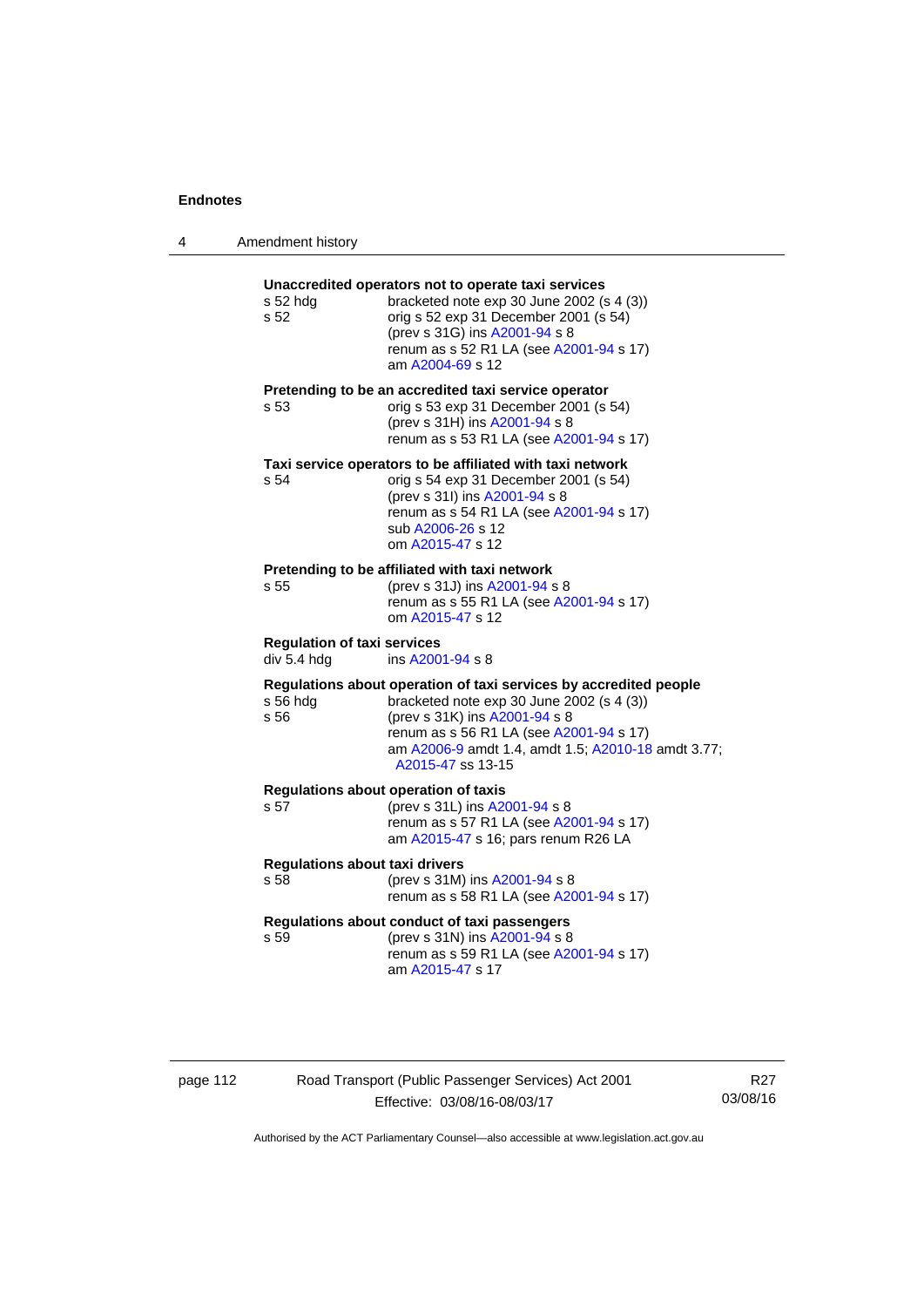# **Power to determine taxi fares**<br>s 60 hdg bracketed n bracketed note exp 30 June 2002 (s  $4$  (3)) s 60 (prev s 31O) ins [A2001-94](http://www.legislation.act.gov.au/a/2001-94) s 8 renum as s 60 R1 LA (see [A2001-94](http://www.legislation.act.gov.au/a/2001-94) s 17) sub [A2015-47](http://www.legislation.act.gov.au/a/2015-47) s 18 **Ridesharing**  pt 5A hdg **orig pt 5A hdg** renum as pt 6 hdg **pres pt 5A hdg**  ins [A2015-47](http://www.legislation.act.gov.au/a/2015-47) s 19 **Basic concepts**  div 5A.1 hdg **orig div 5A.1 hdg**  renum as div 6.1 hdg **pres div 5A.1 hdg**  ins [A2015-47](http://www.legislation.act.gov.au/a/2015-47) s 19 **Meaning of** *rideshare service***,** *rideshare driver***,** *rideshare* **and** *rideshare vehicle*  s 60A **orig s 60A**  renum as s 61 **pres s 60A**  ins [A2015-47](http://www.legislation.act.gov.au/a/2015-47) s 19 **Rideshare drivers**  div 5A.2 hdg **orig div 5A.2 hdg**  renum as div 6.2 hdg **pres div 5A.2 hdg**  ins [A2015-47](http://www.legislation.act.gov.au/a/2015-47) s 19 **Rideshare drivers—accreditation**  sdiv 5A.2.1 hdg ins [A2015-47](http://www.legislation.act.gov.au/a/2015-47) s 19 **Rideshare driver—purposes of accreditation** s 60B **orig s 60B**  renum as s 62 **pres s 60B**  ins [A2015-47](http://www.legislation.act.gov.au/a/2015-47) s 19 **Rideshare driver—regulations about accreditation system**  s 60C **orig s 60C**  renum as s 63 **pres s 60C**  ins [A2015-47](http://www.legislation.act.gov.au/a/2015-47) s 19 **Entitlement to operate rideshare services**  s 60D **orig s 60D**  renum as s 64 **pres s 60D**  ins [A2015-47](http://www.legislation.act.gov.au/a/2015-47) s 19

R27 03/08/16 Road Transport (Public Passenger Services) Act 2001 Effective: 03/08/16-08/03/17

page 113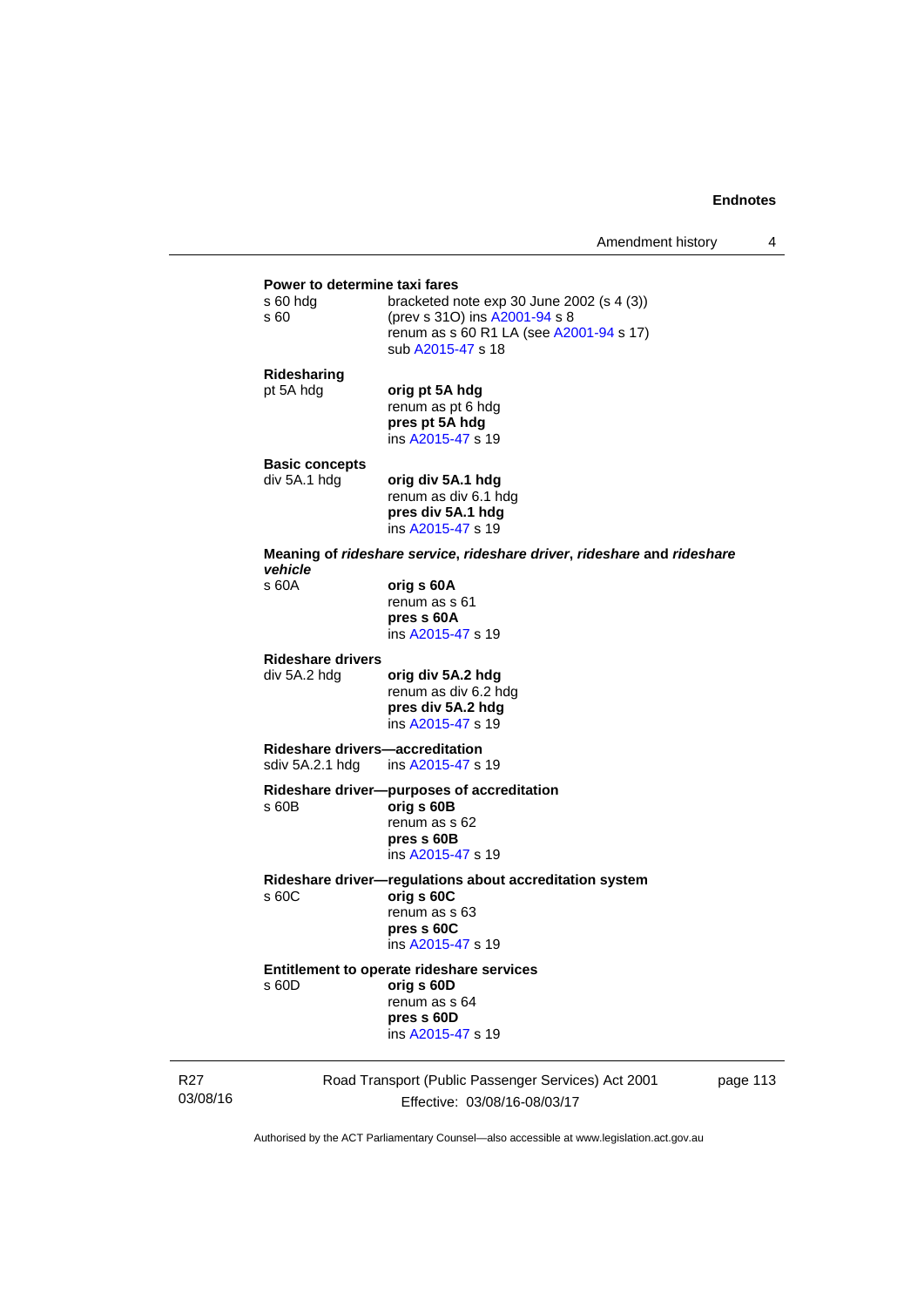4 Amendment history

**Rideshare driver must be accredited**  s 60E **orig s 60E**  renum as s 65 **pres s 60E**  ins [A2015-47](http://www.legislation.act.gov.au/a/2015-47) s 19 **Pretend to be accredited rideshare driver**  s 60F **orig s 60F**  renum as s 66 **pres s 60F**  ins [A2015-47](http://www.legislation.act.gov.au/a/2015-47) s 19 **Rideshare drivers—regulation**  sdiv 5A.2.2 hdg ins [A2015-47](http://www.legislation.act.gov.au/a/2015-47) s 19 **Rideshare driver must not use unlicensed rideshare vehicle** s 60G **orig s 60G**  renum as s 67 **pres s 60G**  ins [A2015-47](http://www.legislation.act.gov.au/a/2015-47) s 19 **Regulations about operation of rideshare service** s 60H **orig s 60H**  renum as s 68 **pres s 60H**  ins [A2015-47](http://www.legislation.act.gov.au/a/2015-47) s 19 **Regulations about rideshare drivers** s 60I **orig s 60I**  renum as s 69 **pres s 60I**  ins [A2015-47](http://www.legislation.act.gov.au/a/2015-47) s 19 **Rideshare vehicles**  ins [A2015-47](http://www.legislation.act.gov.au/a/2015-47) s 19 **Meaning of** *rideshare vehicle licence*  s 60J **orig s 60J**  renum as s 70 **pres s 60J**  ins [A2015-47](http://www.legislation.act.gov.au/a/2015-47) s 19 **Rideshare vehicle licence not transferable**  s 60K **orig s 60K**  renum as s 71 **pres s 60K**  ins [A2015-47](http://www.legislation.act.gov.au/a/2015-47) s 19

page 114 Road Transport (Public Passenger Services) Act 2001 Effective: 03/08/16-08/03/17

R27 03/08/16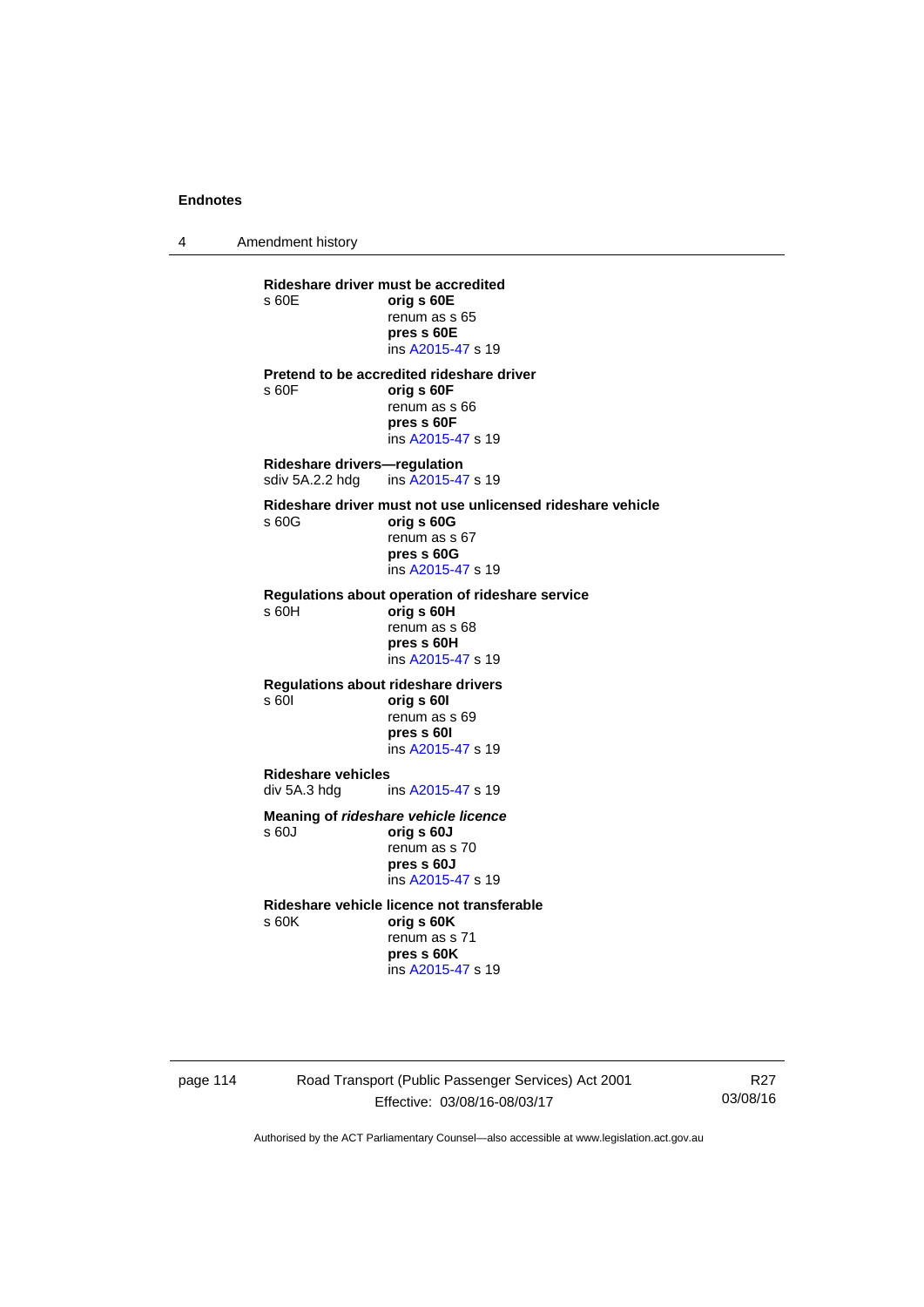**Pretend vehicle is licensed rideshare vehicle**  s 60L **orig s 60L**  renum as s 72 **pres s 60L**  ins [A2015-47](http://www.legislation.act.gov.au/a/2015-47) s 19 **Licensed rideshare vehicle not to be used by unlicensed or unaccredited driver**  s 60M **orig s 60M**  renum as s 73 **pres s 60M**  ins [A2015-47](http://www.legislation.act.gov.au/a/2015-47) s 19 **Licensed rideshare vehicle not to be used unless insured**  s 60N **orig s 60M**  renum as s 74 **pres s 60M**  ins [A2015-47](http://www.legislation.act.gov.au/a/2015-47) s 19 **Regulations about rideshare vehicles**  s 60O **orig s 60O**  renum as s 75 **pres s 60O**  ins [A2015-47](http://www.legislation.act.gov.au/a/2015-47) s 19 **Rideshare passengers and fares**   $ins$  [A2015-47](http://www.legislation.act.gov.au/a/2015-47) s 19 **Regulations about conduct of rideshare vehicle passengers**  s 60P **orig s 60P**  renum as s 76 **pres s 60P**  ins [A2015-47](http://www.legislation.act.gov.au/a/2015-47) s 19 **Power to determine rideshare fares**<br>  $\frac{60Q}{q}$  orig **s** 60Q s 60Q **orig s 60Q**  renum as s 77 **pres s 60Q**  ins [A2015-47](http://www.legislation.act.gov.au/a/2015-47) s 19 **Hire car services**  pt 5B hdg renum as pt 7 hdg **Basic concepts**  div 5B.1 hdg renum as div 7.1 hdg **Accreditation of hire car service operators**  div 5B.2 hdg renum as div 7.2 hdg **Entitlement to operate hire car services**<br>div 5B.3 hdg renum as div 7.3 hdg renum as div 7.3 hdg

R27 03/08/16 Road Transport (Public Passenger Services) Act 2001 Effective: 03/08/16-08/03/17

page 115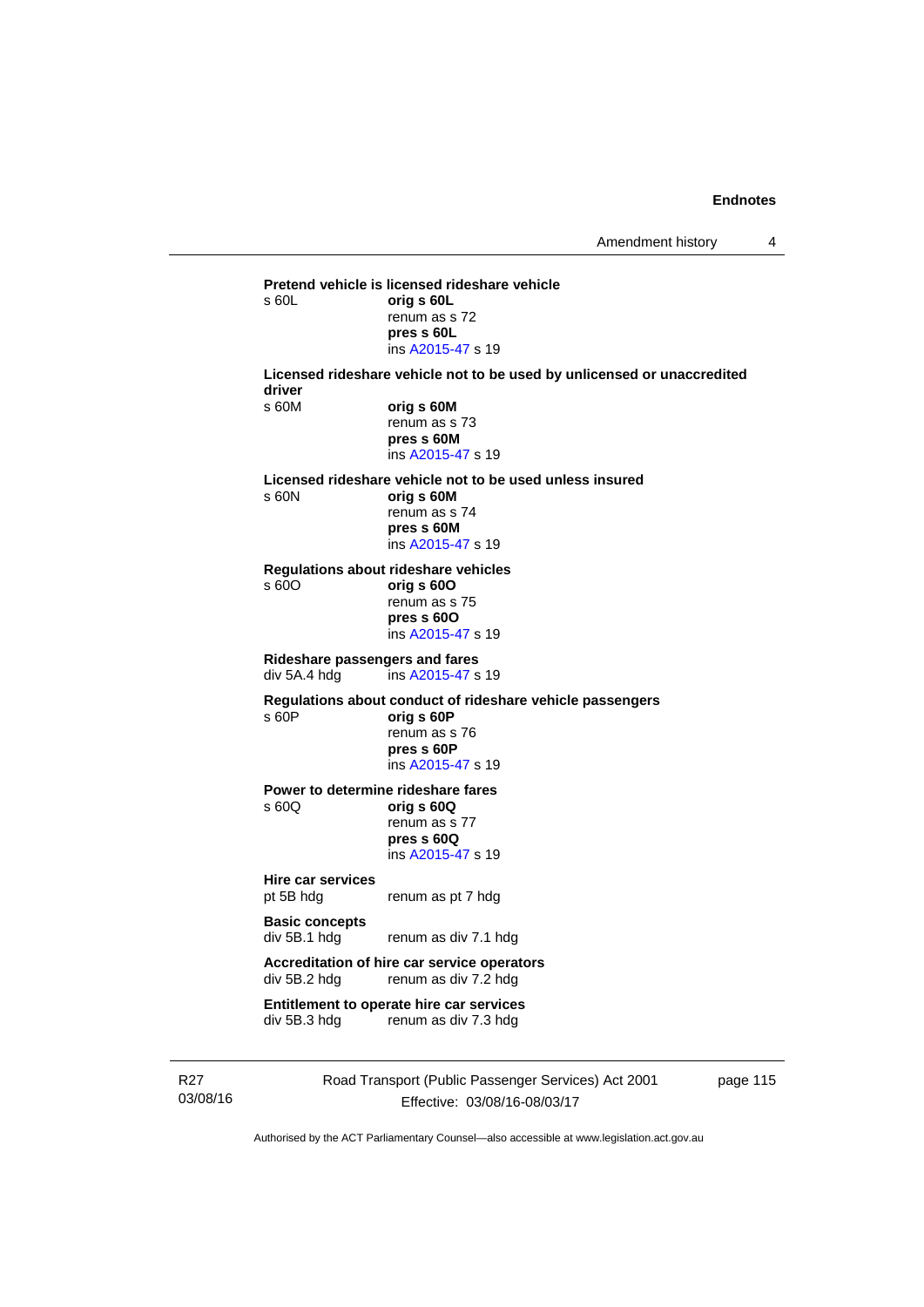|          | <b>Regulation of hire car services</b><br>div 5B.4 hdg | renum as div 7.4 hdg                                                                                                                                                 |
|----------|--------------------------------------------------------|----------------------------------------------------------------------------------------------------------------------------------------------------------------------|
|          | Licensing of hire cars<br>pt 6 hdg                     | orig pt 6 hdg renum as pt 8 hdg<br>(prev pt 5A hdg) ins $A2004-69$ s 13<br>renum as pt 6 hdg R10 LA (see A2004-69 s 17)                                              |
|          | <b>Basic concepts</b><br>div 6.1 hdg                   | (prev div 5A.1 hdg) ins A2004-69 s 13<br>renum as div 6.1 hdg R10 LA (see A2004-69 s 17)                                                                             |
|          | Regulations about hire car drivers<br>s 60R            | renum as s 78                                                                                                                                                        |
|          | s 60S                                                  | Regulations about conduct of hire car passengers<br>renum as s 79                                                                                                    |
|          | s 60T                                                  | Unauthorised public passenger services<br>renum as s 80                                                                                                              |
|          | <b>Meaning of hire car licence</b><br>s 61             | (prev s 32) renum as s 61 and then s 81<br>(prev s 60A) ins A2004-69 s 13<br>renum as s 61 R10 LA (see A2004-69 s 17)                                                |
|          | s 62                                                   | Meaning of restricted hire car licence<br>(prev s 32A) renum as s 62 and then s 82<br>(prev s 60B) ins A2004-69 s 13<br>renum as s 62 R10 LA (see A2004-69 s 17)     |
|          | <b>Hire car licences</b><br>div 6.2 hdg                | (prev div 5A.2 hdg) ins A2004-69 s 13<br>renum as div 6.2 hdg R10 LA (see A2004-69 s 17)                                                                             |
|          | <b>Transferability of hire car licences</b><br>s 63    | (prev s 32B) renum as s 63 and then s 83<br>(prev s 60C) ins A2004-69 s 13<br>renum as s 63 R10 LA (see A2004-69 s 17)                                               |
|          | Use of vehicles as hire cars<br>s 64                   | (prev s 32C) renum as s 64 and then s 84<br>(prev s 60D) ins A2004-69 s 13<br>renum as s 64 R10 LA (see A2004-69 s 17)                                               |
|          | s 65                                                   | Pretending vehicles are licensed hire cars<br>(prev s 32D) renum as s 65 and then s 85<br>(prev s 60E) ins A2004-69 s 13<br>renum as s 65 R10 LA (see A2004-69 s 17) |
|          | s 65A                                                  | References to Motor Traffic Act, Traffic Act etc<br>renum as s 86                                                                                                    |
| page 116 |                                                        | Road Transport (Public Passenger Services) Act 2001                                                                                                                  |

Effective: 03/08/16-08/03/17

R27 03/08/16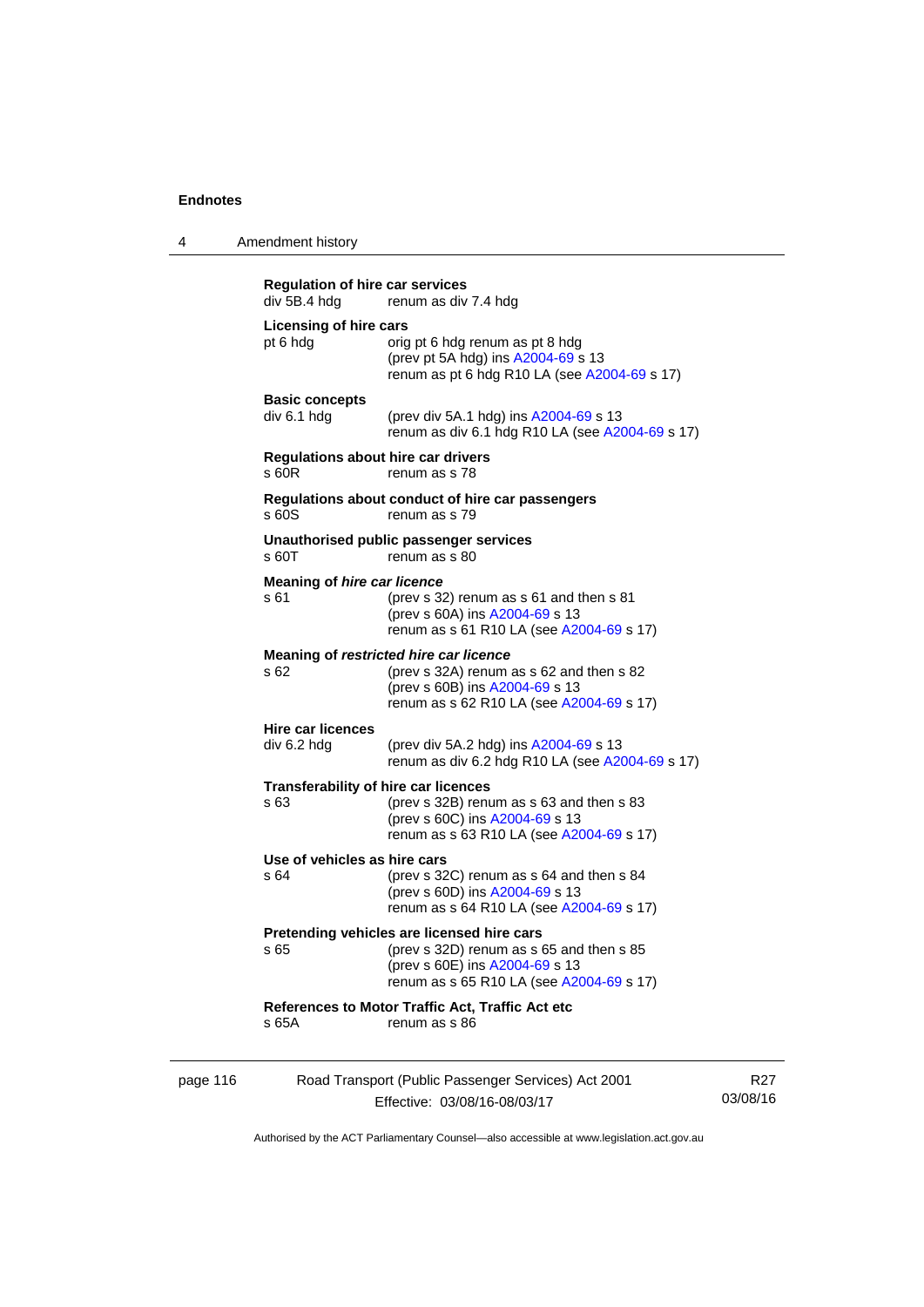

R27 03/08/16 Road Transport (Public Passenger Services) Act 2001 Effective: 03/08/16-08/03/17

page 117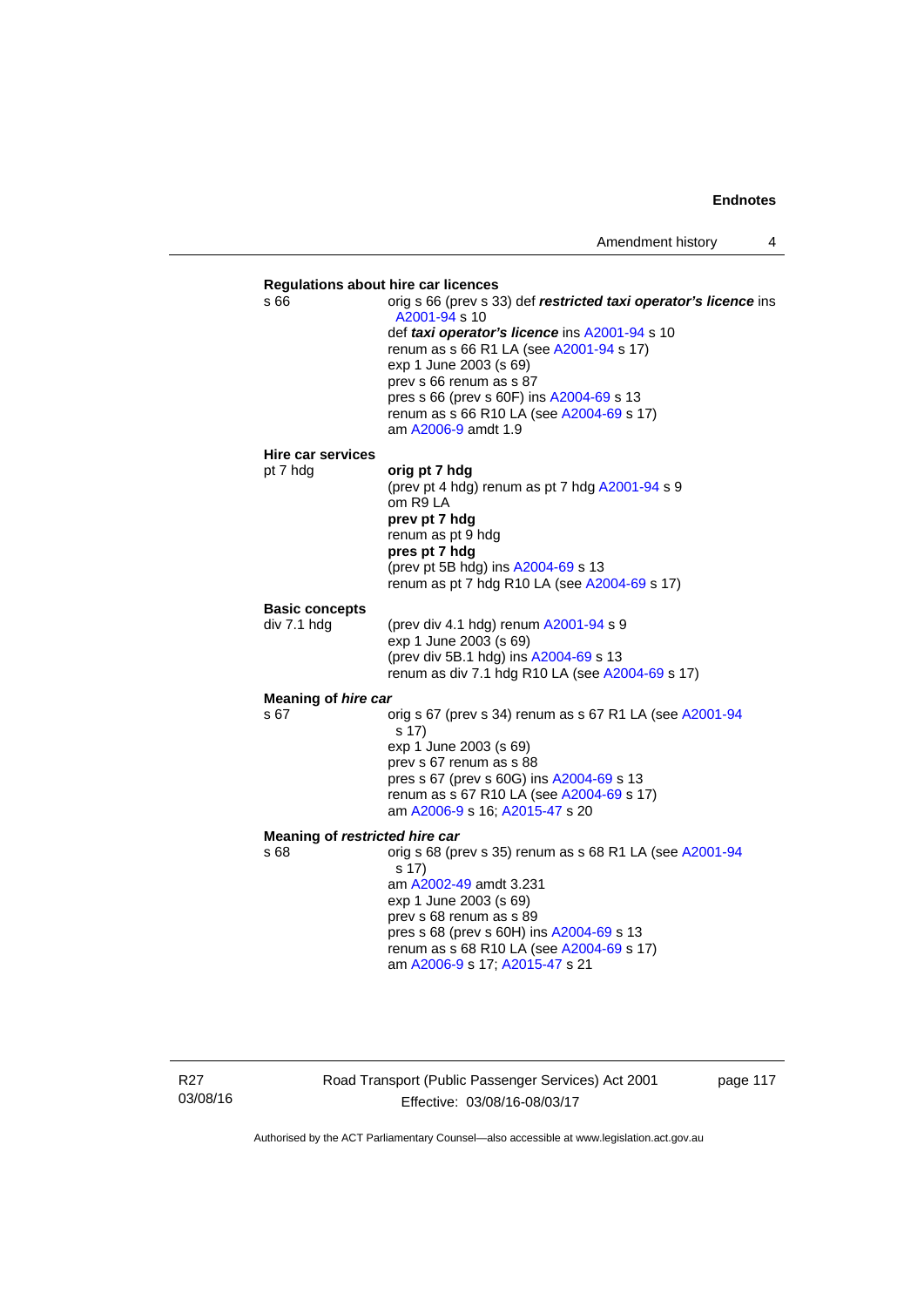4 Amendment history

### **Meaning of** *hire car service*  s 69 orig s 69 (prev s 36) renum as s 69 R1 LA (see [A2001-94](http://www.legislation.act.gov.au/a/2001-94) s 17) sub [A2002-30](http://www.legislation.act.gov.au/a/2002-30) amdt 3.751 exp 1 June 2003 (s 69) prev s 69 renum as s 90 pres s 69 (prev s 60I) ins [A2004-69](http://www.legislation.act.gov.au/a/2004-69) s 13 renum as s 69 R10 LA (see [A2004-69](http://www.legislation.act.gov.au/a/2004-69) s 17) **Meaning of** *restricted hire car service*  s 70 orig s 70 (prev s 37) renum as s 70 R1 LA (see [A2001-94](http://www.legislation.act.gov.au/a/2001-94) s 17) exp 1 December 2002 (s 72) prev s 70 renum as s 91 pres s 70 (prev s 60J) ins [A2004-69](http://www.legislation.act.gov.au/a/2004-69) s 13 renum as s 70 R10 LA (see [A2004-69](http://www.legislation.act.gov.au/a/2004-69) s 17) **Accreditation of hire car service operators**  div 7.2 hdg (prev div 4.2 hdg) renum [A2001-94](http://www.legislation.act.gov.au/a/2001-94) s 9 exp 1 December 2002 (s 72) (prev div 5B.2 hdg) ins [A2004-69](http://www.legislation.act.gov.au/a/2004-69) s 13 renum as div 7.2 hdg R10 LA (see [A2004-69](http://www.legislation.act.gov.au/a/2004-69) s 17) **Hire car service operators—purposes of accreditation**  s 71 orig s 71 (prev s 38) renum as s 71 R1 LA (see [A2001-94](http://www.legislation.act.gov.au/a/2001-94) s 17) exp 1 December 2002 (s 72) prev s 71 renum as s 92 pres s 71 (prev s 60K) ins [A2004-69](http://www.legislation.act.gov.au/a/2004-69) s 13 renum as s 71 R10 LA (see [A2004-69](http://www.legislation.act.gov.au/a/2004-69) s 17) **Hire car service operators—regulations about accreditation system s 72**<br>s 72<br>**compared 39** renum as s 72 R1 LA (see A200 orig s 72 (prev s 39) renum as s 72 R1 LA (see [A2001-94](http://www.legislation.act.gov.au/a/2001-94) s 17) exp 1 December 2002 (s 72) prev s 72 renum as s 93 pres s 72 (prev s 60L) ins [A2004-69](http://www.legislation.act.gov.au/a/2004-69) s 13 renum as s 72 R10 LA (see [A2004-69](http://www.legislation.act.gov.au/a/2004-69) s 17) am [A2006-9](http://www.legislation.act.gov.au/a/2006-9) amdt 1.9 **Entitlement to operate hire car services**  div 7.3 hdg (prev div 4.3 hdg) renum [A2001-94](http://www.legislation.act.gov.au/a/2001-94) s 9 exp 1 June 2002 (s 78) (prev div 5B.3 hdg) ins [A2004-69](http://www.legislation.act.gov.au/a/2004-69) s 13 renum as div 7.3 hdg R10 LA (see [A2004-69](http://www.legislation.act.gov.au/a/2004-69) s 17)

# page 118 Road Transport (Public Passenger Services) Act 2001 Effective: 03/08/16-08/03/17

R27 03/08/16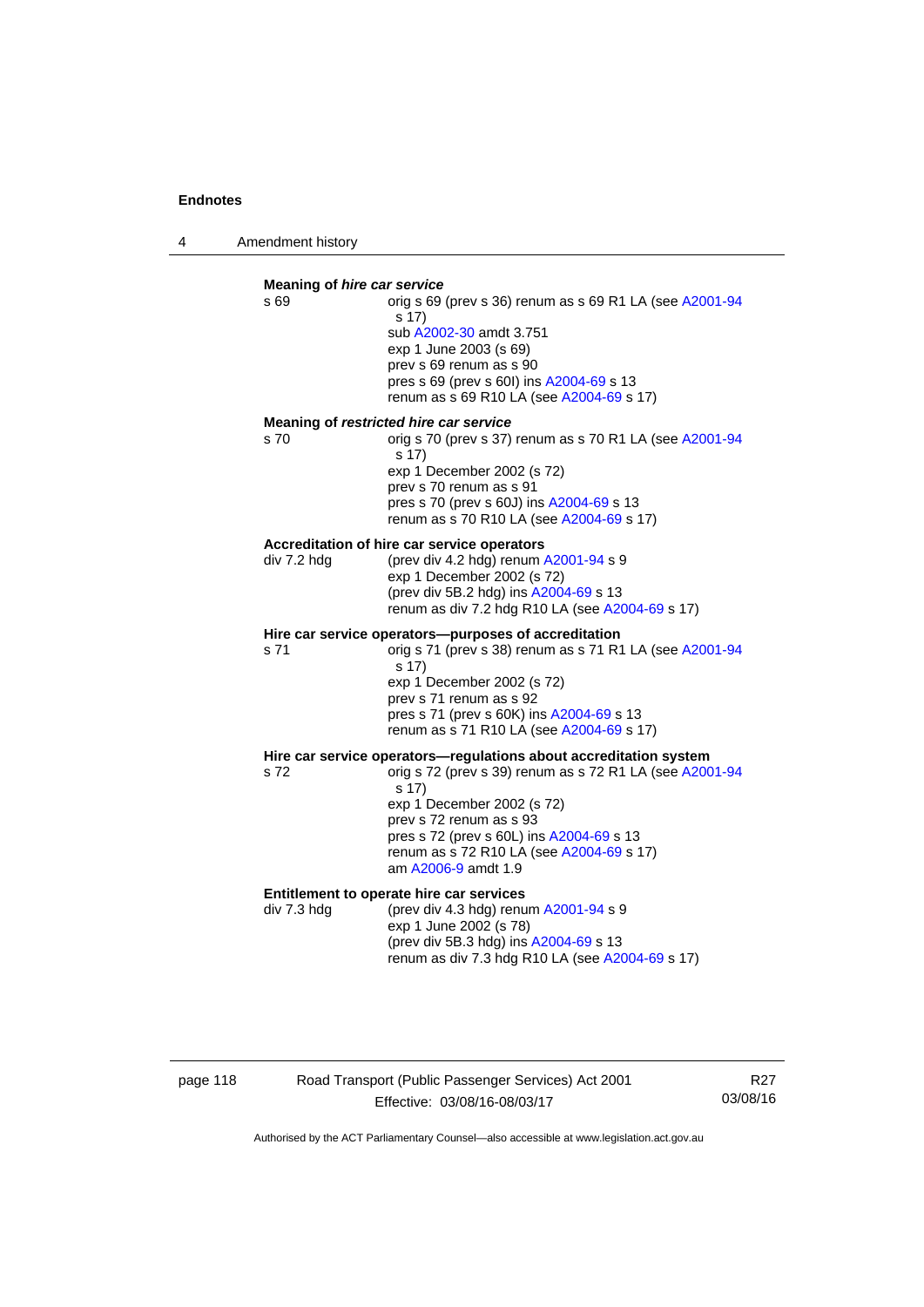| s 73        | Entitlement to operate hire car services<br>(prev s 40) renum R1 LA (see A2001-94 s 17) |
|-------------|-----------------------------------------------------------------------------------------|
|             | exp 1 June 2002 (s 78)                                                                  |
|             | (prev s 60M) ins A2004-69 s 13                                                          |
|             | renum as s 73 R10 LA (see A2004-69 s 17)                                                |
|             | Unaccredited operators not to operate hire car services                                 |
| s 74        | (prev s 41) renum R1 LA (see A2001-94 s 17)                                             |
|             | exp 1 June 2002 (s 78)                                                                  |
|             | (prev s 60N) ins A2004-69 s 13<br>renum as s 74 R10 LA (see A2004-69 s 17)              |
|             |                                                                                         |
|             | Pretending to be an accredited hire car service operator                                |
| s 75        | (prev s 42) renum R1 LA (see A2001-94 s 17)<br>exp 1 June 2002 (s 78)                   |
|             | (prev s 600) ins A2004-69 s 13                                                          |
|             | renum as s 75 R10 LA (see A2004-69 s 17)                                                |
|             | <b>Regulation of hire car services</b>                                                  |
| div 7.4 hdg | (prev div 4.4 hdg) renum A2001-94 s 9                                                   |
|             | exp 1 December 2002 (s 80)                                                              |
|             | (prev div 5B.4 hdg) ins A2004-69 s 13                                                   |
|             | renum as div 7.4 hdg R10 LA (see A2004-69 s 17)                                         |
|             | Regulations about operation of hire car services by accredited people                   |
| s 76        | (prev s 43) renum R1 LA (see A2001-94 s 17)                                             |
|             | exp 1 June 2002 (s 78)                                                                  |
|             | (prev s 60P) ins A2004-69 s 13                                                          |
|             | renum as s 76 R10 LA (see A2004-69 s 17)<br>am A2006-9 amdt 1.6, amdt 1.7               |
|             |                                                                                         |
| s 77        | Regulations about operation of hire cars<br>(prev s 44) renum R1 LA (see A2001-94 s 17) |
|             | exp 1 June 2002 (s 78)                                                                  |
|             | (prev s 60Q) ins A2004-69 s 13                                                          |
|             | renum as s 77 R10 LA (see A2004-69 s 17)                                                |
|             | am A2006-9 amdt 1.8, A2015-47 s 22; pars renum R26 LA                                   |
|             | <b>Regulations about hire car drivers</b>                                               |
| s 78        | (prev s 45) renum R1 LA (see A2001-94 s 17)                                             |
|             | exp 1 June 2002 (s 78)                                                                  |
|             | (prev s 60R) ins A2004-69 s 13                                                          |
|             | renum as s 78 R10 LA (see A2004-69 s 17)                                                |
|             | Regulations about conduct of hire car passengers                                        |
| s 79        | (prev s 46) renum R1 LA (see A2001-94 s 17)                                             |
|             | exp 1 December 2002 (s 80)                                                              |
|             | (prev s 60S) ins A2004-69 s 13                                                          |
|             | renum as s 79 R10 LA (see A2004-69 s 17)                                                |

R27 03/08/16 Road Transport (Public Passenger Services) Act 2001 Effective: 03/08/16-08/03/17

page 119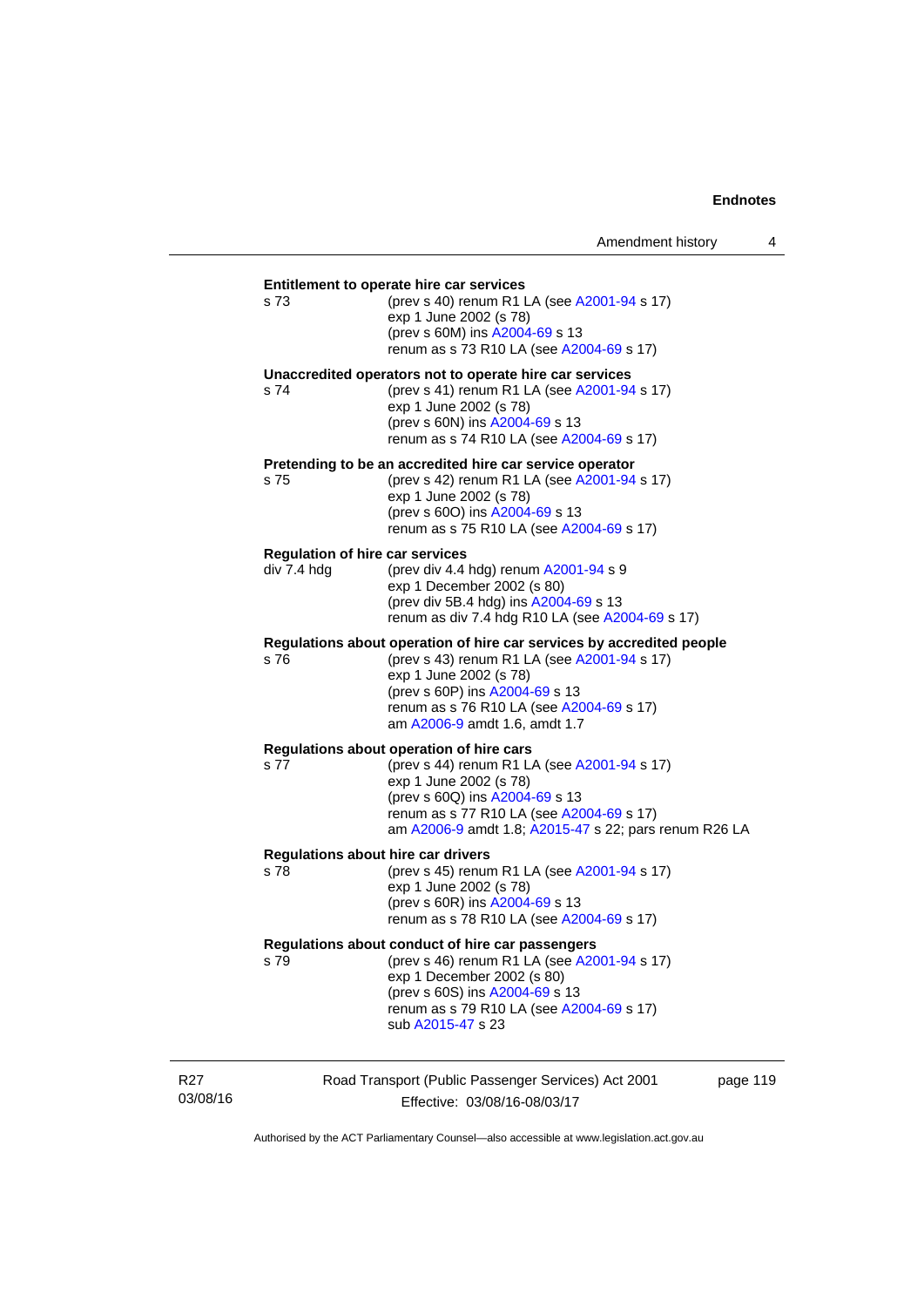| 4 | Amendment history                             |                                                                                                                                                                                                                                                                                                                   |  |  |  |
|---|-----------------------------------------------|-------------------------------------------------------------------------------------------------------------------------------------------------------------------------------------------------------------------------------------------------------------------------------------------------------------------|--|--|--|
|   | s 79A                                         | Power to determine hire car fares<br>ins A2015-47 s 24                                                                                                                                                                                                                                                            |  |  |  |
|   | <b>Bus service licences</b><br>div 7.5 hdg    | (prev div 4.5 hdg) renum R1 LA (see A2001-94 s 17)<br>exp 1 December 2002 (s 82)                                                                                                                                                                                                                                  |  |  |  |
|   | <b>Small buses</b><br>div 7.6 hdg             | (prev div 4.6 hdg) renum R1 LA (see A2001-94 s 17)<br>exp 1 June 2003 (s 84)                                                                                                                                                                                                                                      |  |  |  |
|   | Taxis<br>div 7.7 hdg                          | ins A2001-94 s 11<br>exp 2 March 2003 (s 92)                                                                                                                                                                                                                                                                      |  |  |  |
|   | <b>Demand responsive services</b><br>pt 8 hdg | (prev pt 6 hdg) ins A2001-94 s 8<br>renum as pt 8 hdg R10 LA (see A2004-69 s 17)<br>sub A2006-9 s 18                                                                                                                                                                                                              |  |  |  |
|   | <b>Basic concepts</b><br>div 8.1 hdg          | ins A2006-9 s 18                                                                                                                                                                                                                                                                                                  |  |  |  |
|   | s 80                                          | Meaning of demand responsive service<br>(prev s 47) renum R1 LA (see A2001-94 s 17)<br>sub A2002-30 amdt 3.753<br>exp 1 December 2002 (s 80)<br>(prev s 60T) ins A2004-69 s 14<br>renum as s 80 R10 LA (see A2004-69 s 17)<br>sub A2006-9 s 18                                                                    |  |  |  |
|   | s 81 hdg<br>s 81                              | Meaning of demand responsive service vehicle<br>bracketed note exp 30 June 2002 (s 4 (3))<br>(prev s 48) renum R1 LA (see A2001-94 s 17)<br>exp 1 December 2002 (s 82)<br>(prev s 32) sub A2001-94 s 8<br>renum as s 61 R1 LA (see A2001-94 s 17)<br>renum as s 81 R10 LA (see A2004-69 s 17)<br>sub A2006-9 s 18 |  |  |  |
|   | div 8.2 hdg                                   | Authorisations to operate demand responsive services<br>ins A2006-9 s 18                                                                                                                                                                                                                                          |  |  |  |
|   | s 82                                          | Demand responsive service authorisations<br>(prev s 32A) ins A2001-94 s 8<br>renum as s 62 R1 LA (see A2001-94 s 17)<br>sub A2002-30 amdt 3.750<br>renum as s 82 R10 LA (see A2004-69 s 17)<br>sub A2006-9 s 18                                                                                                   |  |  |  |

page 120 Road Transport (Public Passenger Services) Act 2001 Effective: 03/08/16-08/03/17

R27 03/08/16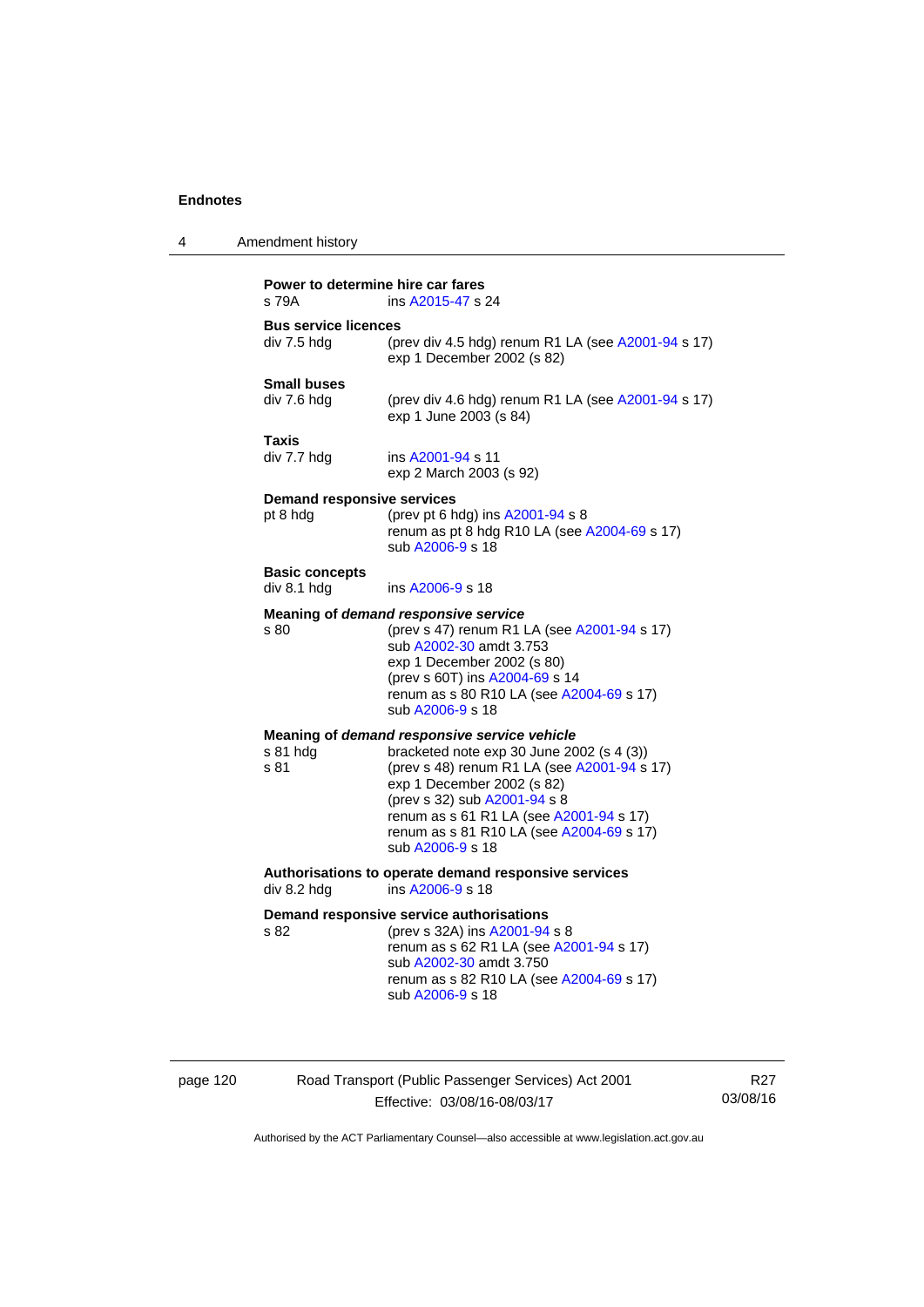### **Territory's entitlement to operate demand responsive service**  s 82A ins [A2006-30](http://www.legislation.act.gov.au/a/2006-30) amdt 1.83 om [A2006-9](http://www.legislation.act.gov.au/a/2006-9) s 18 **Demand responsive services—guidelines for giving authorisations**  s 83 (prev s 50) renum R1 LA (see [A2001-94](http://www.legislation.act.gov.au/a/2001-94) s 17) exp 1 June 2003 (s 84) (prev s 32B) ins [A2001-94](http://www.legislation.act.gov.au/a/2001-94) s 8 renum as s 63 R1 LA (see [A2001-94](http://www.legislation.act.gov.au/a/2001-94) s 17) renum as s 83 R10 LA (see [A2004-69](http://www.legislation.act.gov.au/a/2004-69) s 17) sub [A2006-9](http://www.legislation.act.gov.au/a/2006-9) s 18 **Demand responsive services—regulations about authorisations**  s 84 (prev s 51) renum R1 LA (see [A2001-94](http://www.legislation.act.gov.au/a/2001-94) s 17) sub [A2002-30](http://www.legislation.act.gov.au/a/2002-30) amdt 3.755 exp 1 June 2003 (s 84) (prev s 32C) ins [A2001-94](http://www.legislation.act.gov.au/a/2001-94) s 8 renum as s 64 R1 LA (see [A2001-94](http://www.legislation.act.gov.au/a/2001-94) s 17) renum as s 84 R10 LA (see [A2004-69](http://www.legislation.act.gov.au/a/2004-69) s 17) sub [A2006-9](http://www.legislation.act.gov.au/a/2006-9) s 18 **Use of vehicles for demand responsive services**  s 85 hdg bracketed note exp 30 June 2002 (s 4 (3)) s 85 (prev s 51A) ins [A2001-94](http://www.legislation.act.gov.au/a/2001-94) s 11 renum R1 LA (see [A2001-94](http://www.legislation.act.gov.au/a/2001-94) s 17) exp 2 March 2003 (s 92) (prev s 32D) ins [A2001-94](http://www.legislation.act.gov.au/a/2001-94) s 8 renum as s 65 R1 LA (see [A2001-94](http://www.legislation.act.gov.au/a/2001-94) s 17) renum as s 85 R10 LA (see [A2004-69](http://www.legislation.act.gov.au/a/2004-69) s 17) sub [A2006-9](http://www.legislation.act.gov.au/a/2006-9) s 18 **Representing vehicle as demand responsive service vehicle**  (prev s 51B) ins [A2001-94](http://www.legislation.act.gov.au/a/2001-94) s 11 renum R1 LA (see [A2001-94](http://www.legislation.act.gov.au/a/2001-94) s 17) exp 2 March 2003 (s 92) (prev s 65A) ins [A2004-69](http://www.legislation.act.gov.au/a/2004-69) s 15 renum as s 86 R10 LA (see [A2004-69](http://www.legislation.act.gov.au/a/2004-69) s 17) sub [A2006-9](http://www.legislation.act.gov.au/a/2006-9) s 18 Accreditation of demand responsive service operators<br>div 8.3 hdg ins A2006-9 s 18 ins [A2006-9](http://www.legislation.act.gov.au/a/2006-9) s 18

R27 03/08/16 Road Transport (Public Passenger Services) Act 2001 Effective: 03/08/16-08/03/17

page 121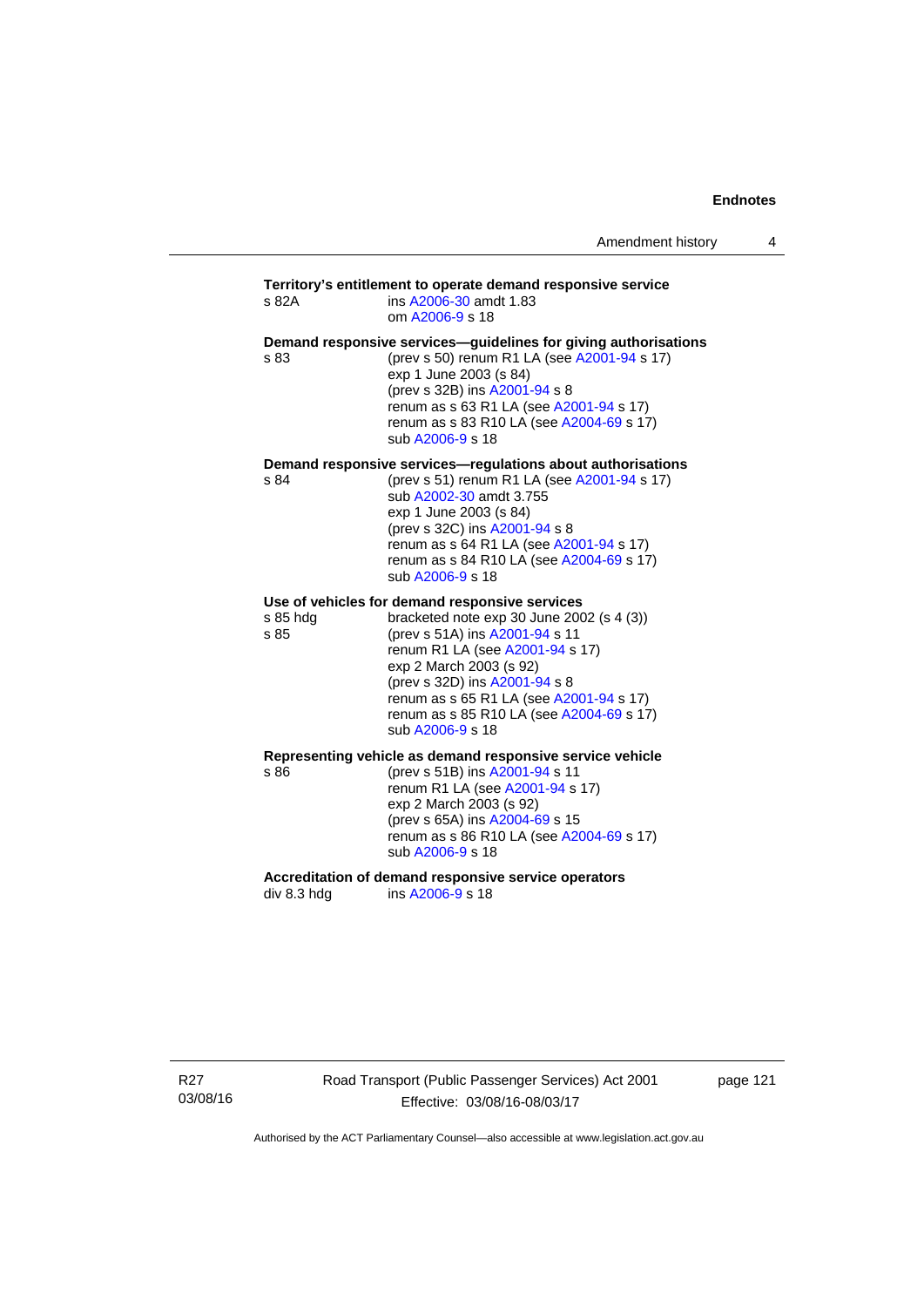4 Amendment history



page 122 Road Transport (Public Passenger Services) Act 2001 Effective: 03/08/16-08/03/17

R27 03/08/16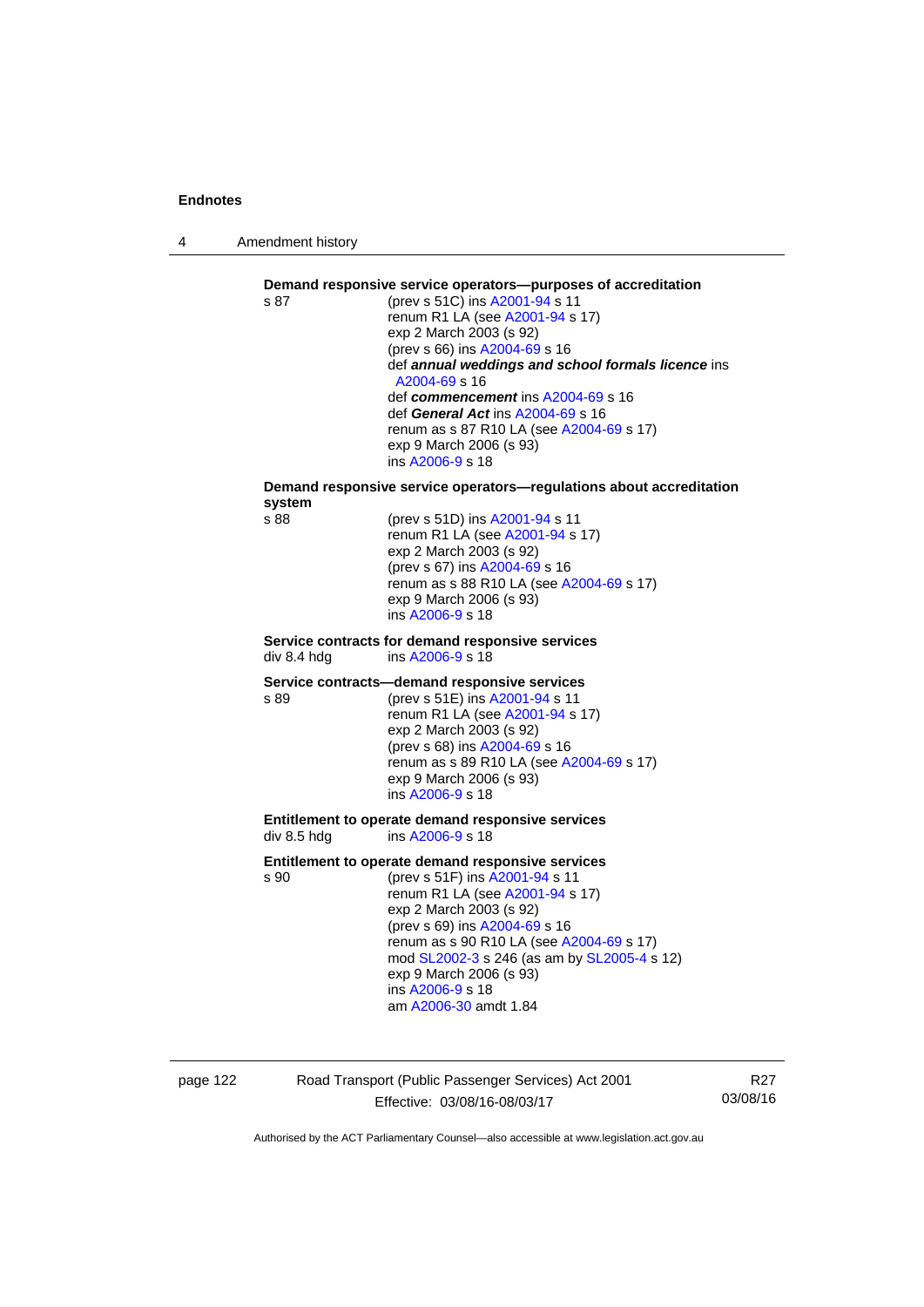#### **Operating demand responsive service without entitlement**

s 91 (prev s 51G) ins [A2001-94](http://www.legislation.act.gov.au/a/2001-94) s 11 renum R1 LA (see [A2001-94](http://www.legislation.act.gov.au/a/2001-94) s 17) exp 2 March 2003 (s 92) (prev s 70) ins [A2004-69](http://www.legislation.act.gov.au/a/2004-69) s 16 renum as s 91 R10 LA (see [A2004-69](http://www.legislation.act.gov.au/a/2004-69) s 17) exp 9 March 2006 (s 93) ins [A2006-9](http://www.legislation.act.gov.au/a/2006-9) s 18 am [A2006-30](http://www.legislation.act.gov.au/a/2006-30) amdt 1.85

#### **Representing entitlement to operate demand responsive service**

s 92 (prev s 51H) ins [A2001-94](http://www.legislation.act.gov.au/a/2001-94) s 11 renum R1 LA (see [A2001-94](http://www.legislation.act.gov.au/a/2001-94) s 17) sub [A2002-30](http://www.legislation.act.gov.au/a/2002-30) amdt 3.756 exp 2 March 2003 (s 92) (prev s 71) ins [A2004-69](http://www.legislation.act.gov.au/a/2004-69) s 16 renum as s 92 R10 LA (see [A2004-69](http://www.legislation.act.gov.au/a/2004-69) s 17) exp 9 March 2006 (s 93) ins [A2006-9](http://www.legislation.act.gov.au/a/2006-9) s 18

# **Regulation of demand responsive services**

div 8.6 hdg ins [A2006-9](http://www.legislation.act.gov.au/a/2006-9) s 18

#### **Demand responsive services—minimum fares**

s 93 (prev s 72) ins [A2004-69](http://www.legislation.act.gov.au/a/2004-69) s 16 renum as s 93 R10 LA (see [A2004-69](http://www.legislation.act.gov.au/a/2004-69) s 17) exp 9 March 2006 (s 93) ins [A2006-9](http://www.legislation.act.gov.au/a/2006-9) s 18

**Regulations about operation of demand responsive services**  s 94 ins [A2006-9](http://www.legislation.act.gov.au/a/2006-9) s 18

**Regulations about operation of demand responsive service vehicles**  s 95 ins [A2006-9](http://www.legislation.act.gov.au/a/2006-9) s 18

**Regulations about demand responsive service vehicle drivers**  s 96 ins [A2006-9](http://www.legislation.act.gov.au/a/2006-9) s 18

#### **Regulations about conduct of demand responsive vehicle passengers**  ins [A2006-9](http://www.legislation.act.gov.au/a/2006-9) s 18

#### **Additional public passenger vehicle insurance**

pt 8A hdg ins as mod [SL2008-37](http://www.legislation.act.gov.au/sl/2008-37) mod 20.1 mod lapsed 5 July 2009 when sch 20 [SL2008-37](http://www.legislation.act.gov.au/sl/2008-37) om by [A2009-16](http://www.legislation.act.gov.au/a/2009-16) amdt 2.21

R27 03/08/16 Road Transport (Public Passenger Services) Act 2001 Effective: 03/08/16-08/03/17

page 123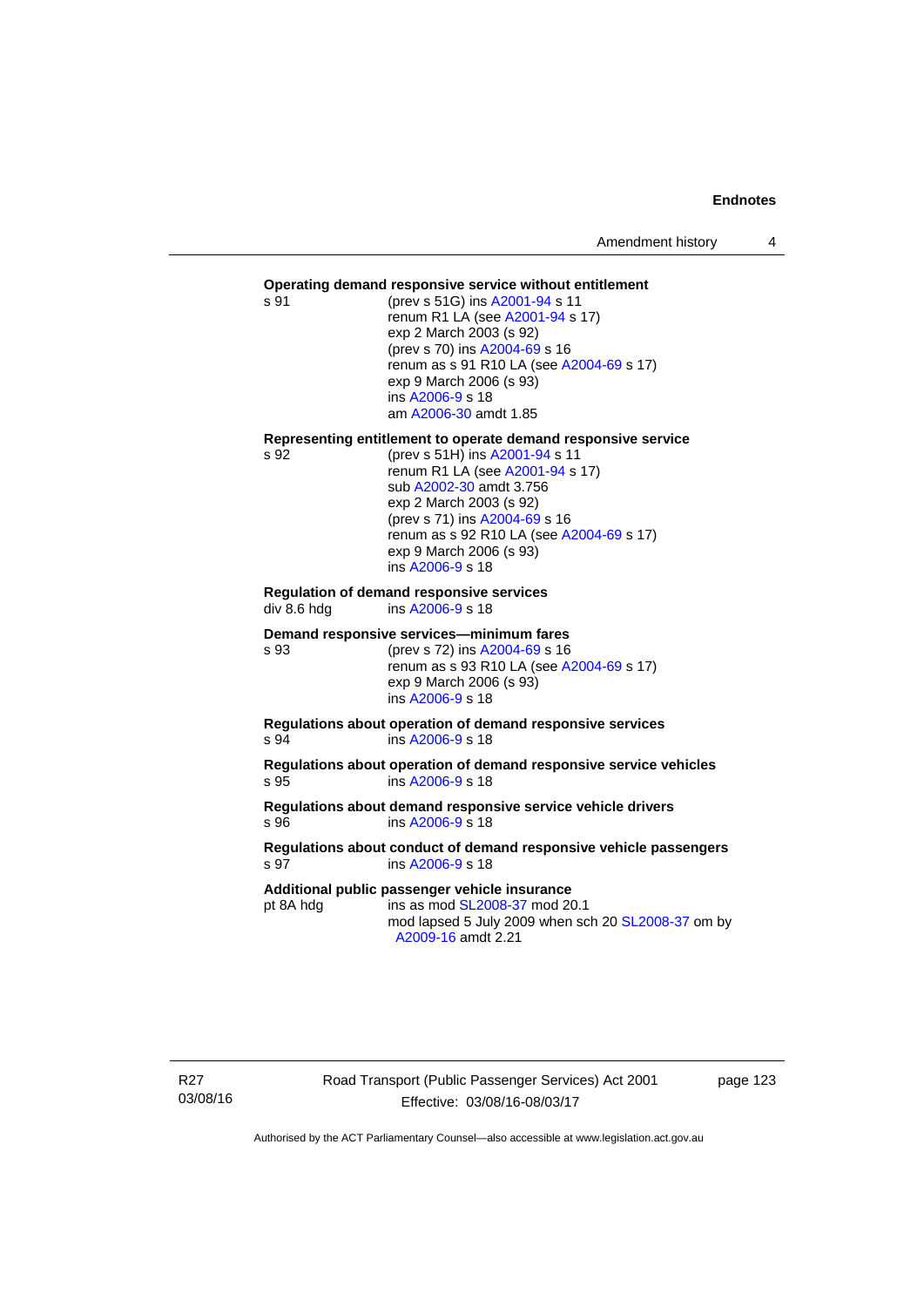4 Amendment history



page 124 Road Transport (Public Passenger Services) Act 2001 Effective: 03/08/16-08/03/17

R27 03/08/16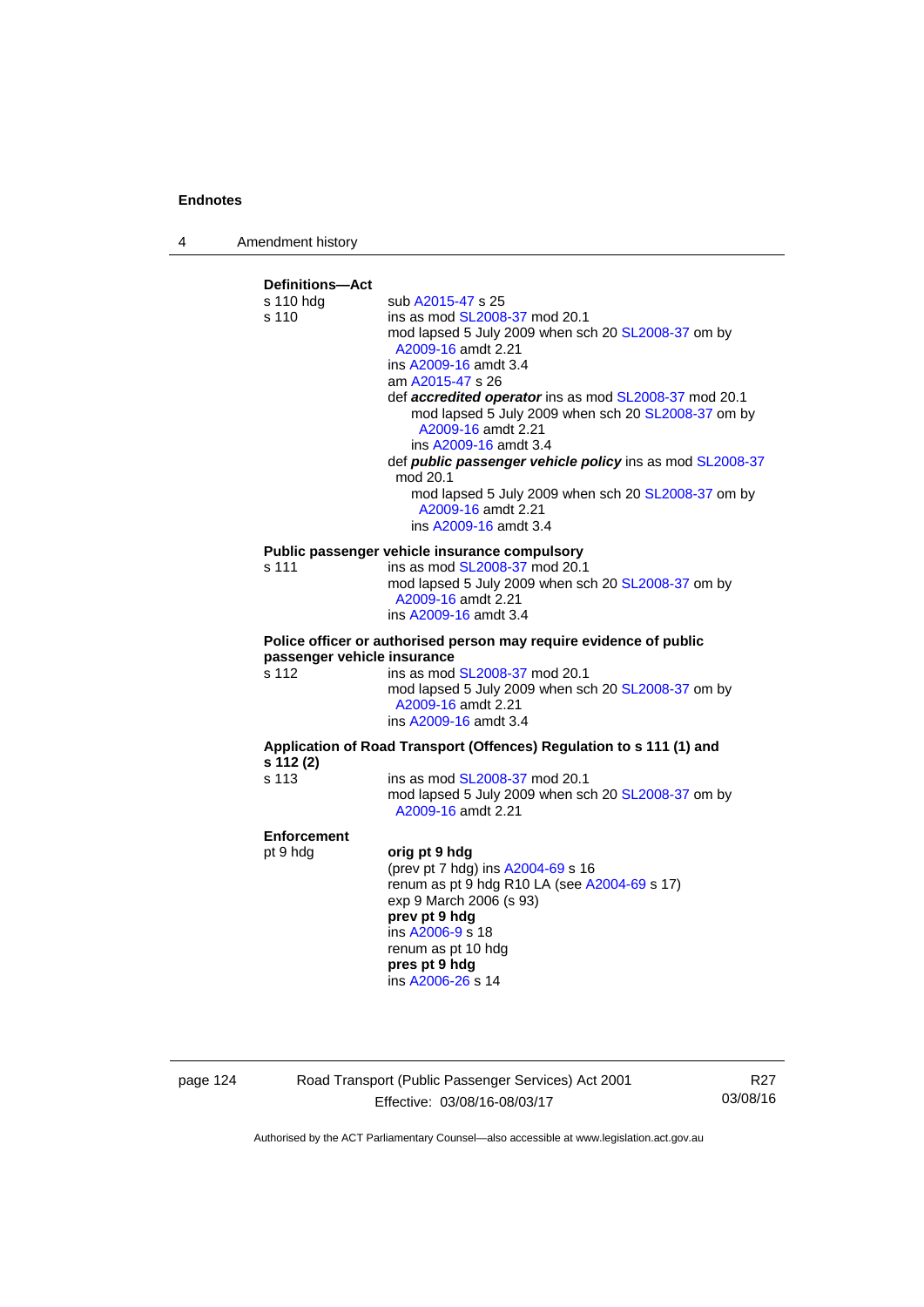|                                             | Amendment history                                                                                                                                                                                       | 4 |
|---------------------------------------------|---------------------------------------------------------------------------------------------------------------------------------------------------------------------------------------------------------|---|
| Purpose of powers under pt 9<br>s 115       | reloc from Road Transport (Public Passenger Services)<br>Regulation 2002 s 229 by A2006-26 s 31<br>am A2015-47 s 27                                                                                     |   |
| s 116                                       | Power to require records or information<br>reloc from Road Transport (Public Passenger Services)<br>Regulation 2002 s 230 by A2006-26 s 31                                                              |   |
| s 117                                       | Power to inspect maintenance facilities<br>reloc from Road Transport (Public Passenger Services)<br>Regulation 2002 s 231 by A2006-26 s 31                                                              |   |
| Power to inspect and test vehicles<br>s 118 | reloc from Road Transport (Public Passenger Services)<br>Regulation 2002 s 232 by A2006-26 s 31                                                                                                         |   |
| s 119                                       | Power to require vehicles or equipment to be inspected and tested<br>reloc from Road Transport (Public Passenger Services)<br>Regulation 2002 s 233 by A2006-26 s 31<br>am A2015-47 s 28                |   |
| s 120                                       | Attachment and removal of noncompliance notices<br>reloc from Road Transport (Public Passenger Services)<br>Regulation 2002 s 234 by A2006-26 s 31                                                      |   |
| s 121                                       | Police officer or authorised person--power to require name and address etc<br>reloc from Road Transport (Public Passenger Services)<br>Regulation 2002 s 235 by A2006-26 s 31<br>am A2009-49 amdt 3.153 |   |
| <b>Miscellaneous</b><br>pt 10 hdg           | (prev pt 9 hdg) ins $A2006-9$ s 18<br>renum as pt 10 hdg A2006-26 s 13                                                                                                                                  |   |
| s 125                                       | Unauthorised public passenger services<br>ins A2006-9 s 18<br>am A2015-47 s 29                                                                                                                          |   |
| <b>Regulation-making power</b><br>s 126     | ins A2006-9 s 18<br>am A2008-1 amdt 1.33; ss renum R16 LA; A2010-18<br>amdt 3.78                                                                                                                        |   |
| s 127                                       | Minister may exempt vehicles and people from Act<br>ins A2006-9 s 18                                                                                                                                    |   |
| s 128                                       | Regulations may exempt vehicles and people from Act<br>ins A2006-9 s 18                                                                                                                                 |   |
| s 129                                       | References to Motor Traffic Act, Traffic Act etc<br>ins A2006-9 s 18                                                                                                                                    |   |
|                                             |                                                                                                                                                                                                         |   |

R27 03/08/16 Road Transport (Public Passenger Services) Act 2001 Effective: 03/08/16-08/03/17

page 125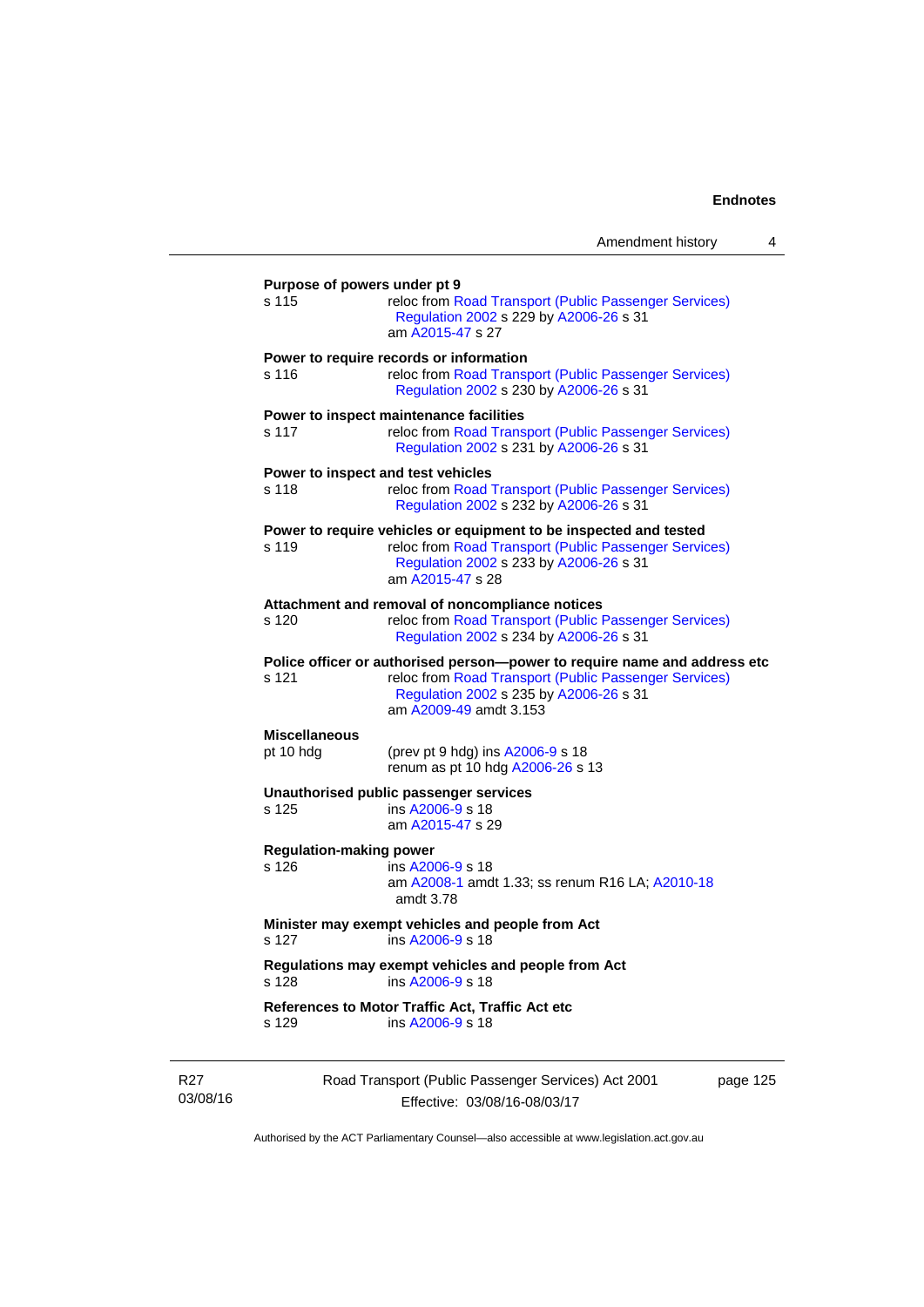4 Amendment history

**Transitional regulations**  s 130 ins [A2015-47](http://www.legislation.act.gov.au/a/2015-47) s 30 exp 20 May 2017 (s 130 (4))

#### **Transitional—Road Transport (Public Passenger Services) (Taxi Industry Innovation) Amendment Act 2015**  s 131 ins as mod **SL2016-12** s 3

exp 2 August 2016 (s 131 (2))

| <b>Dictionary</b> |                                                                       |
|-------------------|-----------------------------------------------------------------------|
| dict              | am A2002-30 amdt 3.757; A2009-49 amdt 3.154; A2010-18                 |
|                   | amdt 3.79; A2013-19 amdt 3.429                                        |
|                   | def <i>accredited</i> sub A2001-94 s 12                               |
|                   | def accredited bus operators register om A2001-94 s 14                |
|                   | def accredited demand responsive service operator ins<br>A2006-9 s 19 |
|                   | def accredited hire car service operator ins A2004-69 s 1             |
|                   | def accredited operator ins A2015-47 s 31                             |
|                   |                                                                       |

2013-19 amdt 3.429 def *accredited* sub [A2001-94](http://www.legislation.act.gov.au/a/2001-94) s 12 d bus operators register om [A2001-94](http://www.legislation.act.gov.au/a/2001-94) s 14 d demand responsive service operator ins [A2006-9](http://www.legislation.act.gov.au/a/2006-9) s 19 ed *hire car service operator* ins [A2004-69](http://www.legislation.act.gov.au/a/2004-69) s 18 ed **operator** ins [A2015-47](http://www.legislation.act.gov.au/a/2015-47) s 31 def *accredited rideshare driver* ins [A2015-47](http://www.legislation.act.gov.au/a/2015-47) s 31 def *accredited taxi network provider* ins [A2001-94](http://www.legislation.act.gov.au/a/2001-94) s 13 om [A2015-47](http://www.legislation.act.gov.au/a/2015-47) s 32 def *accredited taxi service operator* ins [A2001-94](http://www.legislation.act.gov.au/a/2001-94) s 13 def *accredited transport booking service* ins [A2015-47](http://www.legislation.act.gov.au/a/2015-47) s 33 def *affiliated* ins [A2001-94](http://www.legislation.act.gov.au/a/2001-94) s 13 om [A2015-47](http://www.legislation.act.gov.au/a/2015-47) s 34 def *affiliated driver* ins [A2015-47](http://www.legislation.act.gov.au/a/2015-47) s 35 def *affiliated driver agreement* ins [A2015-47](http://www.legislation.act.gov.au/a/2015-47) s 35 def *affiliated operator* ins [A2015-47](http://www.legislation.act.gov.au/a/2015-47) s 35 def *affiliated operator agreement* ins [A2015-47](http://www.legislation.act.gov.au/a/2015-47) s 35 def *another jurisdiction* om [A2010-18](http://www.legislation.act.gov.au/a/2010-18) amdt 3.80 def *authorisation* ins [A2006-9](http://www.legislation.act.gov.au/a/2006-9) s 19 def *authorised demand responsive service operator* ins [A2006-9](http://www.legislation.act.gov.au/a/2006-9) s 19 def *authority* om [A2010-18](http://www.legislation.act.gov.au/a/2010-18) amdt 3.81 def *bookable vehicle* ins [A2015-47](http://www.legislation.act.gov.au/a/2015-47) s 35 def *bookable vehicle driver* ins [A2015-47](http://www.legislation.act.gov.au/a/2015-47) s 35 def *bus* sub [A2005-20](http://www.legislation.act.gov.au/a/2005-20) amdt 3.373 def *demand responsive service* ins [A2006-9](http://www.legislation.act.gov.au/a/2006-9) s 19 def *demand responsive service vehicle* ins [A2006-9](http://www.legislation.act.gov.au/a/2006-9) s 19 def *fittings* ins [A2006-26](http://www.legislation.act.gov.au/a/2006-26) s 15 def *function* om [A2002-30](http://www.legislation.act.gov.au/a/2002-30) amdt 3.758 def *hire car* ins [A2004-69](http://www.legislation.act.gov.au/a/2004-69) s 18 def *hire car licence* ins [A2004-69](http://www.legislation.act.gov.au/a/2004-69) s 18 def *hire car service* ins [A2004-69](http://www.legislation.act.gov.au/a/2004-69) s 18 def *holder* sub [A2001-94](http://www.legislation.act.gov.au/a/2001-94) s 12; [A2004-69](http://www.legislation.act.gov.au/a/2004-69) s 19 om [A2005-20](http://www.legislation.act.gov.au/a/2005-20) amdt 3.374 def *independent taxi service operator* ins [A2015-47](http://www.legislation.act.gov.au/a/2015-47) s 35 def *inspect* ins [A2006-26](http://www.legislation.act.gov.au/a/2006-26) s 15

page 126 Road Transport (Public Passenger Services) Act 2001 Effective: 03/08/16-08/03/17

R27 03/08/16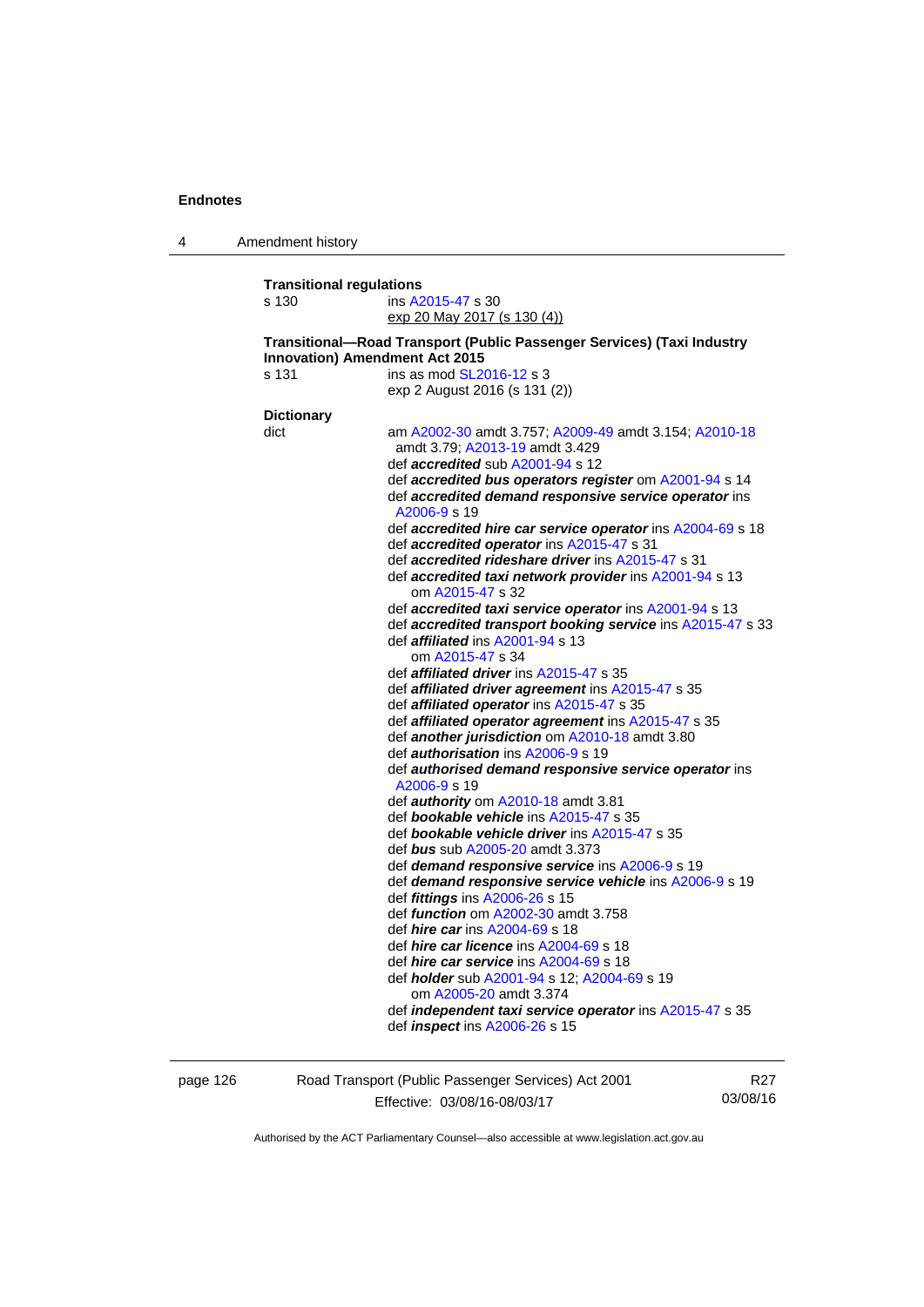def *jurisdiction* om [A2010-18](http://www.legislation.act.gov.au/a/2010-18) amdt 3.82 def *licence* ins [A2001-94](http://www.legislation.act.gov.au/a/2001-94) s 13 om [A2004-69](http://www.legislation.act.gov.au/a/2004-69) s 20 def *licensed rideshare vehicle* ins [A2015-47](http://www.legislation.act.gov.au/a/2015-47) s 35 def *motor vehicle* om [A2010-18](http://www.legislation.act.gov.au/a/2010-18) amdt 3.82 def *noncompliance notice* ins [A2006-26](http://www.legislation.act.gov.au/a/2006-26) s 15 def *public bus* sub [A2005-20](http://www.legislation.act.gov.au/a/2005-20) amdt 3.375 def *public passenger vehicle* sub [A2001-94](http://www.legislation.act.gov.au/a/2001-94) s 12; [A2004-69](http://www.legislation.act.gov.au/a/2004-69) s 21 am [A2006-9](http://www.legislation.act.gov.au/a/2006-9) s 20 sub [A2015-47](http://www.legislation.act.gov.au/a/2015-47) s 36 def *public passenger vehicle policy* ins [A2015-47](http://www.legislation.act.gov.au/a/2015-47) s 37 def *public vehicle licence* ins [A2001-94](http://www.legislation.act.gov.au/a/2001-94) s 13 def *restricted hire car* ins [A2004-69](http://www.legislation.act.gov.au/a/2004-69) s 22 def *restricted hire car licence* ins [A2004-69](http://www.legislation.act.gov.au/a/2004-69) s 22 def *restricted hire car service* ins [A2004-69](http://www.legislation.act.gov.au/a/2004-69) s 22 def *restricted taxi* ins [A2001-94](http://www.legislation.act.gov.au/a/2001-94) s 13 def *restricted taxi licence* ins [A2001-94](http://www.legislation.act.gov.au/a/2001-94) s 13 def *restricted taxi service* ins [A2001-94](http://www.legislation.act.gov.au/a/2001-94) s 13 def *rideshare* ins [A2015-47](http://www.legislation.act.gov.au/a/2015-47) s 37 def *rideshare driver* ins [A2015-47](http://www.legislation.act.gov.au/a/2015-47) s 37 def *rideshare service* ins [A2015-47](http://www.legislation.act.gov.au/a/2015-47) s 37 def *rideshare vehicle* ins [A2015-47](http://www.legislation.act.gov.au/a/2015-47) s 37 def *rideshare vehicle licence* ins [A2015-47](http://www.legislation.act.gov.au/a/2015-47) s 37 def *road* am [A2002-30](http://www.legislation.act.gov.au/a/2002-30) amdt 3.759, amdt 3.760 def *road related area* am [A2002-30](http://www.legislation.act.gov.au/a/2002-30) amdt 3.759, amdt 3.760 def *road transport authority* om [A2010-18](http://www.legislation.act.gov.au/a/2010-18) amdt 3.82 def *service contract* sub [A2006-9](http://www.legislation.act.gov.au/a/2006-9) s 21 def *taxi* ins [A2001-94](http://www.legislation.act.gov.au/a/2001-94) s 13 def *taxi booking service* ins [A2001-94](http://www.legislation.act.gov.au/a/2001-94) s 13 om [A2015-47](http://www.legislation.act.gov.au/a/2015-47) s 38 def *taxi driver* ins [A2001-94](http://www.legislation.act.gov.au/a/2001-94) s 13 def *taxi licence* ins [A2001-94](http://www.legislation.act.gov.au/a/2001-94) s 13 def *taxi network* ins [A2001-94](http://www.legislation.act.gov.au/a/2001-94) s 13 om [A2015-47](http://www.legislation.act.gov.au/a/2015-47) s 38 def *taxi service* ins [A2001-94](http://www.legislation.act.gov.au/a/2001-94) s 13 def *taxi zone* ins [A2001-94](http://www.legislation.act.gov.au/a/2001-94) s 13 def *time of effect* ins [A2006-26](http://www.legislation.act.gov.au/a/2006-26) s 15 def *transport booking service* ins [A2015-47](http://www.legislation.act.gov.au/a/2015-47) s 39 def *vehicle* om [A2013-19](http://www.legislation.act.gov.au/a/2013-19) amdt 3.430 **Consequential amendments** 

sch 1 om R1 LA (s 89 (3)) but see s 54

R27 03/08/16 Road Transport (Public Passenger Services) Act 2001 Effective: 03/08/16-08/03/17

page 127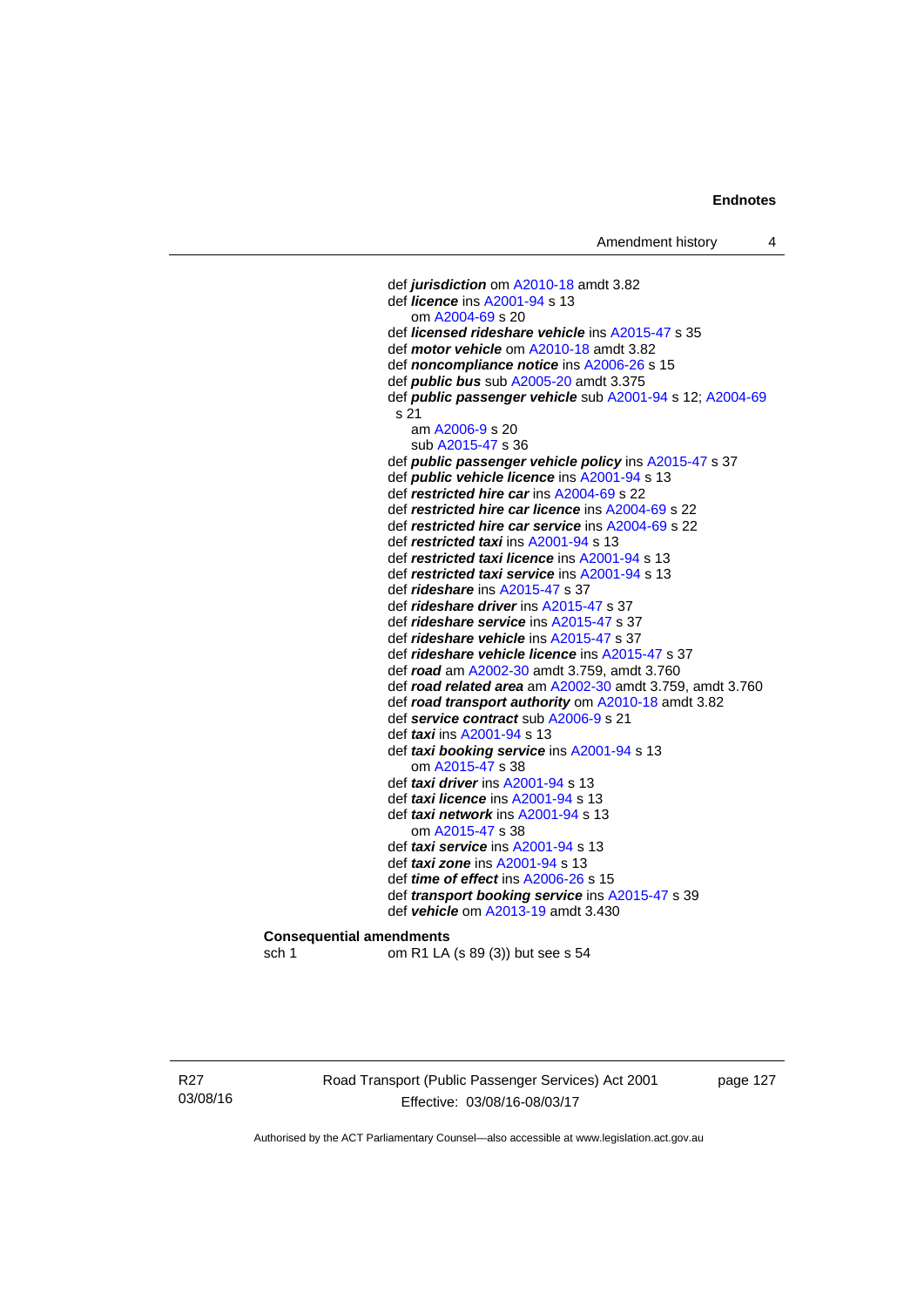5 Earlier republications

# **5 Earlier republications**

Some earlier republications were not numbered. The number in column 1 refers to the publication order.

Since 12 September 2001 every authorised republication has been published in electronic pdf format on the ACT legislation register. A selection of authorised republications have also been published in printed format. These republications are marked with an asterisk (\*) in column 1. Electronic and printed versions of an authorised republication are identical.

| <b>Republication</b><br>No and date                 | <b>Effective</b>             | Last<br>amendment<br>made by | <b>Republication</b><br>for                                                                       |
|-----------------------------------------------------|------------------------------|------------------------------|---------------------------------------------------------------------------------------------------|
| R <sub>1</sub><br>5 Dec 2001                        | 1 Dec 2001-<br>28 Feb 2002   | A2001-94                     | new Act                                                                                           |
| R <sub>2</sub><br>1 Mar 2002                        | 1 Mar 2002-<br>1 June 2002   | A2001-94                     | amendments by<br>A2001-94                                                                         |
| R <sub>3</sub><br>3 June 2002                       | 2 June 2002-<br>30 June 2002 | A2001-94                     | commenced expiry                                                                                  |
| R <sub>4</sub><br>1 July 2002                       | 1 July 2002-<br>16 Sept 2002 | A2001-94                     | commenced expiry                                                                                  |
| R <sub>5</sub><br>3 Oct 2002                        | 17 Sept 2002-<br>1 Dec 2002  | A2002-30                     | amendments by<br>A2002-30                                                                         |
| R <sub>6</sub><br>2 Dec 2002                        | 2 Dec 2002-<br>16 Jan 2003   | A2002-30                     | commenced expiry                                                                                  |
| R7<br>17 Jan 2003                                   | 17 Jan 2003-<br>2 Mar 2003   | A2002-49                     | amendments by<br>A2002-49                                                                         |
| R <sub>8</sub><br>3 Mar 2003                        | 3 Mar 2003-<br>1 June 2003   | A2002-49                     | commenced expiry                                                                                  |
| R <sub>9</sub><br>2 June 2003                       | 2 June 2003-<br>8 Mar 2005   | A2002-49                     | commenced expiry                                                                                  |
| R <sub>10</sub> <sup>*</sup><br>9 Mar 2005          | 9 Mar 2005-<br>1 June 2005   | A2004-69                     | amendments by<br>A2004-69 and<br>modifications by<br>SL2002-3 as<br>amended by<br><b>SL2005-4</b> |
| R <sub>11</sub><br>2 June 2005                      | 2 June 2005-<br>9 Mar 2006   | A2005-20                     | amendments by<br>A2005-20                                                                         |
|                                                     |                              |                              |                                                                                                   |
| Road Transport (Public Passenger Services) Act 2001 | R <sub>27</sub><br>00/00/40  |                              |                                                                                                   |

page 128

Effective: 03/08/16-08/03/17

03/08/16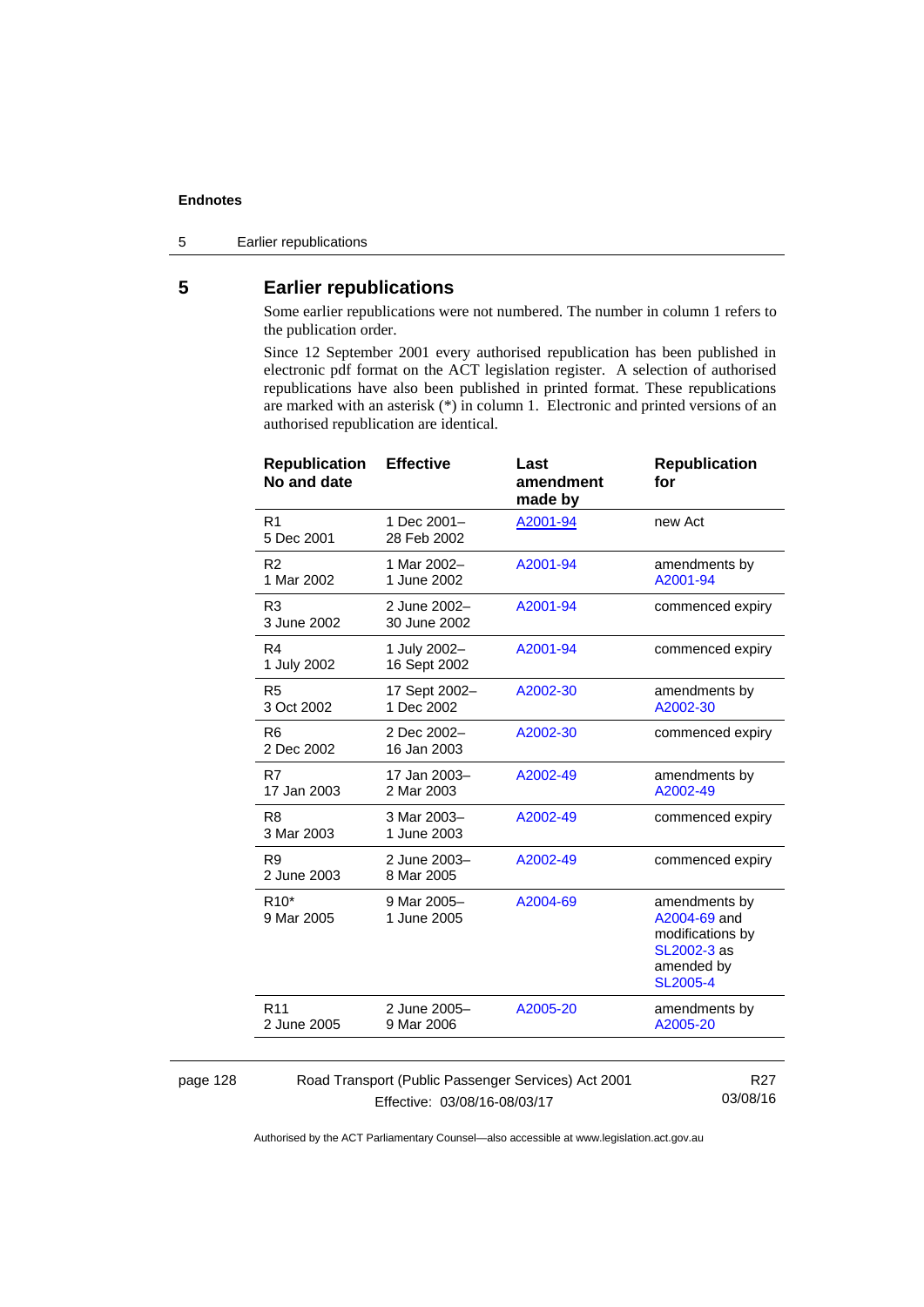Earlier republications 5

| <b>Republication</b><br>No and date | <b>Effective</b>             | Last<br>amendment<br>made by | <b>Republication</b><br>for                                                                |
|-------------------------------------|------------------------------|------------------------------|--------------------------------------------------------------------------------------------|
| R <sub>12</sub><br>10 Mar 2006      | 10 Mar 2006-<br>30 June 2006 | A2005-20                     | commenced expiry                                                                           |
| R <sub>13</sub><br>1 July 2006      | 1 July 2006-<br>1 July 2006  | A2006-30                     | amendments by<br>A2006-9 and<br>A2006-30                                                   |
| R <sub>14</sub>                     | 2 July 2006-                 | A2006-30                     | amendments by                                                                              |
| 2 July 2006                         | 2 July 2006                  |                              | A2006-26                                                                                   |
| R <sub>15</sub>                     | 3 July 2006-                 | A2006-30                     | amendments by                                                                              |
| 3 July 2006                         | 30 Sept 2008                 |                              | A2006-30                                                                                   |
| R <sub>16</sub> *<br>1 Oct 2008     | 1 Oct 2008-<br>4 July 2009   | SL2008-37                    | amendments by<br>A2008-1 as<br>amended by<br>A2008-39 and<br>modifications by<br>SL2008-37 |
| R <sub>17</sub>                     | 5 July 2009-                 | A2009-16                     | amendments by                                                                              |
| 5 July 2009                         | 16 Dec 2009                  |                              | A2009-16                                                                                   |
| R <sub>18</sub>                     | 17 Dec 2009-                 | A2009-49                     | amendments by                                                                              |
| 17 Dec 2009                         | 2 Mar 2010                   |                              | A2009-49                                                                                   |
| R <sub>19</sub>                     | 3 Mar 2010-                  | A2009-49                     | amendments by                                                                              |
| 3 Mar 2010                          | 2 June 2010                  |                              | A2009-22                                                                                   |
| R <sub>20</sub>                     | 3 June 2010-                 | A2010-18                     | amendments by                                                                              |
| 3 June 2010                         | 31 Dec 2010                  |                              | A2010-18                                                                                   |
| R <sub>21</sub> *                   | 1 Jan 2010-                  | A2010-54                     | amendments by                                                                              |
| 1 Jan 2010                          | 13 June 2013                 |                              | A2010-54                                                                                   |
| R <sub>22</sub>                     | 14 June 2013-                | A2013-19                     | amendments by                                                                              |
| 14 June 2013                        | 9 Feb 2014                   |                              | A2013-19                                                                                   |
| R <sub>23</sub>                     | 10 Feb 2014-                 | A2013-52                     | amendments by                                                                              |
| 10 Feb 2014                         | 16 Nov 2014                  |                              | A2013-52                                                                                   |
| R <sub>24</sub>                     | 17 Nov 2014-                 | A2014-49                     | amendments by                                                                              |
| 17 Nov 2014                         | 19 May 2016                  |                              | A2014-49                                                                                   |
| R <sub>25</sub><br>20 May 2016      | 20 May 2016-<br>31 July 2016 | A2015-47                     | amendments by<br>A2015-47 and<br>modifications by<br>SL2016-12                             |

Road Transport (Public Passenger Services) Act 2001 Effective: 03/08/16-08/03/17

page 129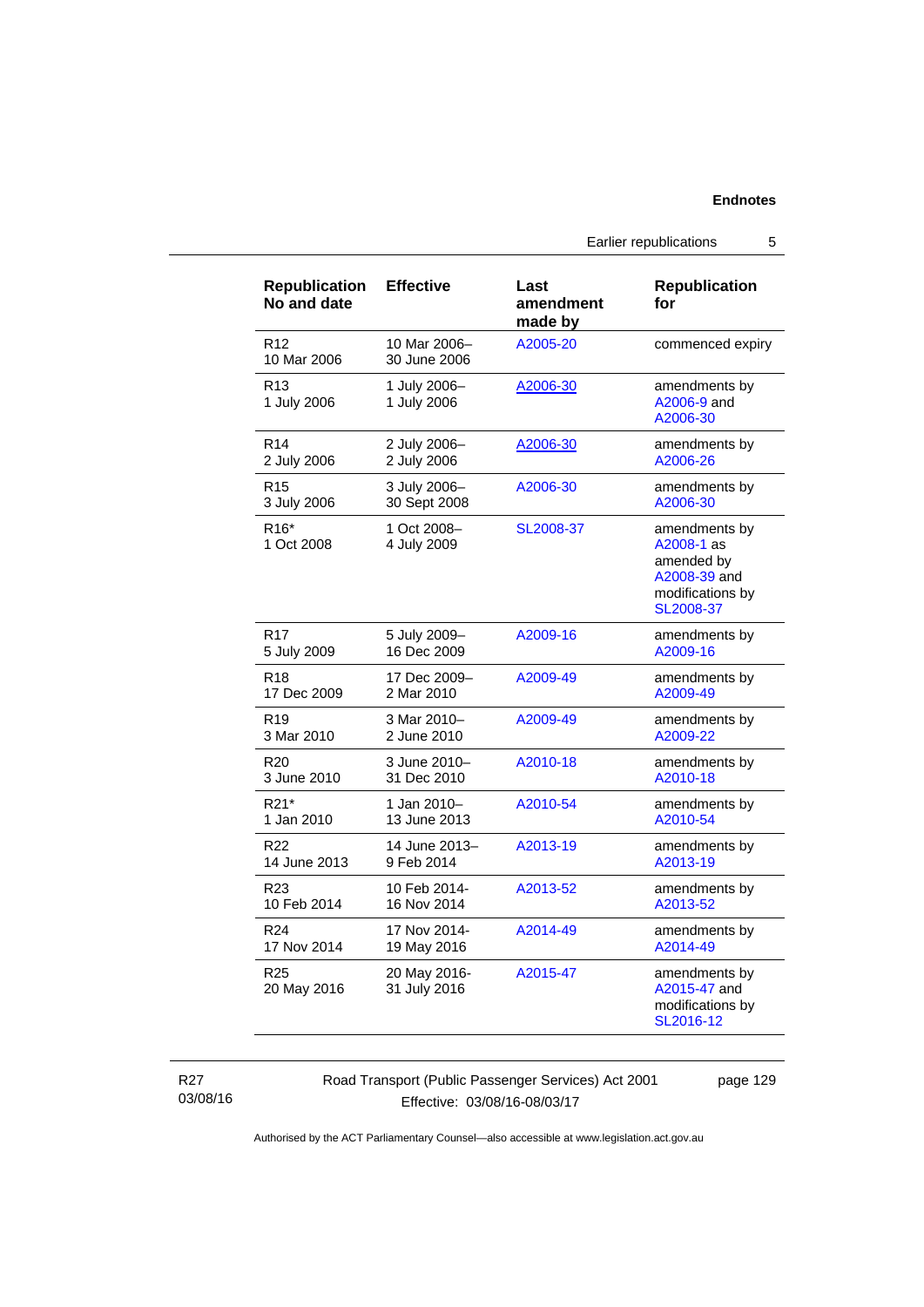5 Earlier republications

| <b>Republication</b><br>No and date | <b>Effective</b> | Last<br>amendment<br>made by | <b>Republication</b><br>for |
|-------------------------------------|------------------|------------------------------|-----------------------------|
| R26                                 | 1 Aug 2016-      | A2015-47                     | amendments by               |
| 1 Aug 2016                          | 2 Aug 2016       |                              | A2015-47                    |

page 130 Road Transport (Public Passenger Services) Act 2001 Effective: 03/08/16-08/03/17

R27 03/08/16